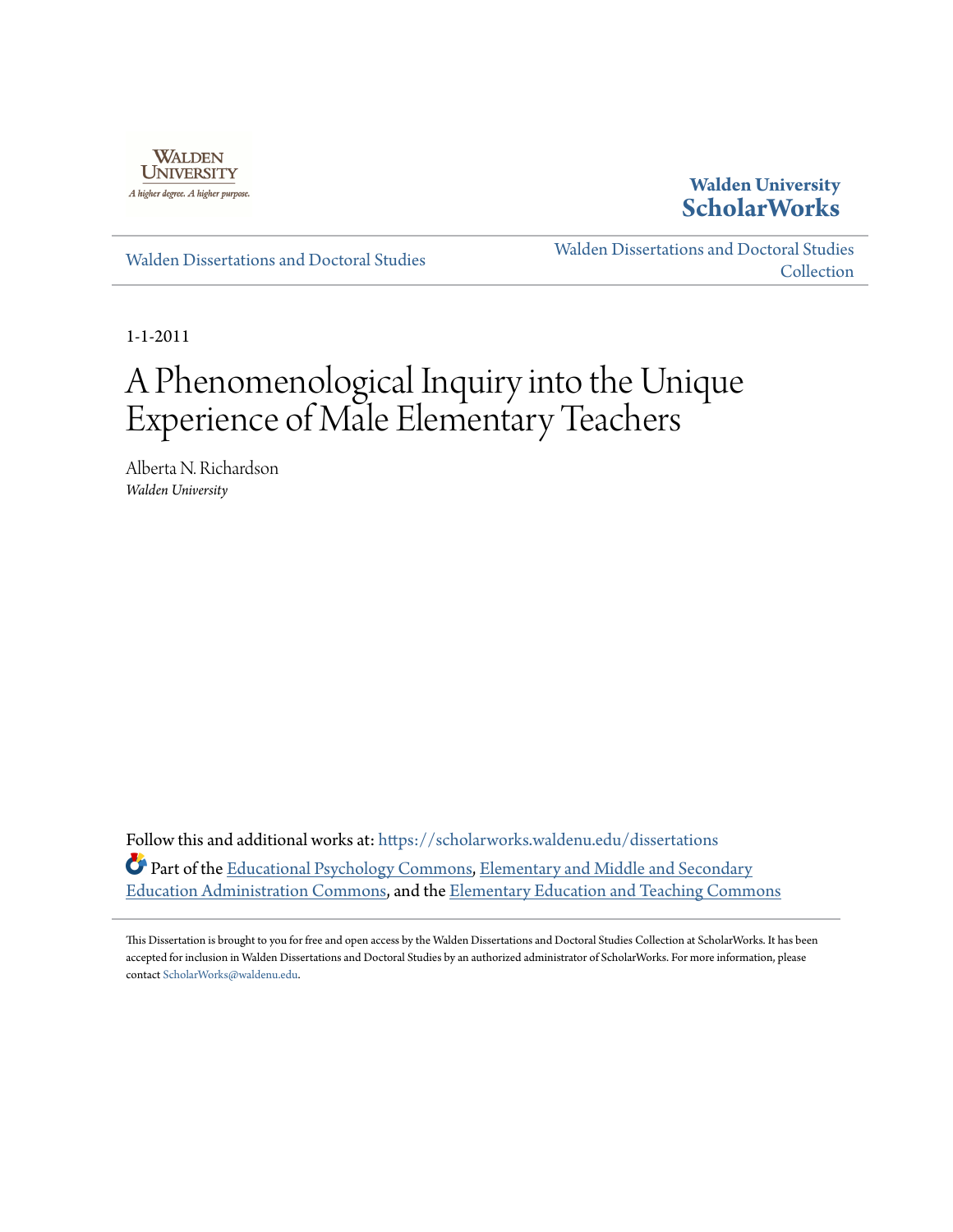# **Walden University**

# COLLEGE OF EDUCATION

This is to certify that the doctoral study by

Alberta Richardson

has been found to be complete and satisfactory in all respects, and that any and all revisions required by the review committee have been made.

Review Committee Dr. Mitchell Olson, Committee Chairperson, Education Faculty Dr. Michael Raffanti, Committee Member, Education Faculty Dr. Michael Butcher, University Reviewer, Education Faculty

Chief Academic Officer

Eric Riedel, Ph.D.

Walden University 2014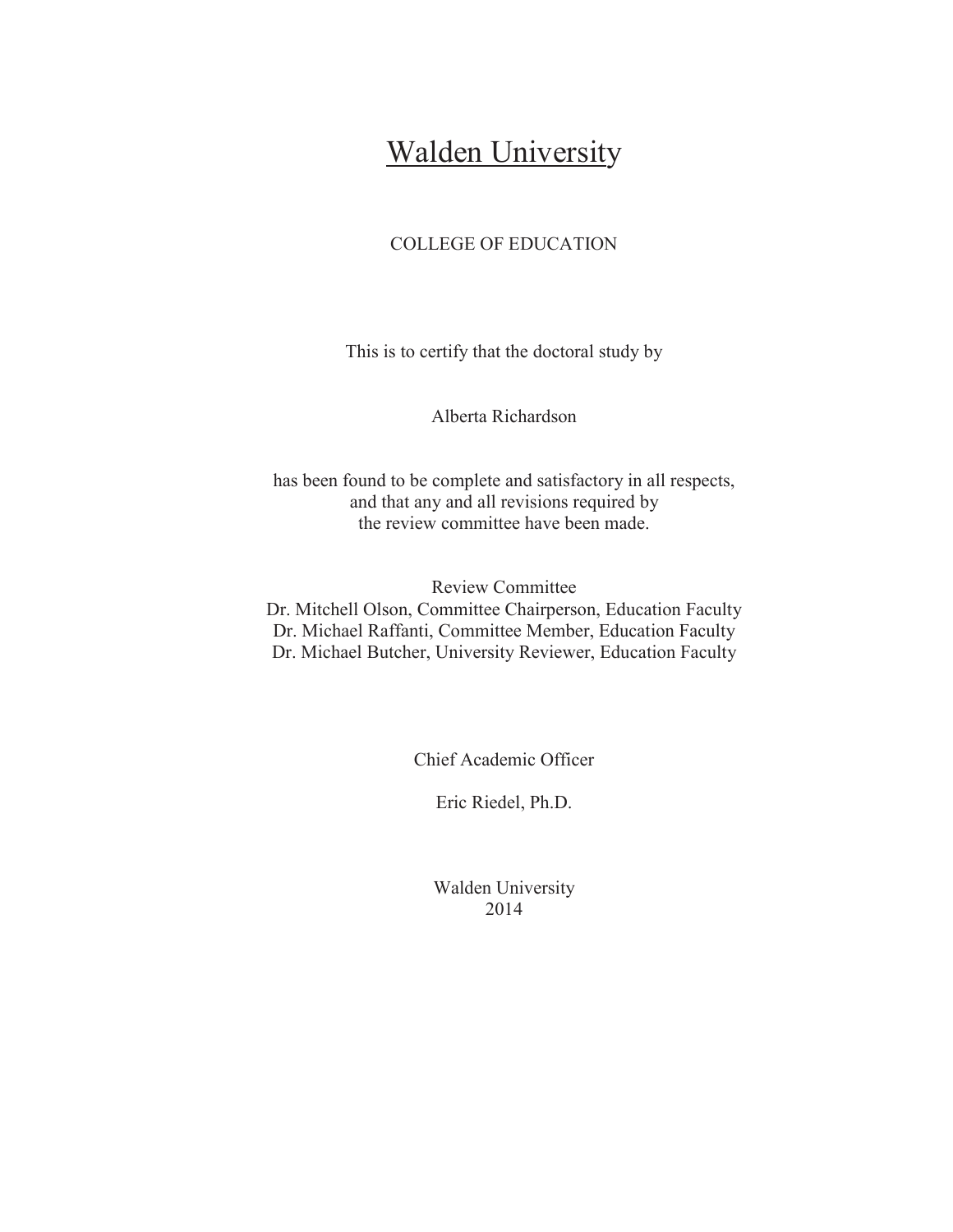Abstract

A Phenomenological Inquiry into the Unique Experience of

Male Elementary Teachers

by

Alberta N. Richardson

Ed.S., Alabama State University, 1992

M.Ed., Alabama State University, 1979

B.A. Spring Hill College, 1972

Doctoral Proposal Submitted in Partial Fulfillment

of the Requirements for the Degree of

Doctor of Education

Walden University

2014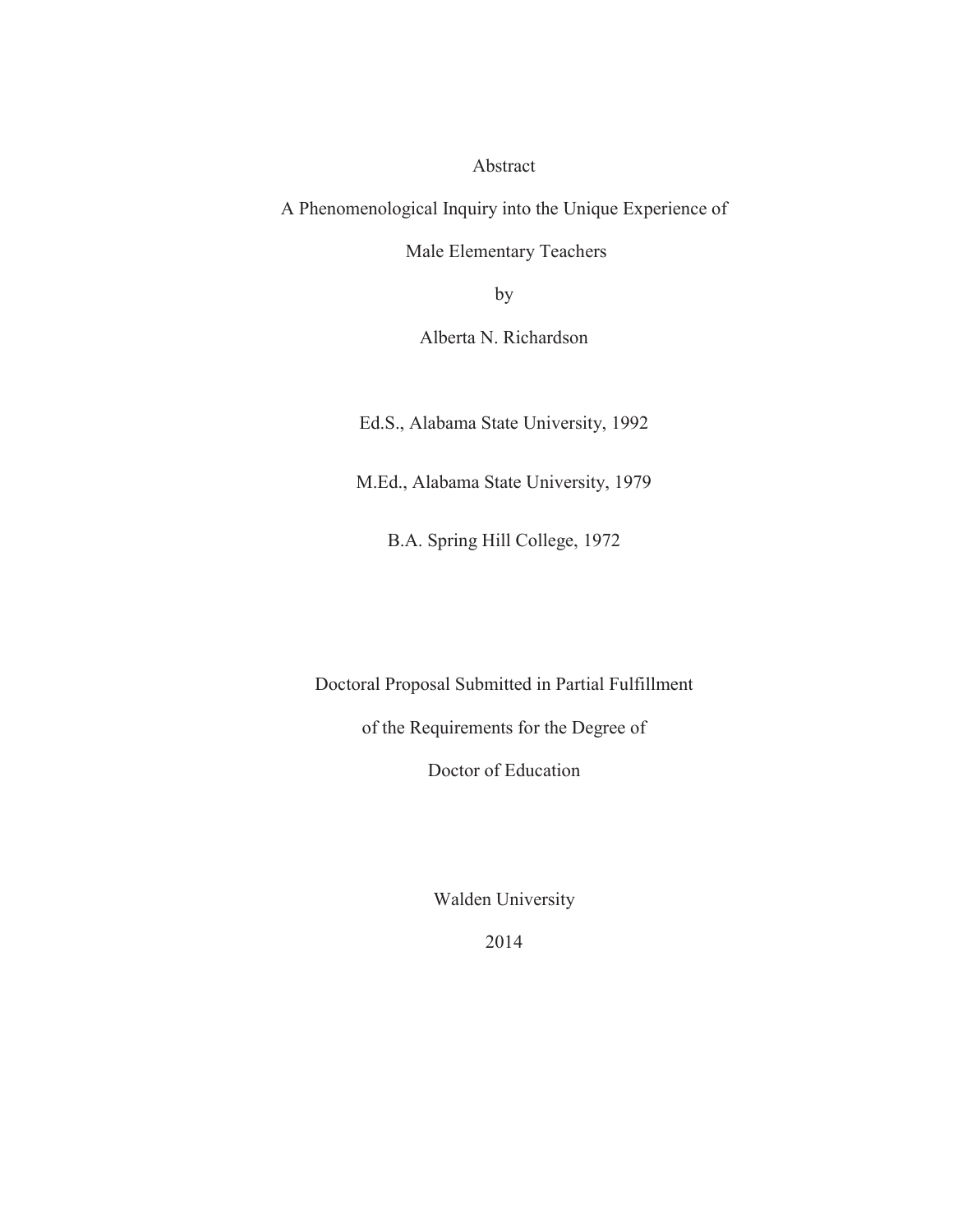**Abstract** 

The percentage of male teachers is at its lowest number in 40 years. The problem is that fewer males are choosing elementary teaching as a career choice. As a result, many elementary students rarely see a male teacher during their formative education years. This issue is a concern for superintendents, college of education deans, recruiters, school administrators, and parents whose children are not being exposed to a diverse teacher workforce that includes male elementary teachers. The purpose of this study was to better define and understand the unique experiences of male elementary teachers in today's classroom. The conceptual framework for the study incorporated Levinson's adult male development theory, Palmer's teaching landscape, and Mezirow's transformative learning theory. This qualitative study investigated the experience of 6 male elementary teachers in 3 different school districts in a southeastern state. This study followed Moustakas's phenomenological method utilizing criterion sampling. Data were collected, analyzed, and coded for preliminary categories and themes. Four themes emerged: (1) male role modeling, (2) readying students, (3) establishing mentoring relationships, and (4) mattering. The findings show that male elementary teachers are a crucial voice for some students, and they fulfill a needed role in the elementary school. This study addresses positive social change by providing a voice for the male elementary teacher, a diminishing but important teaching population, while also illustrating how the male elementary teacher's presence in the classroom can serve as a positive role model, mentor, and diverse elementary learning experience for the children.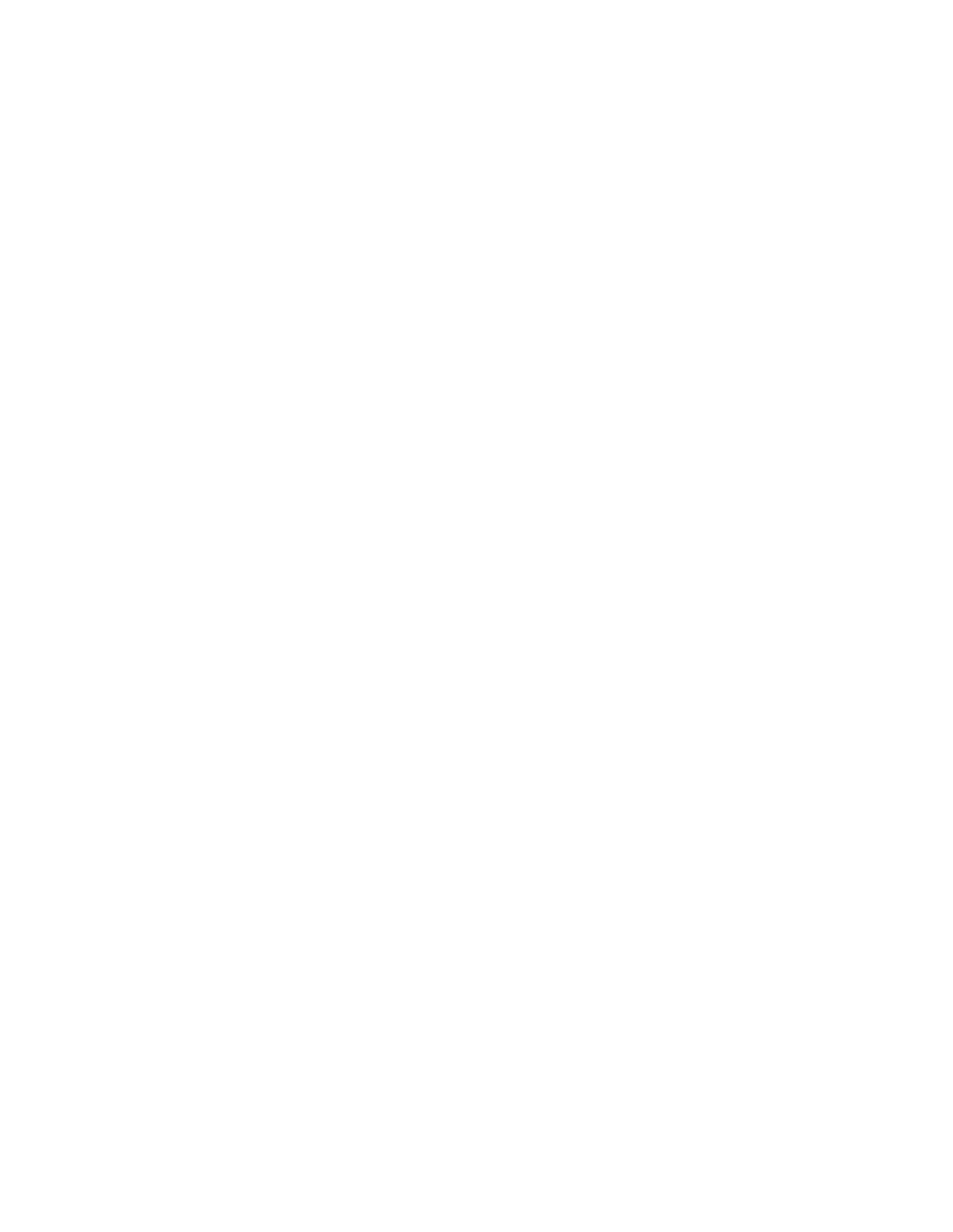A Phenomenological Inquiry into the Unique Experience of

Male Elementary Teachers

by

Alberta N. Richardson

Ed. S., Alabama State University 1992 M.Ed., Alabama State University, 1978 B.A., Spring Hill College, 1972

Doctoral Proposal Submitted in Partial Fulfillment

of the Requirements for the Degree of

Doctor of Education

Walden University

2014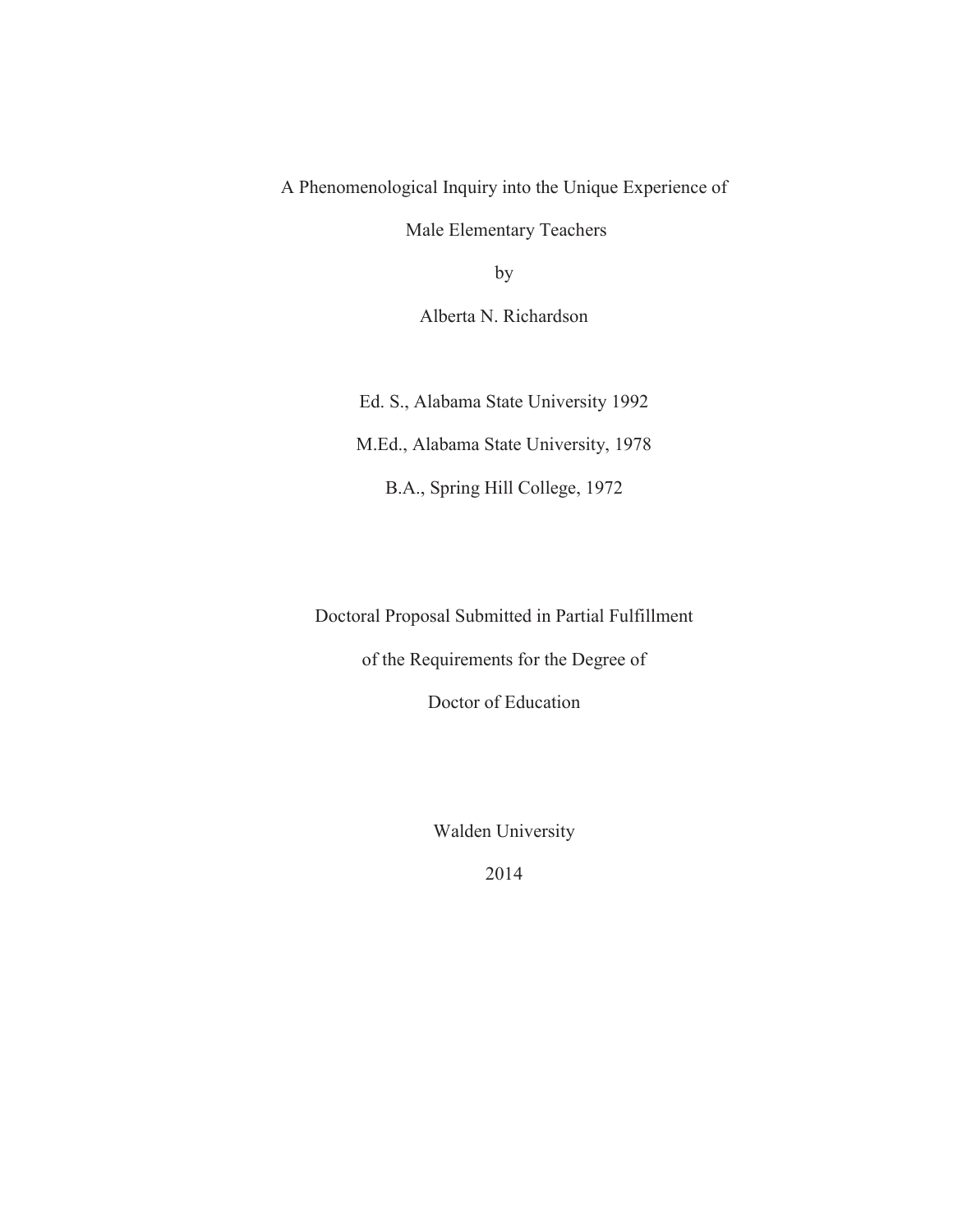UMI Number: 3620787

All rights reserved

INFORMATION TO ALL USERS The quality of this reproduction is dependent upon the quality of the copy submitted.

In the unlikely event that the author did not send a complete manuscript and there are missing pages, these will be noted. Also, if material had to be removed, a note will indicate the deletion.



UMI 3620787

Published by ProQuest LLC (2014). Copyright in the Dissertation held by the Author.

Microform Edition © ProQuest LLC. All rights reserved. This work is protected against unauthorized copying under Title 17, United States Code



ProQuest LLC. 789 East Eisenhower Parkway P.O. Box 1346 Ann Arbor, MI 48106 - 1346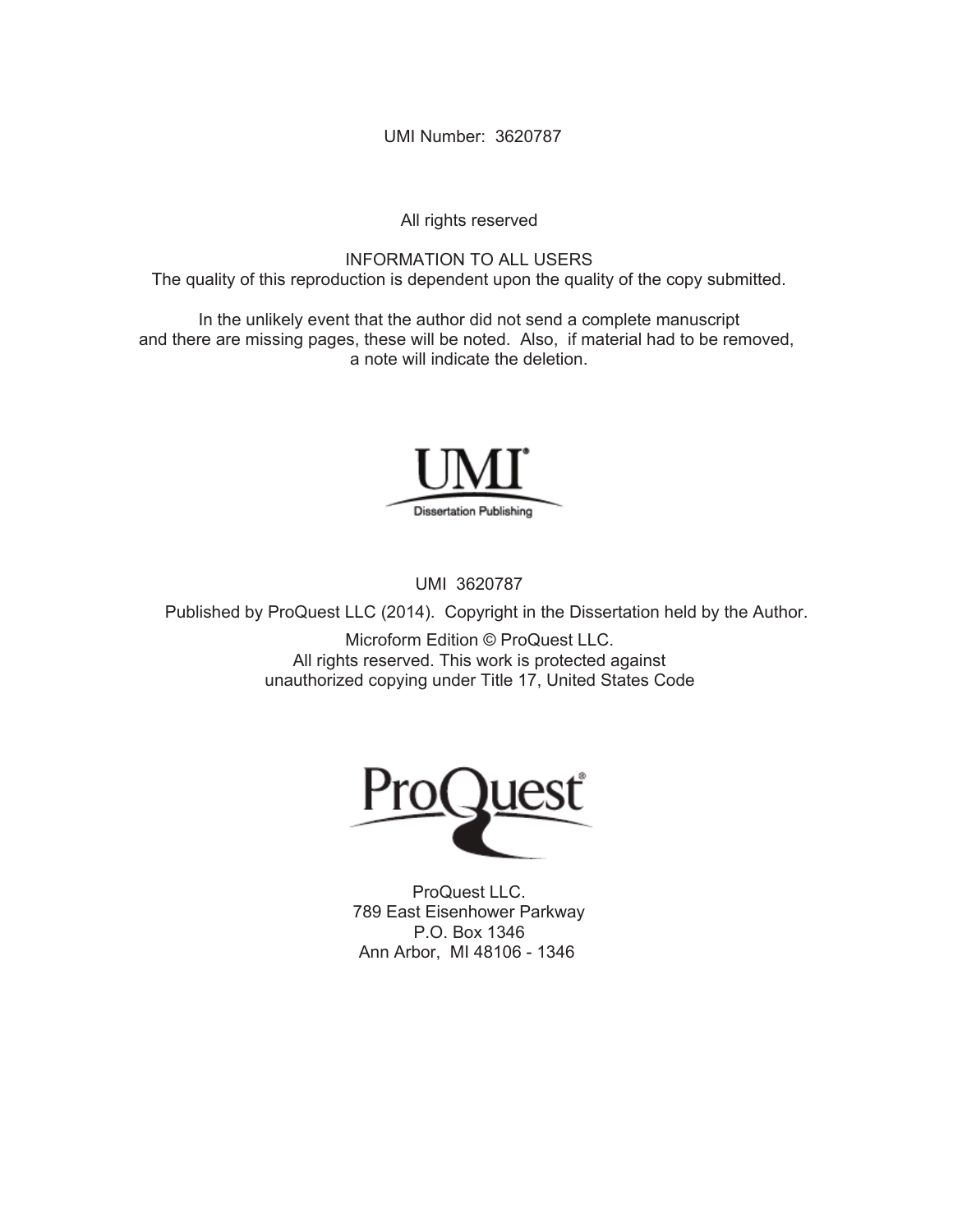# Dedication

This study is dedicated to my parents, Nathaniel A. & Annie Pearl Richardson, Sr., both of whom began their careers as elementary classroom teachers. Although neither was physically with us when this study began, both strongly encouraged the idea of the educational pursuit which culminated in this study. They remain a very powerful spiritual entity in my life. Any career and life decisions I make are based on teachings and understandings they passed on to me.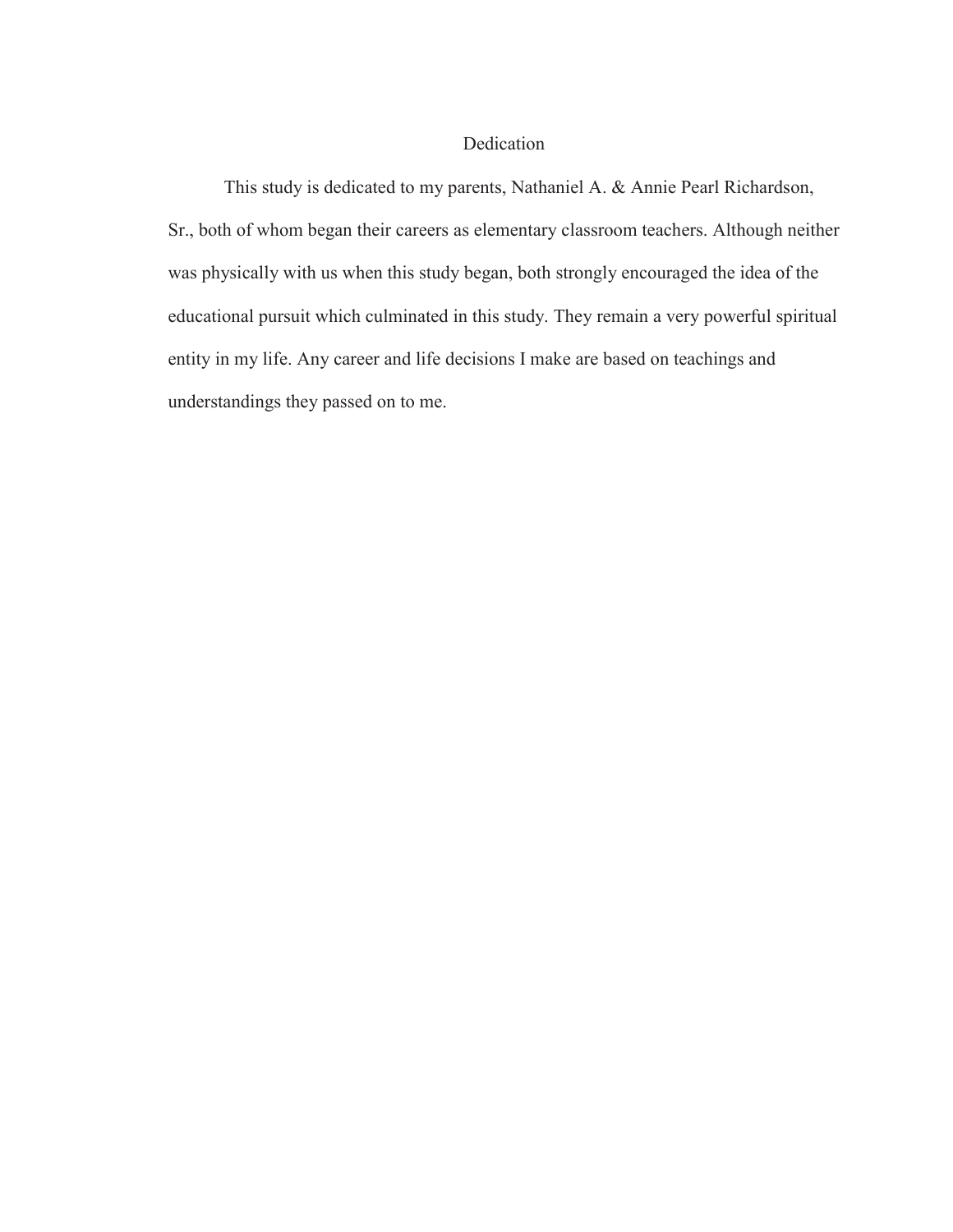# Acknowledgments

This experience has been an unexpected joy. I am grateful to all who took this journey with me, and offered words of encouragement along the way.

My mentor and committee chair, Dr. Mitchell Olson, was an invaluable asset. You advised me, you guided me; you encouraged me throughout this journey. You questioned, you pushed, you challenged. You always expected the best from me. You never settled for less. I could not have had a better guide throughout this learning experience. Your easy, yet persistent manner made the journey truly enjoyable for me. You guided me to becoming a scholar. Thank you.

My second committee member, Dr. Michael Raffanti, was an unexpected asset. You also required me to reach higher. I am grateful for your input, direction, and encouragement. Thank you.

My six co-researchers, the male elementary teachers who sat for interviews for this study were wonderful. Without your input there would be no study. Thank you for your time, and for sharing invaluable information with me. Without you, this study would not exist.

My two aunts, Ms. Amy E. Smith and Ms. Rozean S. Patterson were so encouraging. You followed my progress each week; you had questions and you gave advice. You have always believed in me and what I could accomplish; you have encouraged me all of my life. Thank you. I am so grateful to God for both of you, and your love and belief in me.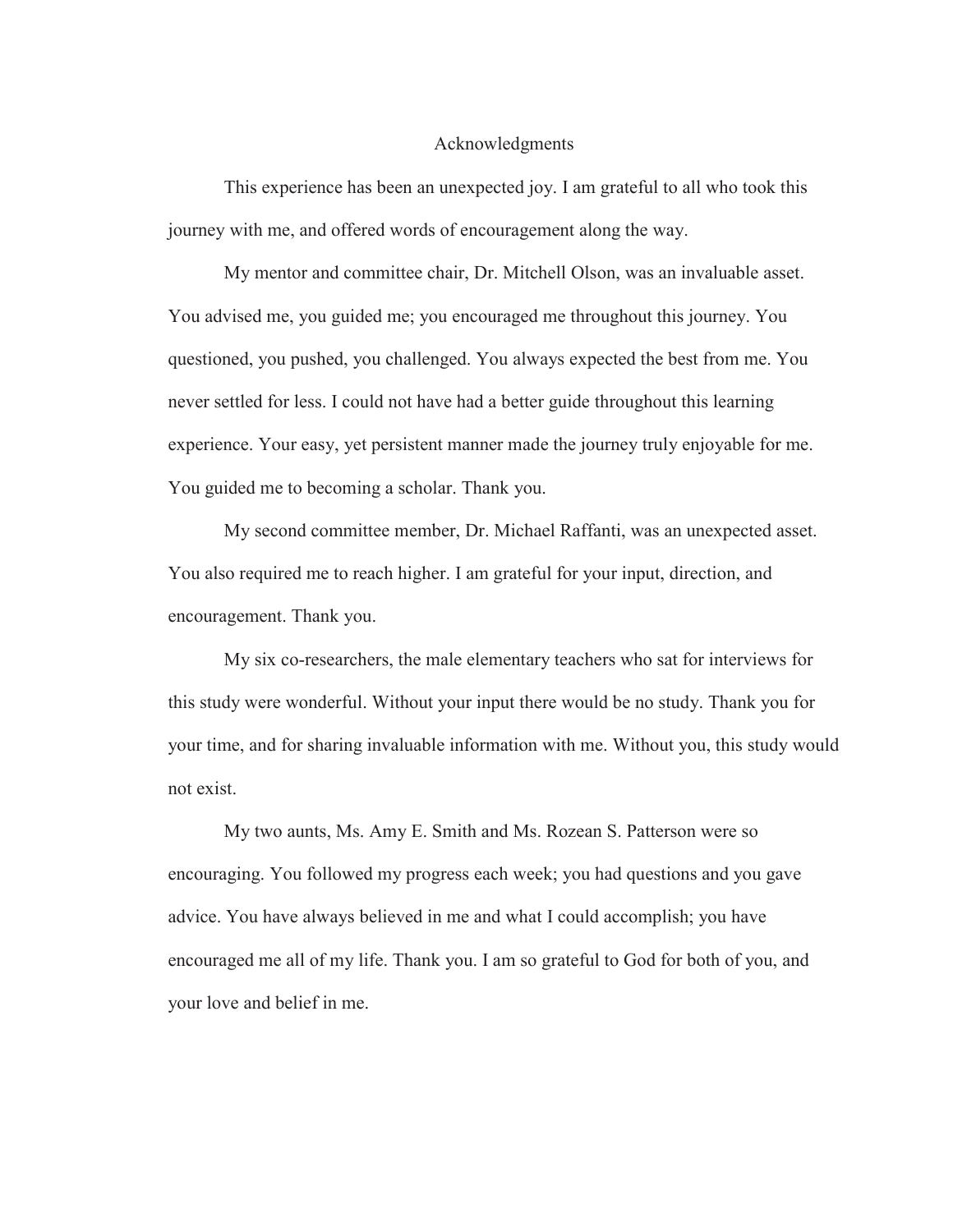My oldest niece, Dr. Pamela R. Moore, provided support and encouragement during her parallel process of pursuing and receiving a doctorate from the University of West Florida. Thanks Pam.

My brothers and their families, Palmer & Juanita Richardson, James & Patricia Richardson, Nathaniel, Jr. & Lillie Richardson and their families always had words of support and encouragement. Thank you.

My friends and church family (too numerous to mention by name) inquired about my progress during the process. Thank you.

I am grateful to all who supported my pursuit of my educational goals. My journey has been a wonderful, fulfilling adventure.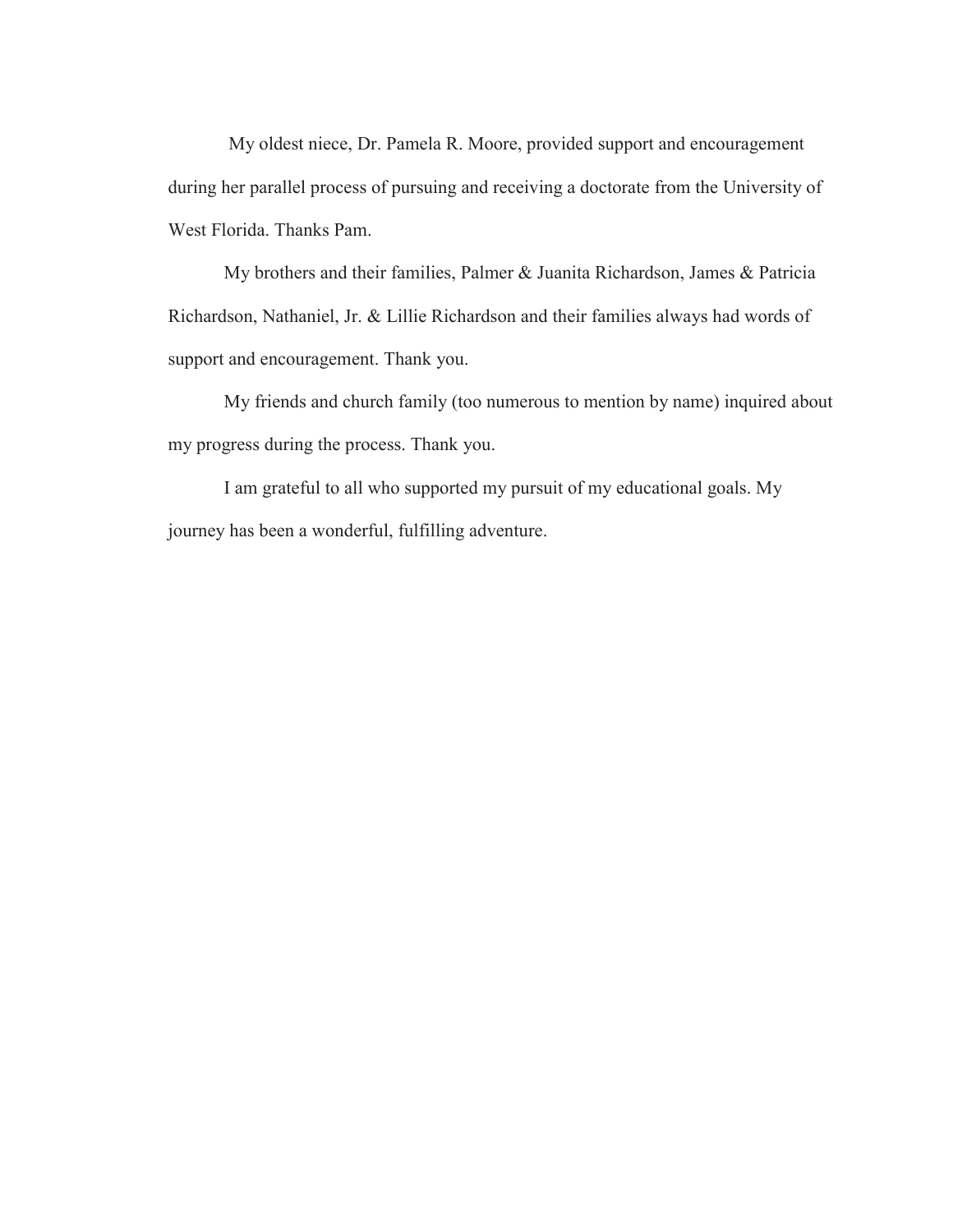| Historical Perspective of the Role of the Male Elementary Teacher in America18 |  |
|--------------------------------------------------------------------------------|--|
| Current Initiatives to Slow the Decline of Male Elementary Teachers 22         |  |
| Programs Which Emphasized Attracting Males to Elementary Teaching24            |  |
|                                                                                |  |
|                                                                                |  |

# Table of Contents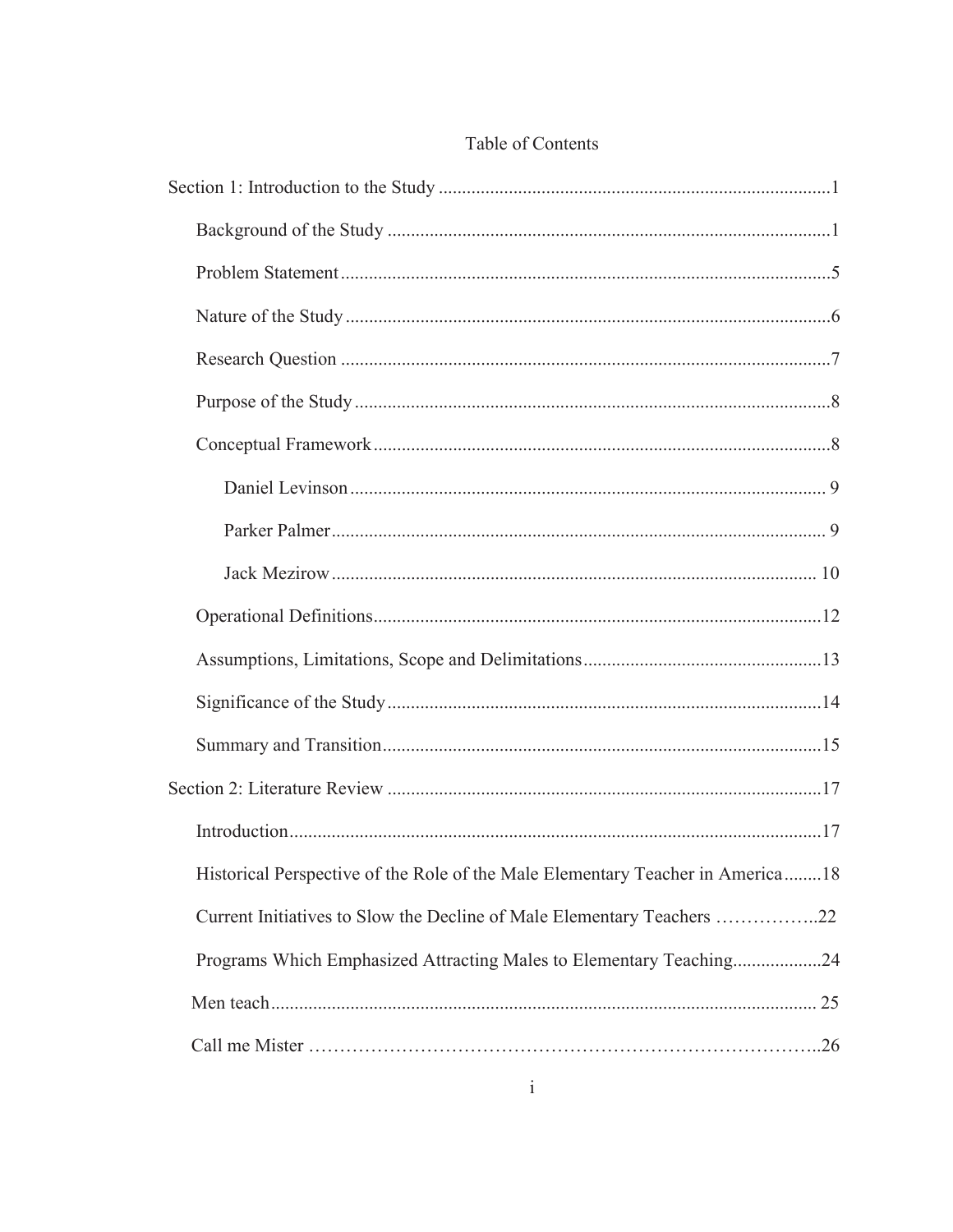| Adult Development, Teaching Landscape, and Transformative Learning |  |
|--------------------------------------------------------------------|--|
|                                                                    |  |
|                                                                    |  |
|                                                                    |  |
|                                                                    |  |
|                                                                    |  |
|                                                                    |  |
|                                                                    |  |
|                                                                    |  |
|                                                                    |  |
|                                                                    |  |
|                                                                    |  |
|                                                                    |  |
|                                                                    |  |
|                                                                    |  |
|                                                                    |  |
|                                                                    |  |
|                                                                    |  |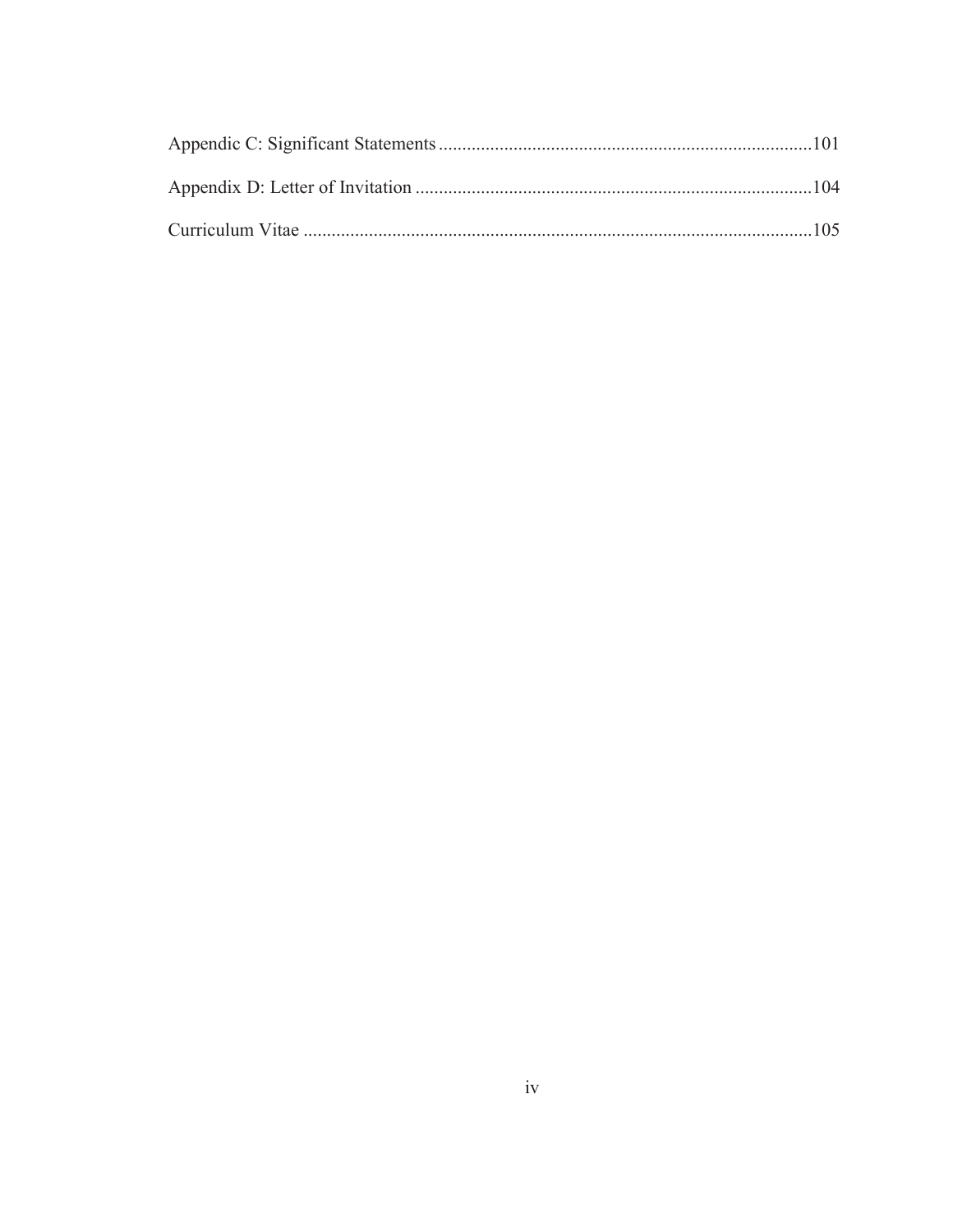#### Section 1: Introduction to the Study

The number of males teaching primary and elementary school children has declined over the past 40 years, and currently males compose less than 13% of elementary teachers in the United States (NEA Report, 2010). Male primary/elementary teachers are becoming a rare entity in today's classroom. As a result, male teachers have been in demand, in elementary schools and teacher education programs, for more than 40 years (Sanatullova-Allison, 2010).

Because of their influence, elementary teachers become important persons in children's lives (Ahtola et al., 2011). These teachers make a unique contribution to the lives of children with whom they interact. Elementary teachers challenge students and actively involve them in class by being enthusiastic, encouraging, and connecting learning at school with students' lives (Gentry, Steenbergen-Hu, & Choi, 2011). Elementary teachers are charged with providing children with the basic skills needed to sustain them throughout their education. Young children spend the majority of their day and school years, usually between 160 and 180 days depending on the state in which they live, with their elementary teacher (Digest of Education Statistics, 2011). The impact of elementary teachers varies from influencing children's self-image to affecting their success or failure in school and conceivably in other aspects of their lives.

# **Background of the Study**

A National Education Association (NEA) study indicated that a gender diverse workforce does not exist in today's elementary schools (NEA Statistics & Estimates, 2010, Table E). The report specifies that of the nearly 2 million public elementary school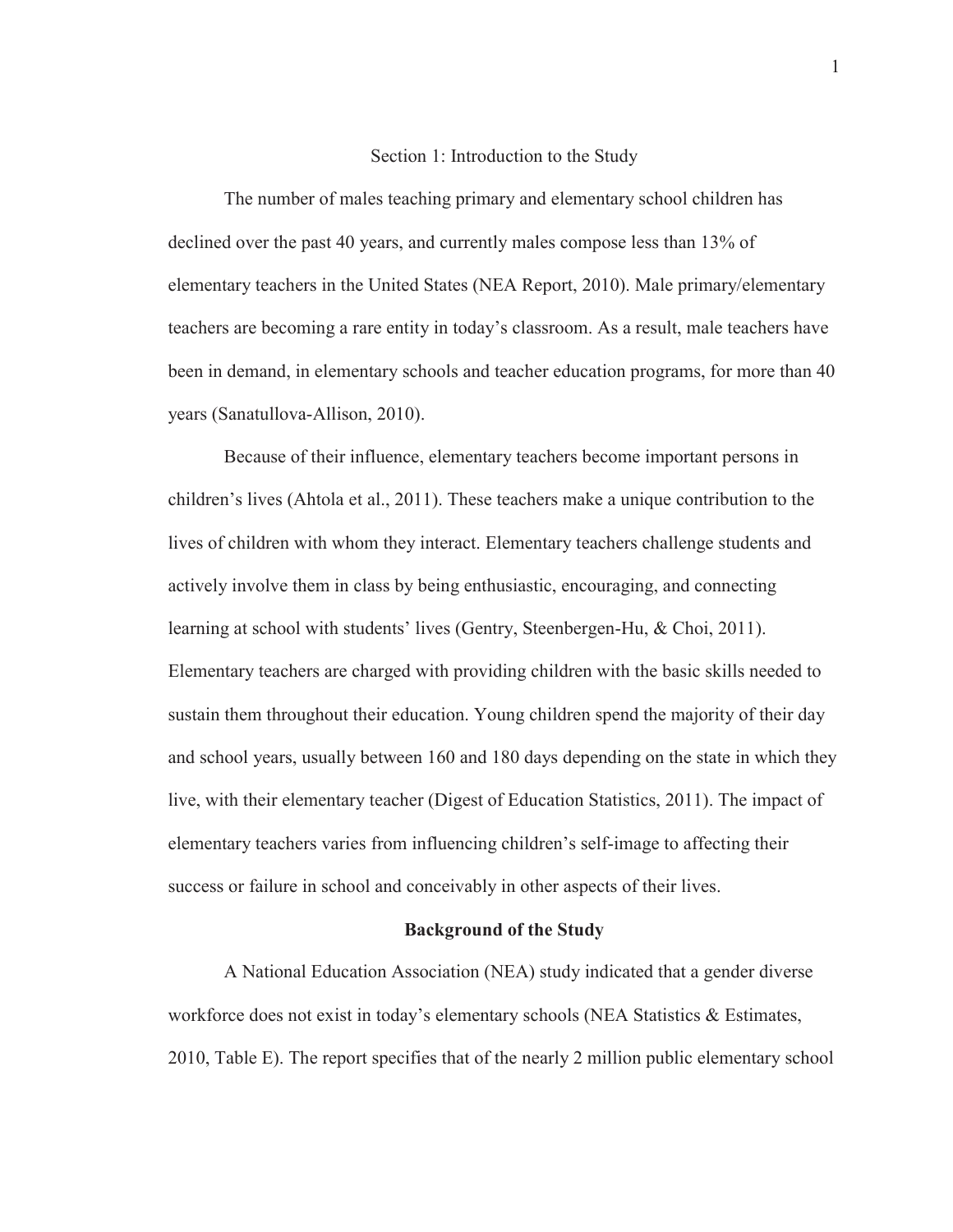teachers in the nation, at least 87% were females and only 13% were males. In the Southeast, the percentages matched those across the nation. Of the more than half a million elementary teachers, 89% were female and 11% were males (NEA Statistics  $\&$ Estimates, 2010). These numbers still constitute a small percentage of elementary teachers that are males. For Alabama, the trend continues; of all the elementary teachers in the state, more than 90% were females and less than 10% were males. Increasing the number of male elementary teachers would help achieve gender diversity (NEA Statistics & Estimates, 2010). This diversity might emphasize flexibility in the gender role expectations of young children. If boys see men in nurturing positions in the elementary school, they might envision masculinity differently (Kiselica & Englar-Carlson, 2010). They might value schooling more and develop an ethic of caring, according to Brookhart, Loadman, and Farquhar (as cited in Ashcraft & Servier, 2006).

Washington (2009) emphasized that recruiting and retaining more men in primary/elementary education was vital to the future success of all children. Cushman (2007) stressed that seeing a male teacher at the elementary level could broaden children's perception of appropriate behavior. When students see both men and women performing the same duties and holding similar jobs, it allows boys and girls access to a wider range of acceptable behaviors (Ashcraft & Sevier, 2006; Cushman, 2007; Janairo, 2010; Washington, 2009). This role model was especially important to boys and girls from single parent female headed households, particularly when there was no positive male role model in the child's life. Other researchers have suggested that male teachers bring alternative modes of teaching and learning to the classroom (Thornton & Bricheno,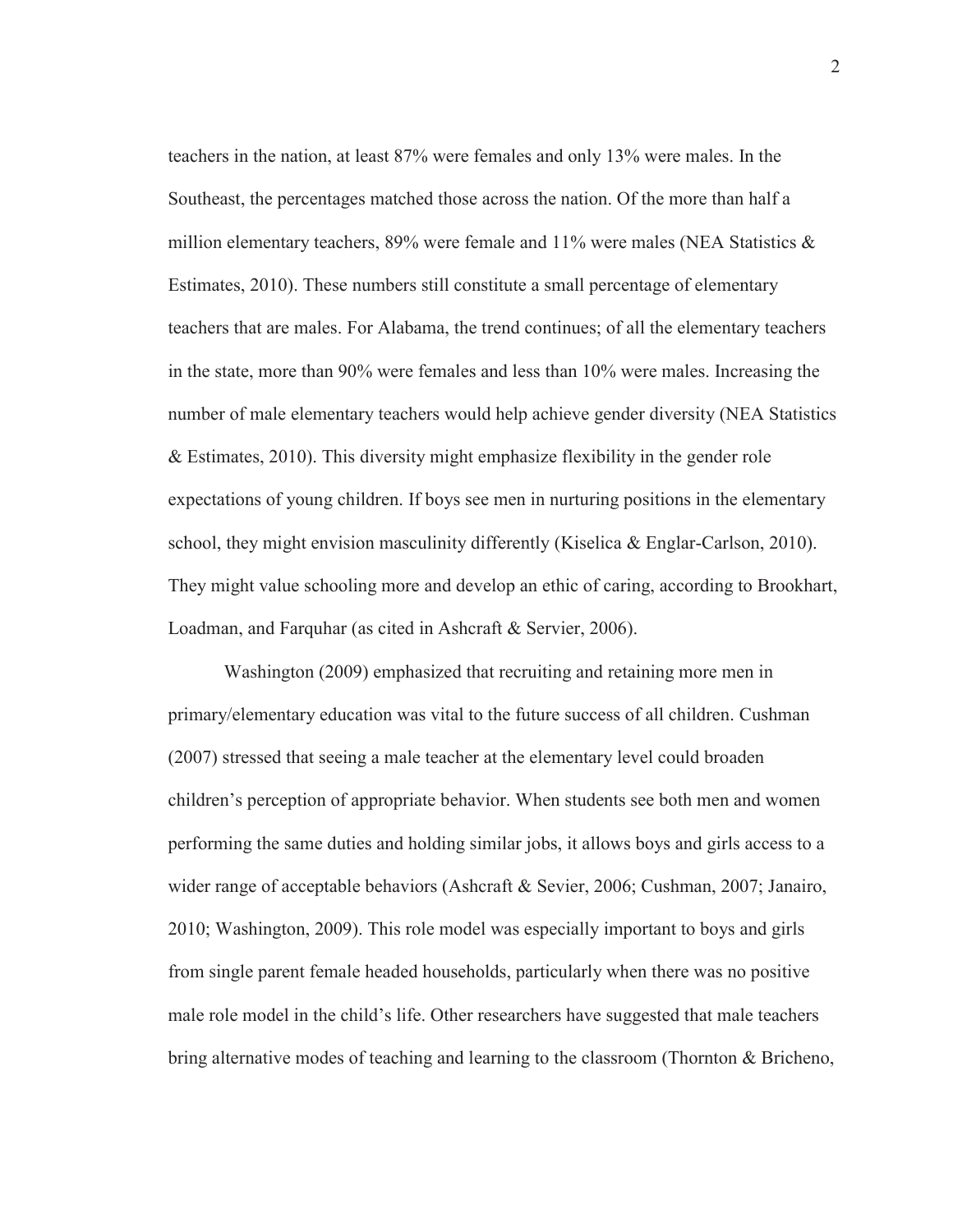2008). Johnson (2009) suggested that the need for male teachers in primary and elementary schools was vital if democratic values and social justice focus were to remain an important part of people's lives. He contended that encouraging men to teach and care for children was essential and may ultimately support the promotion of democratic values in public schools.

One goal for high-quality early childhood teaching was to have an adequate number of male and female teachers, a gender diverse workforce (Janairo, Holm, Jordan, & Wright, 2010; Johnson, Middleton, Nicholson, & Sandrich, 2010; Piburn, 2010). This diversity would emphasize flexibility in the gender role expectations of young children. Rentzou and Ziganitidou's (2009) research suggested that children needed to see both men and women in caring roles. Male and female teachers needed to be visible at all levels of education including primary and elementary school. This visibility would help boys and girls avoid basic assumptions about gender (UN Division for the Advancement of Women, 2004). Gender equity between men and women might be advanced if men shared in the education of young children (Harris & Barnes, 2009). This could be a reason for inclusion rather than exclusion of male elementary teachers.

Numerous factors kept men out of teaching in primary and elementary classrooms. Low status and low pay were chief among them (Frankel, 2008; Johnson, 2008; Sanatullova-Allison, 2010). Additional deterrents, which kept men out of primary/elementary classrooms, were isolation, perception, and lack of respect. Working in an all-female environment made some men feel a sense of social isolation especially when there was no male colleague to talk with (Sanatullova-Allison, 2010; Skelton,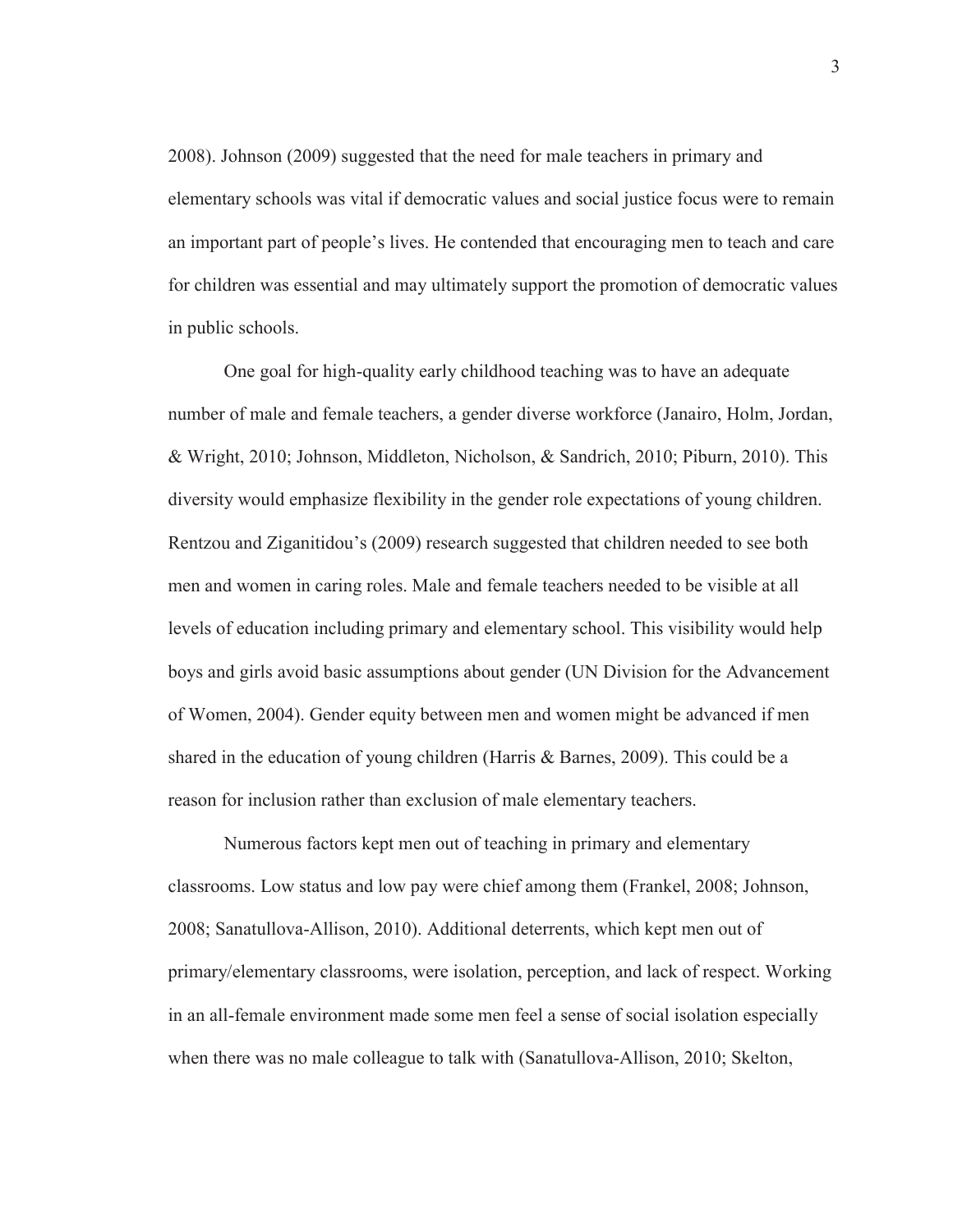2009). Some males avoid primary/elementary teaching because of negative perceptions associated with it; they fear being perceived as homosexuals or pedophiles (Ashcraft & Sevier, 2006). Others avoid it because they felt they would be disrespected simply because they worked with primary/elementary school children. They were victims of rankism, subtle behaviors that devalue people based on their perceived importance because of job, income, power, or influence in society (Fuller, 2008). Fuller advocated treating everyone with dignity; people's lives change when they are treated with dignity, and people's lives change when they are treated with dishonor. "Dignity for all is a stepping stone to realizing the democratic promise of liberty and justice for all," (Fuller, 2008, p. 81). While those factors point to some reasons that males avoided primary/elementary classrooms, other factors point to reasons that they were needed in those classrooms.

Janairo, Holm, Jordan, and Wright (2010) began a dialogue about male elementary teachers and the need to increase the gender diversity in primary/elementary education. They suggested that men were rare in the early education environment, and adding more male teachers in the early grades would allow children to see teachers of both genders with whom to relate and respond. A study by researchers Harris and Barnes (2009) pointed to findings that gender equity between men and women would be advanced if men shared in the care and education of young children. If one assumed that teaching young children was suitable only for females and not for males, this would restrict the opportunity for both males and females (Piburn, Nelson, & Carson, 2011). Teaching young children is an appropriate and necessary role for women and men. This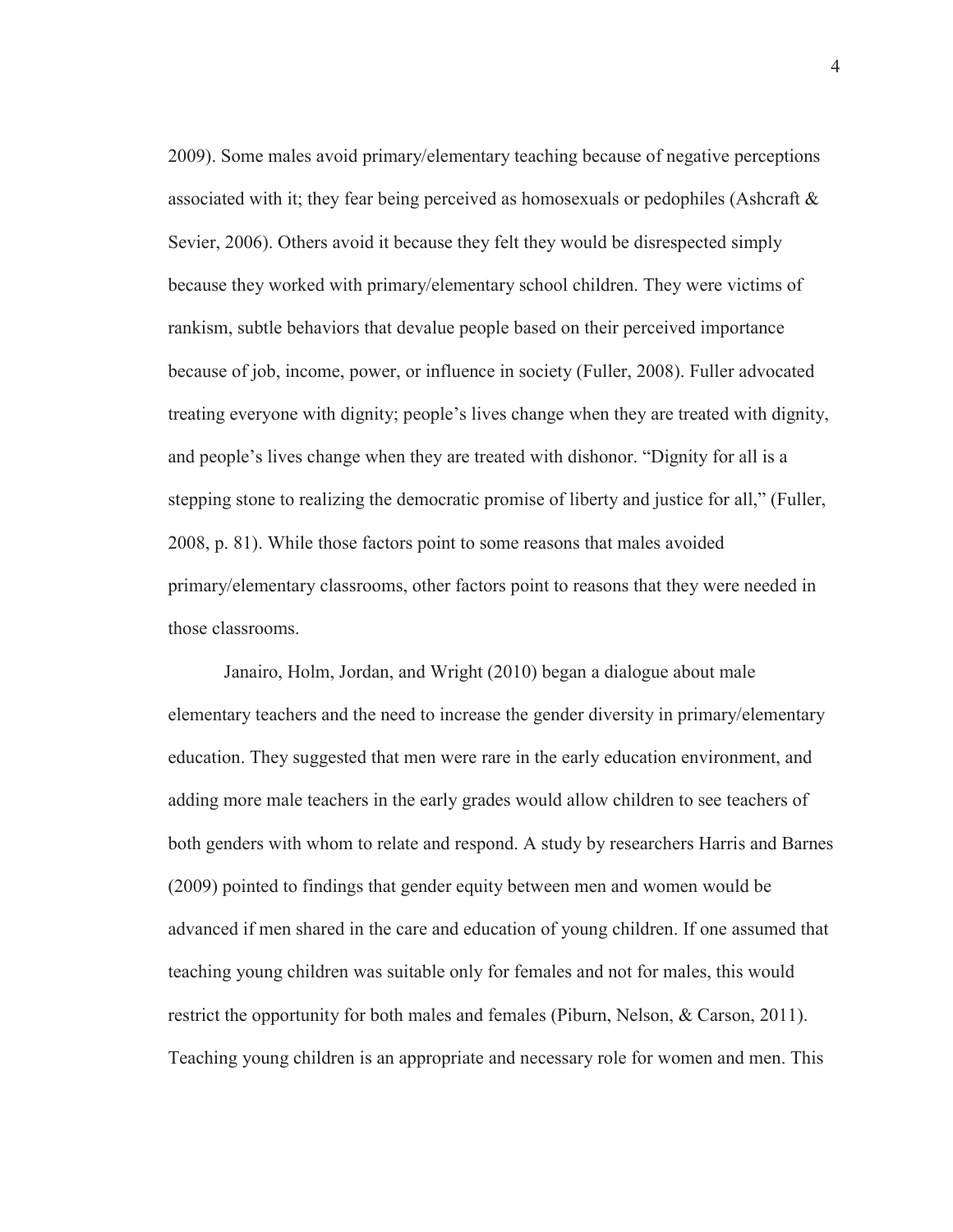research focused on men who chose to teach young children and what the experience was like for them.

Piburn (2010) suggested that numerous global organizations share a common belief that experiencing gender equity in primary/elementary education was good for young children, their families, and society. Schools and other social institutions with a uniform work force did not inspire gender equity, social justice, and other important democratic values (Johnson, 2008). One of the most important voices in addressing these issues was the voice of the male teacher in the primary/elementary classroom (Piburn, Nelson, & Carson, 2011). The voice of students, parents, and administrators were established in the discussion, but the voice of the male teacher was not heard as much. This study hoped to help recognize this underrepresented population.

# **Problem Statement**

The number of male teachers serving in urban, suburban, and rural elementary classrooms is in decline, and this decline had continued for more than 40 years (NEA Rankings & Estimates, 2010). The problem is that few males choose primary/elementary teaching as a career choice. The disproportionate number (approximately 5%) of male to female elementary teachers in most southeastern counties in Alabama was evidence of this decline and problem. This study focused on one large urban/suburban/rural district, and two small rural districts. These districts represent the kind of diversity that can be expected in this region: large and small districts, and urban, suburban, and rural districts.

 Teacher education program coordinators, school superintendents, school board members, and other education professionals may benefit from having this information as

5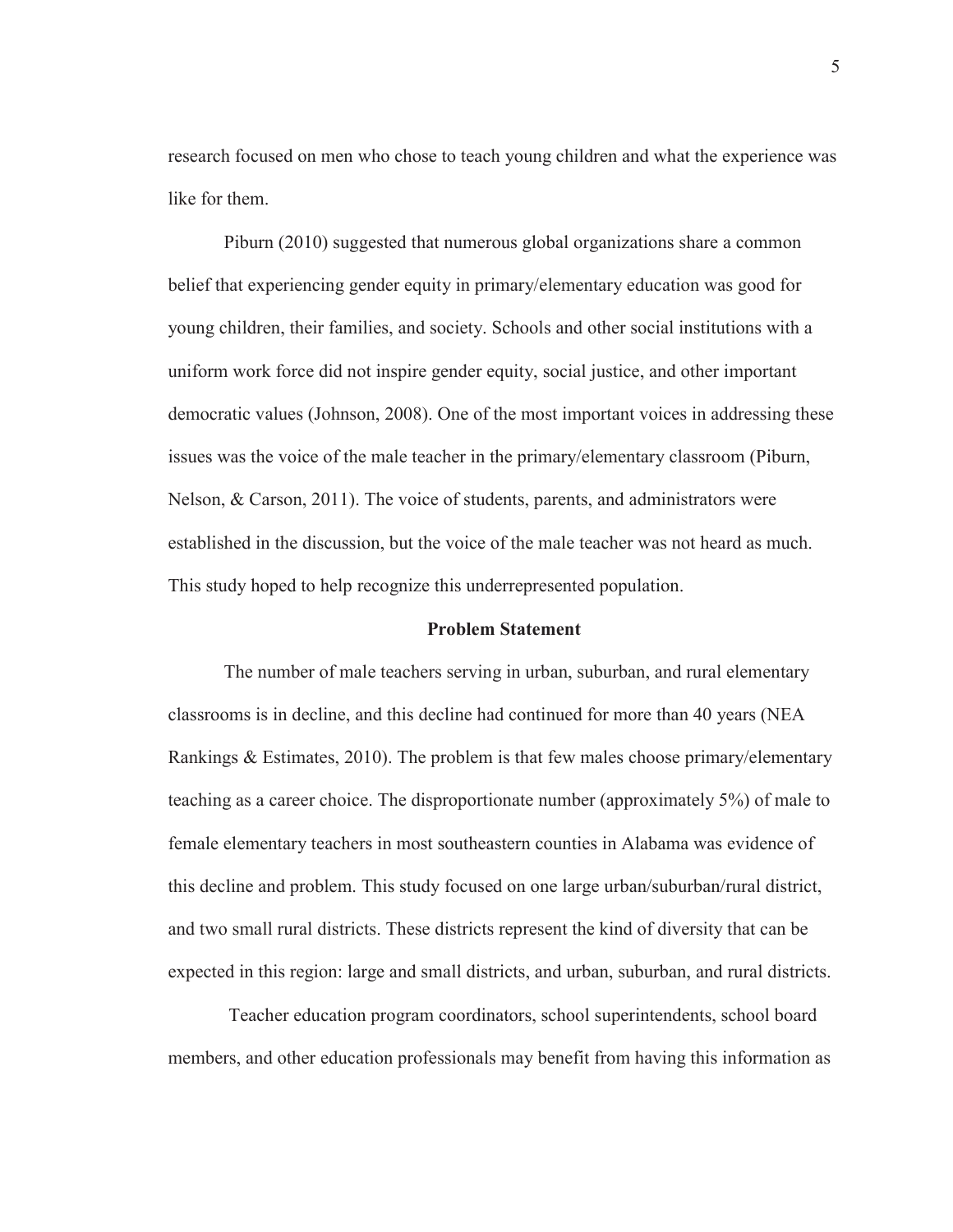it may also promote collaboration in the development of programs designed to recruit and retain male elementary teachers. Several studies have addressed some distinctive problems that men deal with in the profession (Evans & Jones, 2008; Johnson, 2008, 2009; Parr, Gosse, & Allison, 2008). This phenomenological inquiry explored how male elementary teachers identify their day-to-day classroom experiences and the tasks they face as they work with young children in their individual urban, suburban, or rural school environments. This study gives voice to male primary/elementary teachers from their unique perspective.

# **Nature of the Study**

A phenomenological approach is most appropriate for studying affective, emotional, human experiences (Merriam, 2000). In this study, the method focused on the essence of the experience of male elementary teachers; it employed key factors from Moustakas's (1994) procedures for conducting human science research. This particular method followed five basic steps (Creswell, 2003):

- 1. Data collection and revision of the data based on individual responses
- 2. Transcription and analysis of data
- 3. Determination of core or main themes
- 4. Description and development of core themes
- 5. Synthesis of core themes into composite descriptions of the participants' reported. (pp. 191-196)

In accordance with the chosen design, in-depth interviews of male elementary teachers from three different systems were conducted. All participants were queried on their daily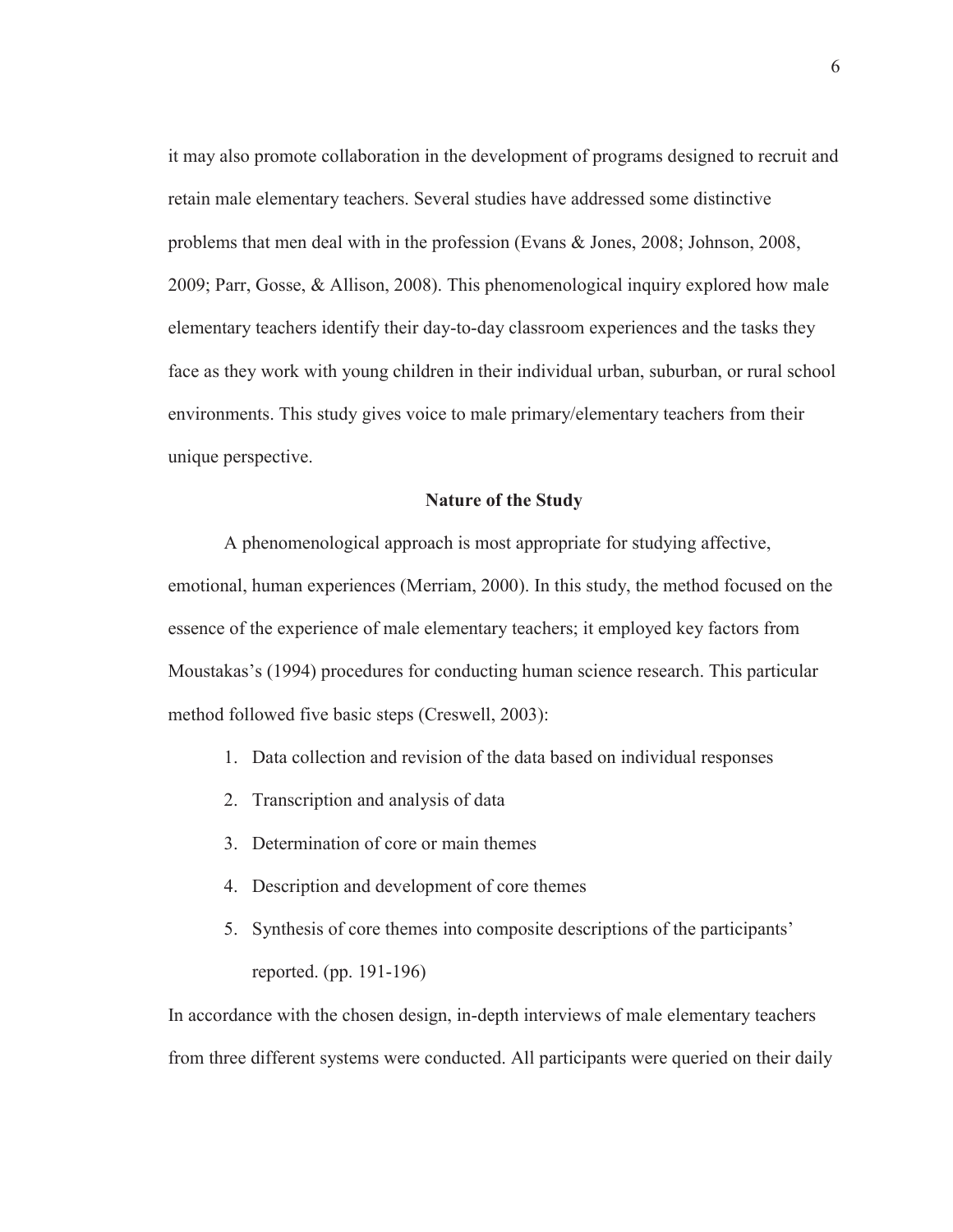experience in the classroom. They were asked to describe the experience including the positives and negatives of being an elementary teacher.

# **Research Question**

The research question involved understanding what it was like to be a male teacher in a primary/elementary classroom, and determining what key factors may have added to or distracted from the overall experience. Information was sought that might be useful to individuals such as board of education members, superintendents of schools, deans of teacher preparation programs, and prospective male teachers. The research question informed from the literature review of this study was based on Levinson's (1978) adult male development theory, Palmer's (2007) teaching landscape and Mezirow's (2002) transformative learning theory. The question this study explored was: How do male teachers describe their experience of teaching young children in a primary/elementary school environment? In an attempt to answer this question, the research focused on three main areas that encompassed the conceptual framework of the study:

- Participant's age range and teaching experience (Levinson, 1978)
- Participant's perception of teaching (Palmer, 2007)
- Participant's life experiences, goals, relationship and comfort level with students (Mezirow, 1990, 2000, 2009)

More detailed research questions were included in the methodology under Section 3.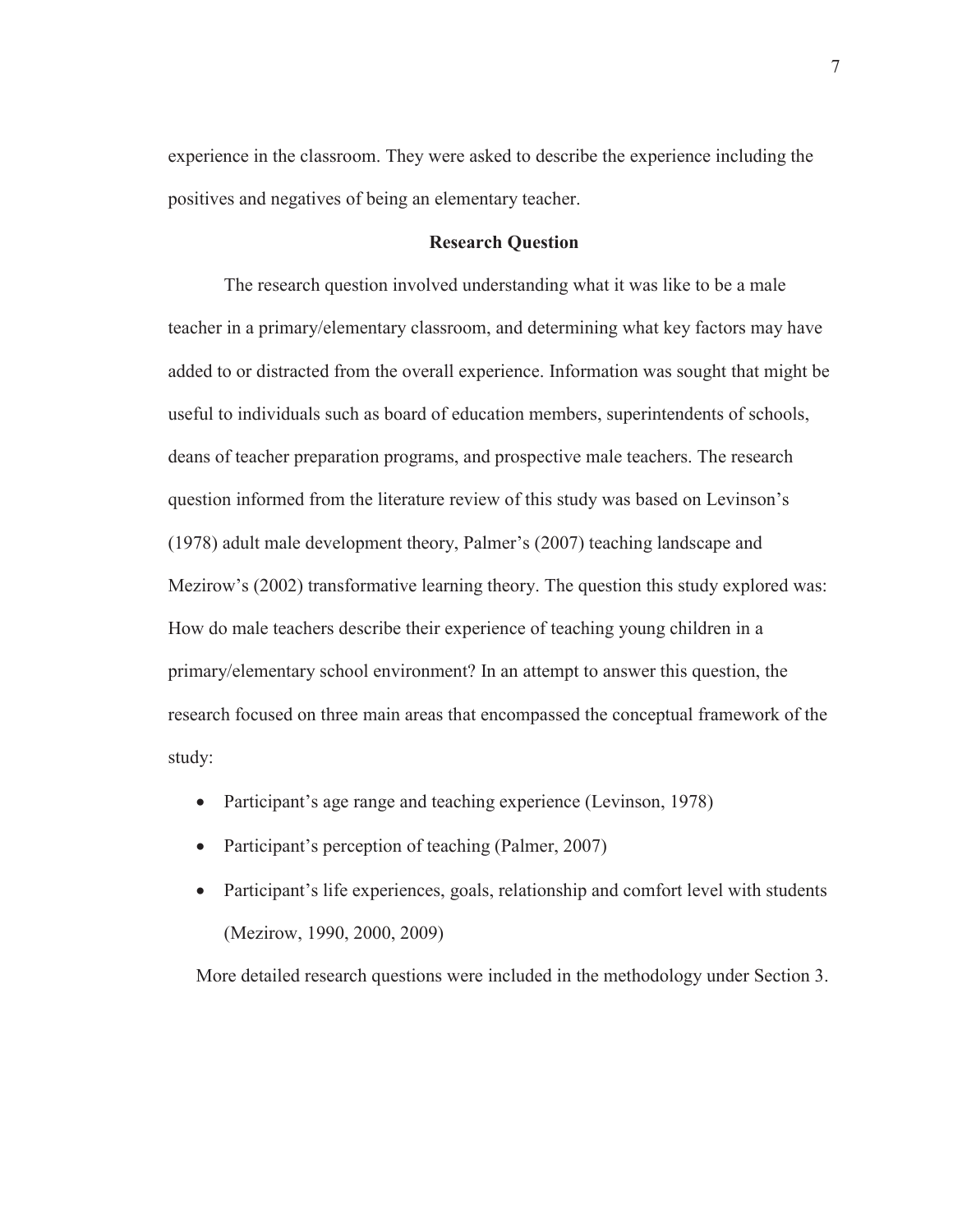# **Purpose of the Study**

The purpose of this phenomenological study was to better understand and define the male teacher experience in the elementary school setting. As a minority population in many school systems and in numerous schools, male elementary teachers have unique experiences. Some schools within the local region have no male elementary teachers, and other schools have a small percentage of male elementary teachers. This study hoped to discover some of the unique experiences of being a male elementary teacher from the male teachers' point of view. The lived experiences of male elementary teachers in three southeastern school districts were examined. This inquiry explored the perceptions of novice and experienced teachers and how they characterized their experiences in the classroom every day. Information gathered could be used to inform teacher training program coordinators, superintendents, boards of education, and male prospective teachers. This research focused on men who choose to teach young children and what the experience was like for them.

# **Conceptual Framework**

The conceptual framework which drove this study was based on the work of Levinson (1978), the works of Palmer (1997, 2007), and Mezirow (1990, 2000, 2009). All focused on various aspects of phenomena that might have impacted the daily lives of male elementary teachers. The emphases of these theorists on adult male development, the landscape of teaching, and the impact of transformative learning experiences drove the research questions for this study.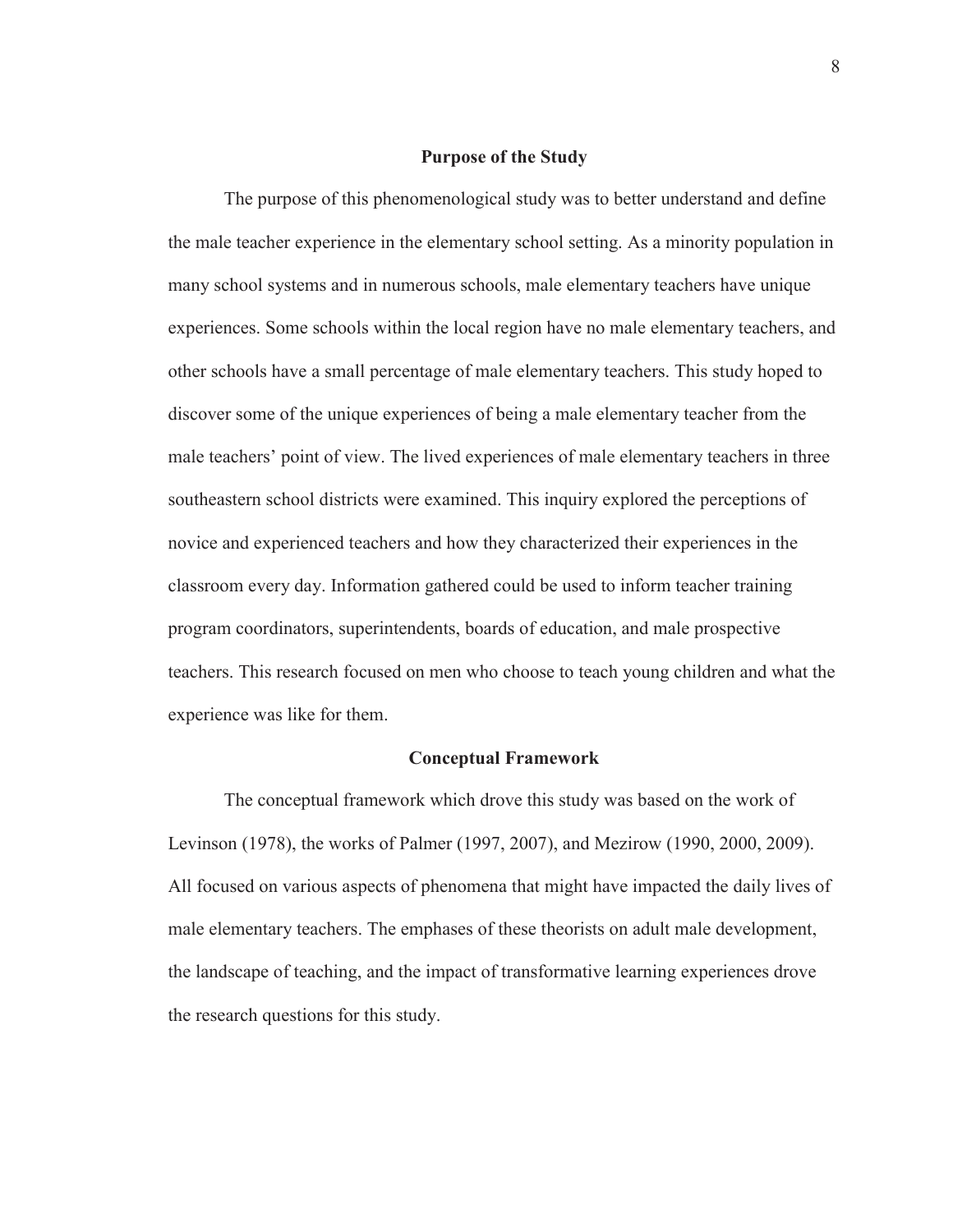# **Daniel Levinson**

Levinson (1978) focused on adult male development especially as it related to the world of work. He emphasized the relationship between adult male life stages and various job change decisions (Hill & Miller, 1981; Levinson, Darrow, Klein, Levinson & McKee, 1978). He believed that adult males were periodically faced with new but predictable developmental tasks during their lives and that working through these new challenges was the essence of adulthood (Levinson et al., 1978). Levinson stressed that a developmental sequence arose during adulthood just as it did during childhood and adolescence. The "life cycle" described by Levinson evolved through a standard sequence of developmental periods (Kittrell, 1998, p. 106; Levinson et al., 1978). He described the process of skills acquirement, values, and credentials once a man made an initial choice of an occupation.

If a man failed to develop a more differentiated occupational identity and establish himself within the occupational world, he might drop out, and start a new career. At that point, he might try several different paths before choosing a new profession and life direction (Levinson et al., 1978). This study queried men who initially chose elementary teaching as well as those who chose it as a second career path. Some male elementary teachers were affected by adult male development as delineated in Levinson's theory; they were also touched by Palmer's (2007) teaching landscape.

# **Parker Palmer**

Palmer's (2007) theory stressed the connection between the intellectual, emotional, and spiritual landscape of teaching. Some men might connect to the teaching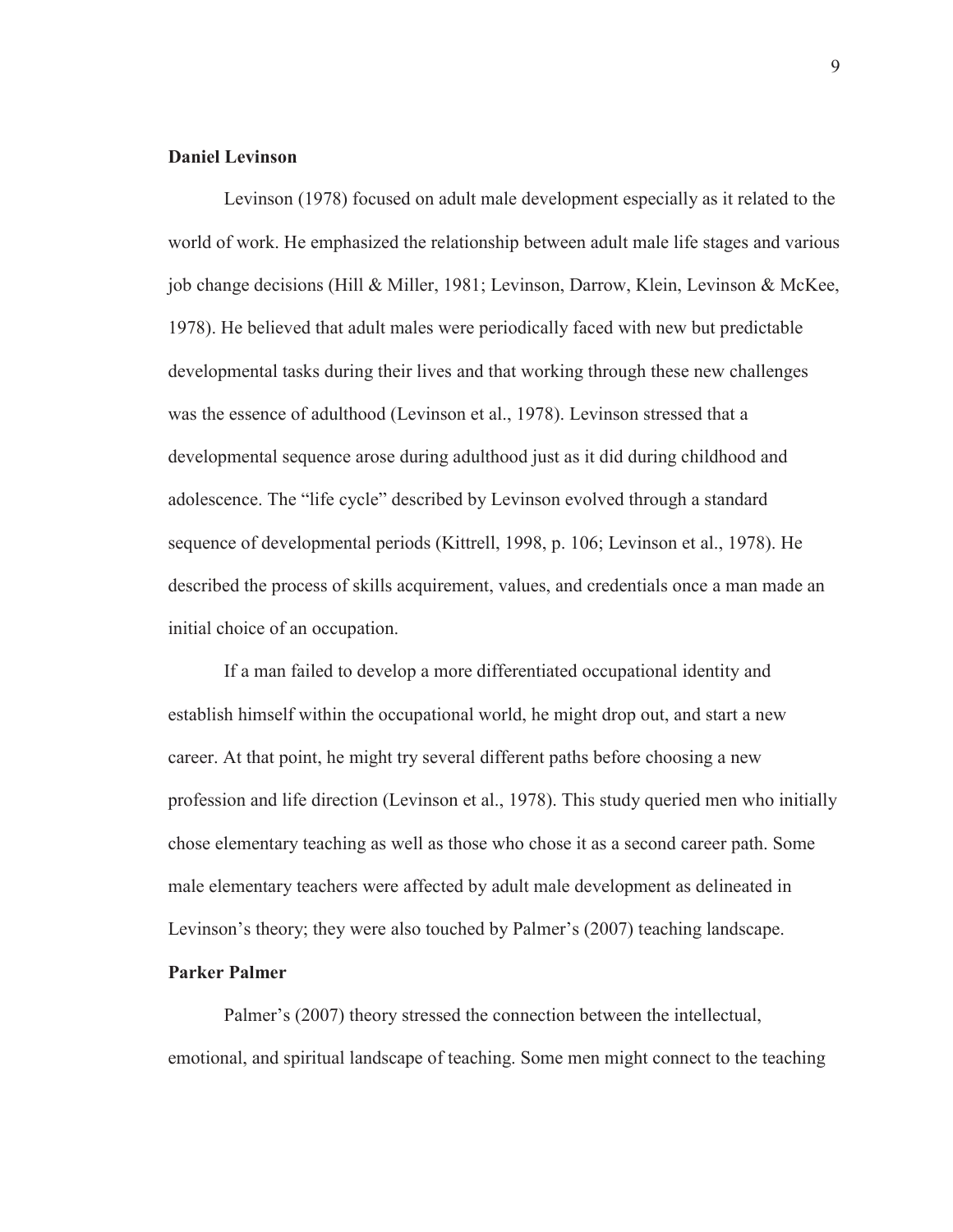landscape spiritually, others might connect emotionally, and some others might connect intellectually; some might connect in all three of the ways he described. Palmer described intellect as the way a teacher thinks about teaching and learning. Emotion involved the feelings of teachers and students in the way they teach and learn respectively during the process. The spiritual, he defined as the "diverse ways the teacher answered the heart's longing to be connected with the largeness of life" (Palmer, 2007, p. 5). This yearning inspired the love and work of teaching because teaching is a spiritual journey. It gave insight to what was happening inside each individual as he/she did the job. Palmer felt that teachers who were connected with the largeness of life made a difference because they gave students a bigger sense of reality, and that could be transformative (Powell, 2001).

# **Jack Mezirow**

Mezirow and associates (2000, 2004, 2009) described transformative learning as the "social process of constructing and appropriating a new or revised interpretation of the meaning of one's experience as a guide to action" (1994, p. 222). His transformative learning theory suggested some ways adults make meaning of their lives. Just as Levinson stressed the developmental sequence that occurred during adulthood, Mezirow suggested that there were phases that adults go through when transformative learning occurred (Kimmell & Seifert, 2009). These phases according to Mezirow and Associates (2000) include:

- A disorienting dilemma;
- Self-examination with feelings of fear, anger, guilt or shame;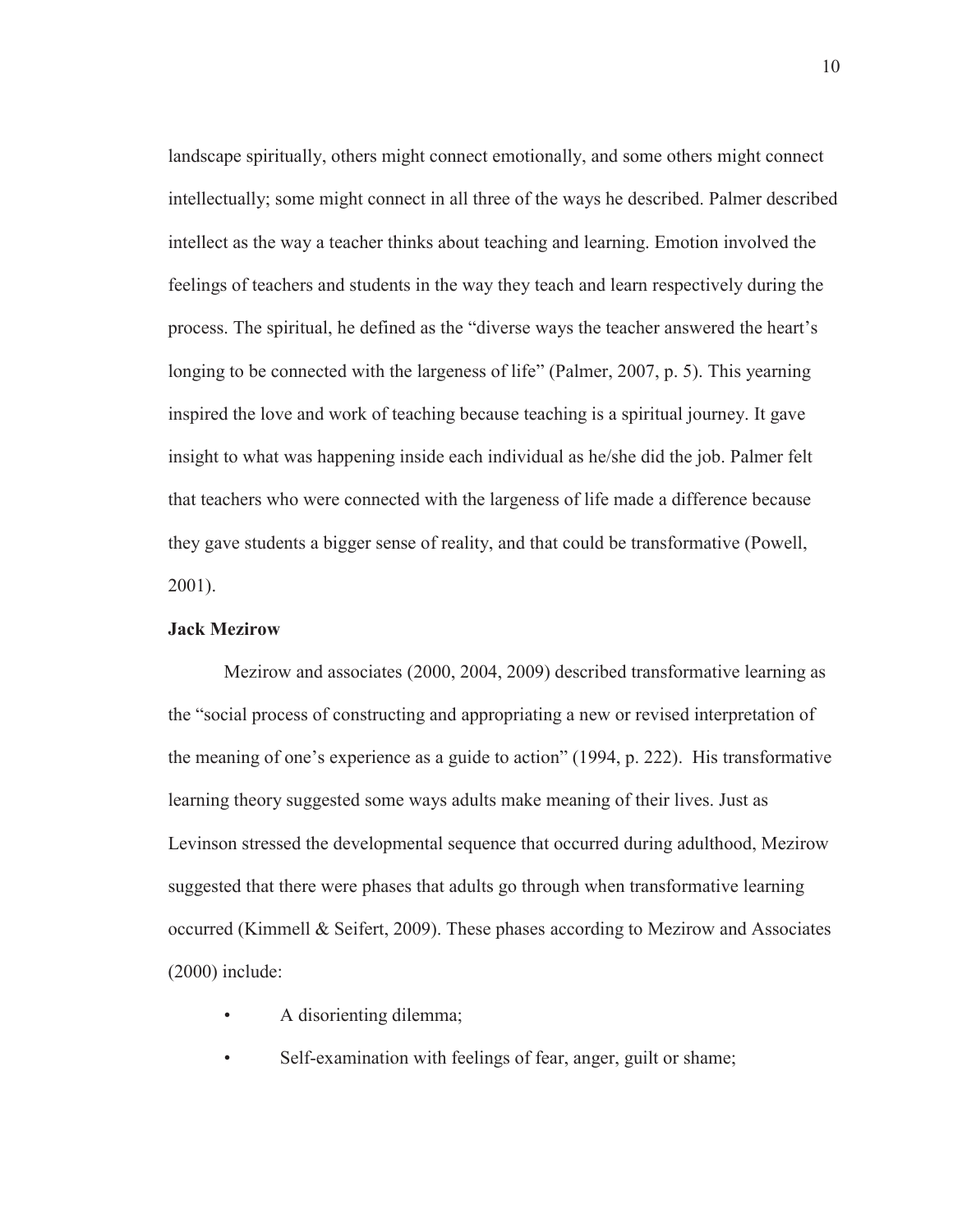- A critical assessment of assumptions;
- Recognition that one's discontent and the process of transformation are shared;
- Exploration of options for new roles, relationships and actions;
- Planning a course of action;
- Acquiring knowledge and skills for implementing ones plans;
- Provisional trying new roles;
- Building competence and self-confidence in new roles and relationships; and
- A reintegration into one's life on the basis of conditions dictated by one's new perspective. (p. 22)

Mezirow (2000) suggested an adult education theory which proposed some ways adults make meaning of their lives. This was comparable to Levinson's ideas of a developmental order that was evident during adulthood just as it was during childhood and adolescence.

 Each theory accepted that numerous insights influence the choices that individuals made, including the choice to become a teacher. Teachers can "help students learn a great deal or keep them from learning much at all" (Palmer, 2007, p. 7). The purpose of this study was to listen to the voice of male elementary teachers as they articulated their classroom experiences and reflected on their relationship with students and their parents, co-workers and the community. The teacher is always the key influence of the learning environment within the classroom.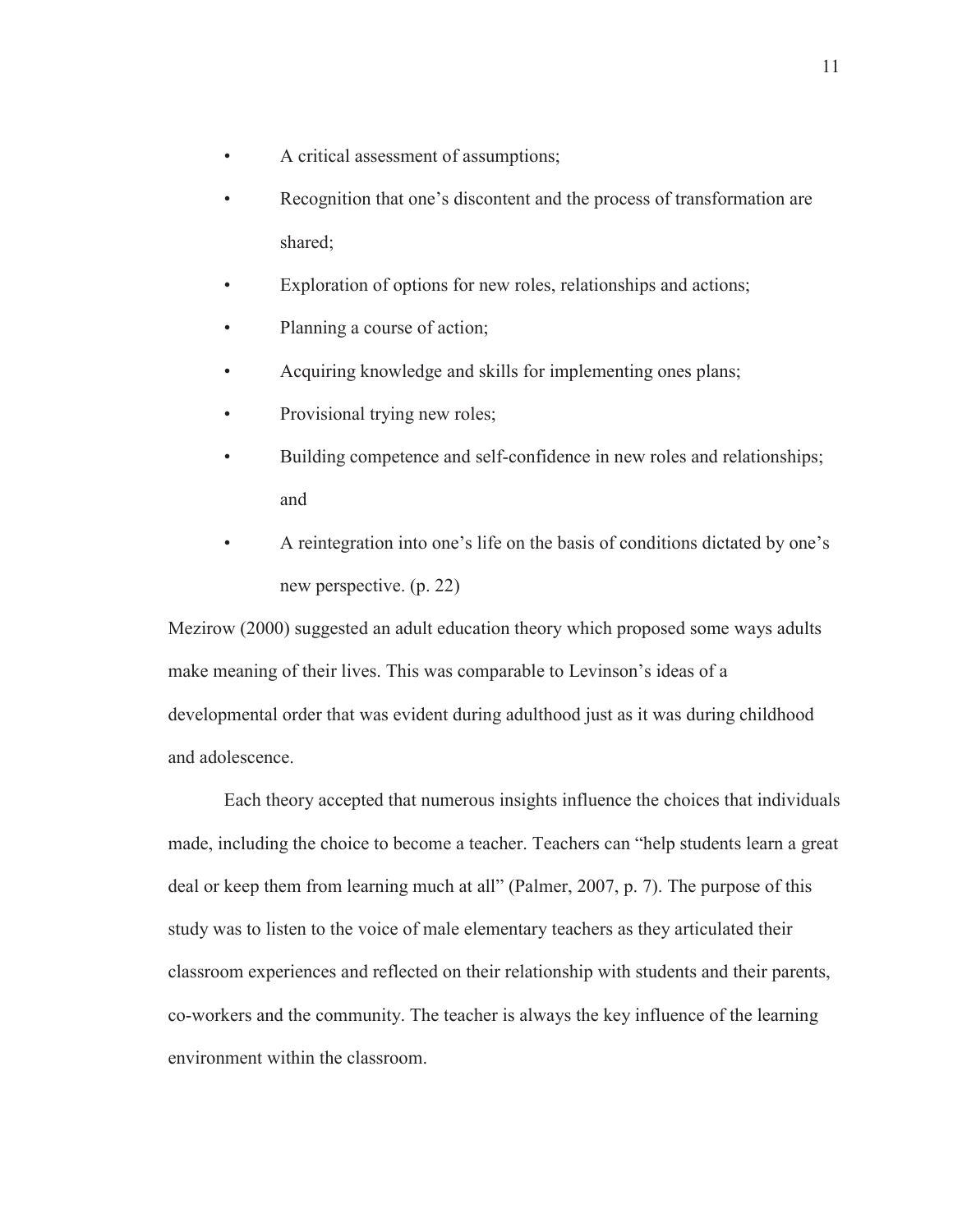#### **Operational Definitions**

*Co-researcher:* This refers to an individual who agreed to participate as an interview subject in a phenomenological research study (Moustakas, 1994).

*Elementary school:* For the purpose of this study, the primary/elementary grades included pre-kindergarten through grade 6 as designated by the Rules of the Alabama State Board of Education, Chapter 290-3-3 Teacher Education Professional Services (Morton, 2005).

*Gendered occupation:* An occupational field is gendered if it reflects the experience, prejudice, or orientation of one sex more than the other, and if a least 85% of the employees are of one sex and work is defined in gendered terms (Sargent & Associates, 2005).

*Intellectual:* The way an individual thinks about teaching and learning; how the individual knows and learns (Palmer, 2007, p. 5).

*Lived experience:* This term is used in phenomenological studies to emphasize the importance of people's individual experiences as conscious human beings (Moustakas, 1994).

*Noema:* The appearance of an object or item as the perceiving subject apprehends it (Moustakas, 1994, p. 69).

*Noesis:* How beliefs are acquired; how it is that we are experiencing what we are experiencing (Moustakas, 1994, p. 69).

*Point of view*: A conglomeration of belief, attitude, and feeling, generally subject to change, and strongly influenced by habits of mind (Mezirow, 2009).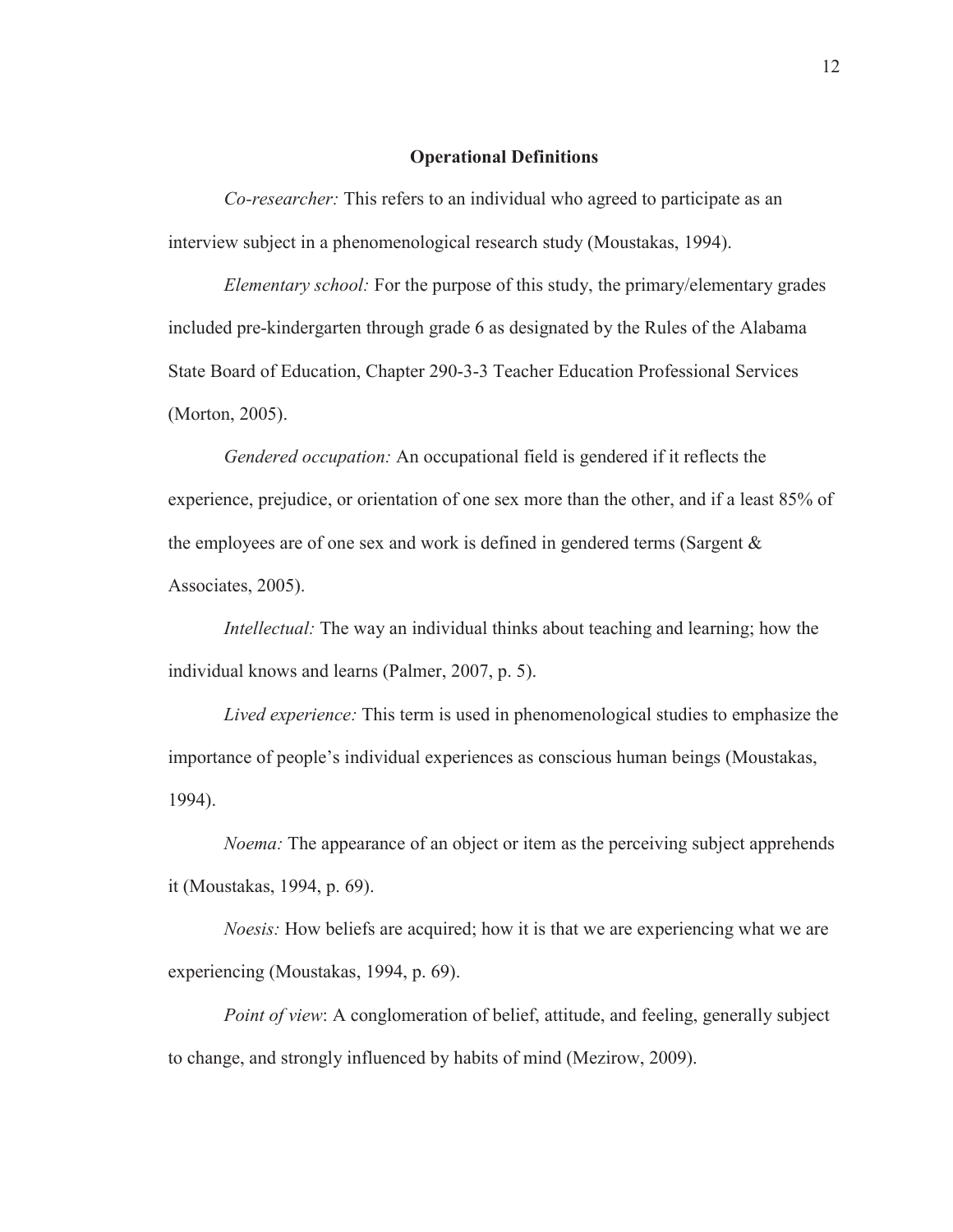*Rankism:* Rankism involves position, power, and title in a hierarchy (Fuller, 2004, p. 13). Abuse of power attached to rank (Fuller & Gerloff, 2008, p. 8).

*Settling Down period:* A crucial step in adult male development that gave certain relationships, aspirations, and aspects of the self a prominent place in one's life while requiring that others be made secondary or put aside (Levinson, 1978, p. 139).

*Spiritual:* The diverse way an individual answered the heart's longing to be connected with the largeness of life; a longing that animates love and work, especially the work of teaching (Palmer, 2007, p. 5).

*Transformative Learning*: Learning which results in the reformulation of a meaning perspective through critical self-reflection, to allow a more inclusive, discriminating, and integrative understanding of one's experiences (Mezirow & Associates, 1990, p. xvi).

# **Assumptions, Limitations, Scope, and Delimitations**

Researchers conduct qualitative phenomenological research because they want to concentrate on a description of the experience of participants (Creswell, 2007). A fundamental assumption was that the participants would feel comfortable enough to share the details of their experiences. Details can only come from talking directly with participants, male elementary teachers, and allowing them to tell their stories. Empowering the male elementary teachers, also referred to as co-researchers, to share their stories and experiences allowed others to hear their voices; this minimized any type of power relationship that might exist. It was assumed that participants' responses to the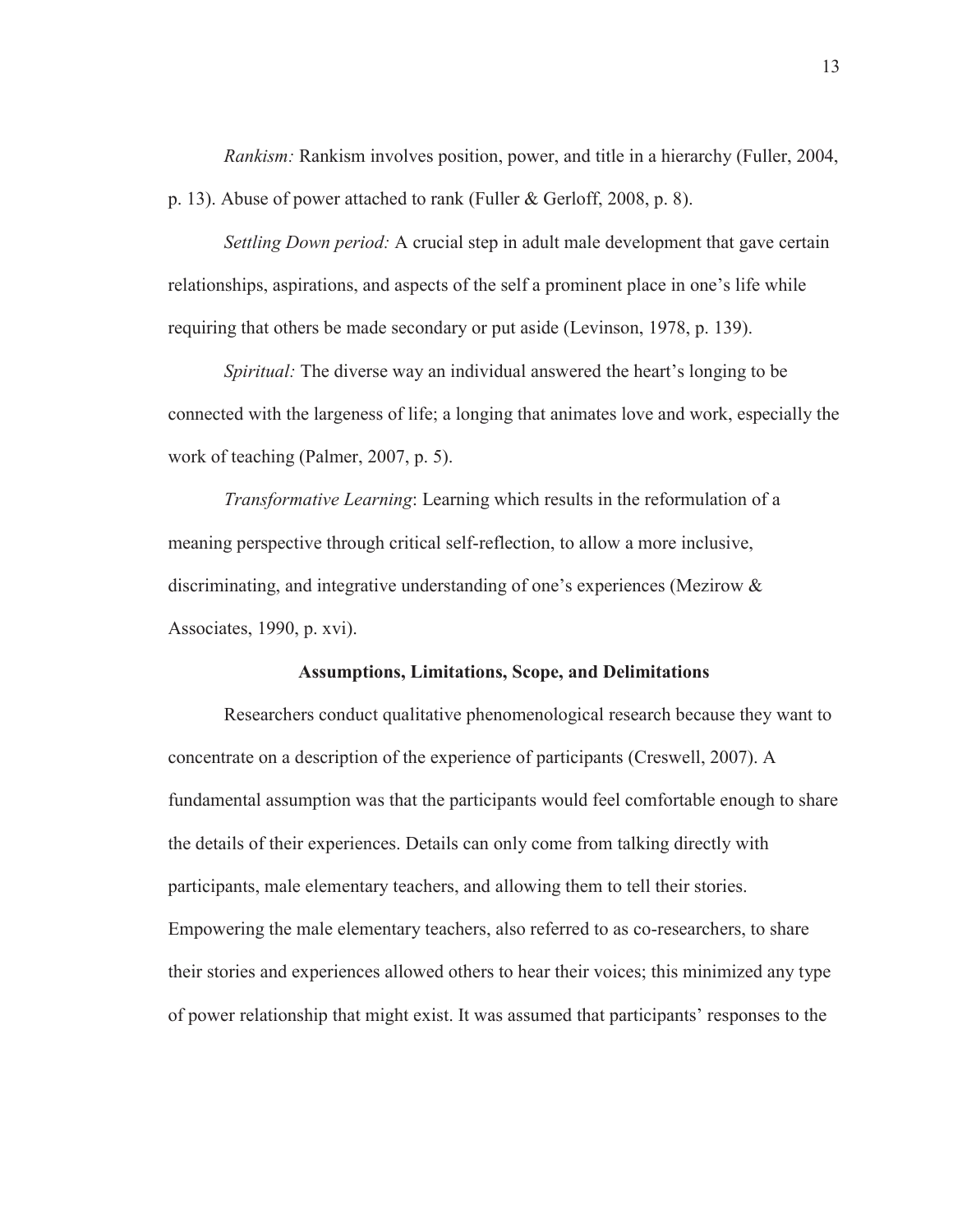interview questions would be as honest and accurate as possible and that the resulting data would correctly reflect their opinions and perceptions.

The parameters for a research study establish the boundaries, exceptions, reservations, and qualifications inherent in the study: delimitations, and limitations (Creswell, 2003). Delimitations narrow the scope of the study. This study confined itself to in-depth face-to-face interviews with six purposefully selected male elementary teachers from three school districts, one large and two small, in the same southeastern state. Morse (1994) suggested including a minimum of six participants in a phenomenological study. Further, considerations will be made to include a representative sample of the male teacher diversity found in the selected research districts once interview participants have been identified.

Limitations identify potential weaknesses of the study. A possible limitation that was considered in this study was the time frame in which the study was conducted. The study was conducted over a four week period. Another potential weakness, the purposive sampling and procedure and sample size rendered the findings not generalizable (Creswell, 2003).

# **Significance of the Study**

This research focused on gaining an understanding of the world of male teachers in an elementary school setting as they worked with children, parents, and coworkers. Several studies have focused on the inadequate number of men in the elementary school environment (Fetter, 2008; Janairo, Jordan, Wright, & Holm, 2010; Rentzou & Ziganitidou, 2009). However, not enough research has been done concerning the impact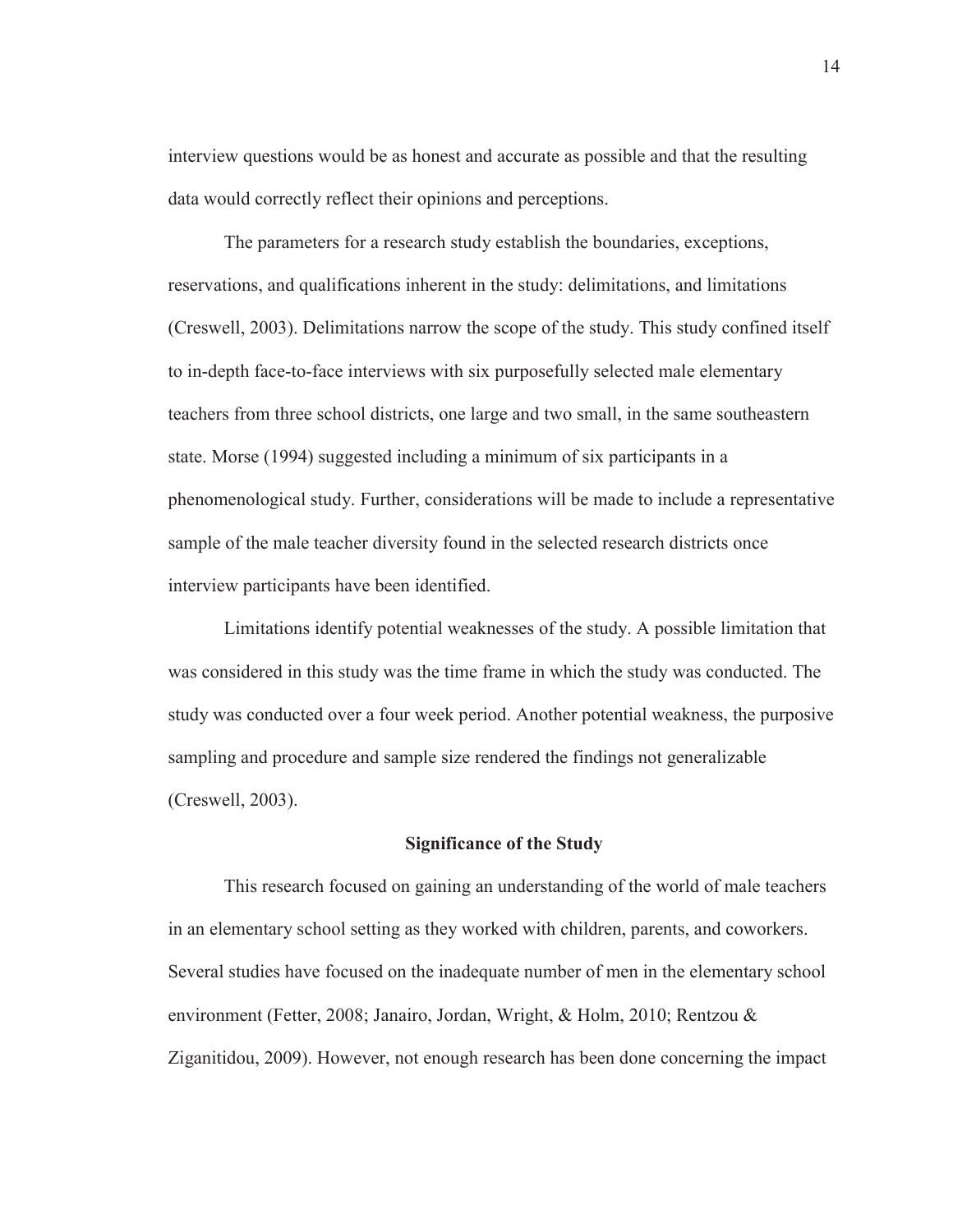of the experience of male elementary teachers from the male teacher's unique perspective.

 This study might be noteworthy to school administrators, college of education administrators, and males interested in a career in elementary teaching. In addition, it might provide college of education administrators with answers to questions about the male elementary teacher experience. Finally, this study might give males considering a career in education an insight into the customary experience of a male teacher in an elementary school environment, and inform other males who had not considered elementary teaching as a career what the lived experience is like for a male elementary school teacher.

# **Summary and Transition**

The purpose of this study was to describe and better understand the male elementary teachers' experiences in the classroom. The study also addressed the need for primary/elementary teachers as a critical part of social change, a vital part of our values in a democratic society. Statistics showed that there was a lack of a gender diverse workforce in many elementary schools. Several researchers identified various reasons for the lack of gender diversity. This study explored the work of Levinson (1978) to determine adult developmental sequence; the works of Palmer (1999, 2007) to view the intellectual, spiritual, and emotional landscape of teaching; and the works of Mezirow (1990, 2009) to determine how adults make meaning of their lives. The qualitative phenomenological research design selected for this study was based on the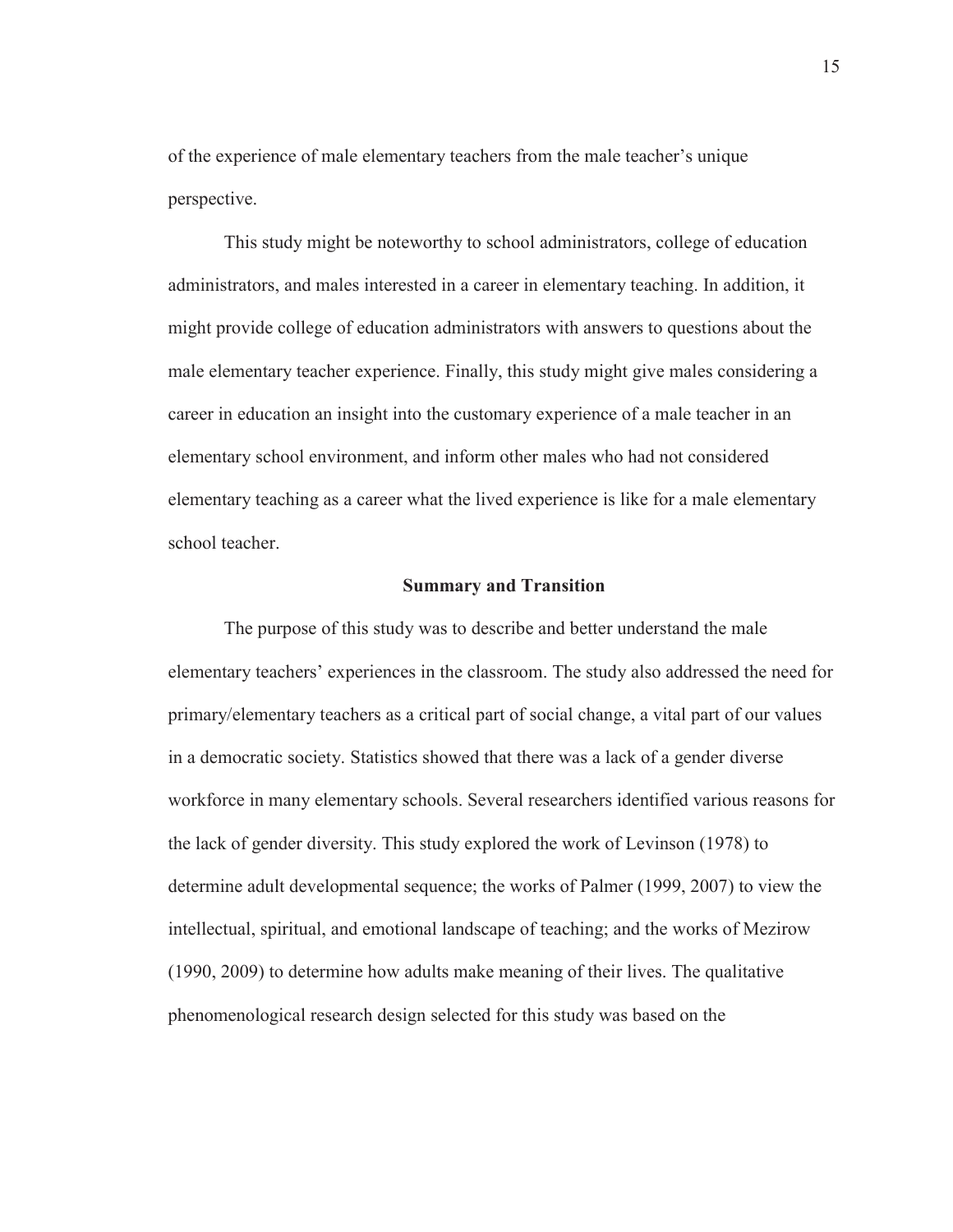phenomenological method developed by Moustakas (1994), which illustrated the phenomenon as experienced by the participants involved.

This study consisted of five sections. The first section introduced the study and provided the background and the main purpose of the study. Additionally, this section highlighted the study's assumptions, limitations, and organization. The second section established the framework for the study through a review of the relevant literature. The third section presented the methodology, a description of the participants and the procedures used to gather data. The fourth section presented the analysis and interpretation of data. This section focused mainly on emerging themes for individual participants as well as for the whole group. The fifth and final section offered a summary and conclusion to the study as well as recommendations that might be relevant to school systems, colleges of education, and the community at large.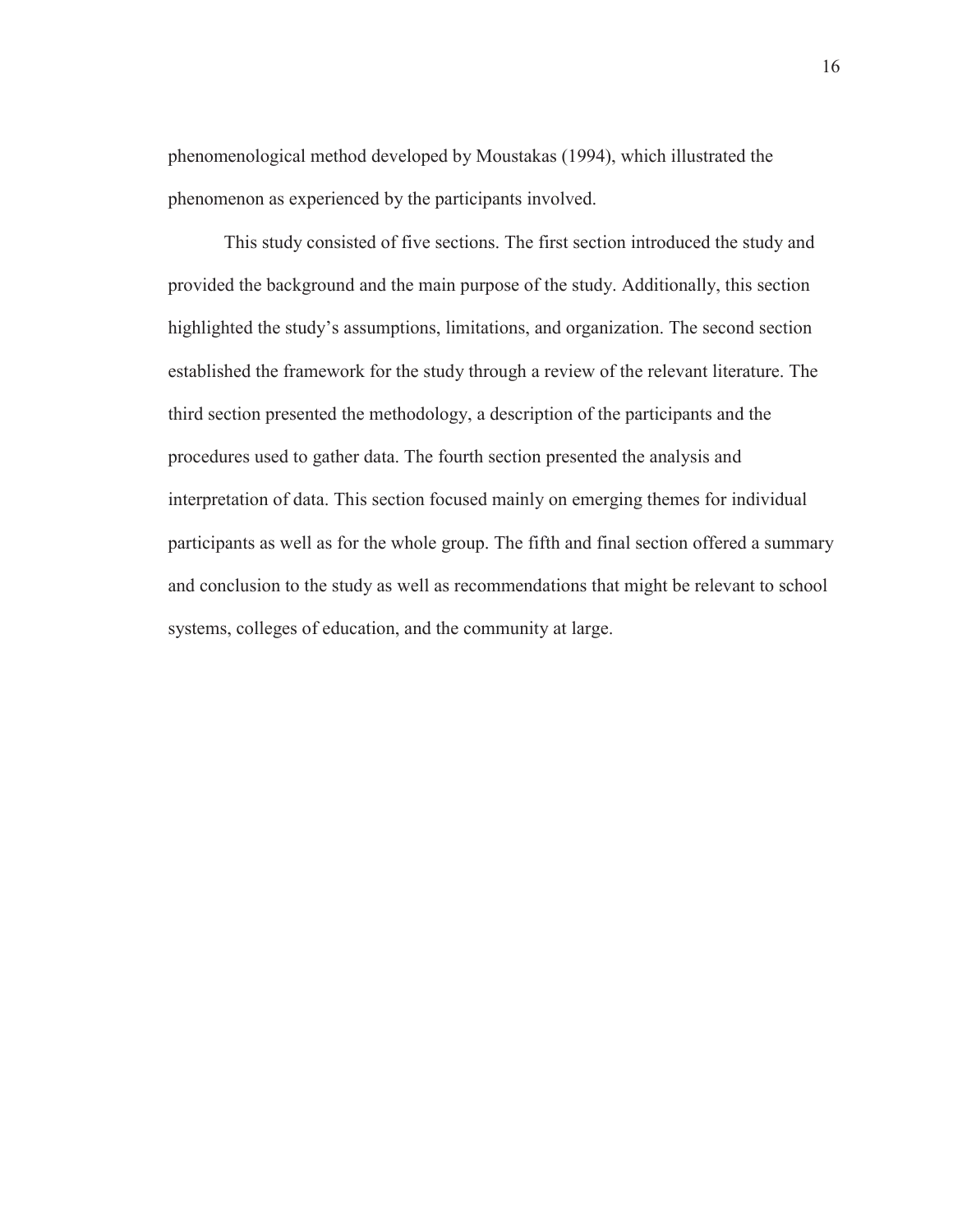#### Section 2: Literature Review

# **Introduction**

Section 1 identified some of the major challenges faced by male elementary teachers. It identified the problem statement, research question, relevance of the study, assumptions, and limitations of the study. This literature review section focused on the historical perspective of the role of the male teacher. It also emphasized initiatives to stop the global decline of the male elementary teacher workforce, and various themes concerned with the world of the male elementary teacher. Some of those included programs designed to attract males to elementary teaching and others focused on exploring men's roles in the lives of young children. The purpose of this study was to understand and define the challenges that male elementary teachers faced as they immersed themselves in the elementary school setting. In addition, the study also explored how male developmental seasons, the teaching viewpoint, and transformative learning experiences may have enhanced the essence of their teaching environment.

 Moustakas (1994) described the review of the literature related to the phenomenological study as an integral part of the literature review of the study. Cooper (as cited in Moustakas, 1994) identified four methods (integrative, theoretical, methodological, and thematic) of discussing this literature. The integrative approach was broad and generated new knowledge about the topic. It presented the "state of knowledge" relevant to the topic, and pulled information from numerous studies that have been reviewed (Moustakas, 1990, p. 112). The theoretical review probed theories that account for the phenomenon. The methodological review focused on the research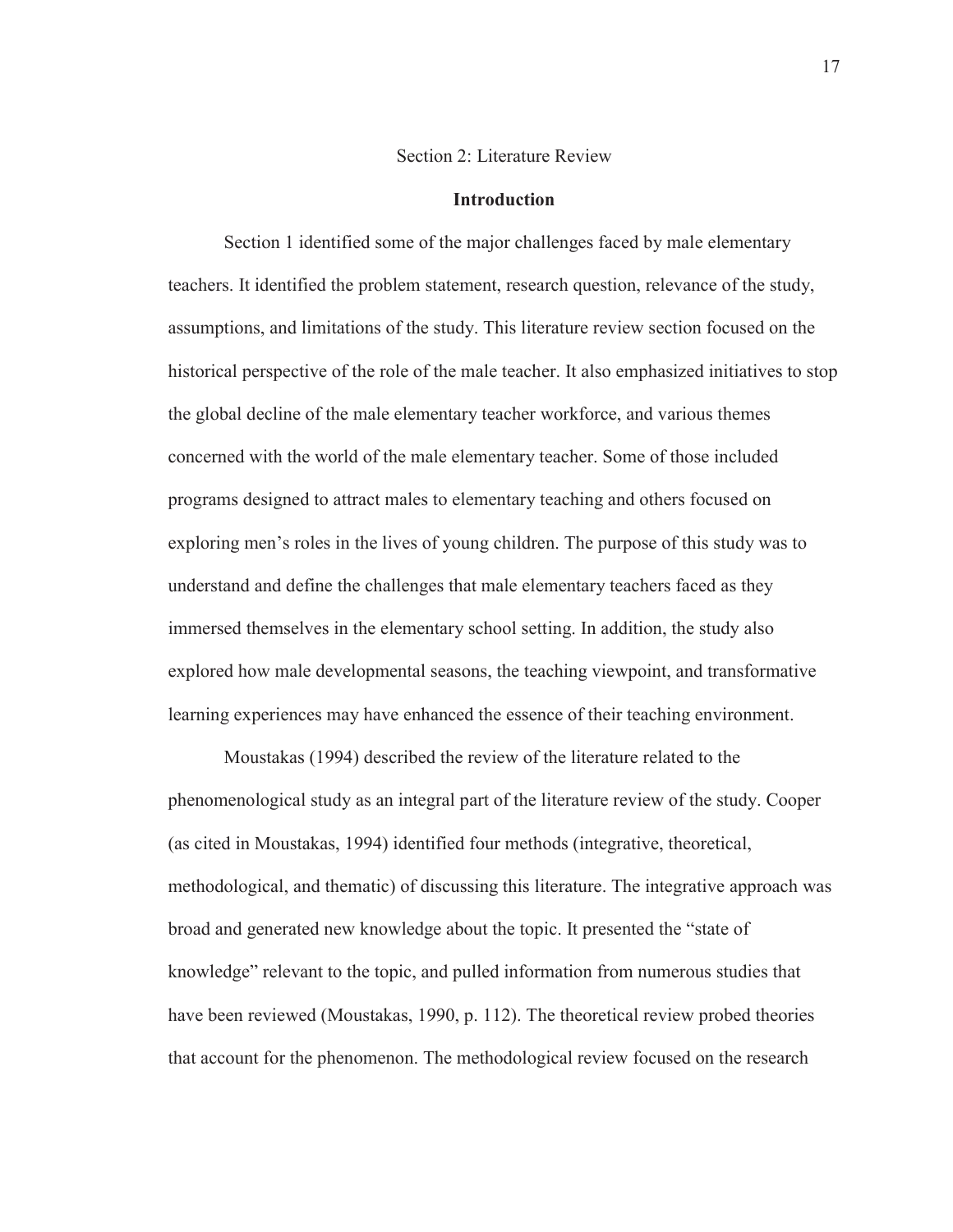methods used in other published works. The thematic review organized important themes, informed other studies, and presented the findings with the suggested themes. The most appropriate methods for this study were a combination of integrative and thematic approaches; those methods allowed exploration of Palmer's (2007) focus on the role of the teacher and the internal landscape of intellect, emotion, and spirit of the teacher. It also allowed for new knowledge about the relationship of Mezirow's (2000, 2002) transformative learning for male elementary teachers and a connection to the adult male development phases associated with Levinson (1974).

 To conduct the literature review, research was gathered by using keyword searches of scholarly journals online through EBSCOhost, PROQUEST, Academic Search Premier, Education: A Sage Full-Text Collection, Education Research Complete, the Thoreau Multiple Databases through the Walden University Library, and through Google Scholar. Searches were conducted using keywords such as *male elementary teachers, motivation for teaching, the lack of men in education, male teachers as role models,* and *teacher quality.* In addition, books relating to transformative learning, adult development, teaching landscape, and phenomenology were obtained from Amazon and other sources.

#### **Historical Perspective of the Role of the Male Elementary Teacher in America**

In Puritan society, schools were initially formed to maintain the existing society and its current trends. Different educational customs and traditions were observed, based on where the colonies were located. The Southern Colonies, the Mid-Atlantic Colonies, and the New England Colonies all had different educational customs. The Massachusetts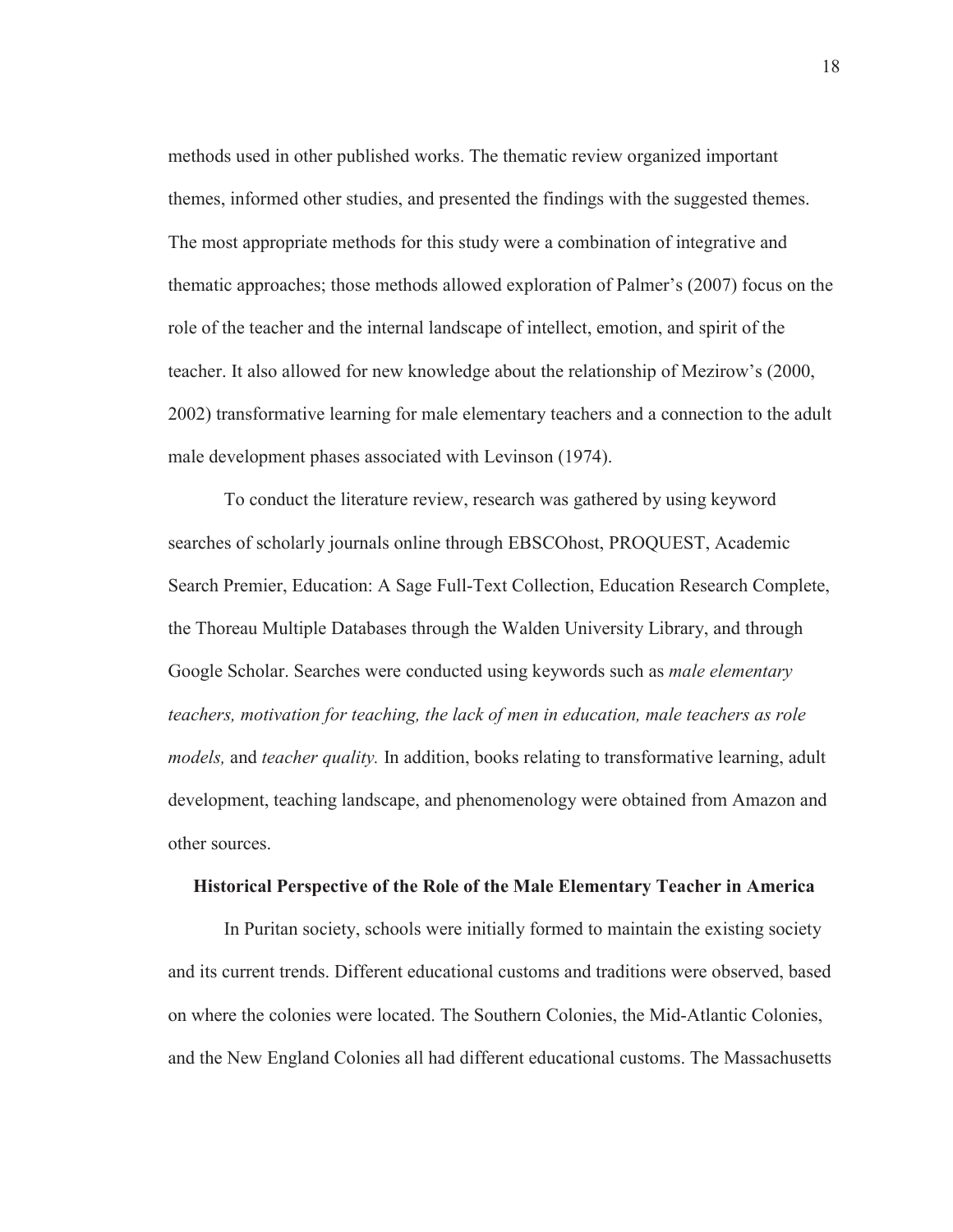education law of 1642 required parents to make sure their children knew the principles of religion and the laws of Massachusetts (Cubberley, 1934). The 1647 law required towns of 50 or more families to hire a school master (a male) who would teach children to read and write.

# **The Southern Colonies**

The Southern Colonies had their own reasons to limit the teaching of reading and writing; only the wealthy plantation owners developed an education system to prepare their sons for future education. Again a school master was hired to educate those who were fortunate enough to be exposed to schooling (Spurill, 1998). However, their educational environment was permanently changed after the Civil War. Women began to participate, in large numbers, in the educational system. In addition, many of the former slaves, who could not legally be educated prior to the Civil War, had educational doors opened to them because it was not illegal to educate former slaves. During the war, many women filled jobs previously held by men; teaching was one such job (Cubberley, 1934).

# **The Mid-Atlantic Colonies**

The Mid-Atlantic Colonies were diverse in population origins and thus in their religious beliefs. The middle colonies contained Native American tribes of Algonquian and Iroquois language groups as well as a sizable percentage of African slaves during the early years. The presence of Quakers, Mennonites, Lutherans, Dutch Calvinist, and Presbyterians made the dominance of one faith virtually impossible (Berkin, Berlin, et.al, American History, 2012). The Mid-Atlantic Colonies attempted to sponsor a school for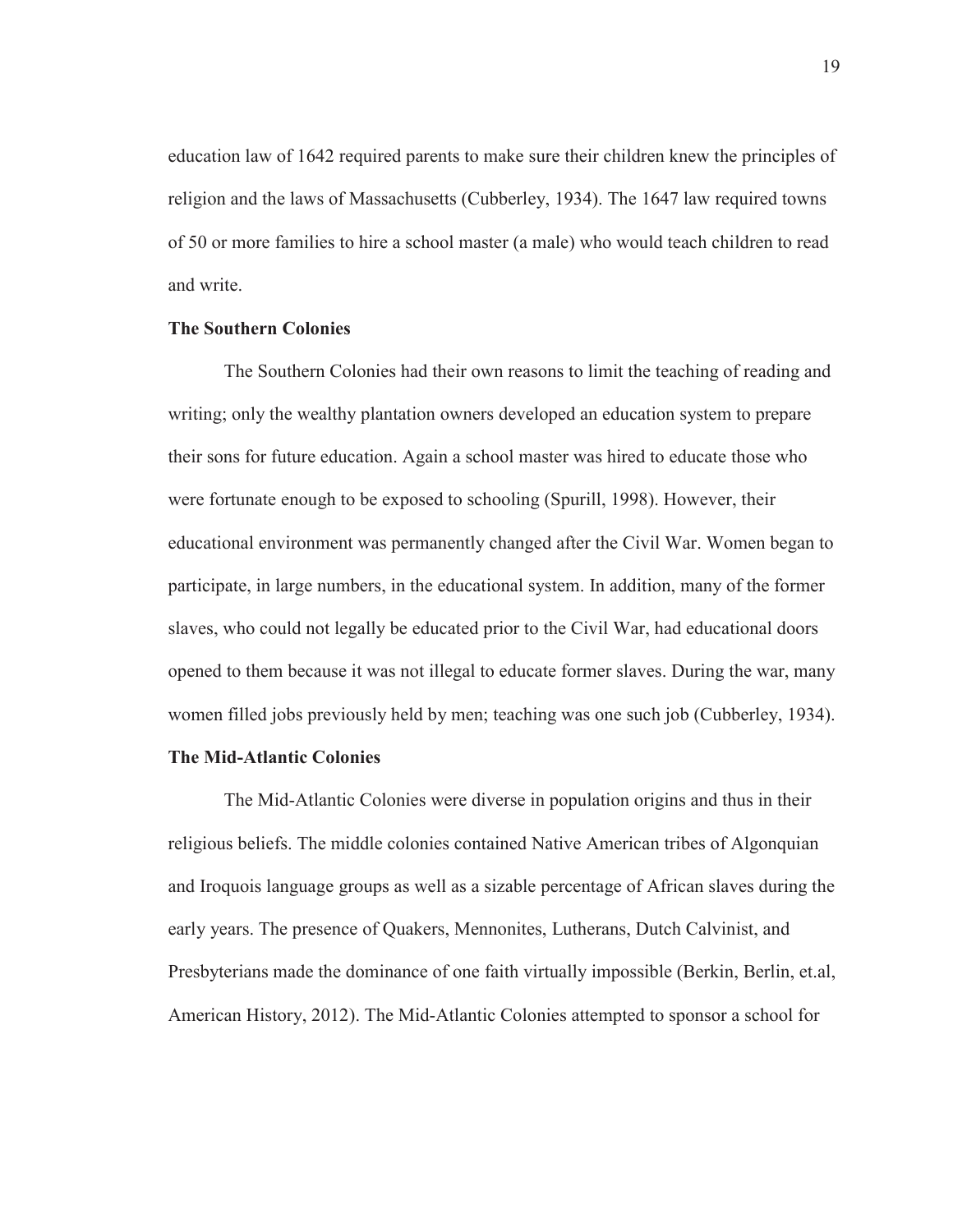both white and Native American children, but their early efforts failed. These colonies hired a school master to instruct the children (Purvis, 1999).

# **The New England Colonies**

In the New England Colonies, children were required to read so that they might become acquainted with God's commandments and learn what was demanded of them (Cubberley, 1934). Puritans believed that the Bible was the guide to salvation; they thought that children should learn to read the Bible and that schools should be established for that purpose (Ragan & Shepherd, 1976). There was hardly any other rationale in the preservation of elementary schools. Clifton Johnson (as cited in Cubberley, 1934) wrote:

The children were perpetually involved, weekdays and Sundays, in an atmosphere saturated with religious forms, services, ideas and language. Powers of darkness and of light were struggling for the possession of every youthful soul, and it was the duty of parents, ministers, and teachers to lose no opportunity to pluck the children as brands from the burning. (p. 41)

# **Religious Focus and Evolving Teacher Role**

Religious content was the main reading matter, aside from the instruction in Latin, in the grammar schools (Gelbrich, OSU, 1999). This dominance of the religious function in early colonial instruction was well revealed in textbooks used. The *New England Primer*, which was the most-used book in colonial schools, continued to be used for more than 100 years. It had been estimated that more than three million copies were sold. This fact gave additional evidence of the religious motivation for education. The book contained an illustrated alphabetical rhyme, beginning with "In Adam's fall, we sinned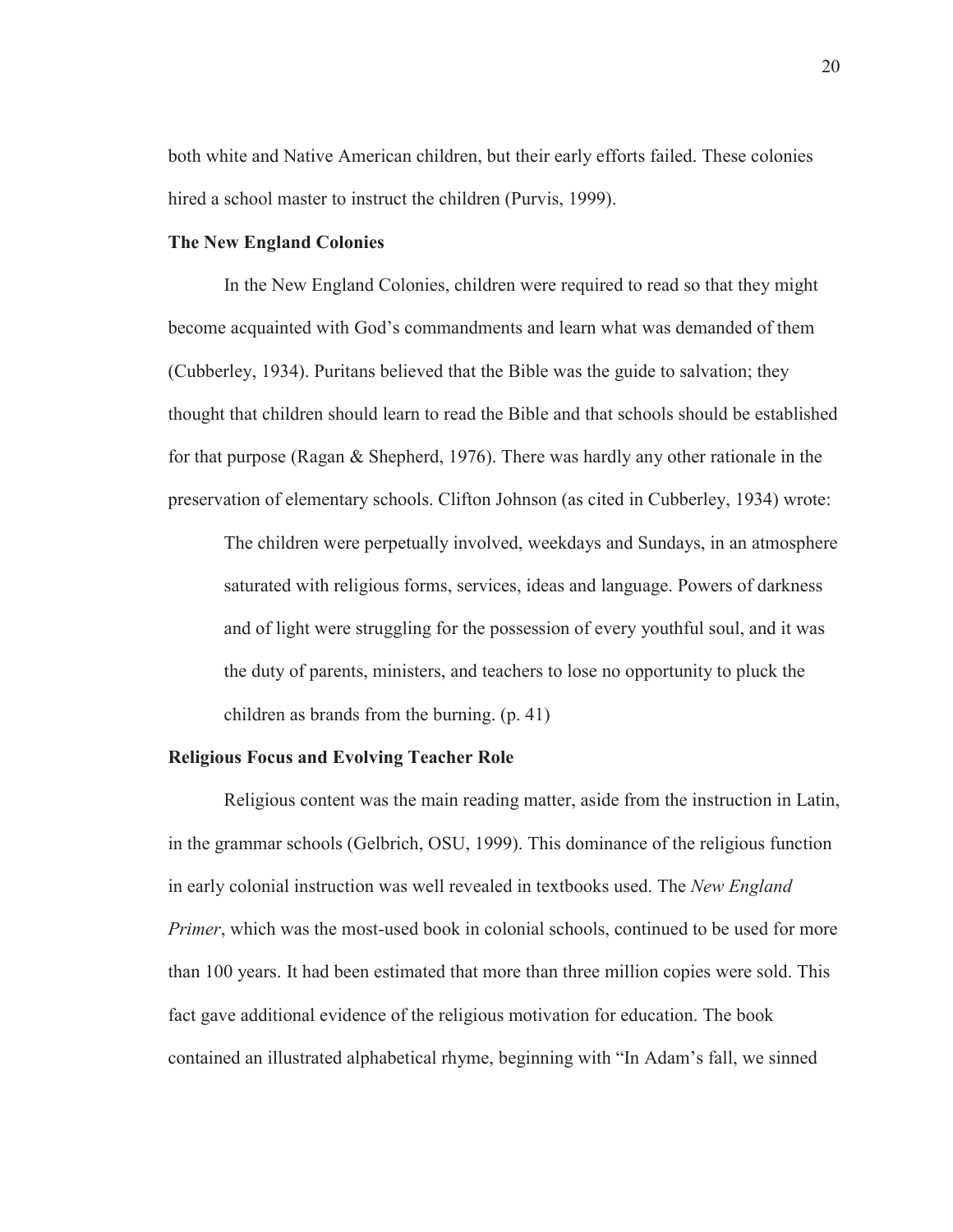all," and ending with "Zacheas he did climb a tree his Lord to see" (Regan & Shepherd, 1976). It also contained a list of the books in the Old and New Testaments, the Lord's Prayer, the Apostle Creed, the Ten Commandments, and the Shorter Catechism, which set the principles of Christianity forward. Thus, it is not surprising that the Puritans chose male teachers to show the faithful how to find their way to God.

 Prior to 1830, the teaching profession in some regions was made up almost entirely of men (Elsbree, 1939). During early colonial days, the few educated persons were white men. Therefore, the colonial teacher was almost always a schoolmaster rather than a schoolmistress. The generally held belief was that a woman's place was in the home, not in the classroom (Elsbree, 1939). The educational landscape for men and women changed dramatically during and after the Civil War. Women became a fixture in many classrooms because men were not available. After the war, many men chose other jobs and teaching especially in the early grades was thought of as female domain. As men began to leave the teaching profession, educated young women who sought advancement in society attempted to fill the void. Teaching incurred an association with domesticity, nurturance, and child rearing, and began to be seen as less appropriate for men (Martino & Kehler, 2006). Society considered men less than ideal teachers because they were not believed to have the ability to mother or nourish young children, and were perceived to be more inclined to be distracted by worldly forces. Women were available to teach because they had fewer occupational options and could be paid less than their male counterparts (Snyder & Hoffman, 2000). From the mid-1800s to the early 1980s, women began dominating elementary teaching while men continued to dominate certain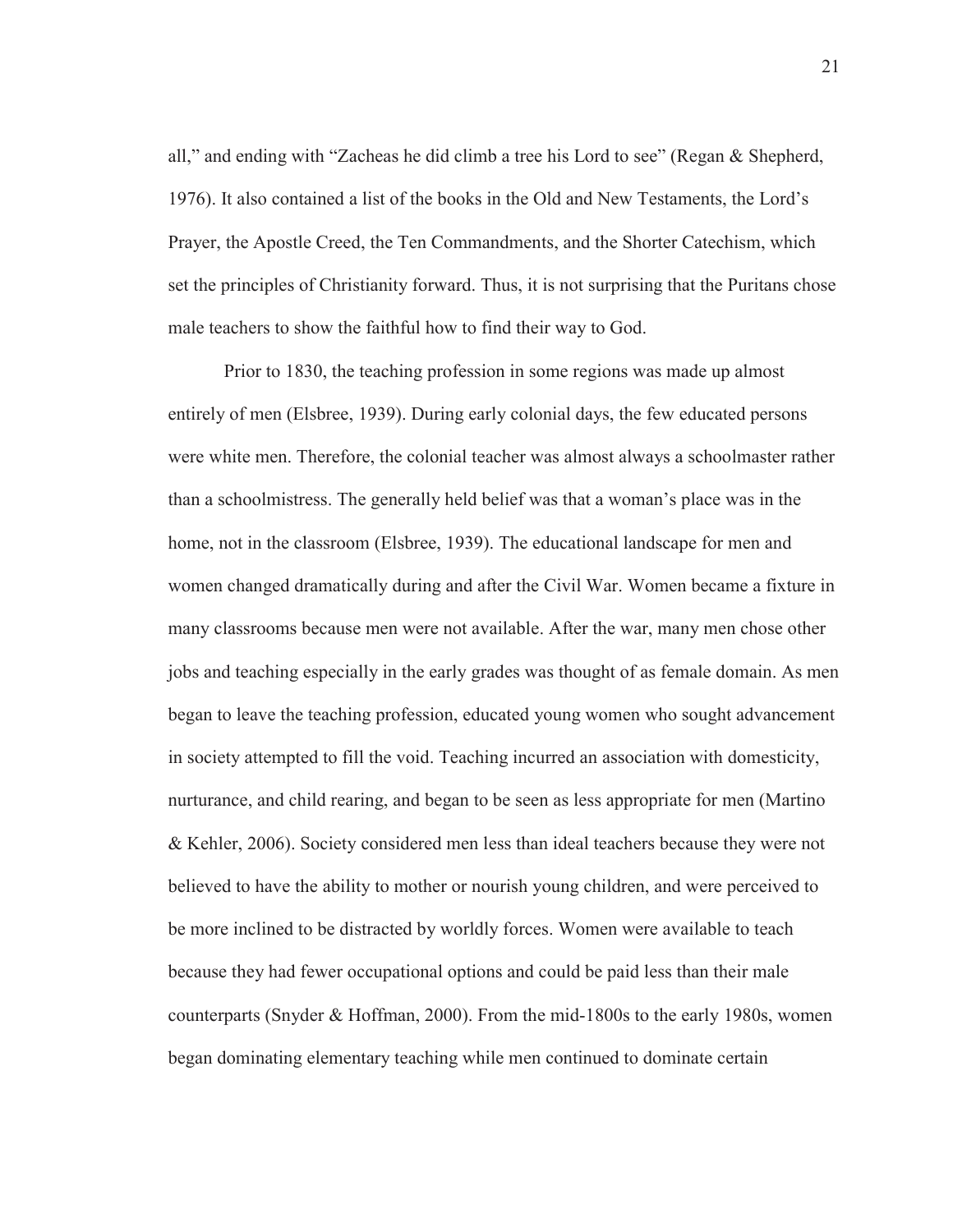academic specialties and leadership positions (Snyder  $\&$  Hoffman, 2000). The image of teachers has continued to evolve.

# **Current Initiatives to Slow the Decline of Male Elementary Teachers**

For more than a decade, policy makers have articulated their concern about the declining numbers of male elementary teachers and its resulting outcome on children (Friedman, 2010; Halpern 2010; Hightower, 2010; Johnson, Middleton, Nicholson, & Sandrich 2010). As men were conspicuously absent in today's elementary classrooms, the call for a gender diverse teacher workforce in elementary schools was a global objective (Martino & Rezai-Reshti, 2010; Nelson & Shikwambi, 2010).

# **United States**

In the United States, a recent report by Pytel (2006) of the National Education Association confirmed that only 25% of the nation's 3 million teachers were men, and a much smaller percentage of that number consisted of male elementary teachers. A more recent study by the NEA (2010) indicated that, of the 1,895,006 public school elementary teachers in the nation, at least 1,630,135 or 87% were females and only 246,872 or 13% were males. In the Southeast, the numbers were similar, of the 513,461 elementary teachers, 457,686 or 89% were female, and 55,774 or 11% were male. The numbers for Alabama were comparable, of the 25,519 elementary teachers in the state, 23,050 or 90% were female, and 2,469 or 10% were male (NEA Report, 2010).

 Although public school systems throughout the United States looked for men who wanted to fill roles in primary and elementary schools, a coordinated effort to recruit male teachers had not been successful for numerous reasons. Some experts remain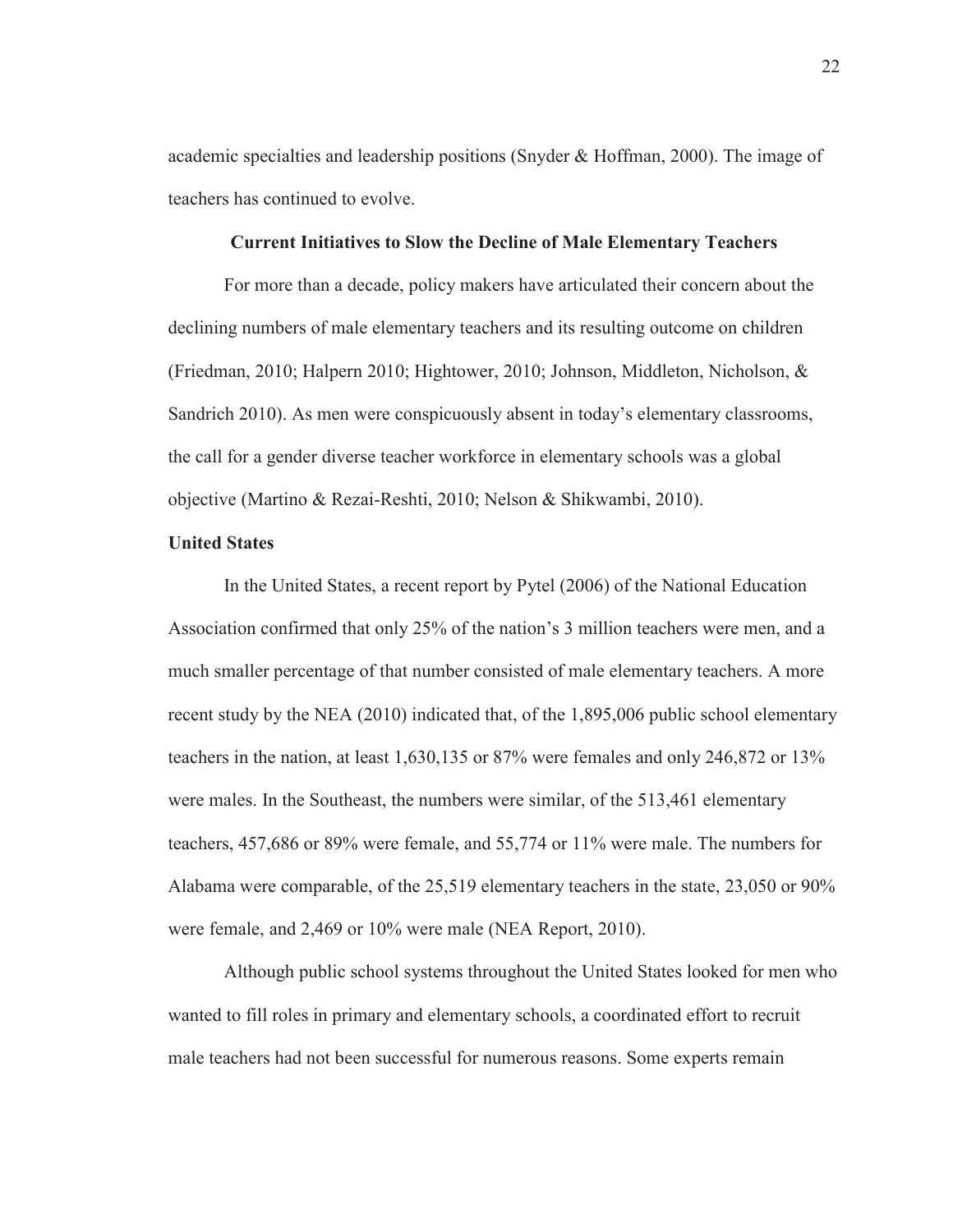unconvinced that more male teachers were needed in primary and elementary school classrooms (Snyder, 2008). Sakellarious and Rentzou's (2007) research stipulates the stereotypical beliefs about the role of men in relation to young children (p. 48).

# **Africa and South America**

Africa and South America also had initiatives to increase the number of male teachers of young children. Kenya's early childhood education center worked with other African nations to recruit male trainers of young children. Very few men worked at the preschool level. As recent as 2009, Brazil held a symposium to support the Rio Declaration, 2009 that would, "encourage men to share with women the pleasures and responsibilities of caregiving and to support workplaces that were gender equitable and inclusive" (Piburn, 2010, p. 49).

### **European Union**

The European Union (EU) established a network that cultivated and initiated a campaign to recruit men to early care education (ECE). Similar initiatives in Denmark were quite successful in the 1990s; gender diversity became a political concern (Piburn, 2010). The Norwegian Ministry of Children and Family Affairs established a mixed gender workforce for ECE recruits in the 1990s. While Norway increased the percentage of males higher than any other EU nation, they still fell short of their goal according to Peters (2008). In England, a media advertising campaign to increase the number of males was not completely successful, but strong efforts continued (Piburn, 2010).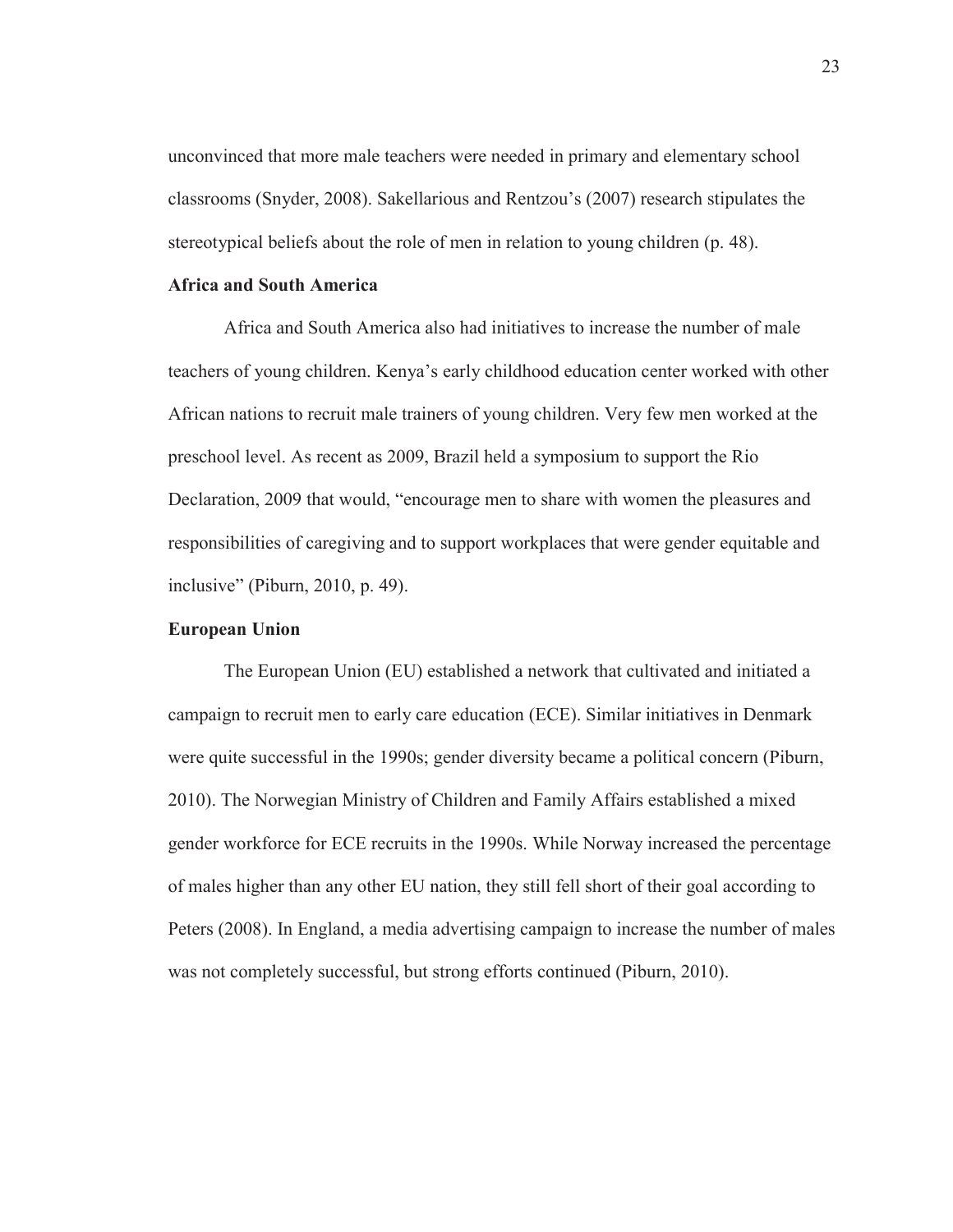# **Australia**

According to the Australian Bureau of Statistics, there were specific changes occurring in the gender structure of preprimary to secondary teachers in Australia. In New South Wales, Australia, the Federal Ministry of Education, Science and Training maintained that over 250 schools had no male teachers (Smith, 2004). Many of the children in South Australia were taught by a mixed gender teaching team (Harris & Barnes, 2009). The Department of Education Children's Services as reported in Harris & Barnes (2009) indicated that of the 222 teachers in South Australian kindergarten, only three were males. In New Zealand, the percentage of male teachers in primary schools had fallen from 42% to 18% over the past 5 decades (Cushman, 2007).

#### **Programs Which Emphasized Attracting Males to Elementary Teaching**

Numerous programs were available that were intended to attract males to elementary teaching. *MenTeach* and *Call Me MISTER* were two of the most successful programs that were designed for entry level students interested in teaching (Johnson, 2008). Alternative certification programs such as Troops to Teachers, Teach for America, and Mizzou Men for Excellence in Elementary Teaching (MMEET), were designed to help participants with non-education degrees become certified teachers. All of the programs were not exclusively gendered toward males; one of the objectives of all of the programs was to get more men involved in teaching elementary school children.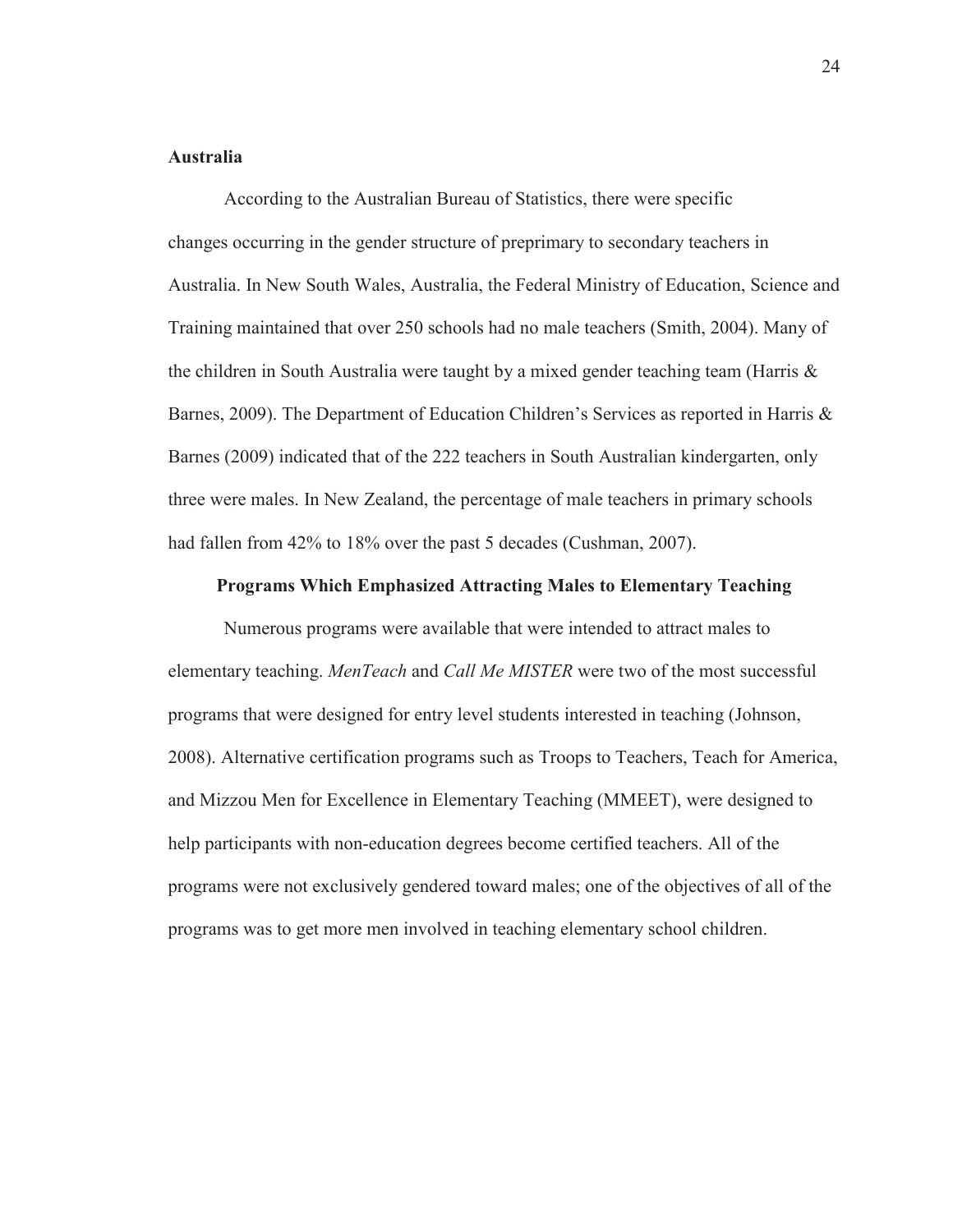# **Men Teach**

MenTeach.org (www.MenTeach.org) served as an international clearinghouse for research, education and advocacy for increasing the number of males teaching young children. The program began in 1979 in Minnesota and continues today. Educational support such as workshops, conferences and retreats, were provided for both men and women who were interested in teaching young children (Piburn, 2010). Bryan Nelson (2010), one of the founding directors of MenTeach.org suggested five strategies to recruit and retain men to teach young children.

- Have men work with children immediately because their initial awkwardness may cause supervisors or parents to judge them harshly.
- Provide a mentor because a good mentor is an important element in a teacher's successful development.
- Facilitate a men's support group. This allows them to discuss issues relevant to their experiences, and avoids isolation especially for a male who may be the only one of his gender at the school site.
- Offer men a scholarship or stipend because teaching is often less financially attractive than other fields.
- Adopt the program's culture to welcome men. (pp. 37-39)

It was important that the male students faced a welcome, not a hostile environment (Nelson, & Shikwambi, 2010). Adopting and implementing these strategies might cause more men to have a positive experience, and encourage more of them to remain in elementary school classrooms.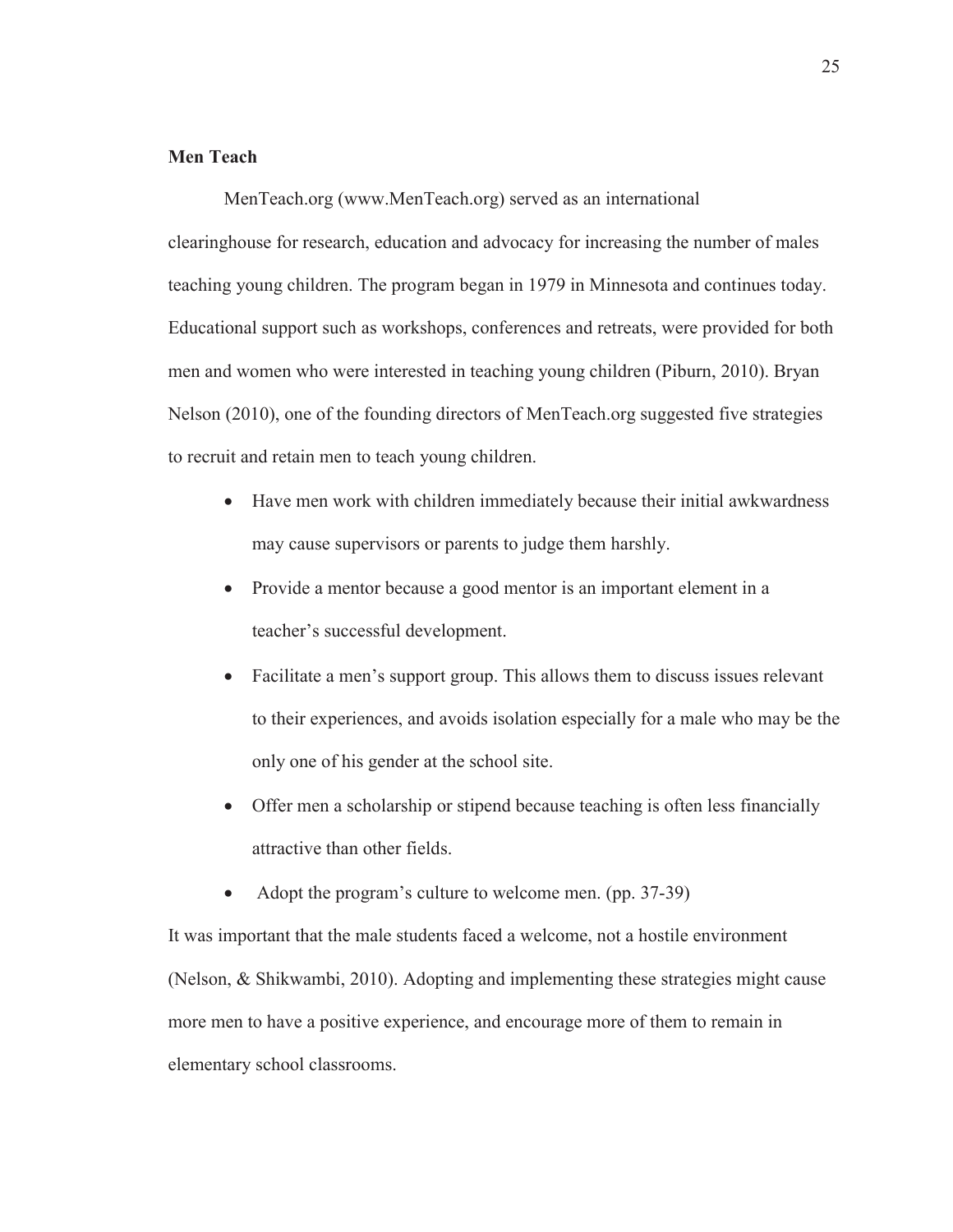### **Call me Mister**

The *Call Me MISTER* recruitment program was launched in South Carolina in 1999 at Clemson University (Call Me MISTER, 2012). MISTER, an acronym for Mentors Instructing Students Toward Effective Role Models, was developed by some of South Carolina's educational leaders who wanted to assist with the recruitment, training and certification of elementary teachers who planned to teach in South Carolina schools, especially in the lowest performing elementary schools (Call Me MISTER, 2012). This program provided tuition assistance and leadership training to participants. The following 13 colleges in South Carolina were affiliated with the MISTER program: Anderson University, Benedict College, Claflin University, Clemson University, College of Charleston, Coastal Carolina University, Greenville Technical College, Midlands Technical College, Morris College, South Carolina State University, Tri-County Technical College, Trident Technical College, and the University of South Carolina-Beaufort. Institutions in five other states also partner with the MISTER program: The North East Florida Educational Consortium (NEFEC), Eastern Kentucky State University, Metropolitan Community College of Missouri; Cheyney University in Pennsylvania, and Longwood University of Virginia. The program continues to grow and expand to other institutions. In May 2012, the program was expanded to Mississippi at Jackson State University as a result of a \$200,000 grant from the W.K. Kellogg foundation of Battle Creek Michigan (Smiles, 2002). While the MISTER program specifically addressed the lack of African American male elementary teachers, it was open to all students in areas where the program existed.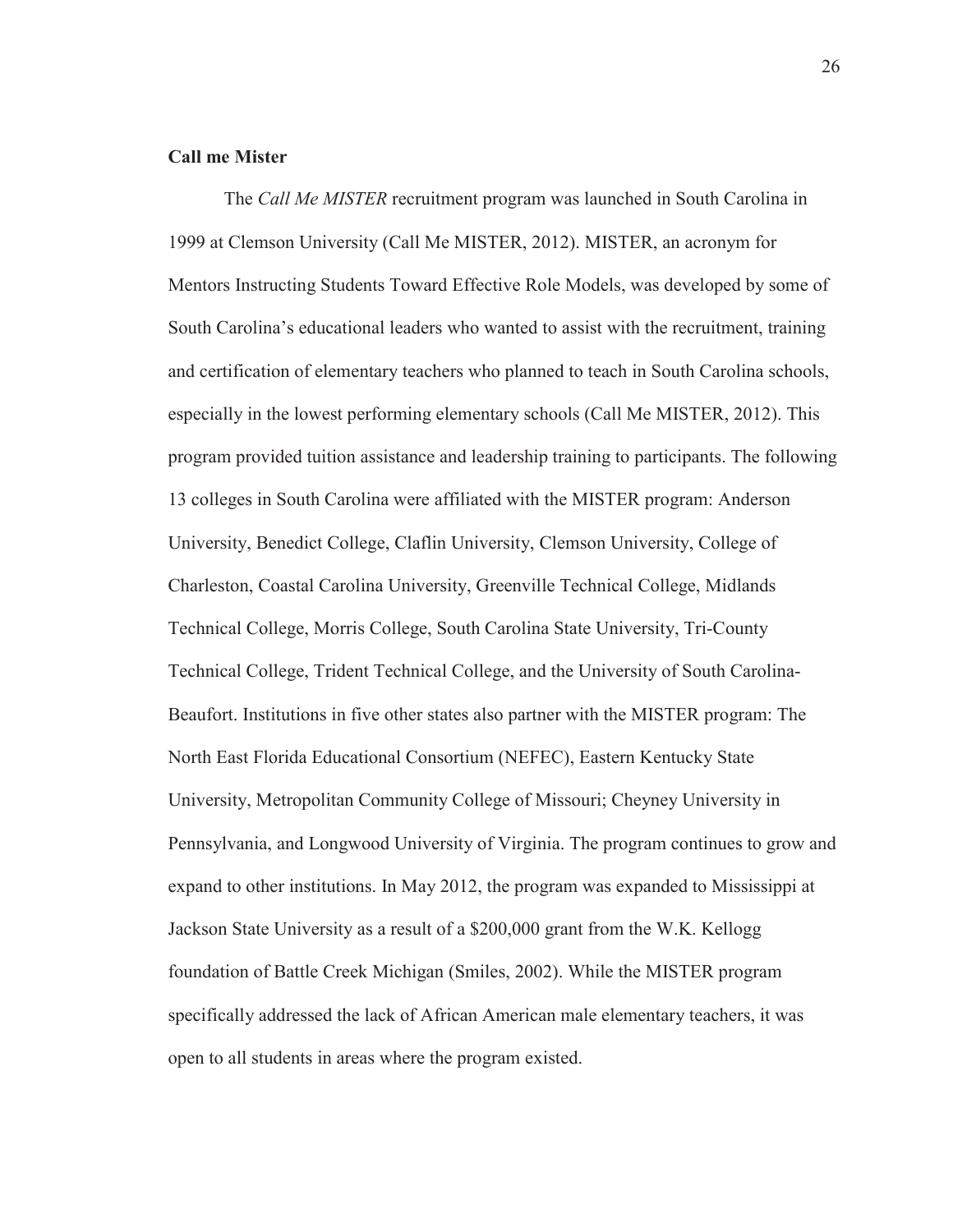# **Troops to Teachers**

Troops to teachers, a federal program which began in 1994, was designed to assist eligible military personnel reach their goal of becoming a teacher in the public school system. The program, the inspiration of J. H. Hexter, provided counseling and referral services for eligible military personnel who agreed to teach for at least three years in any school district that received Title I funds. More than 3,800 troops were hired as teachers through the program between the enactment of No Child Left Behind (NCLB) in 2002 and the close of the 2004-2005 school year. This program changed the teacher population in that over 80% of the Troops to Teachers were male and over 25% were African American according to the Government Accountability Office, GAO (GAO-06-25, 2006). At least 14% of the teachers hired served in elementary schools (GAO, 2006). This program continues to assist eligible candidates.

## **Mizzou men for Excellence in Elementary Teaching (MMEET)**

Founded by Dr.Roy F. Fox, in 2007 at the University of Missouri at Columbia, MMEET was committed to helping men who were highly-motivated, articulate, skilled, compassionate teachers succeed in teaching elementary school children. MMEET wanted to raise public awareness of the importance of men in the classroom. The program began as part of an accelerated master's degree curriculum for students already certified as teachers who did not have a full-time teaching job (University of Missouri, 2009). Some of the benefits of the program included:

• Consistent support from peers and other professionals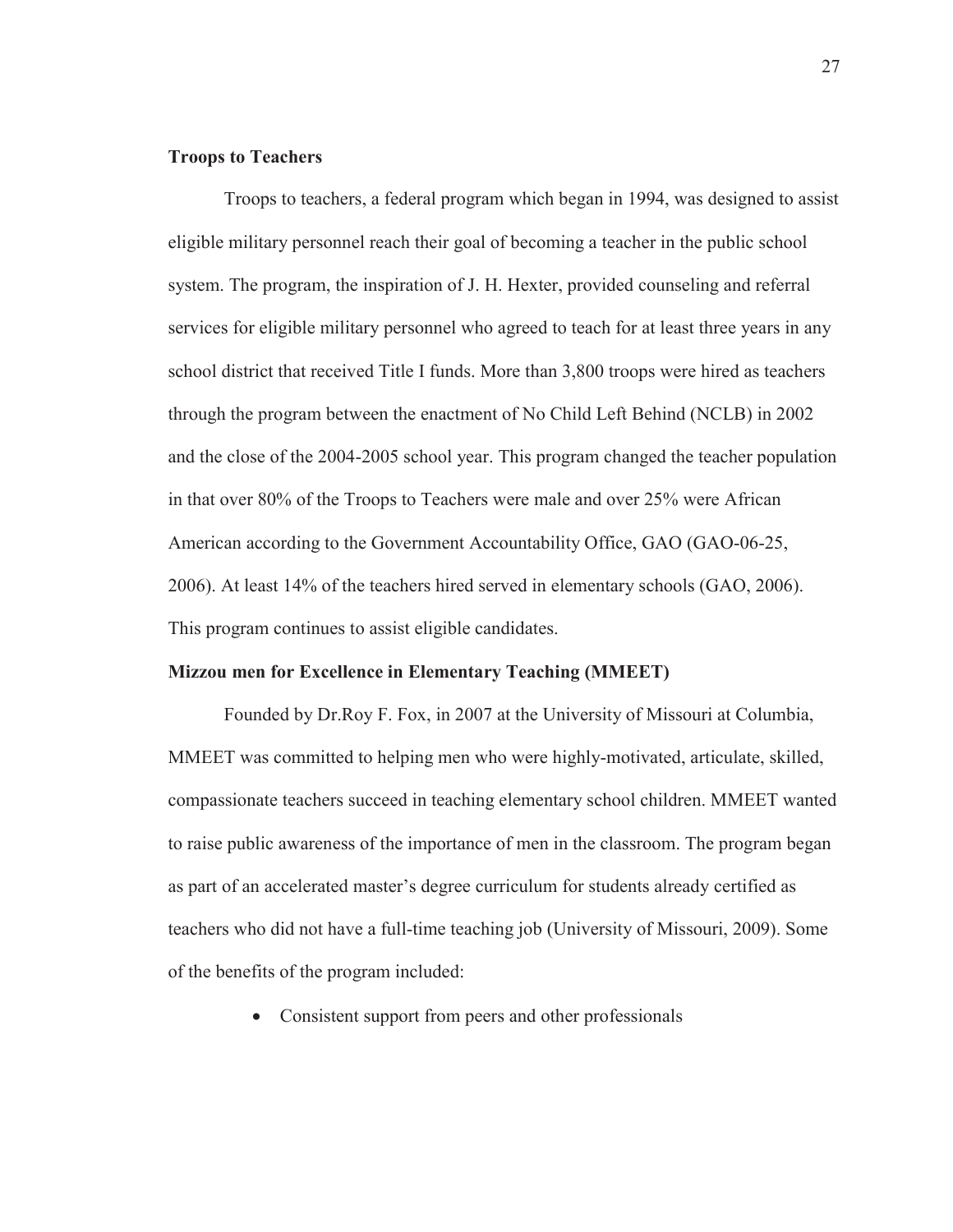- Mentoring from experienced male elementary teachers, administrators and psychologists who focus on boys and men
- $\bullet$  A stipend for attending and fully participating (discussing, reading, writing blogging, etc.) in seminars
- Travel expenses for those driving 40 miles (one way) to monthly meetings (University of Missouri, 2009).

This program continued to accept, train and place eligible individuals.

# **Teach for America**

Teach for America (TFA), a non-profit organization founded in 1990 was designed to recruit top recent college graduates to teach for at least 2 years in hard to staff urban and rural public schools (Katz, 2007; Lahann & Regan, 2011). TFA members were required to undergo an intense five-week training program at one of five TFA summer preparation institutes across the country. TFA's teacher corps grew from 500 in six sites, in 1990, to over 7,000 in 170 sites in 2010 (Heilig, Cole, & Springel, 2011).

TFA had numerous regional and national sponsors who had contributed between \$1 million and \$50 million to the non-profit over the past 20 years. The Walton Family Foundation and Sue and Steve Mandel had contributed more than \$50 million each. The Eli & Edythe Broad Foundation, Laura and John Arnold Foundation, Doris & Donald Fisher Fund and the Robinson Foundation had contributed between \$25 million and \$49,999,999. At least ten foundations including the Bill & Melinda Gates Foundation had contributed between \$10 million and \$24,999,999 each. Wells Fargo gave more than \$15 million to TFA. More than 130 foundations have contributed individually between \$1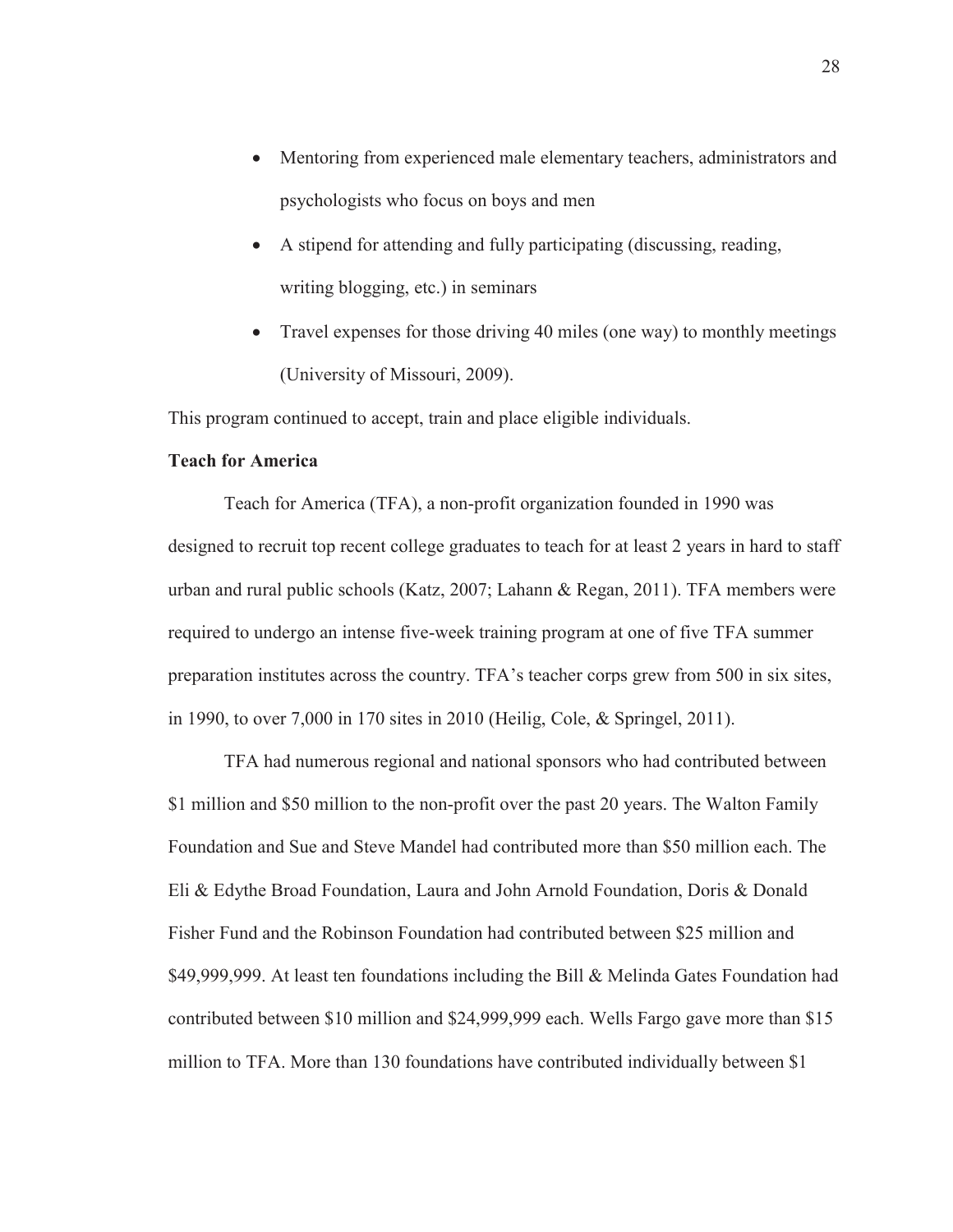million and \$9,999,999. Numerous other organizations and foundations had contributed various amounts to the TFA fund (Teach for America, 2012). Despite these generous contributions, some critics have questioned TFA's commitment to improving education.

 Critics have attacked TFA for requiring only a 2 year commitment in schools that already have rapid teacher turnover rates ((Veltri, B., 2012; Lipka, S., 2007; & Haliday, A. 2006). Some of these critics feel that TFA compromised teaching as a profession by minimizing the importance of pre-service preparation and casting teaching as a prelude to a higher status career that many TFA members enter after their TFA service experience (Donaldson & Johnson, 2011). The specific impact of TFA teachers is still unclear; more than a decade worth of peer reviewed research involving TFA recruits concluded that novice TFA recruits had a significant negative effect on elementary students' reading achievement when compared to fully prepared teachers (Helig, Cole & Springel, 2011). TFA currently exists in 28 states and the District of Columbia. The program began in Alabama schools in 2010. More than 44% of all TFA recruits work in Southern states (Helig, Cole & Springel, 2011). TFA was recruiting in all teaching disciplines.

### **Exploring Men's Roles in the Lives of Young Children**

Research on men's influence on children has not focused directly on male elementary teachers, male parents or male athletic coaches. It has concentrated instead on effects of father absence, particularly in families living in poverty (Honig, 2008). The focus here was on males that generally interact with young children, namely, male coaches, male parents, and male teachers. The degree of involvement by these males depended on a number of variables including the community in which the child lived, the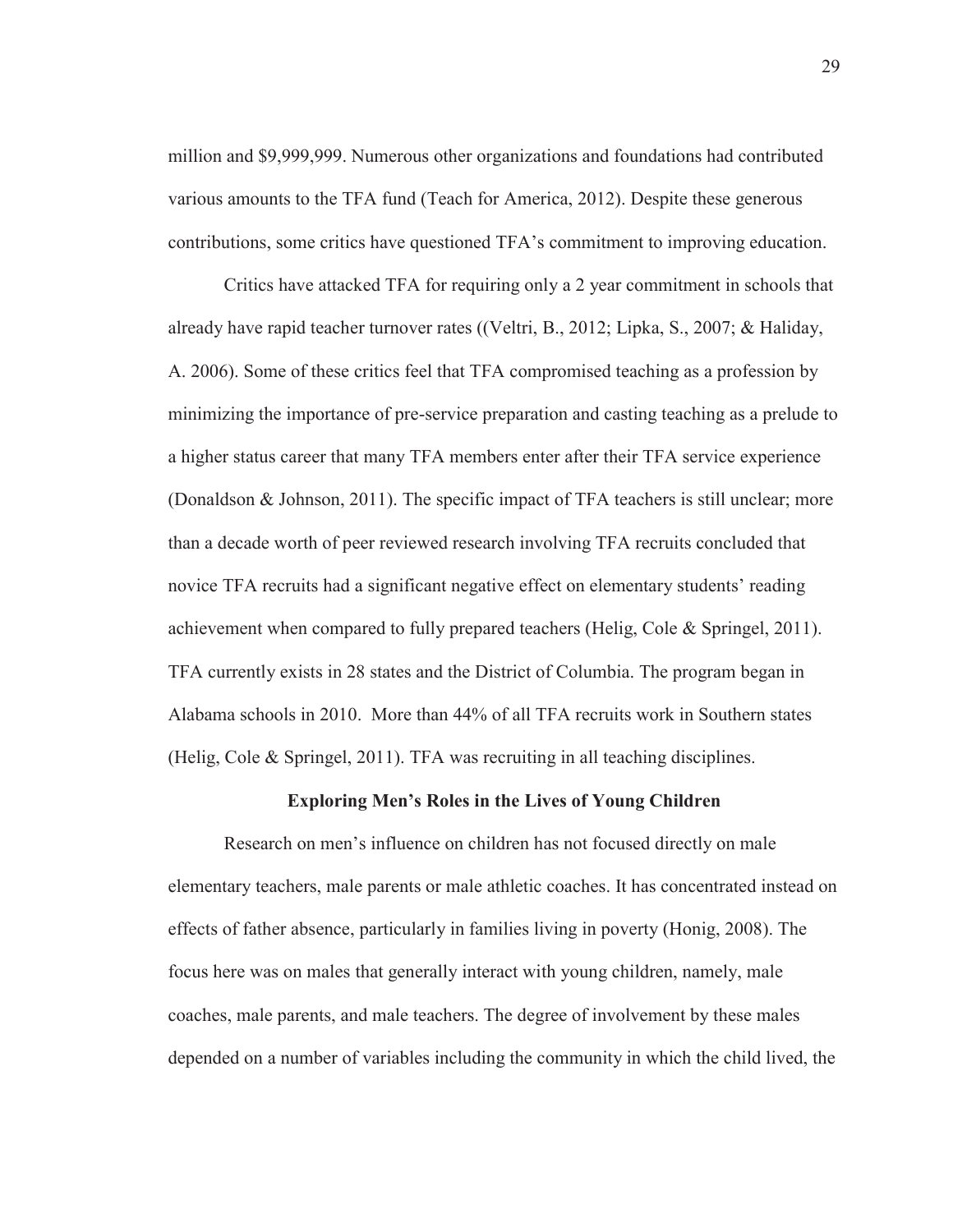presence or absence of a male parent or surrogate, or the presence of a male teacher in the school that the child attends.

# **Role of Male Teachers**

Numerous studies (Johnson, 2008; Weaver-Hightower, 2011) have focused on some of the unique challenges of being a male elementary teacher. Some demanding and contradictory tasks discouraged males from teaching young children. In some instances, these teachers were seen as important role models in society especially for single parent female headed households. At other times, these males were the objects of suspicion manifested both in homophobia or accusations of abuse (Evans & Jones, 2008; Washington, 2009). Male teachers frequently faced greater scrutiny when touching children and when they were alone with children (Weaver-Hightower, 2011). Male teachers must be more aware of physical contact with children because caring behaviors might be misinterpreted as being sexually motivated. This compromises efforts to recruit young men to teaching (Washington, 2009).

Male elementary teachers bring a unique perspective to their school environment. Researchers Harris and Barnes (2009) concluded that teacher gender was a factor which shaped the behavior of young children. One male kindergarten teacher referred to his students as sprouts because they were "tiny plants reaching for the warmth of the sun, yearning to become something magnificent" (Halpern, 2010, p. 64). Working with small children helped him view the world with innocence and curiosity. Many elementary teachers have a profound effect on the lives of their students; they have the ability of making the world of the child a wonderful place or a place of dread. Sakellarious and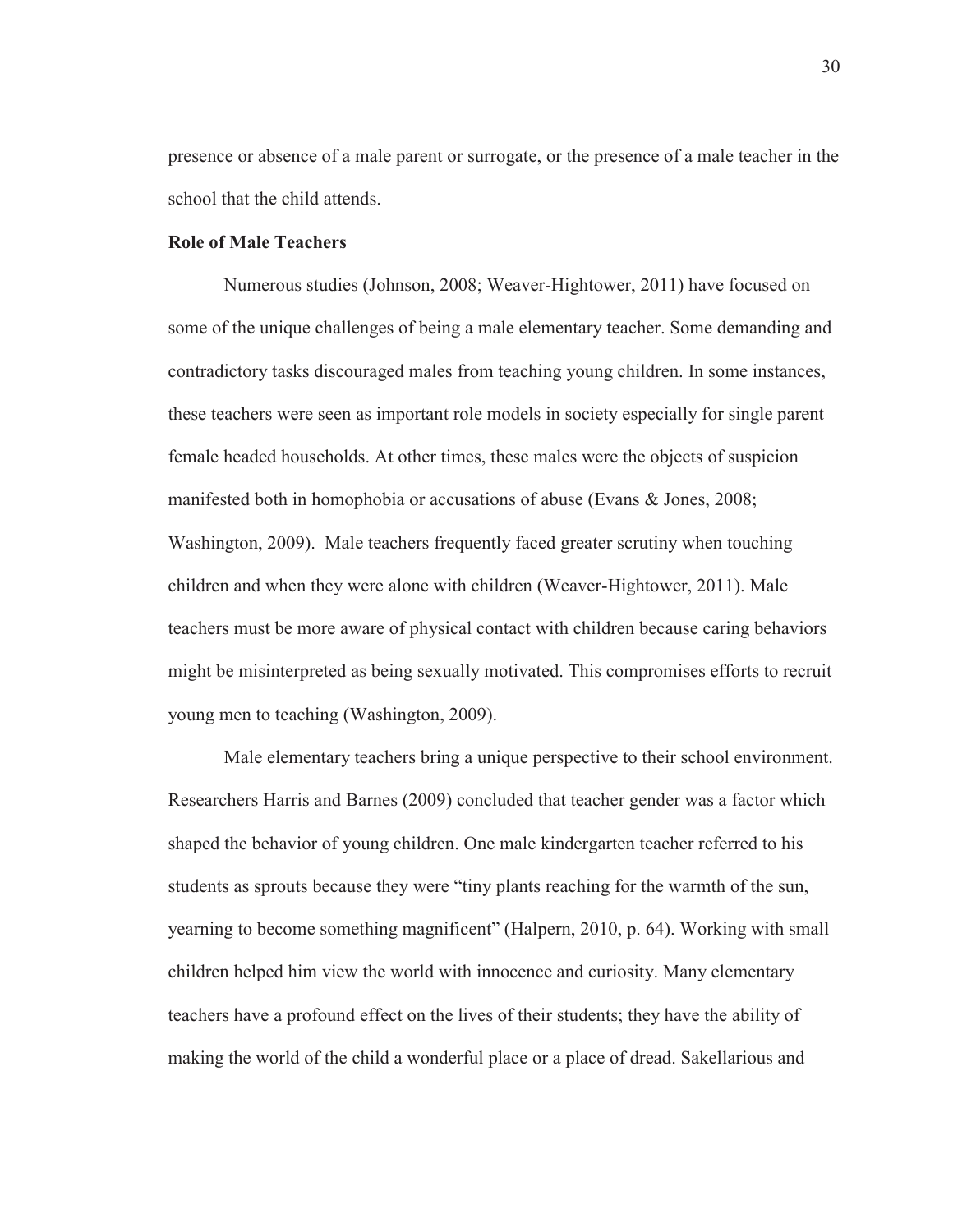Rentzou (2007) recognized that male teachers had been considered essential for the development of the "whole child" and for the provision of extraordinary education for young children (p. 48). Young children benefit from seeing male teachers in their schools, and a male parent or surrogate in the home.

## **Role of the Male Parent**

The male parent whether biological, step-parent, adopted parent, or foster parent was important in the lives of young children. A study by Honig (2008) indicated that fatherless children were more likely to live in poverty than children living with both parents. She asserted that children in father absent families were reported to have lower educational achievements, more aggression, and less self-regulation. Boys from such households are more likely to become involved in a life of crime and girls are more likely to become teenage mothers (Owens, 2010). Numerous variables must be considered in studying fathering. Age, culture, social class, education, and work history all affect fathers' behavior with their children (Honig, 2008).

 The age, cultural history, social class and education level of fathers affects their parenting skills. Children of teenage fathers were at greater risk for abuse than children with older, more mature fathers. This idea coincides with Levinson's (1978) emphasis on the importance of age in the developmental stages that encompass certain life experiences. In most societies, a man is expected "to marry and to take certain responsibilities within a familial system" (Levinson, 1978, p. 45). The participation of fathers in child care affects the mental, physical, and social development of the child (Ozcebe et al., 2011). This makes the father or surrogate's participation crucial.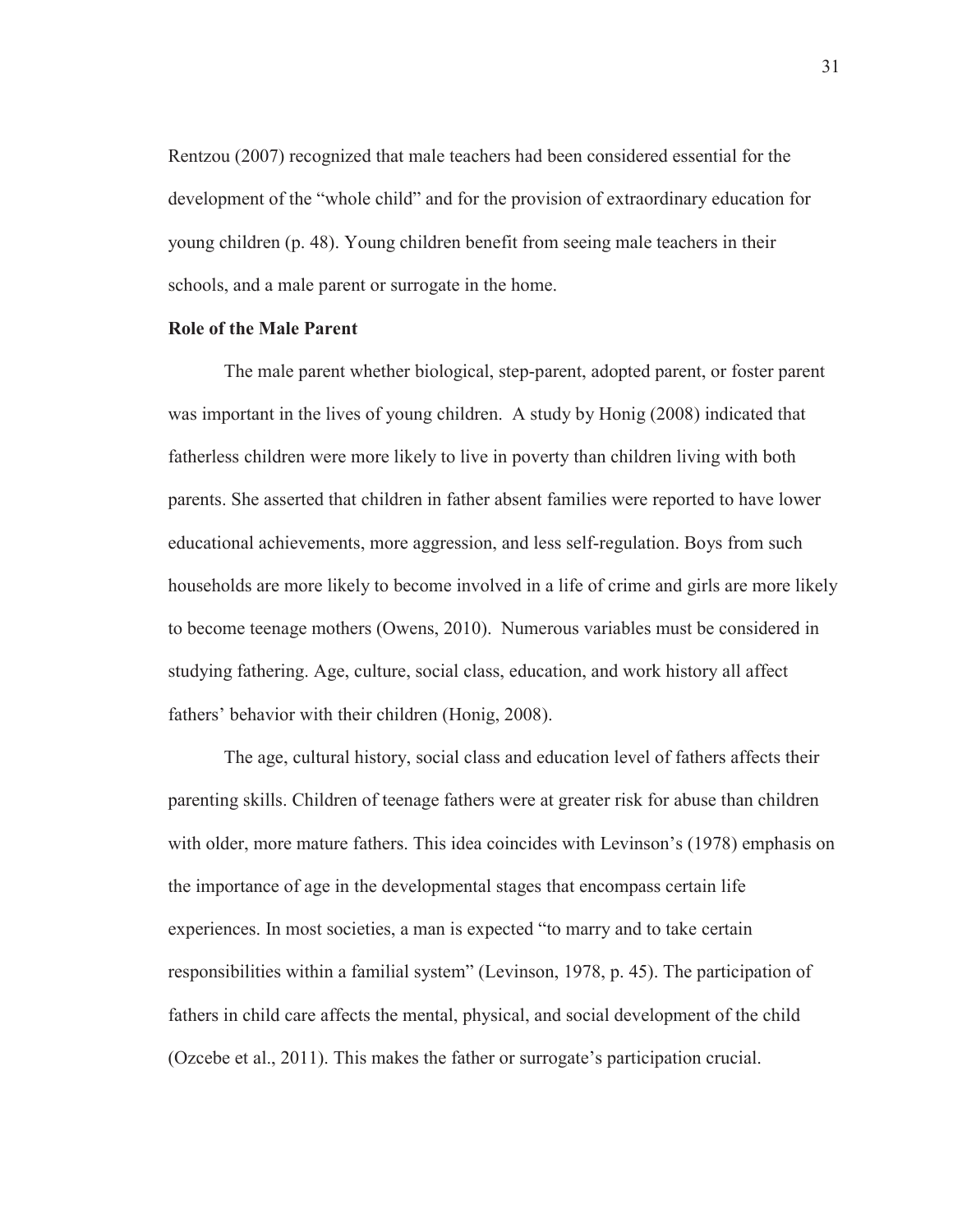## **Role of Male Athletic Coaches**

Numerous children participate in non-school sports programs supervised by over 2.5 million adults. These programs provide an environment in which youth can develop the skills and attitudes that will prepare them for many of life's challenges (Murray, 2009). Youth sports participants may gain a greater sense of creativity by learning numerous values such as emotional control and how to push themselves (Dworking  $\&$ Larson, 2006).

 Coaches occupy a central and influential role with young people who participate in sports. According to the National Alliance for Youth Sports (NAYS, 2009), coaches strongly influence the nature and quality of the sport experience of the child. Adults who coach children play a critical role in the coaching process and in creating a positive climate in which development of the child may occur (Murray, 2009).

Volunteer coaches are the backbone of youth sports in America. Without the numerous volunteers signing up to coach youth sports every season, the youth sports world would vanish. One of the goals of the youth coaches association is to make all children that participate in an athletic activity feel appreciated. They teach and encourage good sportsmanship by appropriate behavior after the loss of a game (National Alliance of Youth Coaches, Volunteer Coaches, 2012). Coaches can play an especially influential role in the processes that affect the development of the child. The main goal in coaching young children is to make sure that the children have fun, develop good habits, and have a desire to play next season.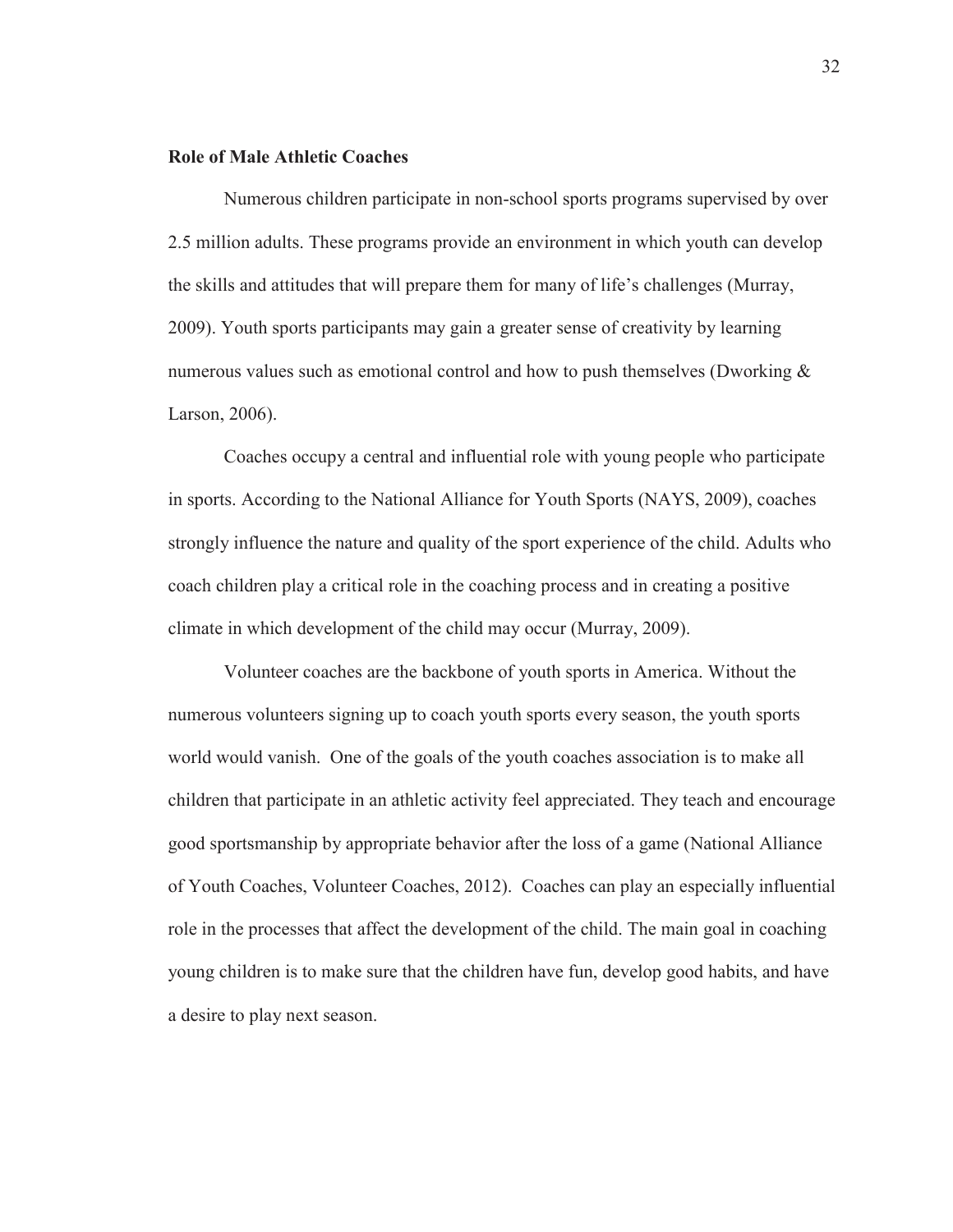#### **Adult Development, Teaching Landscape, and Transformative Learning Theory**

Male elementary teachers came to teaching from a number of places and for a variety of reasons. Some may have transitioned as a result of what Levinson (1978) described as male life stages. Others may have undergone a transformative learning experience, described by Mezirow (1990), which may have caused them to choose teaching as a first or second career choice. Still others may have connected to teaching emotionally, spiritually, or intellectually according to Palmer (2007). All of the theorists suggest variables that could influence the day to day classroom experience of the male elementary teacher.

# **Levinson and Adult Male Development**

The study of adult development had been advanced for a little more than 50 years; that is a relatively short period of time compared to psychology and other well established disciplines. Levinson (1986) pondered the age-linked developmental periods in adulthood as he advanced his theory of adult male development. He believed that men go through a series of eras in the course of their lives. Each era has its own "biopsychosocial character and each makes its distinctive contribution to the whole" (Levinson, 1986, p. 5). The first era, pre-adulthood, extends from birth to age 22. The individual grows through childhood and adolescence to the beginning of a more independent, responsible adult life. This era includes an early adult transition developmental period which extends into the second era.

The second era, early adulthood extends from ages 17 to 45; it began with early adult transition and included middle transition from ages 40 to 45. This was the adult era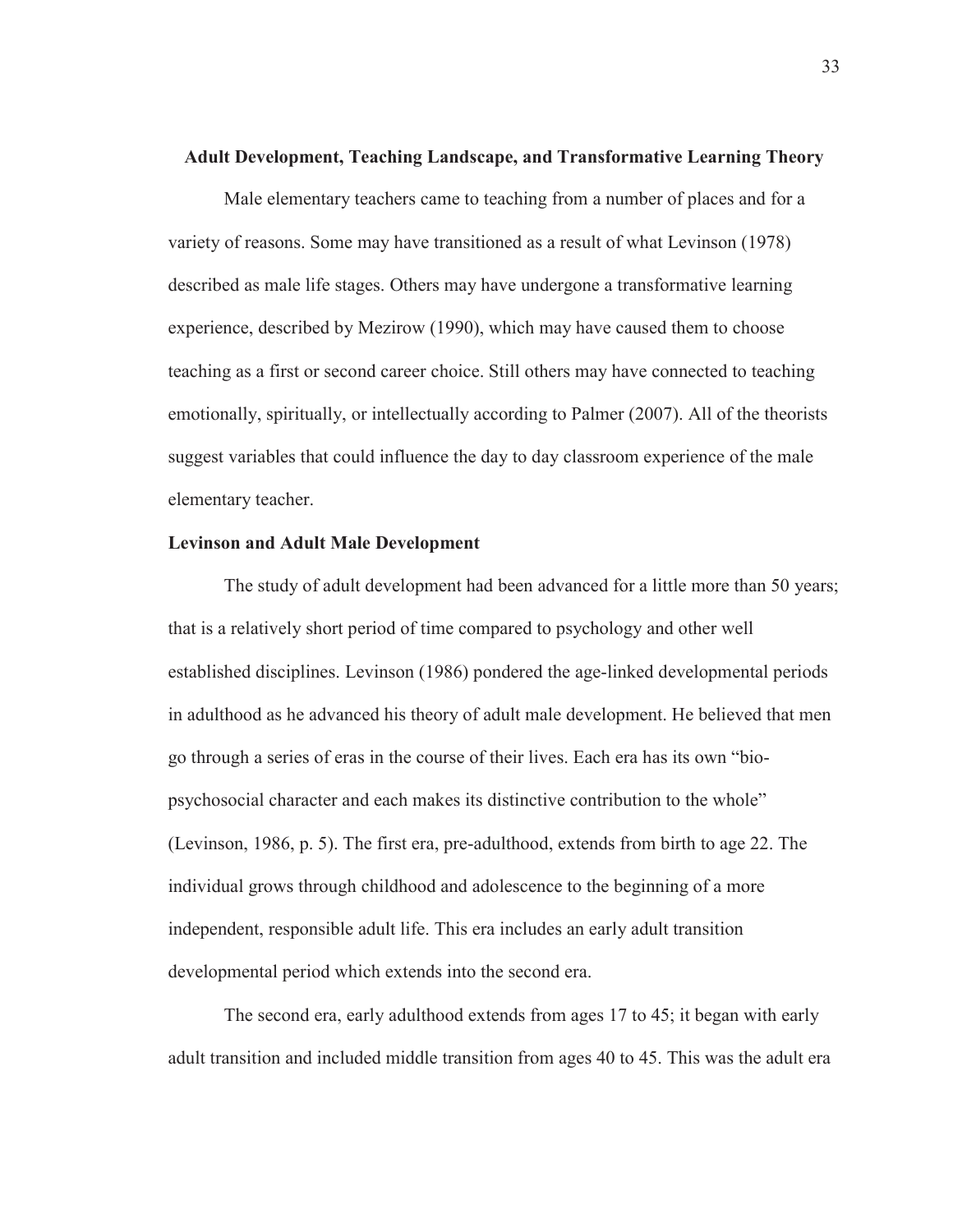of greatest energy and abundance, and of greatest contradiction and stress. During this era, the individual made initial choices in love, occupation, friendship and values.

The third era, middle adulthood, extended from ages 40 to 65. During this era, biological capacities were below those of early adulthood. This era also involved a time of crisis in the meaning, direction and value of each individual's life. Choices are made, and a new life structure can be formed (Levinson, 1986). Some men choose elementary teaching as a second career choice during this era.

# **Palmer and Teaching Landscape**

Palmer (2007) explored the "inner landscape of the teaching self" (p. 5). He emphasized that in education, so much depended on the teacher, not the curriculum, not the textbook, but on that human resource which was present with students every day. Palmer stressed "the selfhood of the teacher" (p. 7). Young students in lower grades only cared about whether the teacher was real, and the children could sense whether the teacher was real and responded accordingly. Education was a spiritual journey in which one came to know his/her true self and his place in this complex world (Borko & Liston, 2008). Real teachers and good teaching were essential to a productive classroom. "Good teaching cannot be reduced to technique; good teaching comes from the identity and integrity of the teacher" (Palmer, 2007, p. 10). Real teachers and good teaching were the key elements that made a classroom, a school and a school system successful.

#### **Mezirow and Transformative Learning Theory**

"Transformative Learning is about change, dramatic, fundamental change in the way we see ourselves and the world in which we live" according to Merriam (2007, p.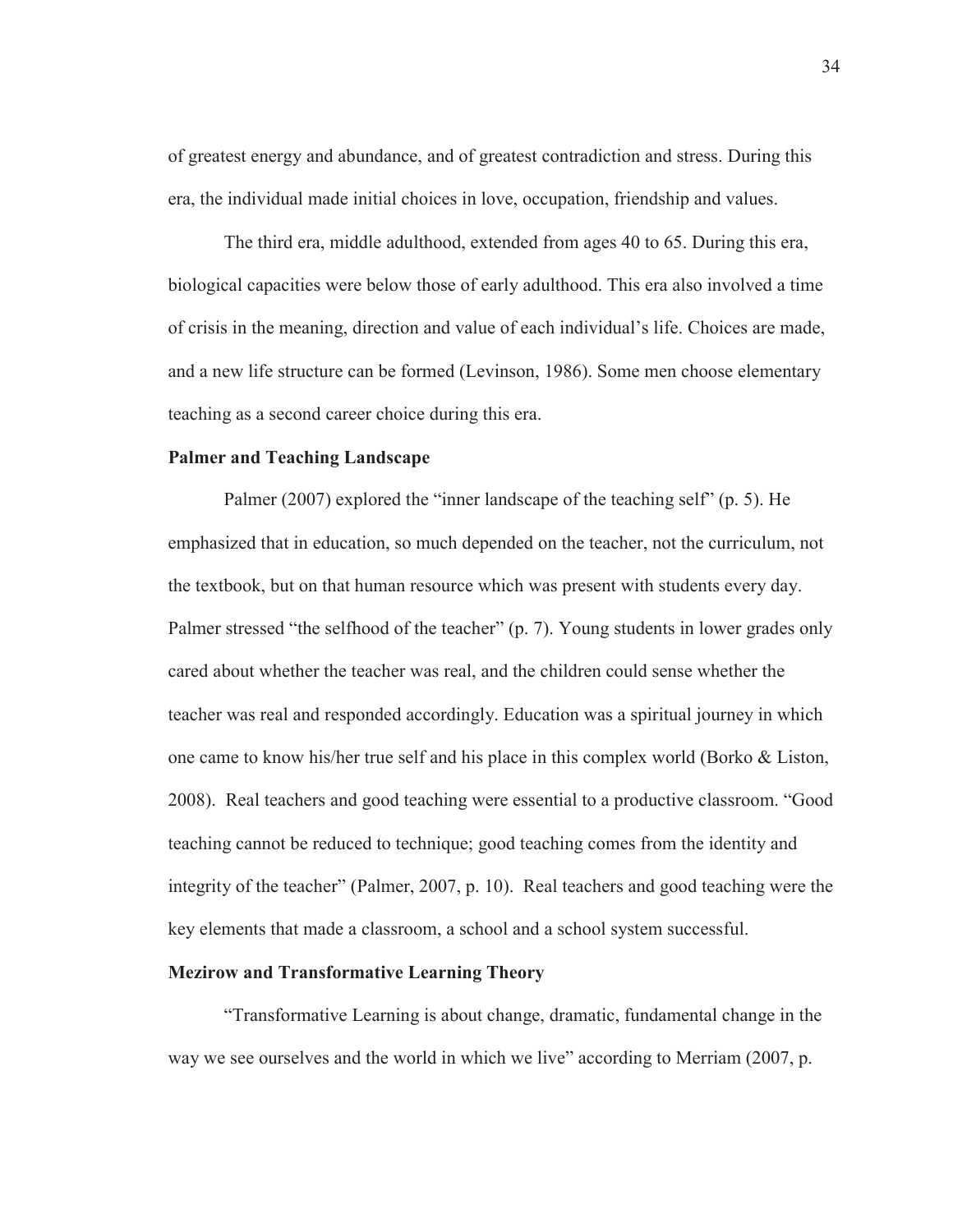123). It is the kind of learning we do as we formulate sense of our lives. This can affect the way we view our work, family, and the world. Mezirow & Associates (2000) stated:

Transformative learning refers to the process by which we transform our takenfor-granted frames of reference (meaning perspectives, habits of mind, mind sets) to make them more inclusive, discriminating, open, emotionally capable of change, and reflective so that they may generate beliefs and opinions that will prove true or justified to guide action. (p. 7)

 All teachers have habits of mind, which are deeply embedded assumptions that they held; a point of view, an outward perspective that they took in response to a given life world situation (Mezirow, 2000); and a "learning past" (Mezirow, 2000, p. 58), experience that had shaped how teachers learn and how they perceived that learning (Mezirow, 2009). Habits of Mind of teaching were changed as one experienced life. Values and assumptions about teaching were affected by family, colleagues, the community in which one lives and institutions with which one was associated (Cranton  $\&$ King, 2003). Many teachers experienced some kind of transformative experience during the process of learning. This study examined the lived experiences of male elementary teachers and the relationship of transformative components in the lives of these teachers of young children.

Mezirow (2000) described transformative learning as a lifelong phenomenon; indicating that meaningful change and the learning process never stops. Learning could be categorized as instrumental and communicative. Transformative learning occurs when individuals improve their instrumental and communicative competence and develop more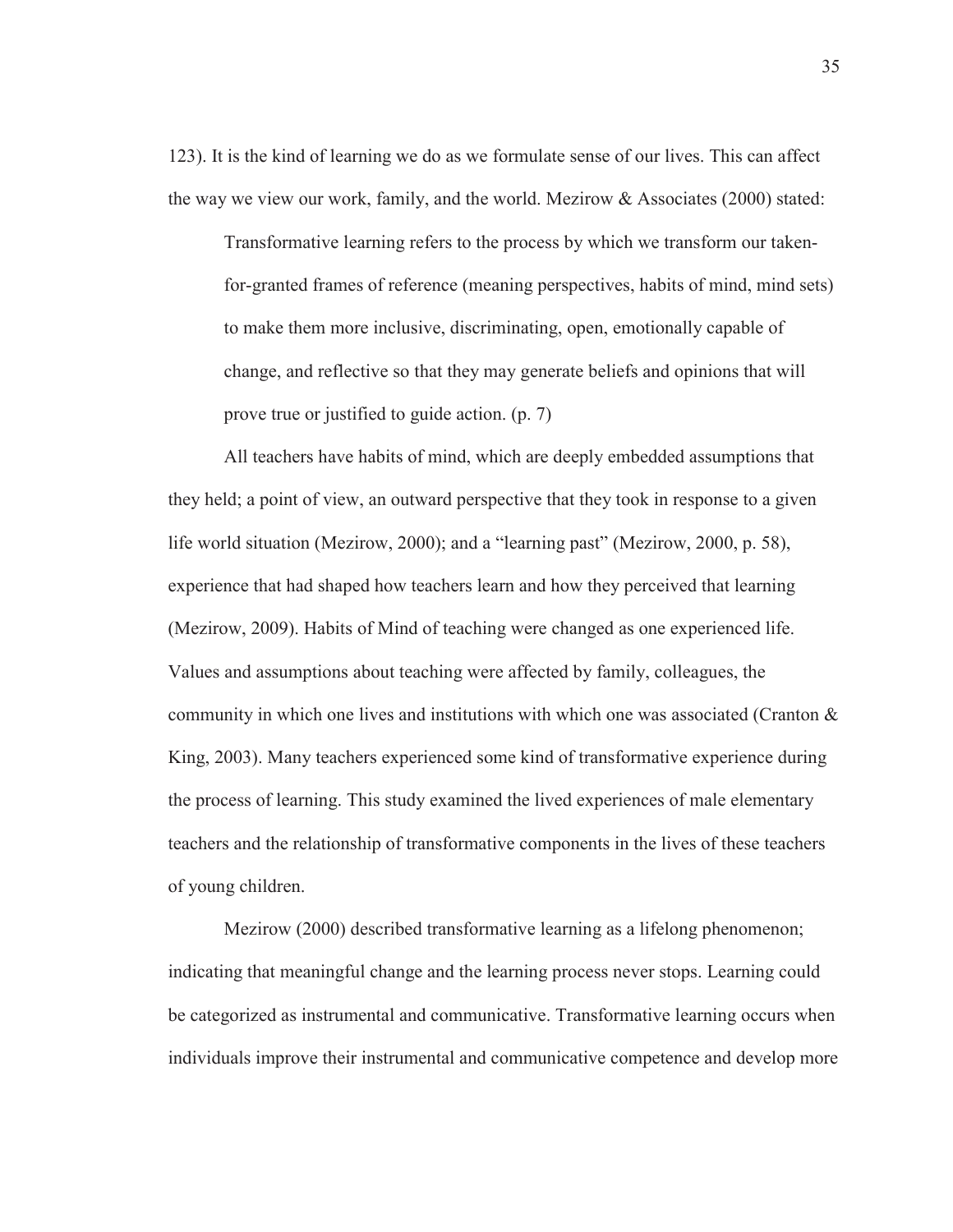functional frames of reference (Mezirow, & Associates, 2000). Instrumental learning helped learners achieve their short term objectives, and focused on task-orientated problem solving and determination of cause and effect relationship. Its main focus was on problem solving and controlling or manipulating the environment or people.

 Communicative learning involved how others communicate their feelings, needs, and desires with another person (Mezirow, 2000). Teaching primarily required communicative knowledge (Cranton & King, 2003). According to Lovat and Clement (2008), this meant more than the transmission and reception of knowledge; it involved providing conditions where students were actively engaged in knowledge-making and growing as human beings.

#### **Research Traditions**

Creswell (2007) defined qualitative research as an inquiry process of understanding based on a distinct methodological tradition of inquiry, including the exploration of a social or human problem. He identified five research strategies associated with the qualitative approach: (a) narrative, the study of the life of one individual; (b) phenomenology, the study, including a description, of the experiences of several individuals as they experience a common phenomenon; (c) grounded theory, developed by Glaser and Strauss (1967), required the researcher to generate a theory of a process, action or interaction; (d) ethnography, the study of an entire cultural group of individuals who interact over a period of time; and (e) case study, the study of an intensive description and analysis of a phenomenon or social unit such as an individual, group institution, or community.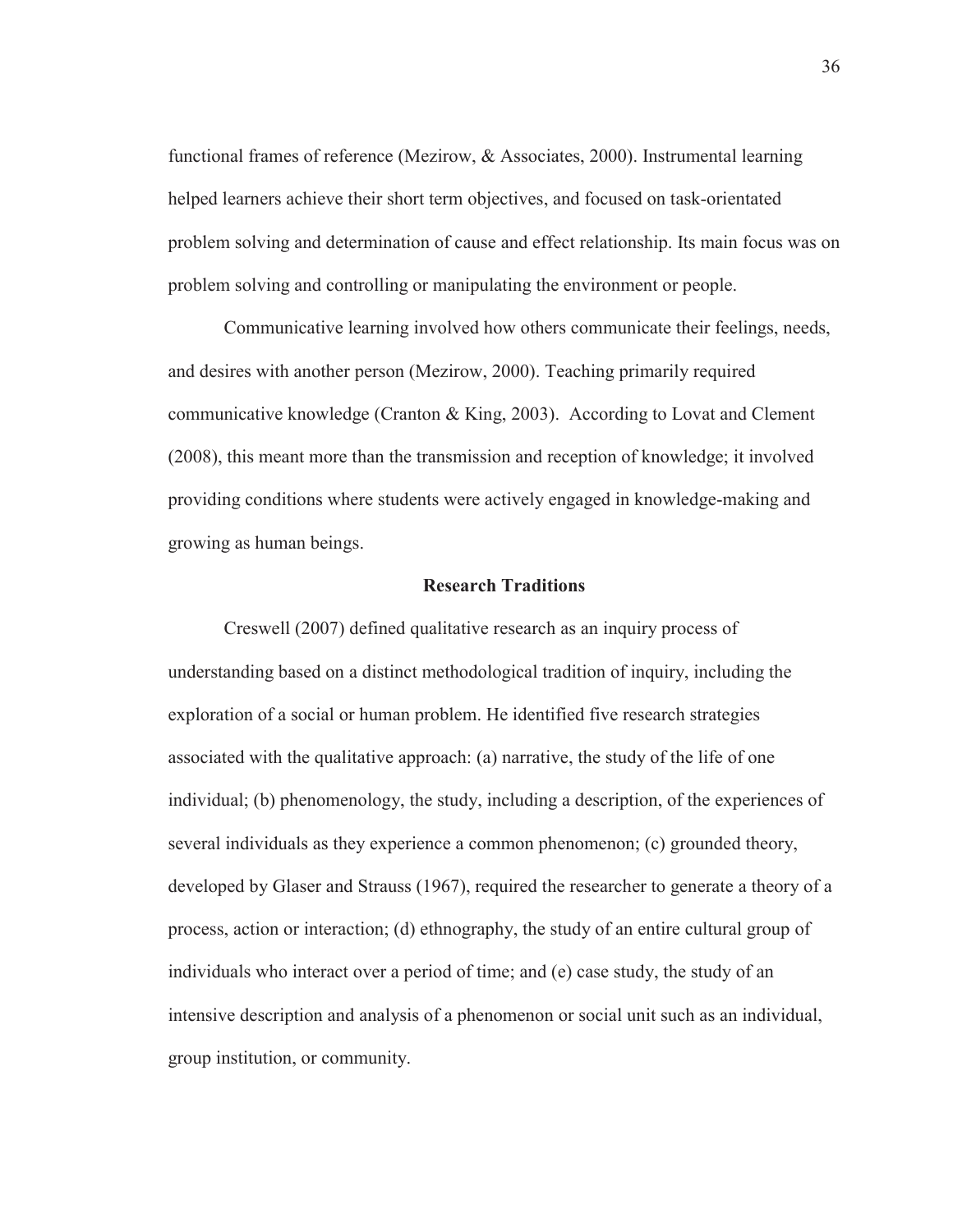The researcher did not find the narrative study strategy broad enough for this study, nor did grounded theory seem appropriate. Whereas phenomenology gave rise to the meaning of experience for several individuals, grounded theory moved beyond description into generating a theory (Glaser & Strauss, 1967). Ethnology involved extended observations and interviews of the group, requiring the researcher to become engrossed in the day-to-day lives of the participants (Creswell, 2007). Observational data alone would not be sufficient to research the lived experiences of the participants. A case study would not suit this research because a case study could include the viewpoint of an indefinite number of individuals of a bounded system, and a phenomenological study included the perspectives of individual participants (Merriam, 2002).

The qualitative phenomenological research design chosen for this study was based on the model developed by Husserl and further refined by Moustakas (1994). In this method, the researcher identified the essence of the human experiences of a phenomenon through the descriptions provided by the participants in the study. The method involved face-to-face in-depth interviews with a small number of subjects utilizing extensive interactions to formulate patterns and relationship meanings. The choice of this method was guided by the research question: How do male teachers describe their experience of teaching young children in a primary/elementary school environment? This research utilized in-depth interviews of participants and was consistent with the five characteristics by Moustakas (1994):

1. It seeks to reveal more fully the essences and meanings of human experience;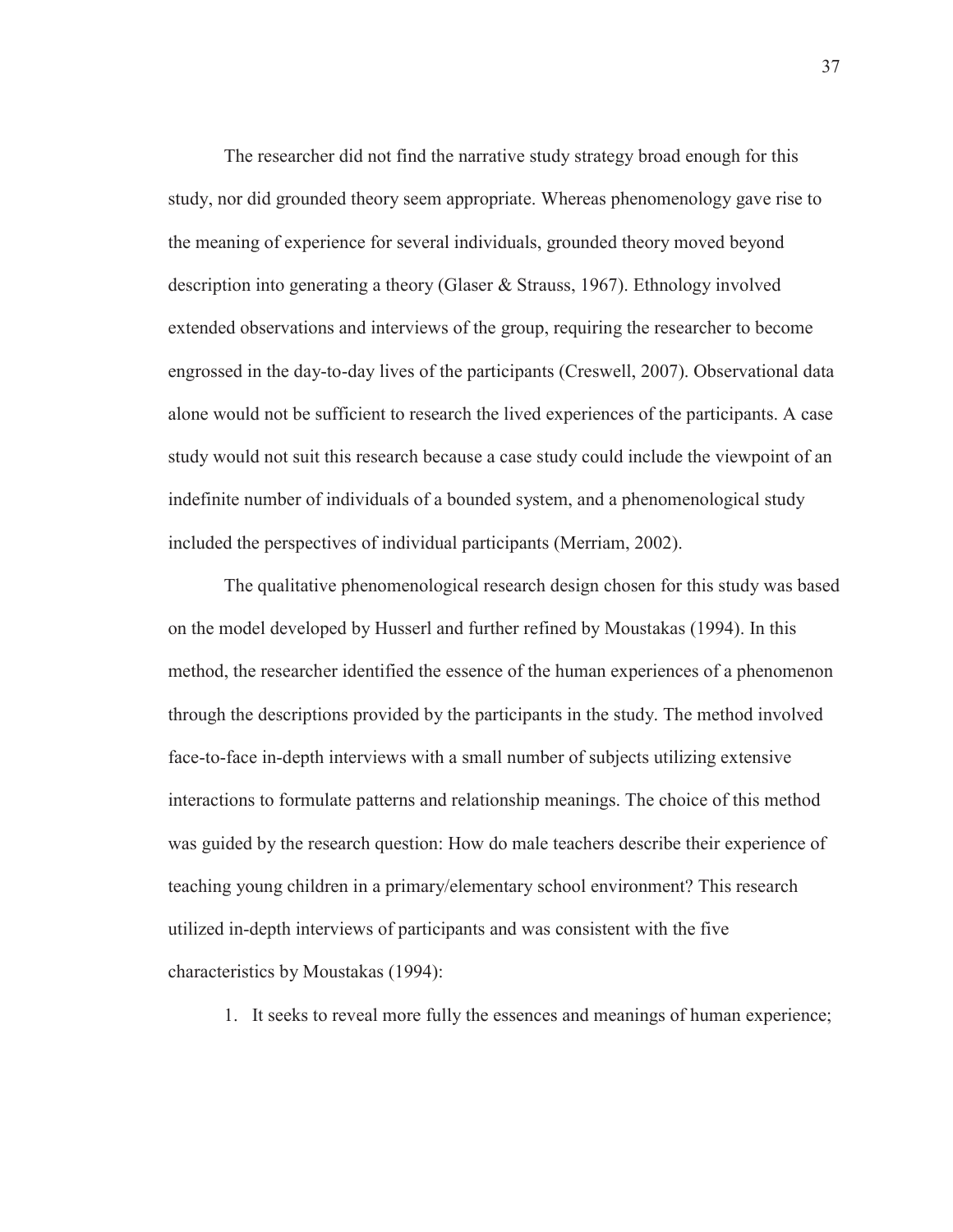- 2. It seeks to uncover the qualitative rather than quantitative factors in behavior and experience;
- 3. It engages the total self of the research participant, and sustains personal and passionate involvement;
- 4. It does not seek to predict or to determine causal relationships;
- 5. It is illuminated through careful, comprehensive descriptions, vivid and accurate renderings of the experience, rather than measurements, ratings or scores. (p. 105)

 Phenomenological studies include a focus on the "essence or structure of an experience" (Merriam, 2002, p. 6). The understanding of the essences marks phenomenology not only as a philosophy, but also as a research method (Creswell, 2003). Phenomenology involved the study of a relatively small number of participants who had experienced the phenomenon, usually between 5-25 individuals (Creswell, 2007).

Phenomenological psychological research aims to bring clarity and present situations lived by persons in daily life (Gallagher & Zahavi, 2007). Phenomenological research does not try to distill phenomena to a convenient number of identifiable variables and control the content in which the phenomena are studied; rather phenomenology is situated in a paradigm that is nonhierarchical, holistic, and nonjudgmental. What most methods call "subjects" are re-designated in phenomenology as "participants." Phenomenological research is holistic in that it does not attempt to artificially separate the participants into components of mind, body, spirit; rather it views "that self and world are inseparable components of meaning" (Moustakas, 1994, p.28).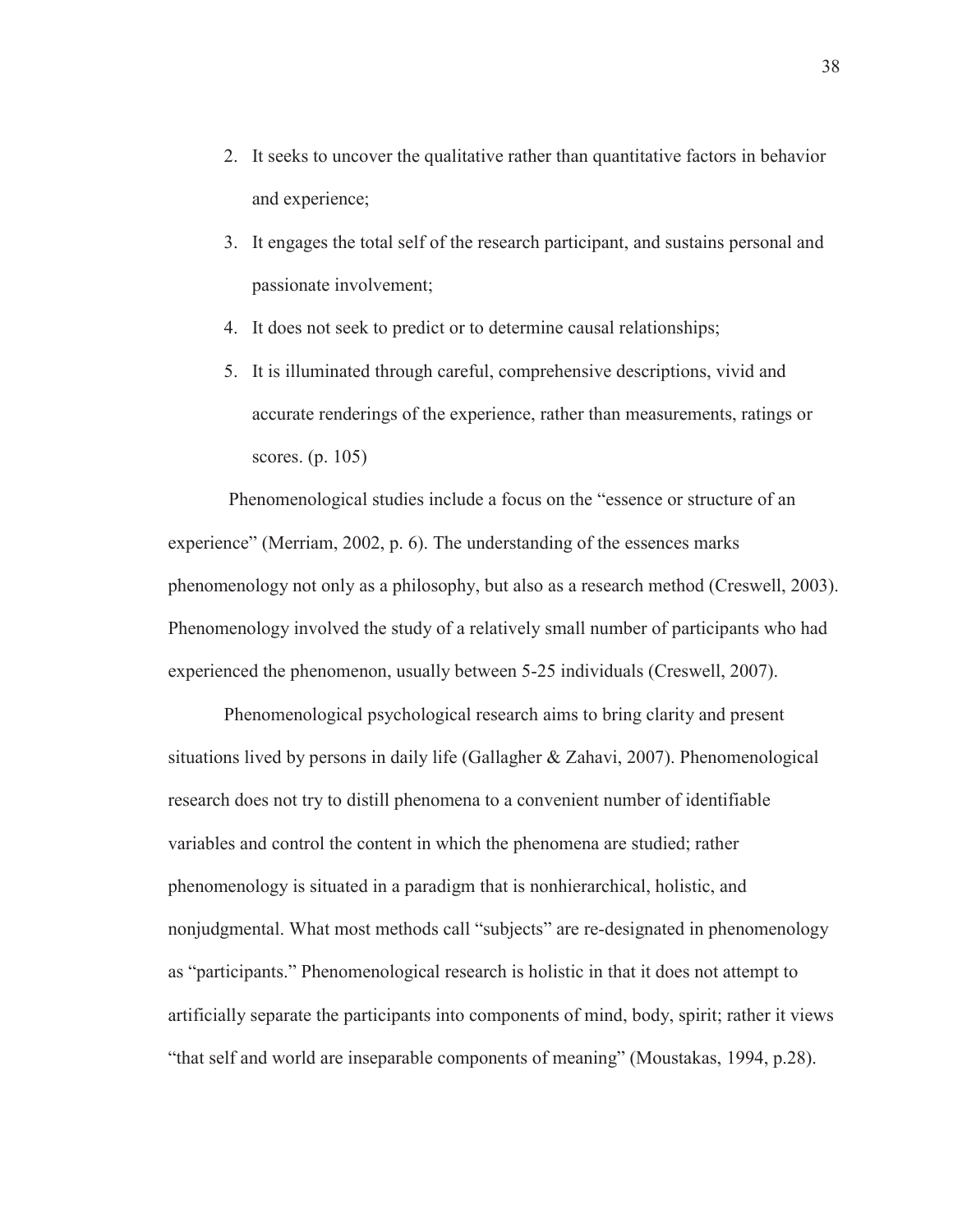The intent of phenomenological research is to reveal the meanings in everyday existence. The aim of phenomenology was the fulfillment of human nature in an effort to become more fully aware of whom people are (Van Manen, 1990). The main goal of a phenomenological study was to understand a phenomenon from the perspective of people experiencing it, in order to understand more about the phenomenon. The phenomenological study was an effort to help other people in the same or similar situation (Creswell, 2007). The essence of phenomenology deals with the data of experience and their meaning for the experiencing individual.

#### **Summary and Transition**

The shortage of information in the literature on the day to day experience of the male primary/elementary teacher was not surprising considering the small number of male primary/elementary teachers in the local and the global areas. This shortage made it promising to explore the lived experiences of male primary/elementary teachers. The literature review in this phenomenological study included sources from reputable organizations and current peer-reviewed literature related to male primary/elementary teachers and their decreasing numbers. Although the study of male primary/elementary teacher numbers gained more attention, much remains to be discovered from this qualitative phenomenological approach to research.

The findings from this study might be used to inform teacher training programs; these training programs are necessary to recruit and retain male teachers for elementary schools. Recruiting and retaining highly motivated male elementary educators might transform the environment of many elementary schools. The literature supported the idea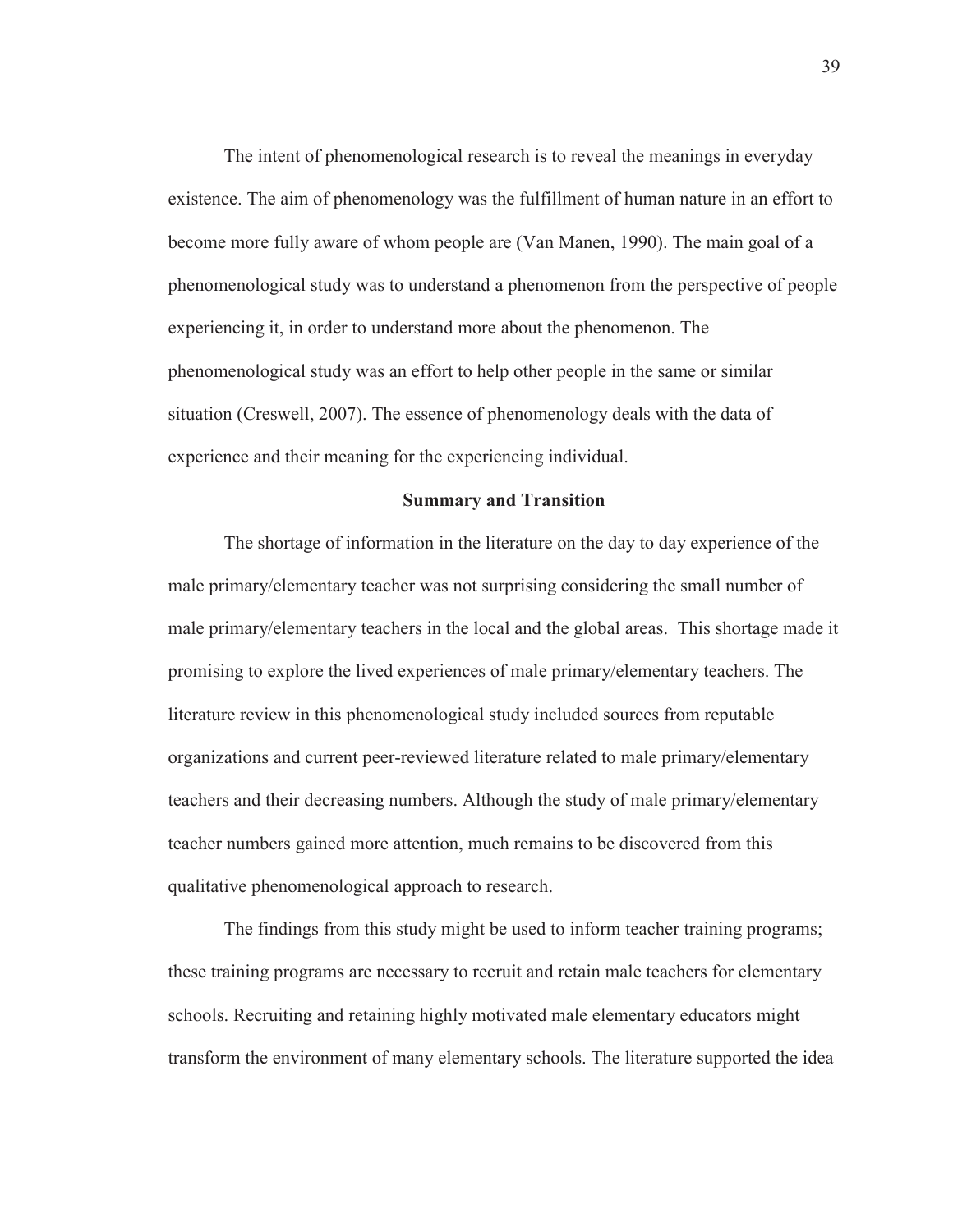that male elementary teachers were in short supply globally and in many local districts (Amrein-Beardsley, 2007; Friedman, 2010; Halpern, 2010; Janairo, Holm, Jordan, & Wright, 2010).

 In this study, male elementary teachers were interviewed in order to understand their lived experiences in the elementary school environment. Examining their experiences might give insight into areas where male elementary teachers need additional support, and it might give prospective male teachers a clearer picture of what they can expect in the classroom on a day to day basis. The research methodology explained in Section 3 detailed how the data was captured and applied in this study.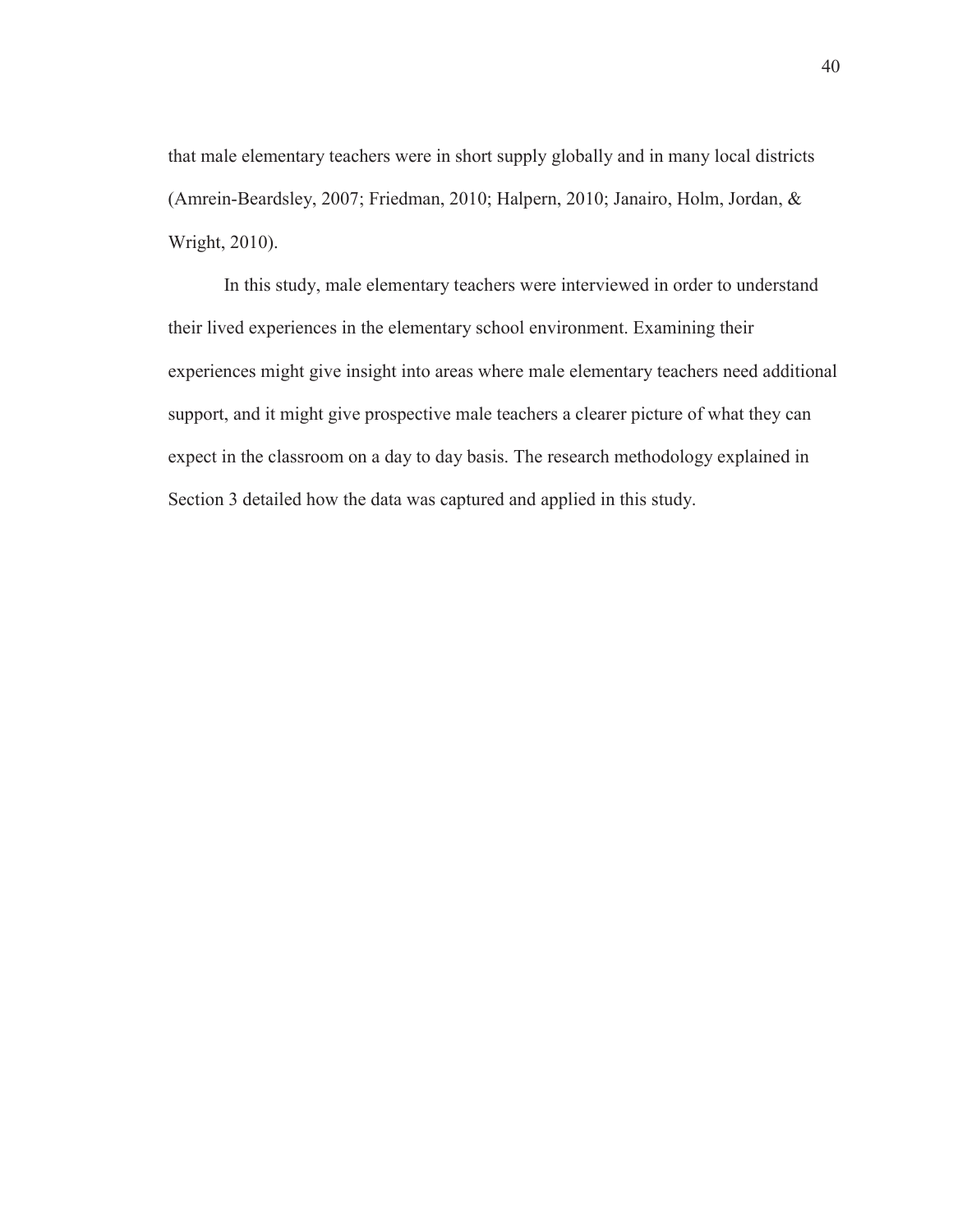#### Section 3: Research Method

# **Introduction**

The purpose of this study was to explore and better understand the lived experience of being a male teacher in a primary/elementary school today; it examined components that may have contributed to the essence of the experience. The intent of this study was to conduct in-depth, open-ended individual interviews with a group of male elementary teachers from three school systems, two small and one large in the same southeastern state. The individual interviews allowed the researcher to identify the essence of the experience of the phenomenon of being a male teacher in an urban, suburban or rural elementary classroom.

## **Research Design**

Merriam (2002) described qualitative research as a "powerful tool for learning more about our lives and the sociohistorical context in which we live" (p. xv). Qualitative research encompasses several different research designs including phenomenology, ethnography, grounded theory, and narrative analysis. The qualitative design that was chosen and most suited for this study was the phenomenological design.

### **Phenomenological Research**

The phenomenological research design chosen for this study was based on the works of Edmund Husserl (1859-1938) a proponent of phenomenological design. Husserl (2002) advocated a transcendental phenomenology which in general denotes how different individuals may experience the same event.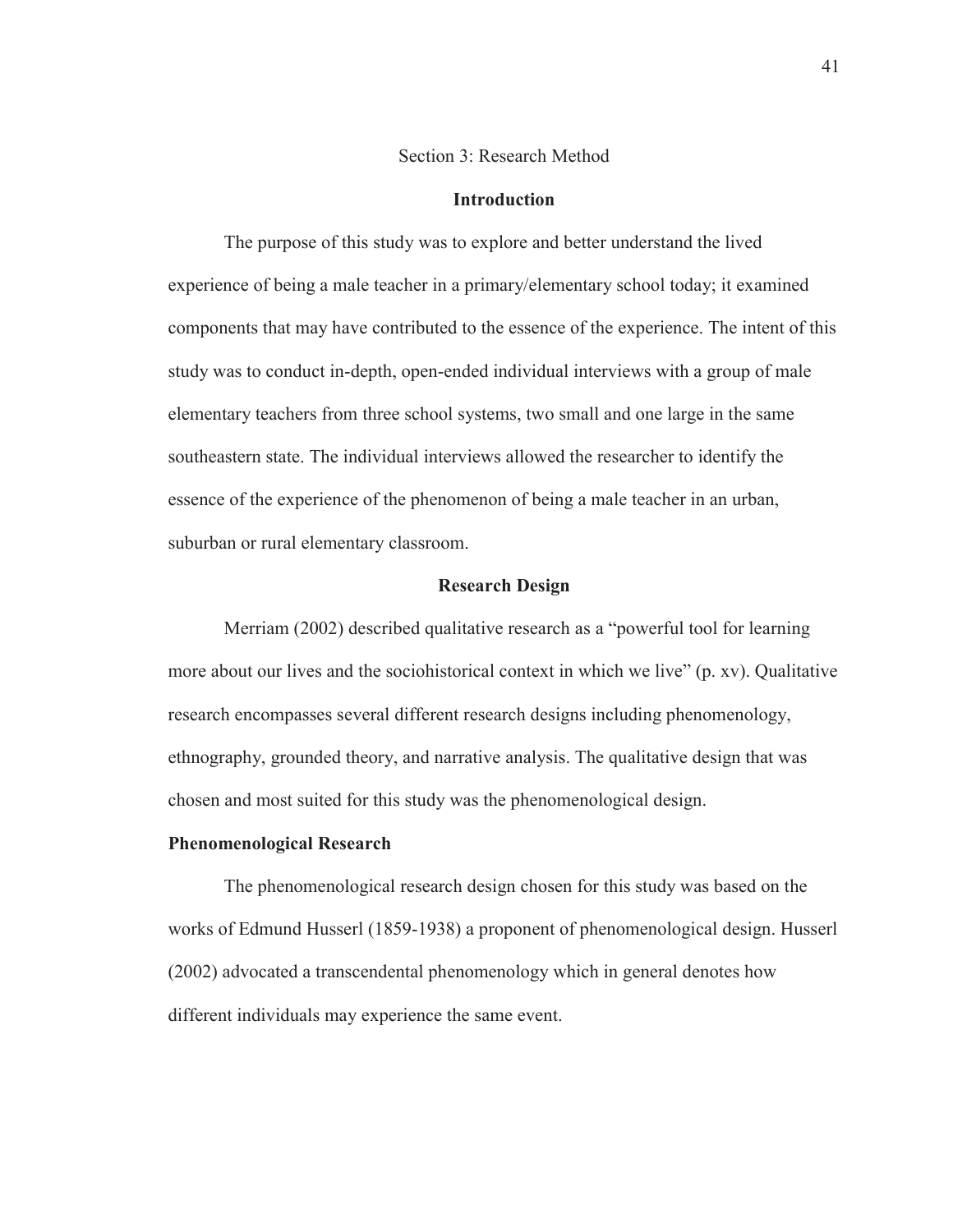The phenomenological investigation focused on the long interview as the data collection tool (Moustakas 1994, p. 114). It allowed the researcher to establish a personal relationship with the participants. This is particularly important in the phenomenological investigation because the researcher asks a lot of each interviewee. Participation in such a study makes the participants co-researchers (Moustakas, 1994). Participants in the study must trust the researcher in order to share the most intimate details of their professional lives. The choice of this method was guided by the research question: How do male teachers describe their experience of teaching young children in a primary/ elementary school environment? It was an assumption that honest, detailed-rich narratives would be elicited from participants. The phenomenological inquiry was best suited for this study because the phenomenological investigation allowed the co-researchers to discuss what they had experienced in terms of the phenomenon and what context or situations had affected their experiences of the phenomenon (Creswell, 2007, p. 61). Other qualitative research procedures such as narrative research, grounded theory, ethnographic, and case study did not lend themselves to describing the essence of the experience in the same manner (Creswell, 2007).

### **Ethnographic Research**

Ethnographic research focuses on an entire cultural group (Creswell, 2007). Ethnographic research was not deemed appropriate for this study because it was limited to one cultural group, and the phenomenological study could encompass several cultural groups. The researcher described and interpreted the shared and learned patterns of values, behaviors, beliefs, and language of a sharing cultural group. It involves extensive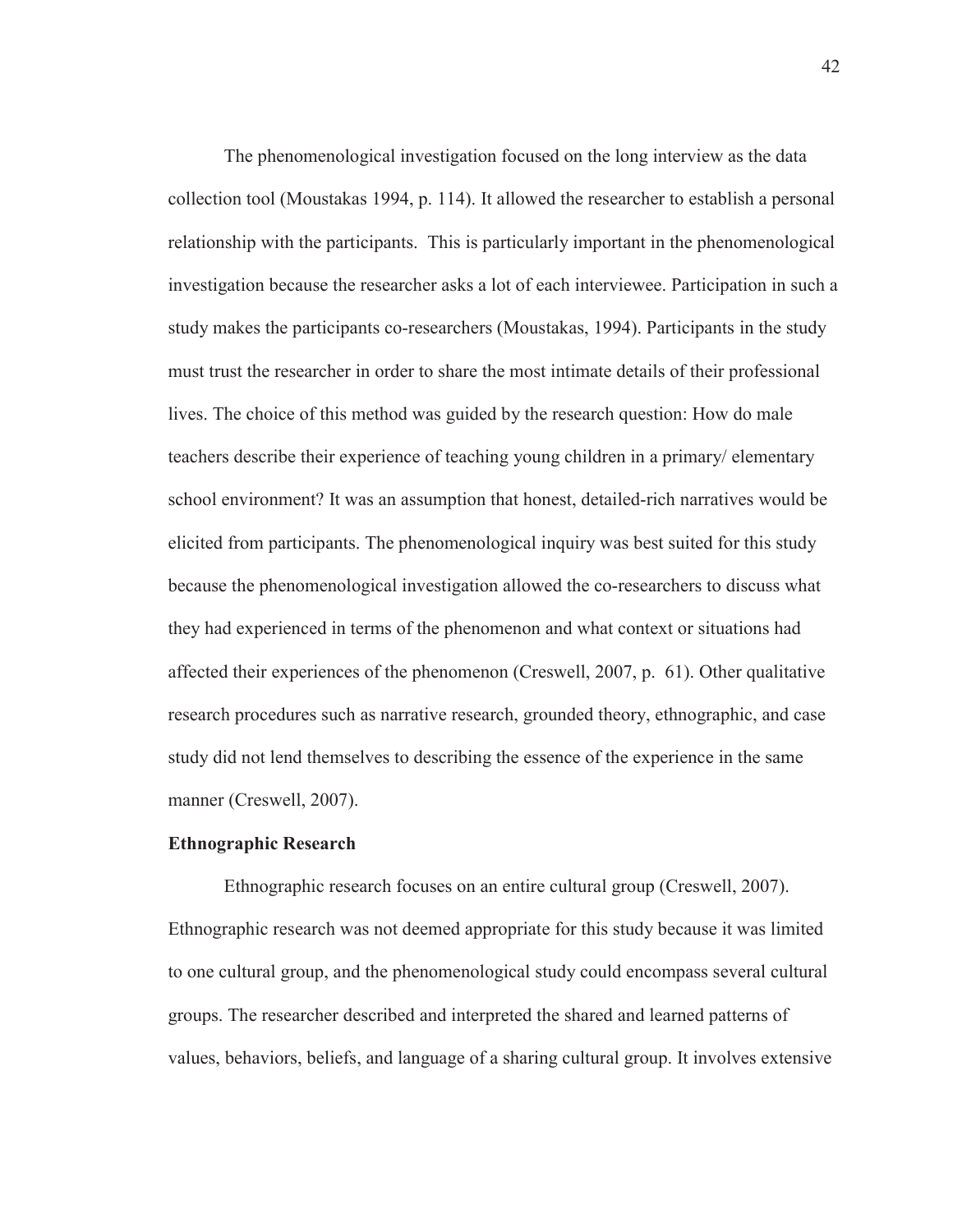fieldwork that may be pursued in numerous social settings that allow for direct observations of the activities (Moustakas, 1994, p. 1). It involves both a process and a product; it focuses on human society and culture (Merriam, 2009).

# **Grounded Theory Research**

This research design, developed by Glaser and Strauss (1967), initially focused on unraveling the elements of experience (Moustakas, 1994, p. 4). It required the researcher to generate a theory of a process, action, or interaction (Creswell, 2007, p. 63). A theory that emerged during the research process was generated directly from the data being collected. The goal of the present study was to examine the lived experiences of male elementary teachers, not to generate a theory about male elementary teachers. Thus, grounded theory was not considered appropriate for this study.

### **Narrative Research**

Narrative research focuses on exploring the life of an individual. Although it has some similarities to phenomenology, it was not considered for this study because it did not focus on the essence of the experience, but rather on the life of the individual. One of the keys to narrative research is the use of stories such as biography, life history, oral history, and autobiography (Merriam, 2009).

#### **Research Questions**

This study was guided primarily by the research question: "What are the lived experiences of being a male elementary teacher?" In exploring this central research question, the male elementary teachers were asked to reflect on the following matters: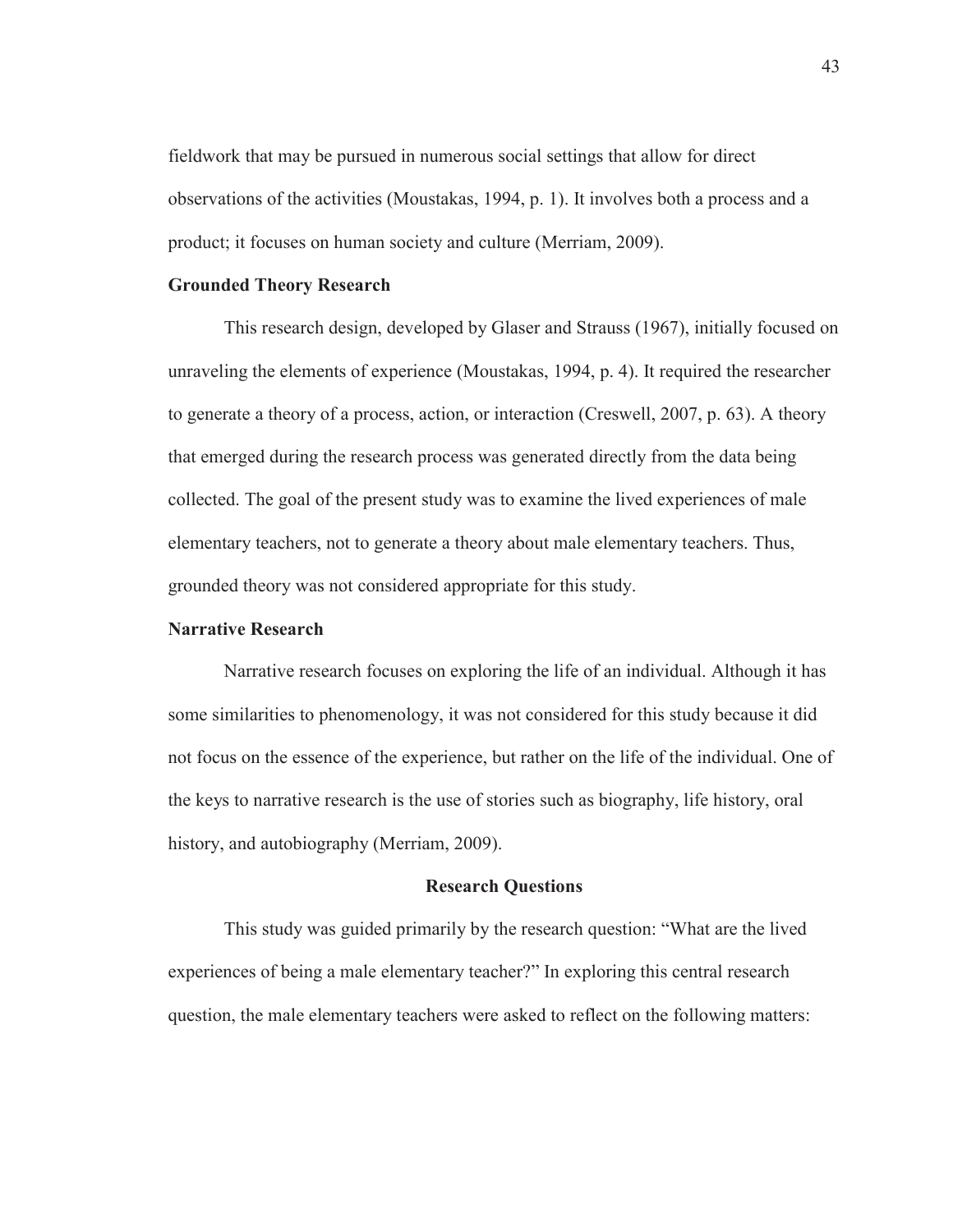- 1. At what point in your life did you decide to become an elementary school teacher (Levinson, 1978)?
- 2. How has your decision to teach elementary children affected your life (Palmer, 2007)?
- 3. What factors influenced you to choose elementary teaching as a career (Mezirow, 2009)?

# **Ethical Considerations**

Moustakas (1994) contended that human science researchers were guided by the ethical principles on research with human participants. The researcher had an obligation to respect the rights, needs, values, and desires of participants (Creswell, 2003). Risk resulting from participation in the study was minimal. The study included addressing ethical considerations to protect the anonymity of participants. The use of pseudonyms obscured the real names of participants and places. Participants were asked to sign an informed consent form before they began participating in the research. They were free to withdraw at any time.

#### **Role of the Researcher**

I explained the study to participants who were directly involved in it, and answered any questions related to the study. I served as the primary investigator and did not express personal bias or opinions of male elementary teachers throughout the research project. But, I have been exposed to male family members who were elementary teachers. My father served as principal of one of the schools where two of my participants worked. They did not know him. I never mentioned that the picture in the front lobby of the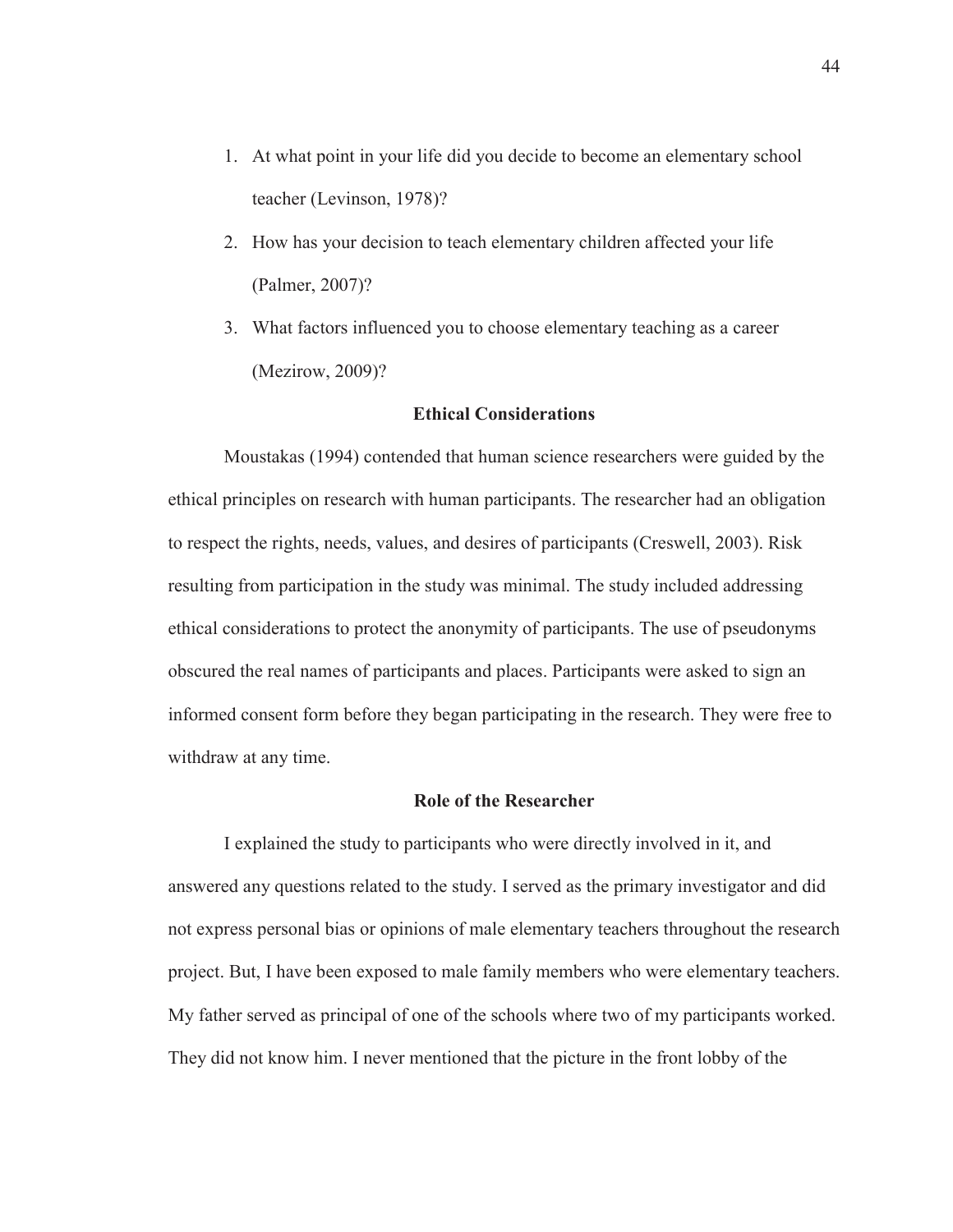school is a picture of my dad. The principal of the school was aware of this fact. I am not aware of any connection past or present to any of the possible research participants. I have not worked in an elementary school environment. However, I am a retired secondary educator from the large school district from which participants were interviewed. I took responsibility for establishing a researcher-participant relationship with each participant.

Establishing a researcher-participant relationship remains a vital part of any qualitative study (Hatch, 2002). The phenomenological design allowed the researcher to use observations and in-depth interviews to understand the range and complexity of each participant's life circumstances, experiences, and emotional framework (Brennan, 1998). Participants were the ultimate gatekeepers. They determined whether the researcher had access to the information desired. I took the time to explain what the study involved, and what was expected of participants before the study actually began.

#### **Target Population**

The target population consisted of six of the 94 male primary/elementary teachers in three school districts, one large, and two small, in the same southeastern state. Those males selected for the study had at least one semester of teaching experience at the targeted level. All six of the targeted individuals had stories to tell about their lived experiences (Creswell, 2007). The teachers in the large district and one of the small districts taught grades K5 through fifth grade students. The teachers in one of the small rural districts taught grades K5 through grade 6. Only teachers who teach in grades K5 through grade 6 were considered. Fifty-five elementary schools in three districts with a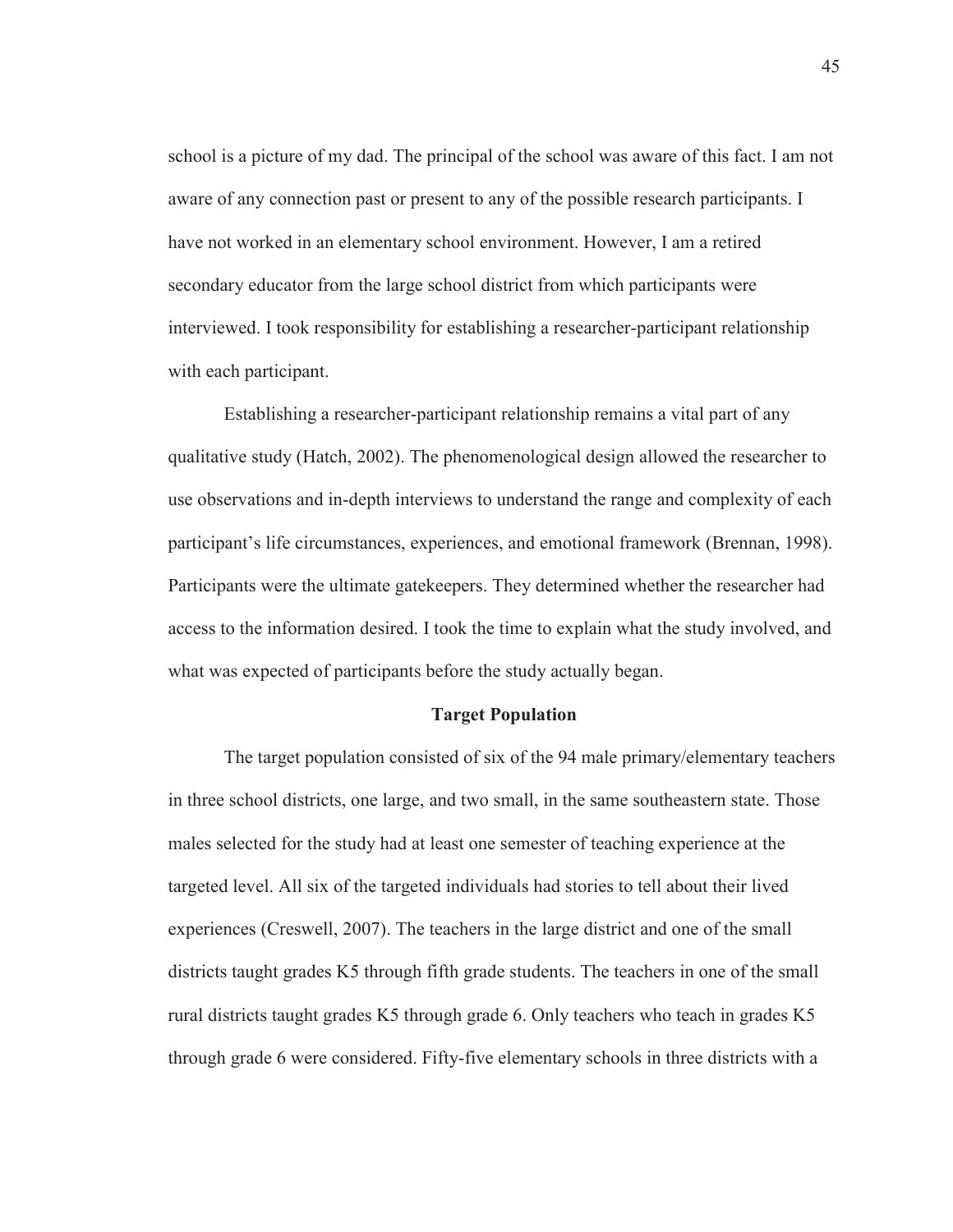teacher population in excess of 1,940 teachers were considered in the study. A large majority of those teachers were eliminated because they were females. That left approximately 55 male elementary teachers. All teachers who actively participated in the study were asked to share their classroom experiences with the researcher.

## **Criteria for Selecting Participants**

 Qualitative researchers look for participant involvement in data collection and seek to build rapport and credibility with the individuals in the study (Creswell, 2003). The interview functioned as an opportunity to reveal the meaning of structures participants use to organize their experiences and make sense of their worlds (Hatch, 2002). Purposeful, criterion sampling was used to select participants for this study (Creswell, 2009). The participants considered in this qualitative phenomenological study consisted of male elementary teachers from three school districts based on those male teachers who met the criteria of having at least one semester of teaching experience at the target level, and agreed to be interviewed. Researchers have differing opinions suggesting what constitutes a sufficient sample size. Moustakas (1994) listed general considerations including age, race, religion, ethnic, and cultural factors, gender, and political and economic factors that might be considered. He did not suggest a specific sample size. Creswell (1998) suggested five to 25. Morse (1994) suggested at least six interview participants, which is the number of participants selected for this study. Every effort was made to include a diverse group based on age, race, ethnic and cultural factors among the research participants (Moustakas, 1994).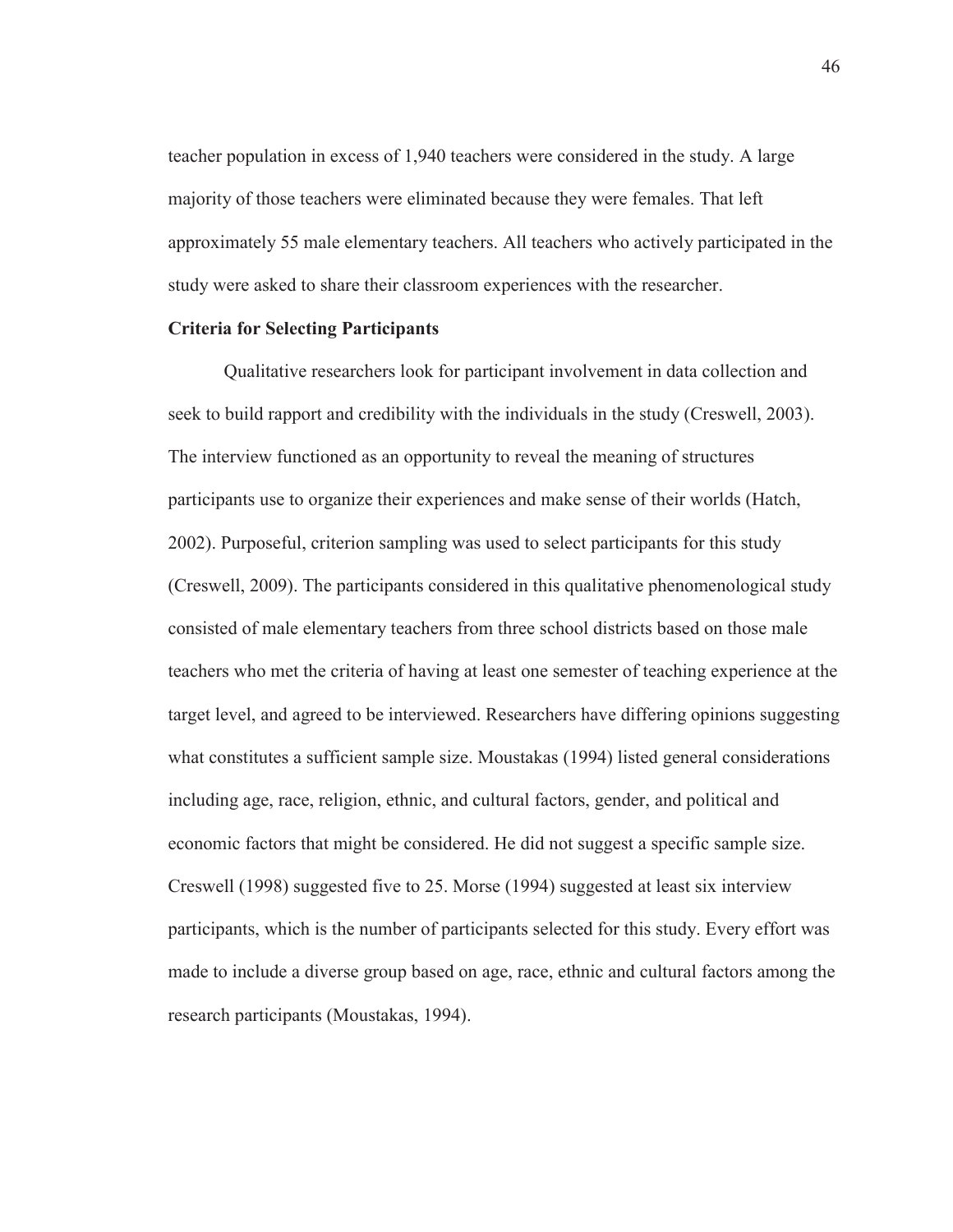## **Data Collection Procedures**

Creswell (2007) described data collection as "a series of interrelated activities aimed at gathering good information to answer emerging research questions" (p. 118). Male elementary teachers from each of the three school districts involved were selected to interview. At least one personal interview was conducted with each participant as soon as IRB and other required approval was received. As the researcher, I was the primary data collection instrument for the study and conducted face-to-face in-depth interviews. Participants were asked to give permission to have their interviews audio-taped by the researcher. All audio tapes were transcribed verbatim at the end of the interviews. The data were subjected to a constant process of analysis to find common experiences and themes while assessing the overall experience of the participants.

Ninety-seven male elementary teachers were identified as possible participants for the study, of which age, diversity, and experience were unknown. Teachers were contacted based on principal recommendations. In order to insure a representatively diverse group, first preference was given to those who avoid duplicative age, ethnicity, and length of teaching experience requirements.

### **Data Analysis and Validity**

Moustakas (1994) described phenomenological research as an analysis of significant statements, the generation of meaning units, and the development of individual structural and textural descriptions as well as a description of the essence of experiencing the phenomenon. His modification of the Stevick-Colaizzi-Keen method of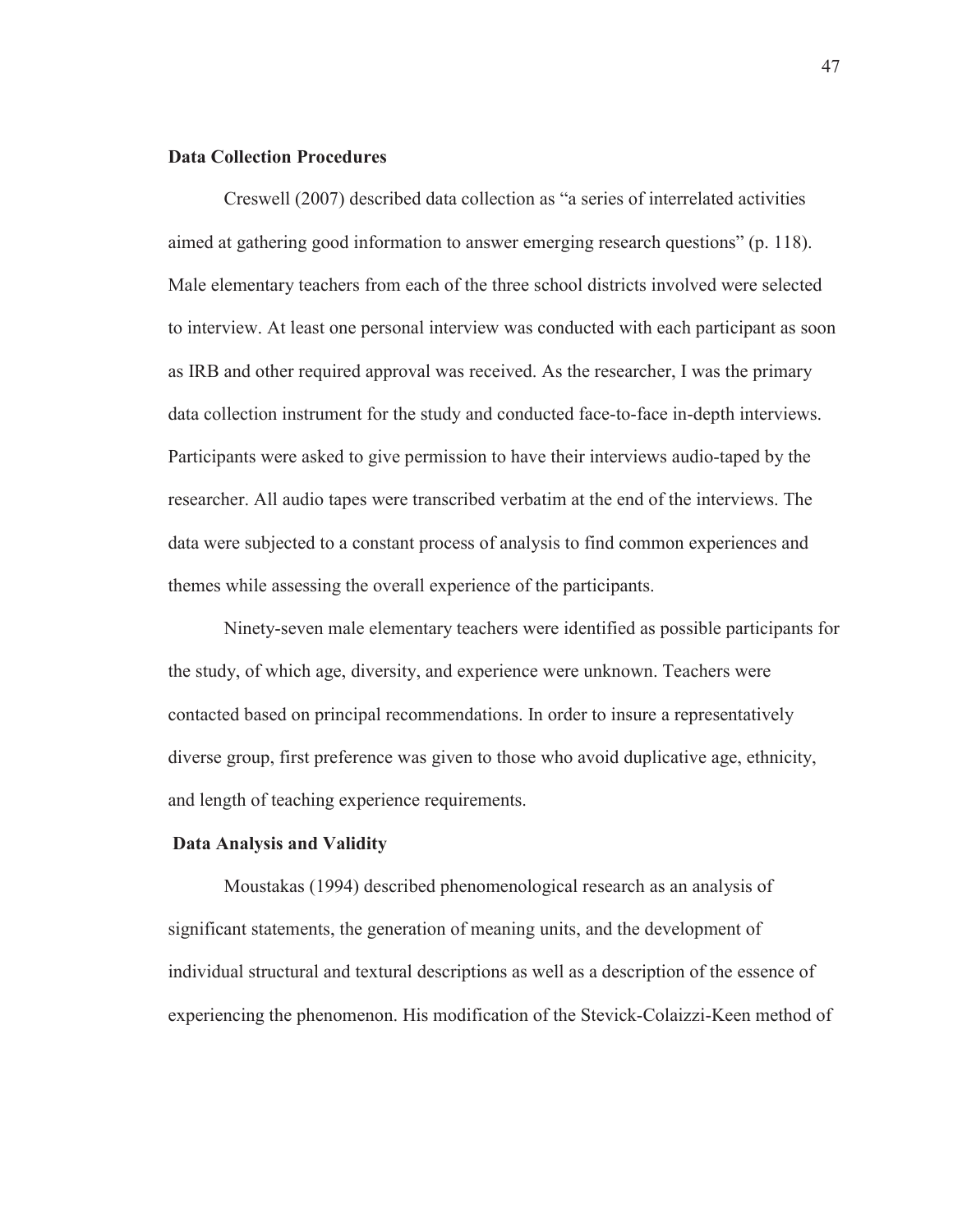analysis of phenomenological data was utilized to collect and analyze the data. This adaptation suggested a four step process:

- 1. Obtain a full description of the researcher's own experience of the phenomenon.
- 2. Researcher uses verbatim transcripts of the experience to complete a sevenstep process.
	- a. Consider each statement with respect to significance for description of the experience.
	- b. Record all relevant statements.
	- c. List each nonrepetitive, non-overlapping statement. These are the invariant horizons or meaning units of the experience.
	- d. Relate and cluster the invariant meaning units into themes.
	- e. Synthesize the invariant meaning units and themes into a description of the textures of the experience. Include verbatim examples.
	- f. Reflect on your own textural description. Through imaginative variation, construct a description of the structures of the experience.
	- g. Construct a textural-structure description of the meaning and the essences of the experience.
- 3. Complete the seven-step process for each interviewee or co-researcher.
- 4. From the individual textural- structure descriptions of all co-researchers' experiences construct a composite meaning of the description of the meanings and essences of the experience, integrating all individual textural-structural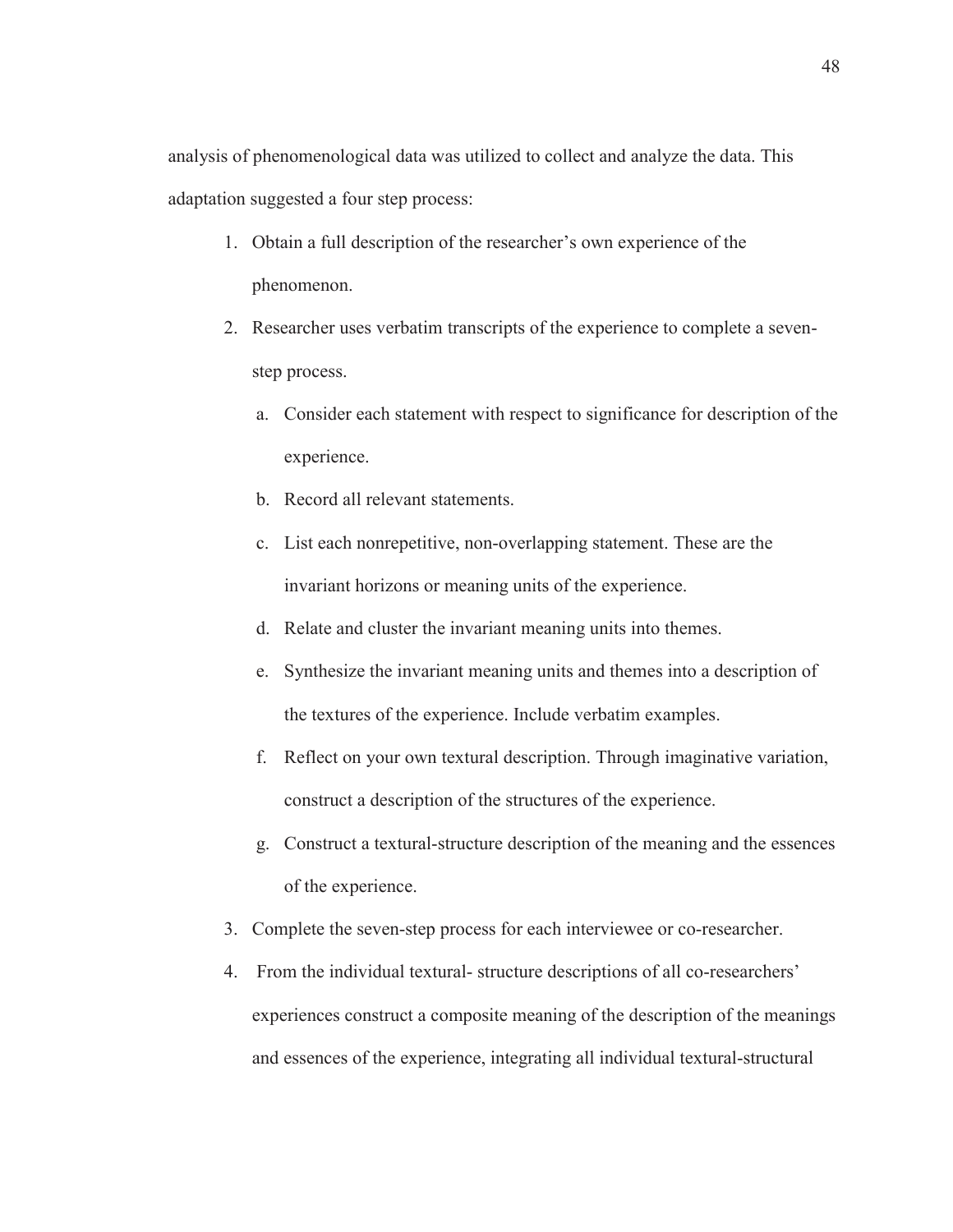descriptions into a universal description of the experience representing the group as a whole. (p.122)

These steps in the data collection and analysis process helped to develop a composite portrayal of the essence of the experience representing the group, what it means for them to be male elementary school teachers. As I am neither a male, nor an elementary teacher, my exposure to the phenomenon varies greatly from the co-researchers which I interviewed. My exposure to the phenomenon is explained in greater detail in Section 5, the researcher's experience with the phenomenon.

 All data analysis was based on the model. No computer program was used for analysis. I managed data by creating and organizing files for data; read through the text, made margin notes, and formed initial codes; described personal experience through epoche, and described the essence of the phenomenon; classified by developing significant statements which are listed in Appendix C, interpreted data by developing a textural description, and a structural description of how the phenomenon was experienced-developed the essence of the experience; and visualized the experience by presenting narration of the essence of the experience in tables, figures or discussion (Creswell, 2007).

The research design incorporates seven basic steps listed by Creswell (2003) for insuring validity and accuracy throughout the study as applicable:

• Triangulate different data sources of information by examining evidence from the sources and use it to build a coherent justification for themes.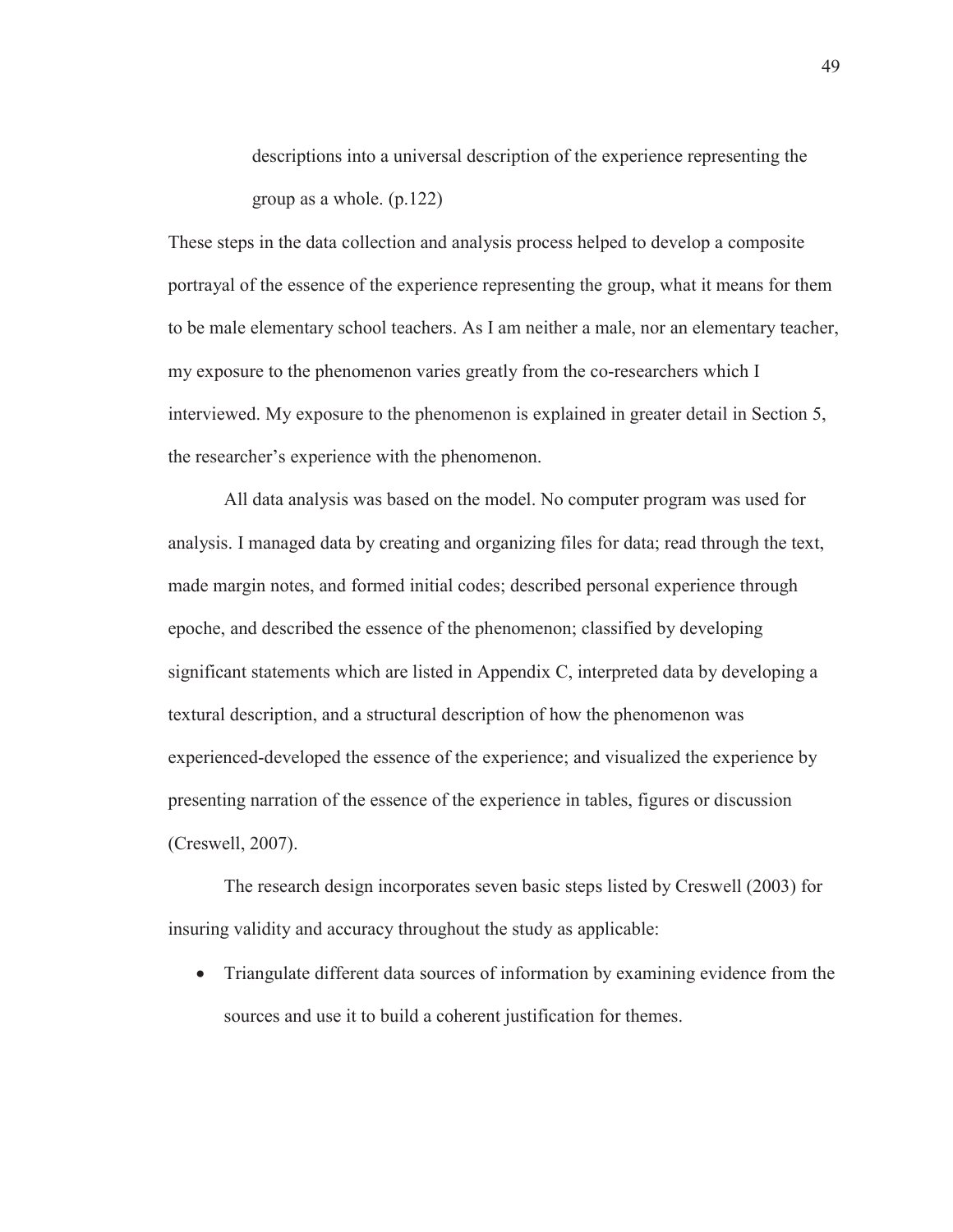- Use member-checking to determine the accuracy of the qualitative findings through taking the final report or specific descriptions or themes back to participants and determined whether these participants felt that they were accurate.
- Use rich, thick descriptions to convey the findings.
- Clarify the bias the researcher brings to the study.
- Present negative or discrepant information that runs counter to the themes.
- Spend prolonged time in the field. In this way, the researcher develops an indepth understanding of the phenomenon under study and could convey detail about the site and the people that lends credibility to the narrative account.
- Use peer debriefing to enhance the accuracy.  $(p.196)$

The phenomenological method used in this study allowed for an in depth understanding of the lived male elementary teacher experience. As I was the primary instrument in data collection, bracketing, in which I set aside personal experiences, as much as possible, to take a fresh perspective toward the phenomenon under examination was crucial to this study (Creswell, 2007).

Analysis of the data began once the interviews were transcribed using the methods and procedures of phenomenal analysis suggested by Moustakas (1994). The approach followed the general guideline of analyzing the data for significant phrases, developing meanings and clustering them into themes, and presenting an exhaustive description of the phenomenon.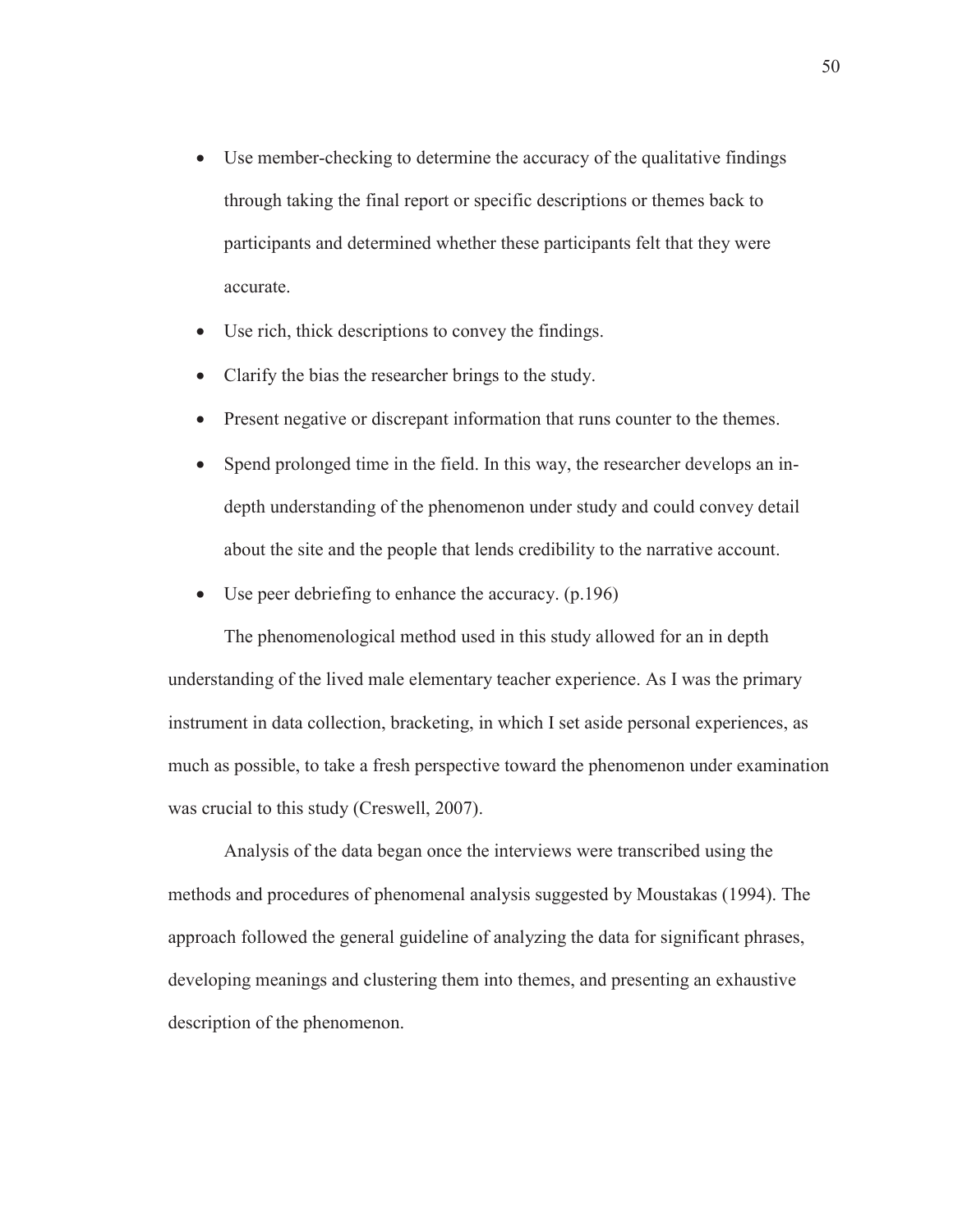#### **Summary and Transition**

The research method chosen for this study was phenomenological investigation because the topic and question of the research had both social meaning and personal significance. This study did yield valuable information to educators concerning the challenges faced by male teachers in an elementary school environment. Awareness and understanding of some specific challenges encountered by male elementary teachers might facilitate effective communication among all stakeholders, including prospective teachers, involved in making decisions about the education of young children. The fourth section presented the analysis and interpretation of data. This section focused mainly on emerging themes for individual participants as well as for the whole group.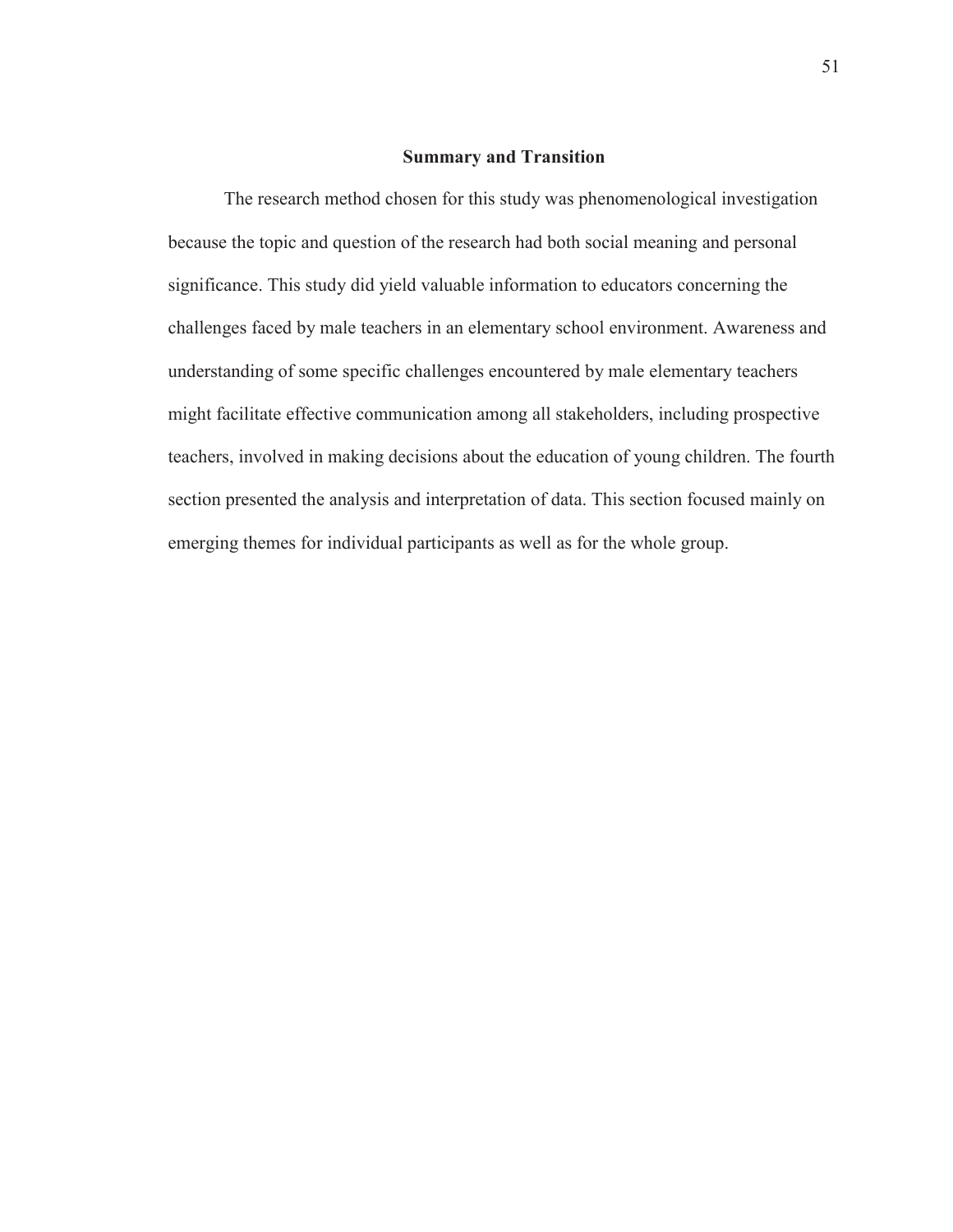# Section 4: Results

#### **Introduction**

This phenomenological study was conducted to better understand and define the lived experience of male teachers in an elementary school setting. Phenomenology was selected as the research design because it focuses on describing the essence of a phenomenon from the perspectives of those who have experienced it (Merriam & Associates, 2002). This research design allowed me to take rich in-depth descriptions of the male elementary teachers' experiences and challenges and synthesize them into common themes that described the experiences of selected male elementary teachers in their school setting. This is consistent with Moustakas (1994), that general or universal meanings are derived from individuals who have lived the experiences and can give their own personal and comprehensive descriptions of their experiences. A phenomenological approach was utilized for this research because it was important to get firsthand knowledge directly from the male elementary teachers involved in the study.

The purpose of this phenomenological study was to better define the experiences of male teachers in a primary/elementary school setting. Male elementary teachers from three different school districts were interviewed for this study; teachers from one large district and two smaller districts were contacted to participate in the study after system approval and IRB approval  $(\text{\# }07$ -16-13-0125868) were given. Of the eight principals that were contacted, one no longer had any male elementary teachers on her faculty, and one principal was unavailable because of medical reasons. The remaining six principals shared email addresses for their male teachers. Of the 10 teachers that were contacted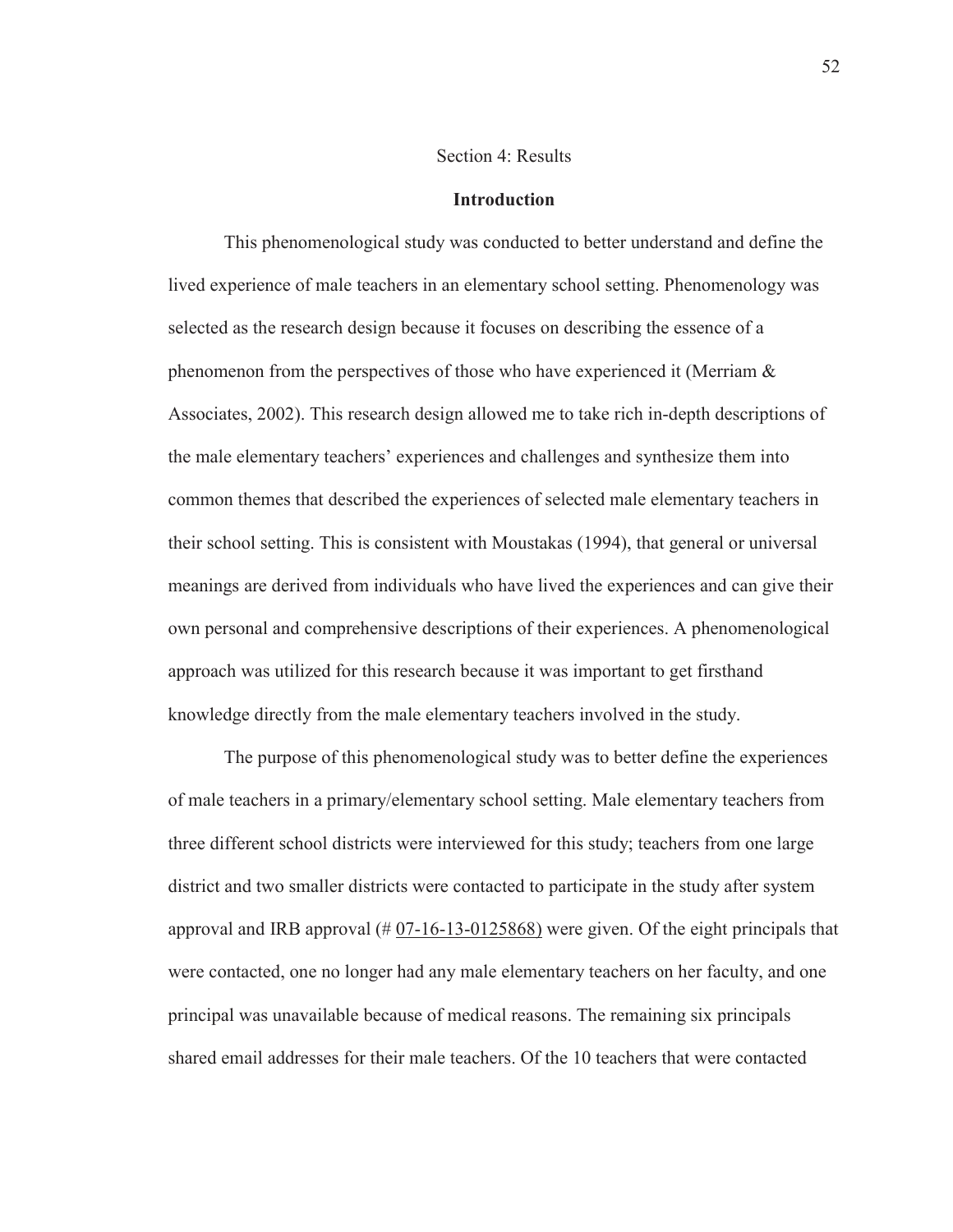initially, three responded positively, and the other seven did not respond. Another email was sent to the non-responding teachers. This time, three additional teachers responded. I sent each prospective participant an informed consent document and proceeded to schedule interviews with the responding teachers.

## **Data Collection and Analysis Process**

Person-to-person interviews were conducted with each of the six respondents after the Informed Consent e-mail was received from individual participants. Each interview was audio recorded using a digital recorder. The recorded interviews were sent to a transcriptionist who transcribed the audio recordings and sent the written transcript to the researcher. After reviewing each transcript, I prepared a spread sheet of codes, meaning units or significant statements and finally emerging themes. The transcripts were forwarded to the individual participants for verification, known as member checking. Each participant, his principal and superintendent, or the executive director of research, assessment, grants, and accountability for the system was told that a copy of the findings would be provided to them once the research was complete.

Data were analyzed based on Moustakas's modifications. He developed modifications based on two methods of analysis of phenomenological data: van Kaam's (1959, 1966) method and the Stevick (1971), Colaizzi (1973), and Keen's (1975) method of analysis of data. I chose the Stevick-Colaizzi-Keen modification, which suggested a four step process (outlined in Section 3, p. 45 of this document), which begins with the researcher applying the same analytical process to her experience with the phenomenon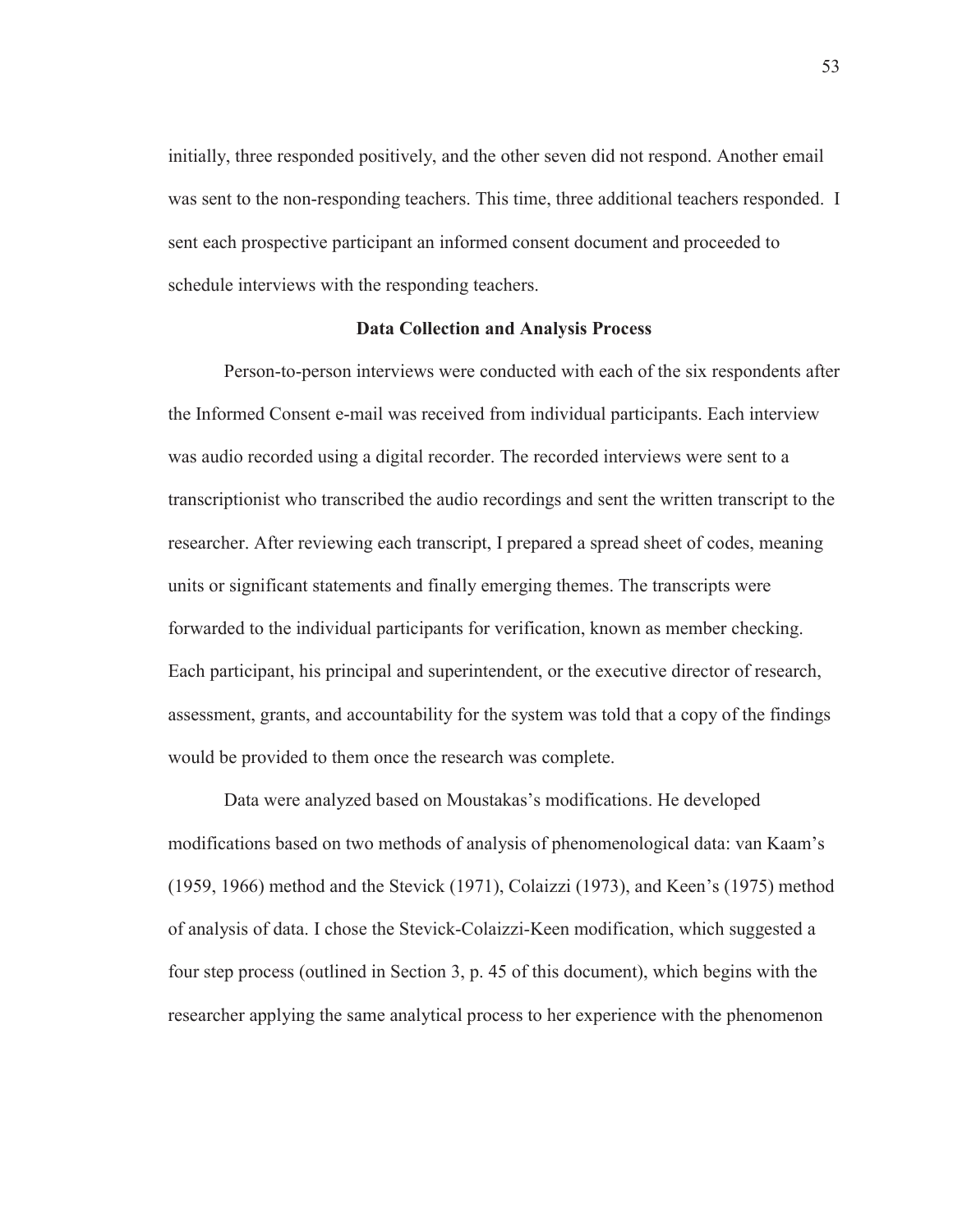that each participant's analysis was subjected to once a verbatim transcript of her experience with the phenomenon was prepared.

# **Findings**

The problem of this study was that few males chose primary/elementary teaching as a career choice. This has resulted in very few male elementary teachers in most school systems. The purpose of this phenomenological study was to better understand and define the male elementary teacher experience. The voice of selected male elementary teachers was heard as they discussed what it was like to be a male teacher in a primary/elementary classroom, and determined the key factors that may have influenced the experience.

## **Textural and Structural Descriptions**

Following Moustakas's (1994) modification of the Stevick-Colaizzi-Keen method for analyzing phenomenological data, the significant statements (Appendix C) and themes were used to write a description of what the participants experienced; this description is referred to as a textural description. The significant statements and themes were also used to write a description of the context or setting that influenced how participants experience the phenomena, this he called structural description (Creswell, 2007).

**Textural description co-researcher 1**. The experience of teaching elementary students for CR1 is rewarding. Exposure to children who are curious and eager to learn is an enjoyable experience for him. The children are still eager to please the adults in their lives. They are at a point where they are about to experience a big change, going into middle school. He loves that he is one of the people that gets to prepare them for the next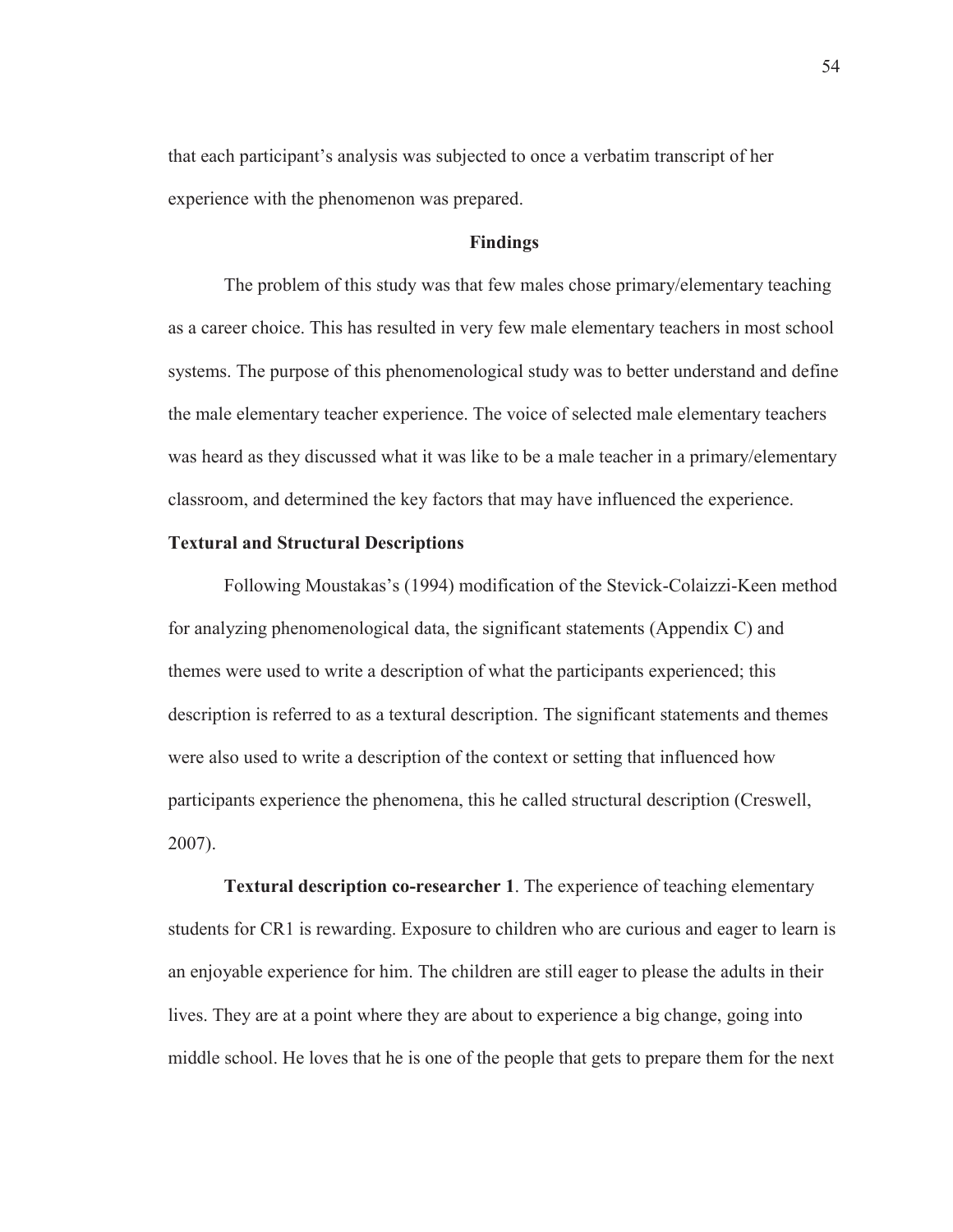phase of their life. He very much enjoys being in that position. He does not think of himself so much as a "male" role model for so many children who do not have a male role model in their lives. He has played an "interesting role … of surrogate father for a little while." He loves when he can share experiences with his students.

**Structural description**. CR1 came to elementary teaching after working various jobs for several years before he realized that teaching was what he really wanted to do. When he was eventually hired as an elementary teacher, everything seemed to fit in place. He knows that he fills a need in the lives of many of his students. He tries to make sure his children (students) have a positive experience because he remembers the experience of being in elementary school, not the content of what he was taught, but the experience itself.

**Textural description co-researcher 2**. CR2 described his first grade classroom as fun because he is where he wants to be, doing something he finds rewarding. He knows that he is a role model because his students watch and listen to everything he says and does. Some of them may not have a "role model that's a male … some of them do." Having a chance to be a role model for all of his students has been "rewarding for me as a first grade teacher."

**Structural description**. CR2 always knew he wanted to teach. He ended-up in elementary teaching on advice from one of his coaches after he realized that his schedule would not permit him to complete the labs he needed to be biology major. This is his passion; he loves his roles as teacher, mentor, role model, and significant male in their young lives.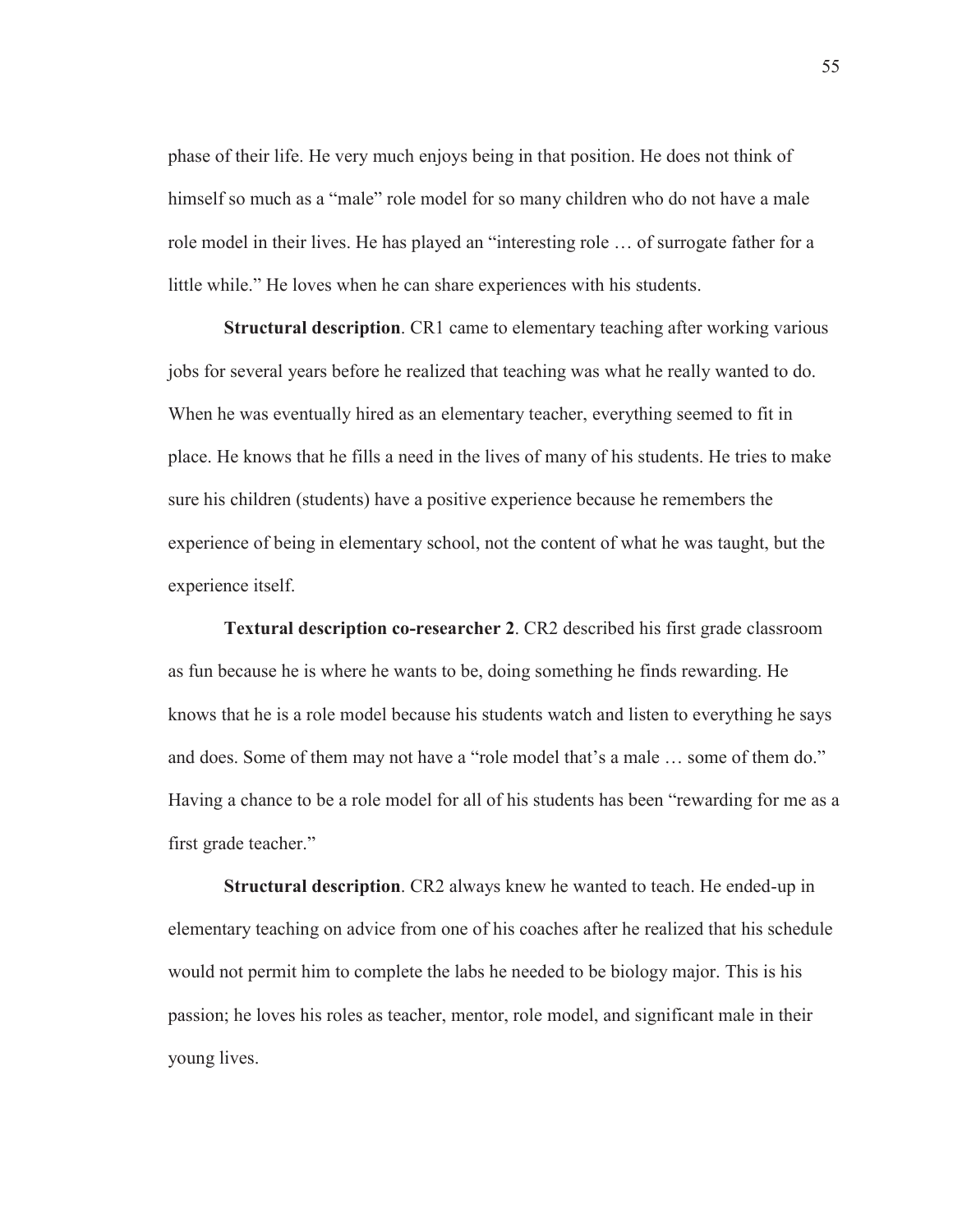**Textural description co-researcher 3**. Rewarding is the first word used by CR3 to explain his male elementary teaching experience. He expresses needing a great deal of patience, and he has been blessed with patience and caring. He likes to portray himself as a mentor as well as a teacher. He wants to be someone his students can look up to. He is aware that many of his students may not have "that fatherly figure" at home.

**Structural description.** The small rural community in which CR3 works is the same community in which he grew-up. He knows the needs because he is part of the community. Moving from the high school to the elementary school was an easy move for him because he focused on the students and their needs. He knew he was needed there after the previous math teacher left. He satisfies a dual role in the school as math teacher and male mentor/role model for the elementary students at his school.

**Textural description co-researcher 4**. Exciting and challenging are the first two words used by CR4 to describe his classroom experience. He loves to see his students' joy as their reading test scores show improvement. He is aware that as a male teacher in an elementary school he has an impact and an influence that many of his female coworkers do not have. He and some of his male coworkers organized a Boys Group and a Garden Club geared toward male students in grades 3-5.

**Structural description.** CR4 puts his whole heart into working with his elementary students. He has set a good example for them; he has encouraged many of the males to get involved in wholesome activities that some of the teachers spearhead. He has tried to set an example for all of his students although many of the efforts are geared toward males. There are fewer examples of strong male leadership in many of their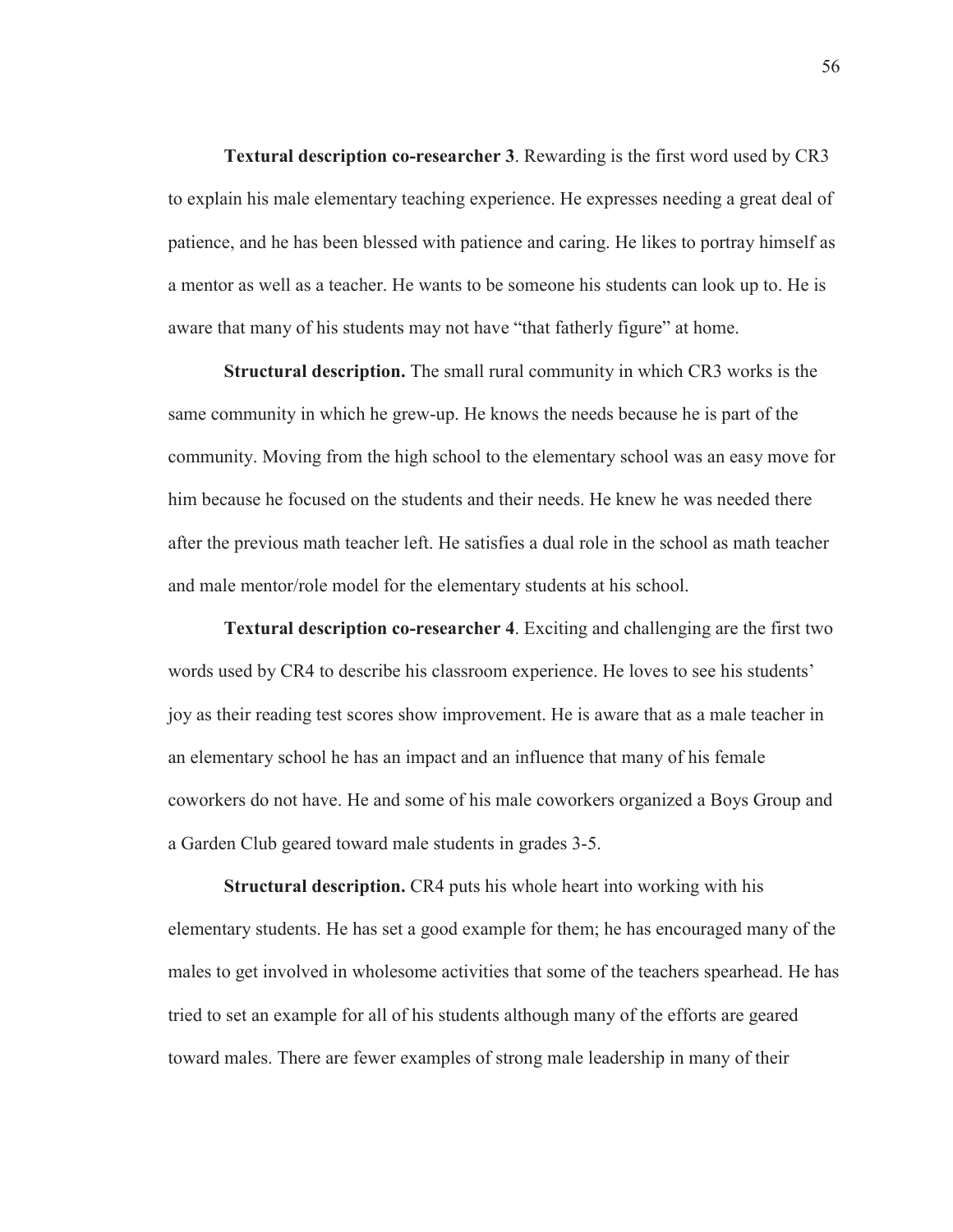homes and in their community. He works hard with several of his male co-workers to provide alternatives to the students.

**Textural description co-researcher 5.** Having children of his own added to CR5's enjoyment of teaching elementary school children. He loves to see his students grow and mature. He is fortunate enough to work with the high school basketball and football teams as well. He felt a need to come into the elementary school because he knew what it was like not to have a father figure around as he grew up. As a result he wanted to be "kind of a role model to them [kids]." He wanted to show the kids that he cared about them.

**Structural description.** CR 5 came to elementary teaching to make a difference in the lives of many of his students who did not have a positive male role model at home. He transformed his negative life experiences into positive classroom experiences for his students.

**Textural description co-researcher 6.** CR6's experience of teaching physical education to elementary students is exciting because, "You never know what to expect." As a young teacher and a young man, he had to develop discipline guidelines that would work for him and his students. He feels that the elementary school is the point where students are being groomed for their future, and that's very important to him. He has the opportunity to play a very important role in their lives.

**Structural description co-researcher 6.** The Black Belt community in which CR6 works has very few male elementary teachers. He knows that his attitude and the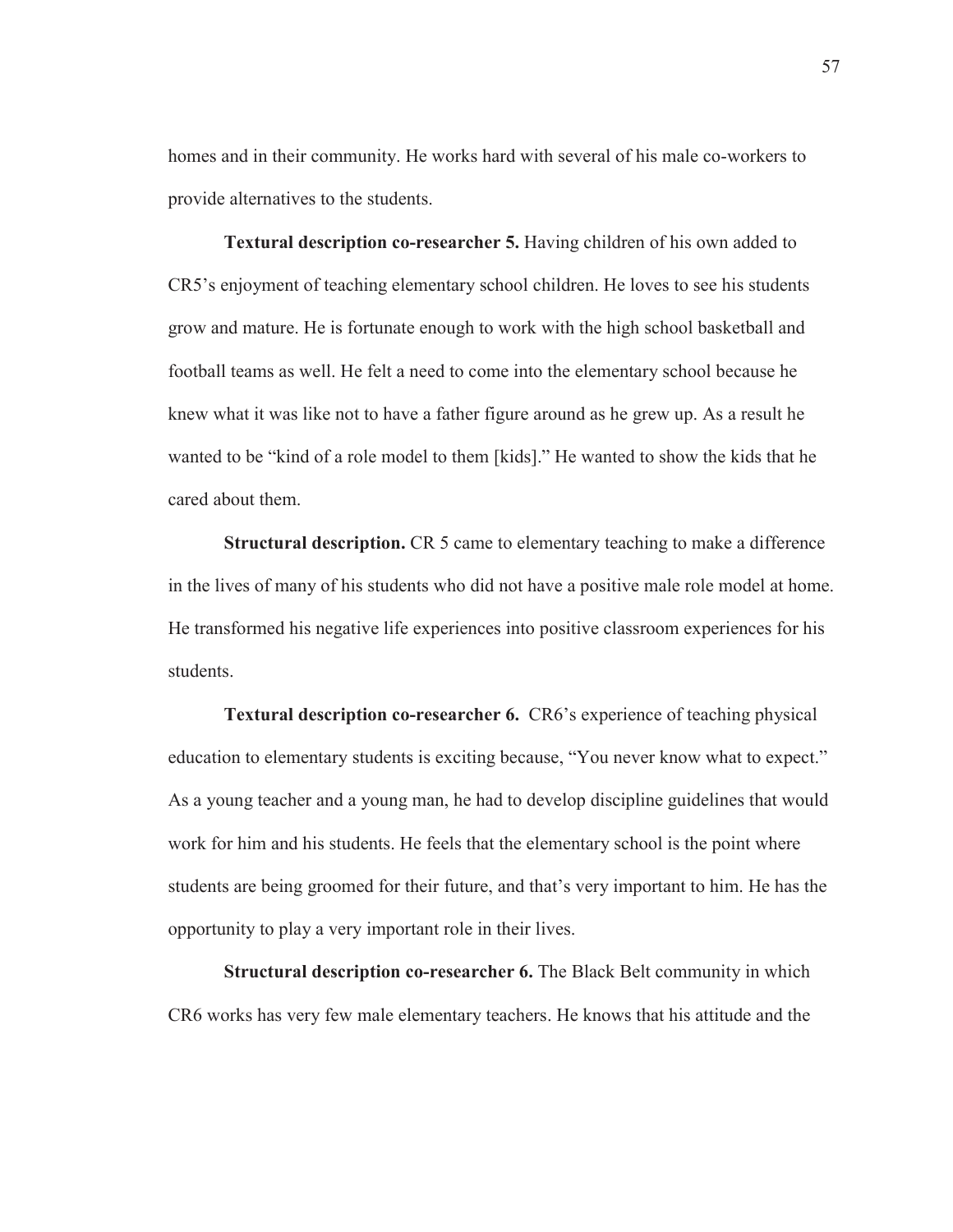excitement he displays about his job can be positive for him and his students because he is totally engaged in working with them. He wants to reach them all in positive ways.

# **The Lived Experiences of Six Male Elementary Teachers**

**Co-researcher (CR) 1***.* CR1is a fifth grade teacher with 5 years of teaching experience. He is very dedicated to his students; he takes pride in the fact that he works with approximately 60 kids each day, teaching them math and science, directly preparing them for middle school and indirectly preparing them for the rest of their lives. His students are "very curious, very eager to learn, and to please the adults in their lives." He explained the most inspiring thing about his job in this way: "the inspirational parts would be those moments when the children are really excited and engaged in the activities that I've put together for them, when the learning is really taking place. That is probably the most exciting part of my day."

He is encouraged when students come back to talk to let him know how much it meant to them to be in his class. He loved the idea that, "I could make a positive difference in the lives of children."

 "I want my children to have a positive experience. My hope is that it will carry over when they get into middle school, because those are just very challenging years for kids," explained CR1. He, like Palmer (2007), is hopeful about who his students are. Palmer spoke of this as a dance—connecting, teaching, and reaching—with his students. CR1 is connecting with his students, just on a different level.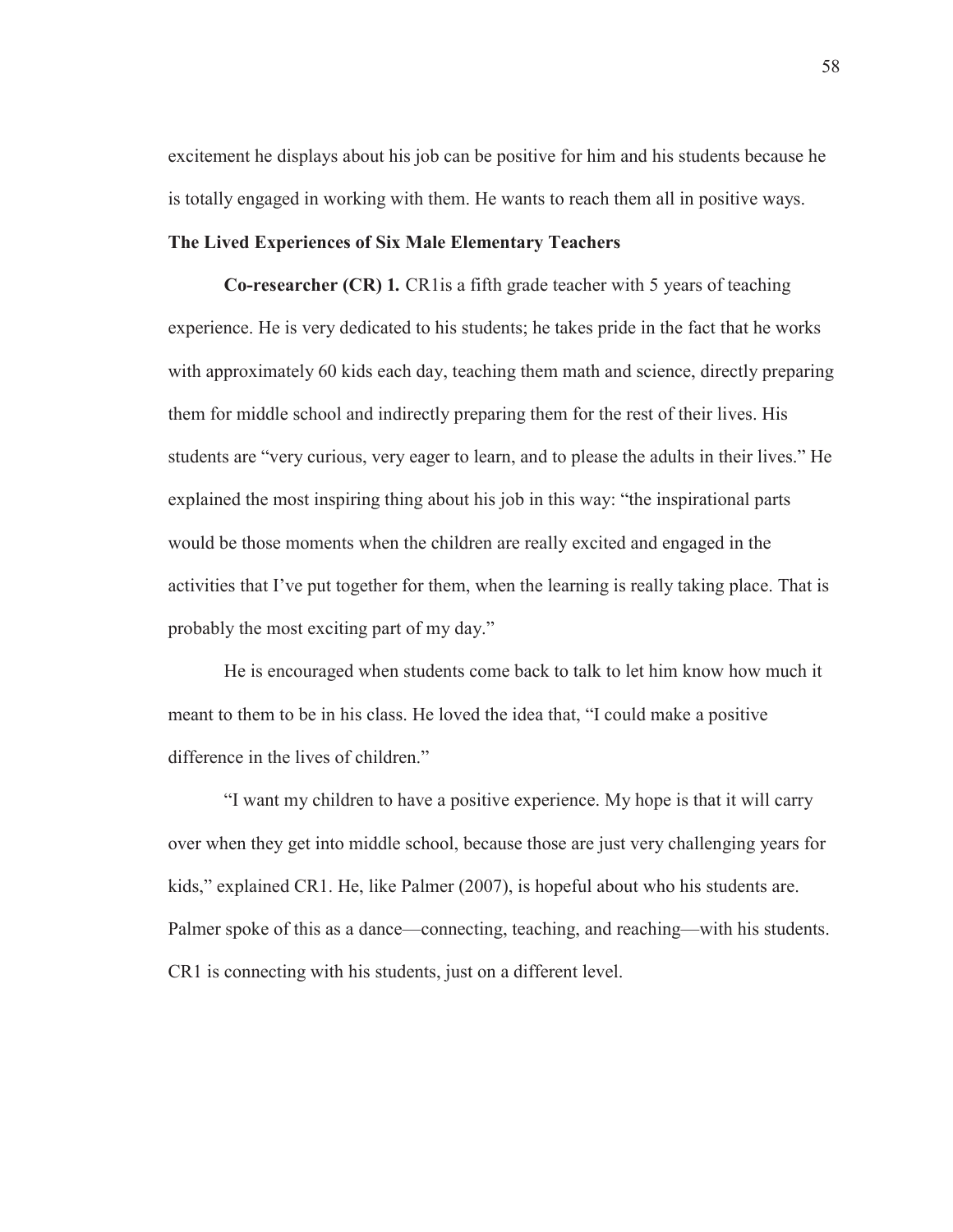CR1 is usually the first male teacher that any of his students had; he is able to talk with them and motivate them. He feels that "children at this age are still interested in pleasing the teacher, male or female." He talks about being a male elementary teacher:

Maybe I'm helping motivate kids that haven't been particularly motivated in the past, or maybe just because I am a male I am able to talk to them in a little bit different of a way and have conversations with boys that maybe the female teachers couldn't have with them-just to try to get them motivated.

 After working various jobs for several years, CR1realized that, "Teaching is what I really needed to do." He was not satisfied with what he was doing previously; everything else was just a job. He wanted a career. "I wanted something that I felt passionate about, that meant something to me; that made me feel that I was contributing in some way." Teaching young children was the career he chose.

CR1 spoke of being a positive role model for the kids:

I didn't really think about the role so much as a male role model for so many children that either don't have a male role model in their lives; or maybe their father had passed away or we have a lot of military kids; and so we have a lot of parents where the fathers are gone; so that's been an interesting role that I have played – where I've kind of been the surrogate father for a little while.

"At any grade level, when you step into teaching, there's going to be a lot of scrutiny, but even more so, I think, at the elementary level." CR1 gave voice to Palmer's (2007) ideas of the intellectual (the way one thinks about teaching and learning), and the emotional (the way one feels as one teaches and learns) experience of teaching.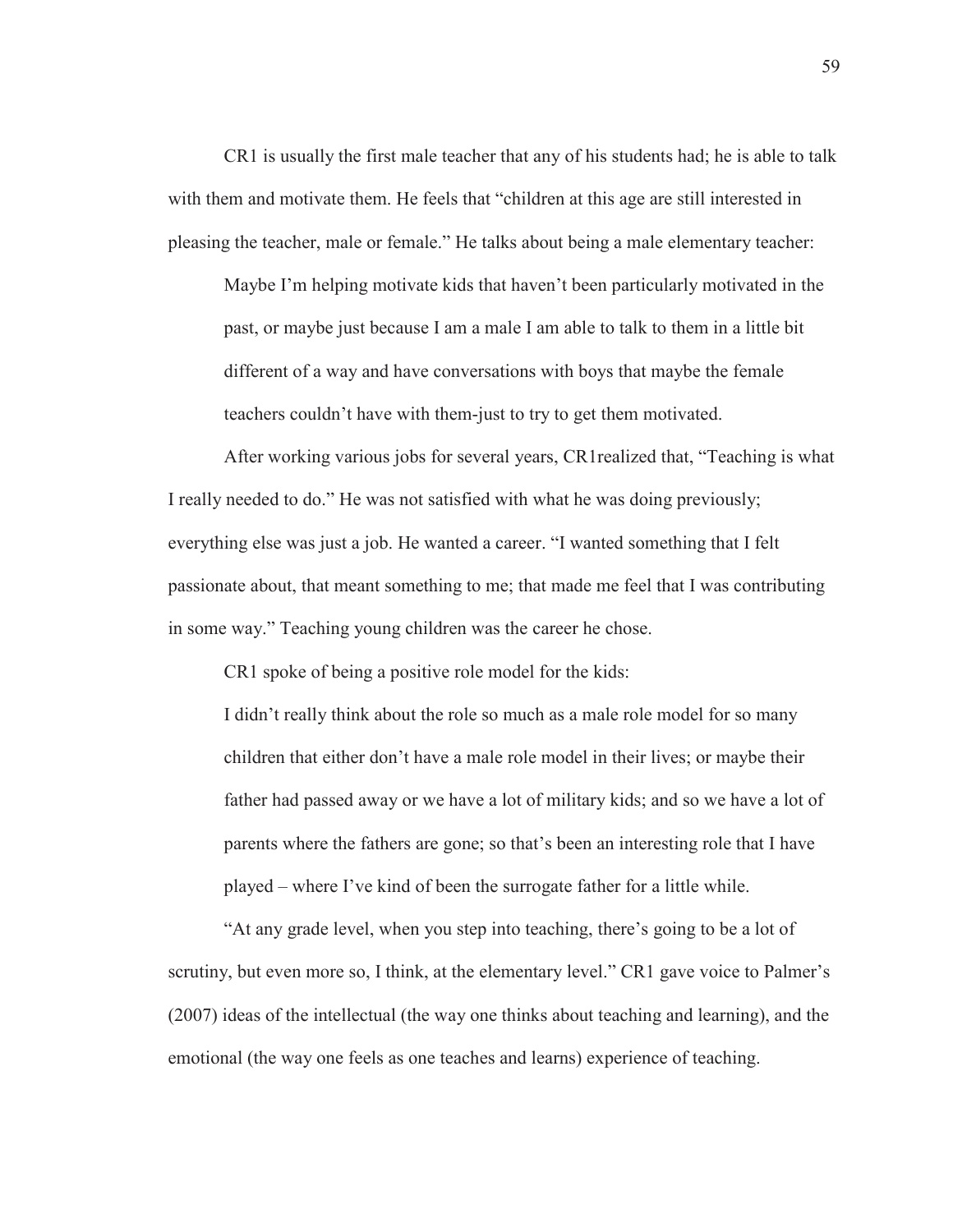**Co-researcher 2.** CR2 is a first grade teacher who is beginning his fifth year of teaching first grade. He described teaching as fun because it is what he wants to do. He realizes the tremendous impact he has on the lives of his young students. He is compelled to work harder when he sees that his students are listening to him. When the children learn and improve, that keeps him, "Encouraged to teach."

CR2 believes that his best asset as a teacher is "building relationships with the students." He continues to describe that relationship, "You want to also be there—to a certain extent—as someone they can, they know they can depend on—someone they know they can come to."

Like many new teachers, he was unsure of what to do and which direction to go. "All I knew was I better start teaching and start helping these kids. But then as you go on and you learn their problems, you learn their strengths, you learn their weaknesses and you start working with them." This encouraged him to work even harder.

He reflected on being a role model:

Everything you say, they listen and you have the chance to really, really impact their lives with your teaching; also with being a role model for them, you know. Even with some of them, they may not have a role model that's a male in their lives; some of them do, but not all of them and you have the chance to be that role model for them, and that's been rewarding for me as a first grade teacher.

One of the most challenging parts for him is, "dealing with the children that don't have what you would call, a strong household. ... not only do you have to teach them,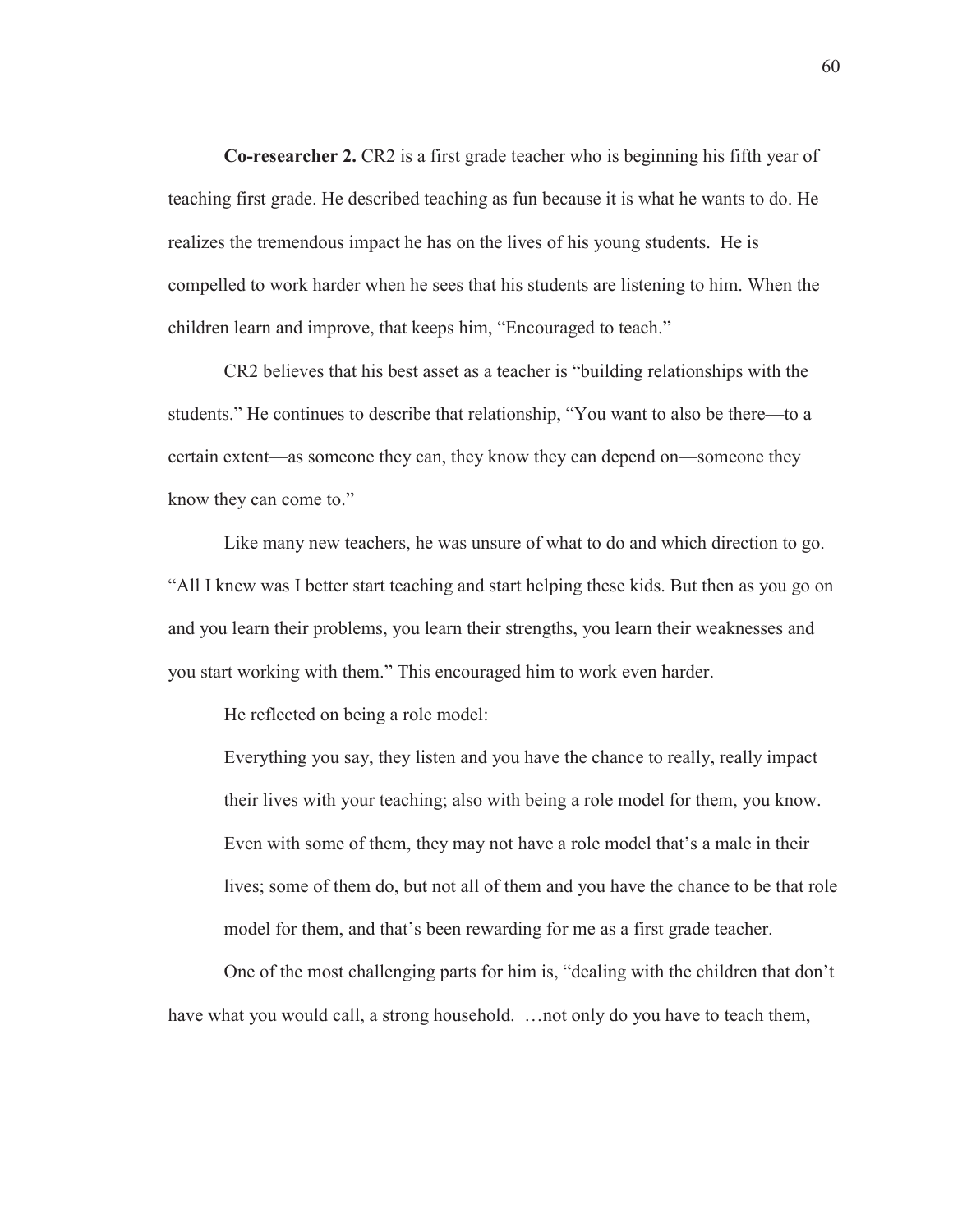and do your job, but sometimes you have to do a little more." He experiences numerous challenges, but his joy and inspiration to teach are unshaken. He knows that:

There are not very many male elementary teachers. So being in that position, I realize that I have the chance to really impact the student; and by me being a male – even if they do have a male at home – they love to have a male as a teacher; even some of the female students – the girls, some of them – they love it. And being a male teacher, you have a big opportunity to be a big impact on their lives, you know; especially being young and at my age.

This co-researcher seems to be comfortable in his position as a teacher to his first grade students. He accepts challenges as thy come and tries to work through them for the benefit of his students. His experience as a first grade teacher has helped prepare him for future classroom challenges.

**Co-researcher 3.** CR3 had a unique teaching experience in that he taught math to middle and high school students for 9 years before choosing to teach elementary students. He is beginning his second year teaching in the elementary school; previously, he taught middle and high school math for 9 years. He feels that as a male elementary teacher, he has a positive impact especially with male students. He expressed it this way,

Coming from a small rural community like we are, a lot of these kids may not have, you know, that fatherly figure to look at. So that's kind of how I portray myself, as well, as not just being a teacher but also a mentor and someone that they can look up to and, have aspirations of doing good things in life and being successful citizens and productive citizens.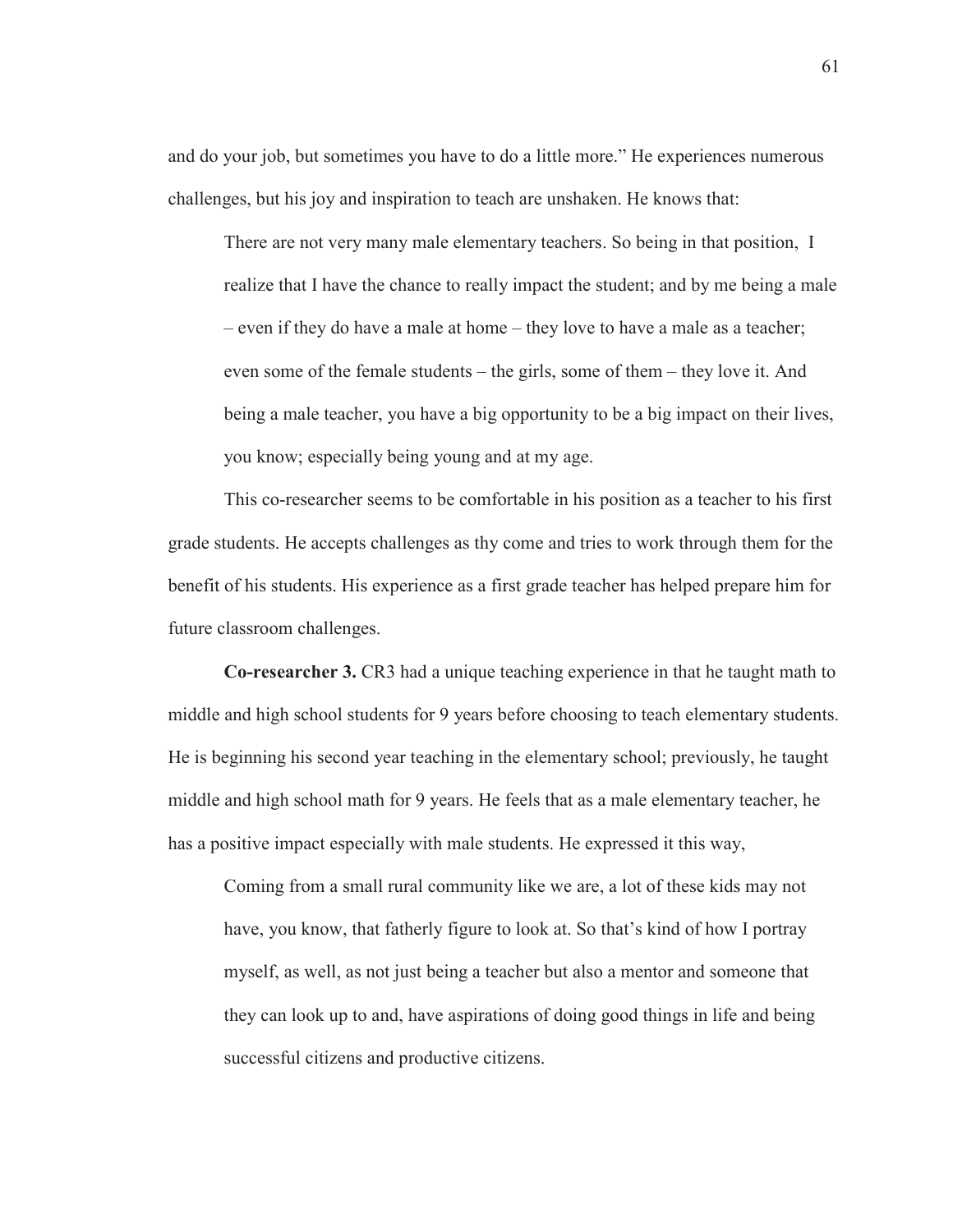He feels that many of the children have "a pre-conceived notion about their future by just their environment that they have been raised in."

 Many of the students feel they have no choice about their future, "You know my grandfather was a logger, and my daddy was a logger, so that's what I'm gonna be, is a logger."

CR3 tried to fill the void and get over to them that,

No, you don't have to be that. Your future is not already destined for you. If you're successful at your academics, then, you know, you don't have to be the same thing that your father or your grandfather or your uncle was, you know. You can, you know, essentially be whatever, you know, your goal is.

He shows them by his life choices that they have the opportunity to set their own course in life. They know that he started out as a high school math teacher, then chose to teach math at the elementary level, an uncommon occurrence especially for a male. He shows them by his life example that they may choose elementary teaching like he did or they may choose any other career that interests them.

You don't necessarily have to have the stigma of a bookworm. You can still be cool and smart if that's the way you want to look at it then. So that's how I think I have a positive impact on the males. The females, I find it more of a struggle with them, at times. A lot of them, I think, resent males and because of their, you know, previous experiences with males. So I find it more difficult with them and trying to get over that barrier, that, one-on-one barrier first, so we can dive into the academic aspect of it.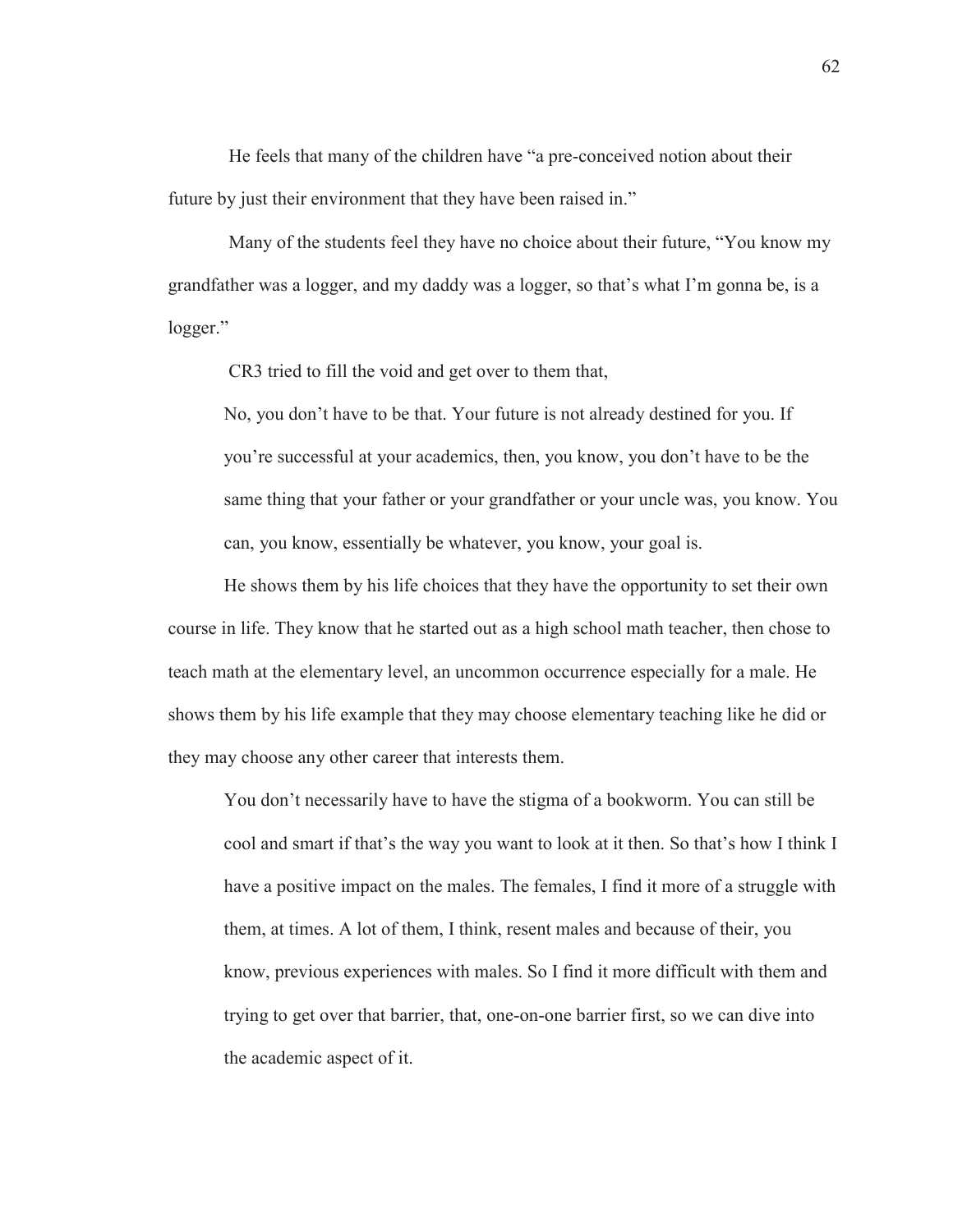He is inspired by the kids to be the best teacher he can be for them. He described teaching as rewarding. He believed that anyone dealing with children must have a great deal of patience, and "I think that's just a virtue that's being put on us by some other higher being." This was his spiritual connection to teaching that Palmer (2007) calls, "the diverse ways we answer the heart's longing to be connected with the largeness of life-a longing that animates love and work, especially the work called teaching." (p. 5)

 CR3 has strong advice for any male contemplating teaching at the elementary level, "I would tell them to make sure they have on their 'elementary hat' each and every day, because that's what I've found to be the biggest struggle. If you're not at their level, then you'll lose them, you will quickly lose them." A male teacher standing over a child might be a bit intimidating, so he suggests sitting beside them or sitting at their level, not towering over them. CR3 wants to reach all of his students; he does not wish to lose any of them.

**Co-researcher 4.** CR4 finds teaching exciting and challenging. He is a fifth grade teacher who has been teaching for at least ten years. He is concerned that in that time, "We have switched books so much; I find myself …being trained on, you know, how the program works." His frustration level is high, but he is still focused on his students and their achievements, needs and successes.

"Some kids, I get them [reading] at '4.something' you know, reading at fourth grade level; and when they leave here – I had one student, I think he was at about '9 .something.'" CR4 is quite proud of the gains his students made. "Those gains make me feel like, you know, well, at least I did something."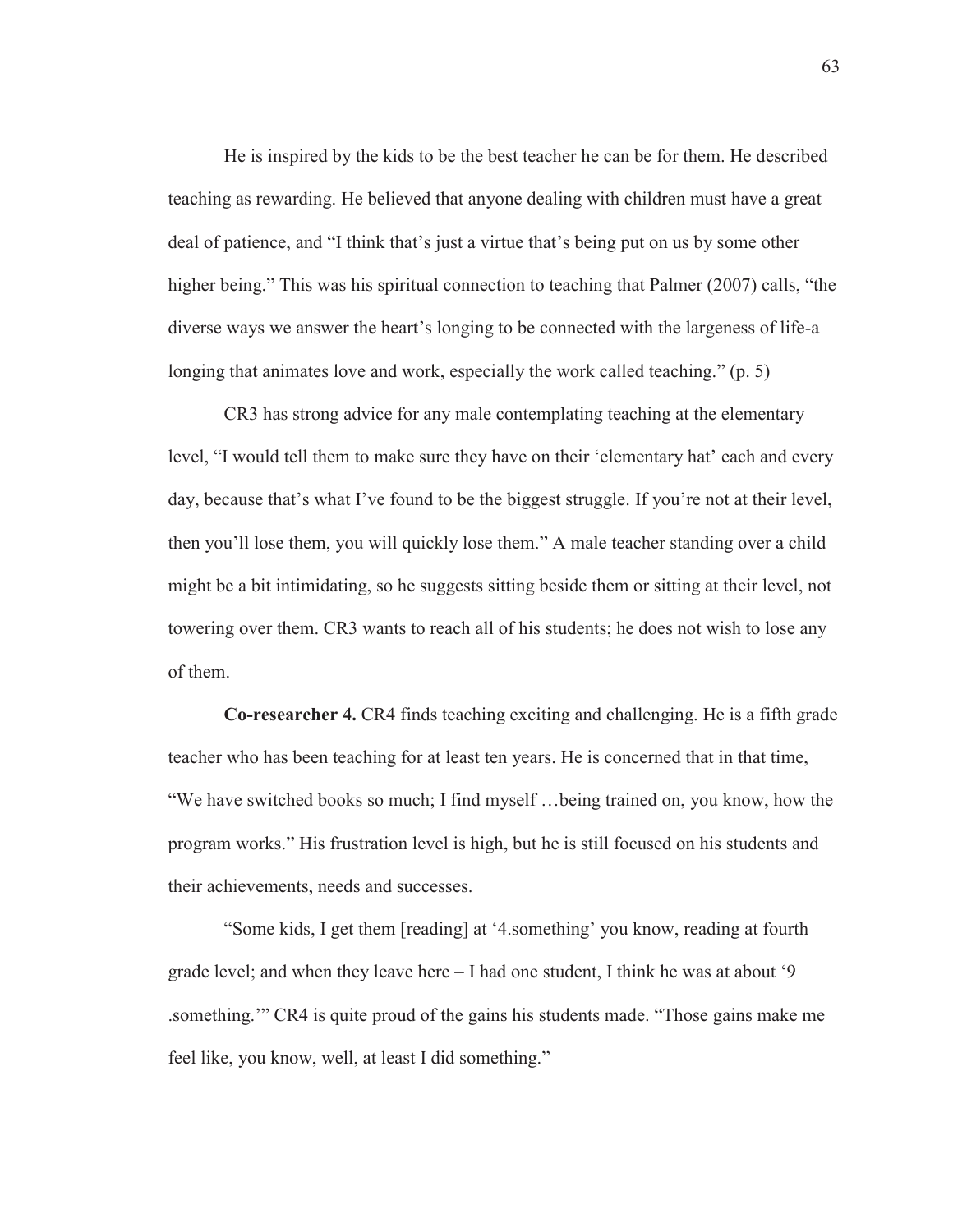He tries to be a positive influence on his students; he knows that many of them came from single parent homes with just a mom. He is the first male teacher that many of his students have had. He says that many of the students "still call me 'Ma'am' sometimes, you know because they are so used to it." They are accustomed to having a female teacher. He reflects on his role as a male teacher.

I think even appearance-wise or, you know, just talking to them (male students), you know, you are a male…But I do have some boys, you know, they just refuse (to listen) because I don't know if because his mom at home or whatever, but they just refuse to follow, you know. But if you try to talk to them (tell them), "You are a male; you are going to grow up to be like me, you know… Try to pull up your pants. …Look at me – have you ever seen my shirt outside, my shirt untucked? …. Even when I'm on the street, my shirt is always, it's always tucked.

CR4 and his male coworkers started a group which was open to male students in grades 3-5; they wanted to set an example for the male students at the school. Every Thursday all the men at his school would wear a necktie, make sure their shirts were tucked-in and look nice. They tried to target those boys that had "behavior problems, the ones that want to pull their pants down, the ones that want to do that street (thing), you know walk, talk and everything." At that time there were at least five male teachers (in the school) including the PE coach, all of them participated. They worked with 20 to 21 boys: "We'd target those, we think, they were not too much exposed to male figures at home"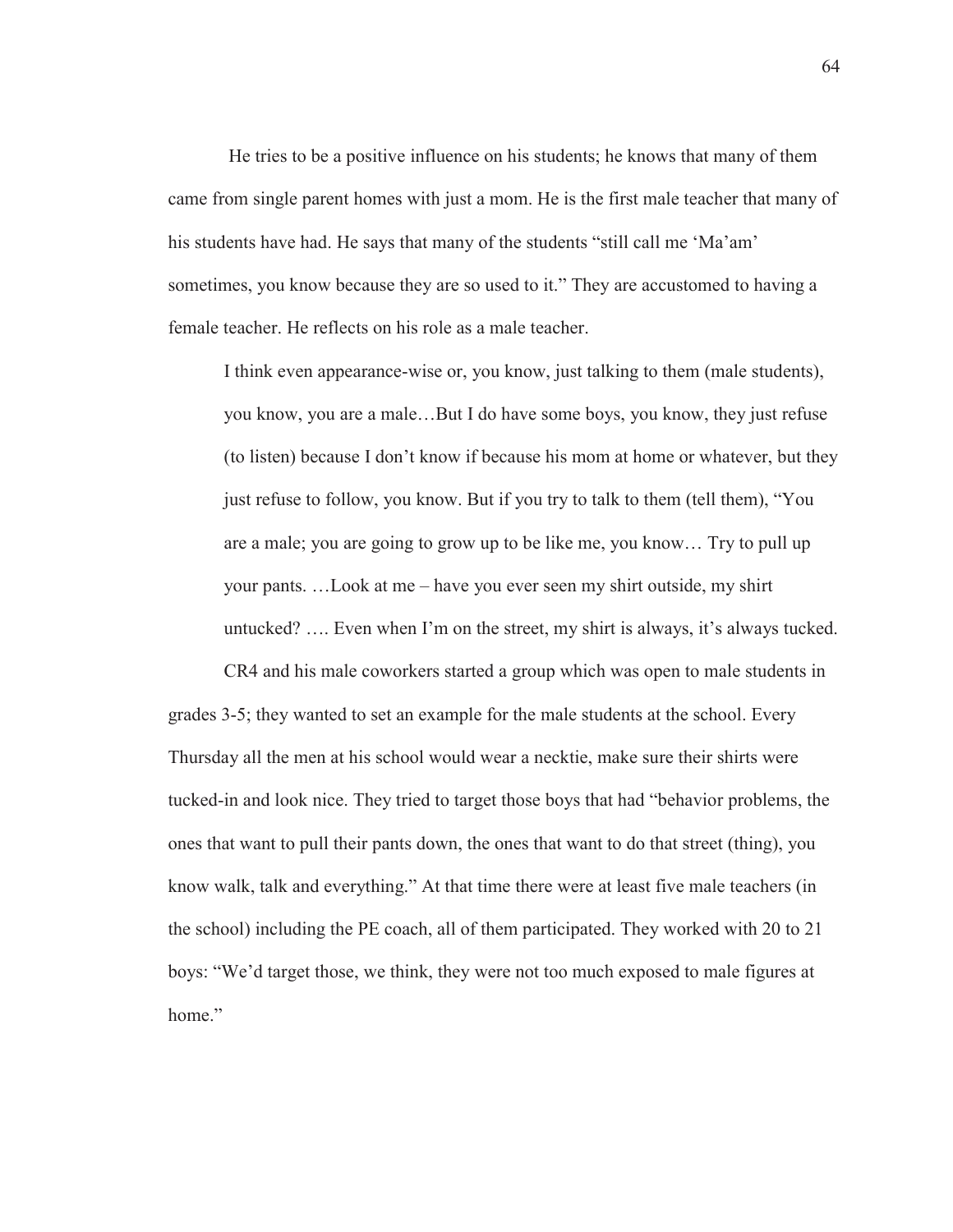We were guys and, you know, we were trying to help them out; take them places like to basketball (games), you know, when they had basket- high school play, we used to, she (the principal) would get a bus for us, we'd take them to those places, you know.

CR4 continue, "They'd take pictures. If there were functions near the school, we used those guys to be ushers, to run errands. Even if we knew they were not good, they were not (always) behaving well." The male teachers wanted to reward the young men and encourage them to improve their behavior.

Many of the students in CR4's school come from single parent (mom only) homes so "they need to see more of us, you know, at school." He feels that for girls there are enough women to direct them, to do their hair, etc. The boys often do not necessarily have the kind of support they need unless there are men to provide it.

The best thing about being an elementary teacher for CR4 is the opportunity to "educate them [students]. You know, the opportunity to guide young kids to a right direction. It does not start in high school or middle school for them to be lost. We are the first people to see this child, if somebody doesn't get him, he'll be lost."

**Co-researcher 5.** CR5 is beginning his  $12<sup>th</sup>$  year as a  $5<sup>th</sup>$  grade teacher at his school. He loves to see the kids grow from the beginning of the year to the end of the year. One of his biggest joys is that he is fortunate enough to work with the high school basketball and football teams. He says, "It is a big joy to see those kids grow from fifth grade all the way to juniors and seniors in high school and see those kids graduate. Being there throughout their whole life is almost being like a father to them."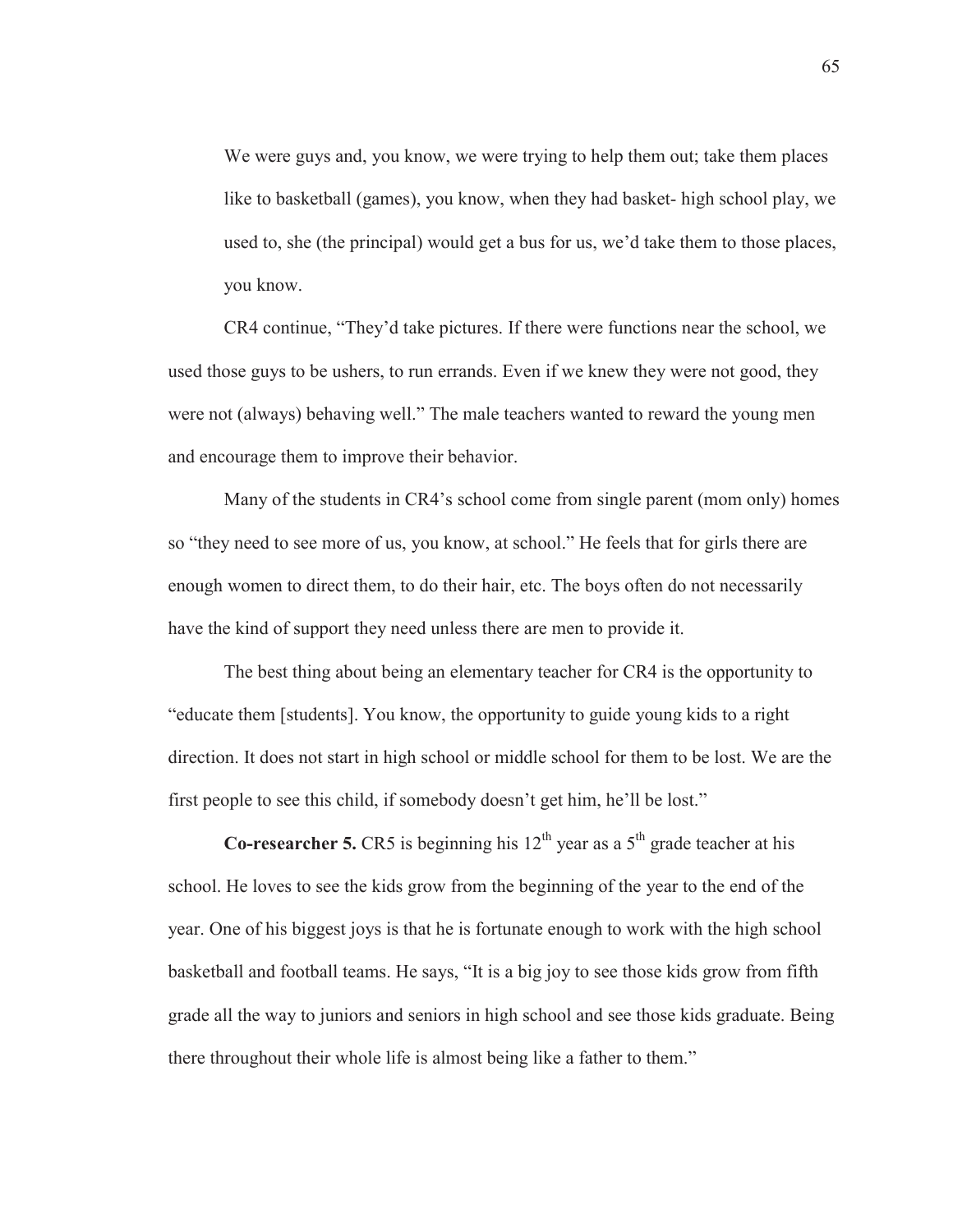Teaching has been exactly what he expected when it comes to the kids. "It's a joy to get up, just to come and be their teacher." He explains, "The biggest reason I chose to come into the elementary school was because my father wasn't around." CR5 knew how it felt to have a father figure around, and then not to have one around. He chose the elementary school so he could be a role model for kids who had a similar experience, and for those who never had a father figure in their lives.

He explains, "So my thing was to go into the elementary school, where these young kids are, and try to be kind of a role model to them because in the black belt area, in this area, a lot of kids come from single parent homes, with just mothers."

He was the only male teacher in the school for more than ten years; a new physical education teacher is beginning his second year in the school. CR5 explains, "You can see the reaction when they (students) come into the classroom. It seems like they don't even know how to handle a male, even how to relate to me, because they never had that at home.

He expressed that,

You always have to show these kids that you care about them, and anytime you show a kid that you care about him, I mean it's not hard to be in a relationship with him. And not only with the boys – the girls are the same way. And you have to tell the girls sometimes that, 'you can't hug me like that,' because the girls are the same way. They come up to me and want to hug you sometimes too.

CR5's passion for the job was quite evident. He thinks more good men are needed in the elementary setting, more good male role models.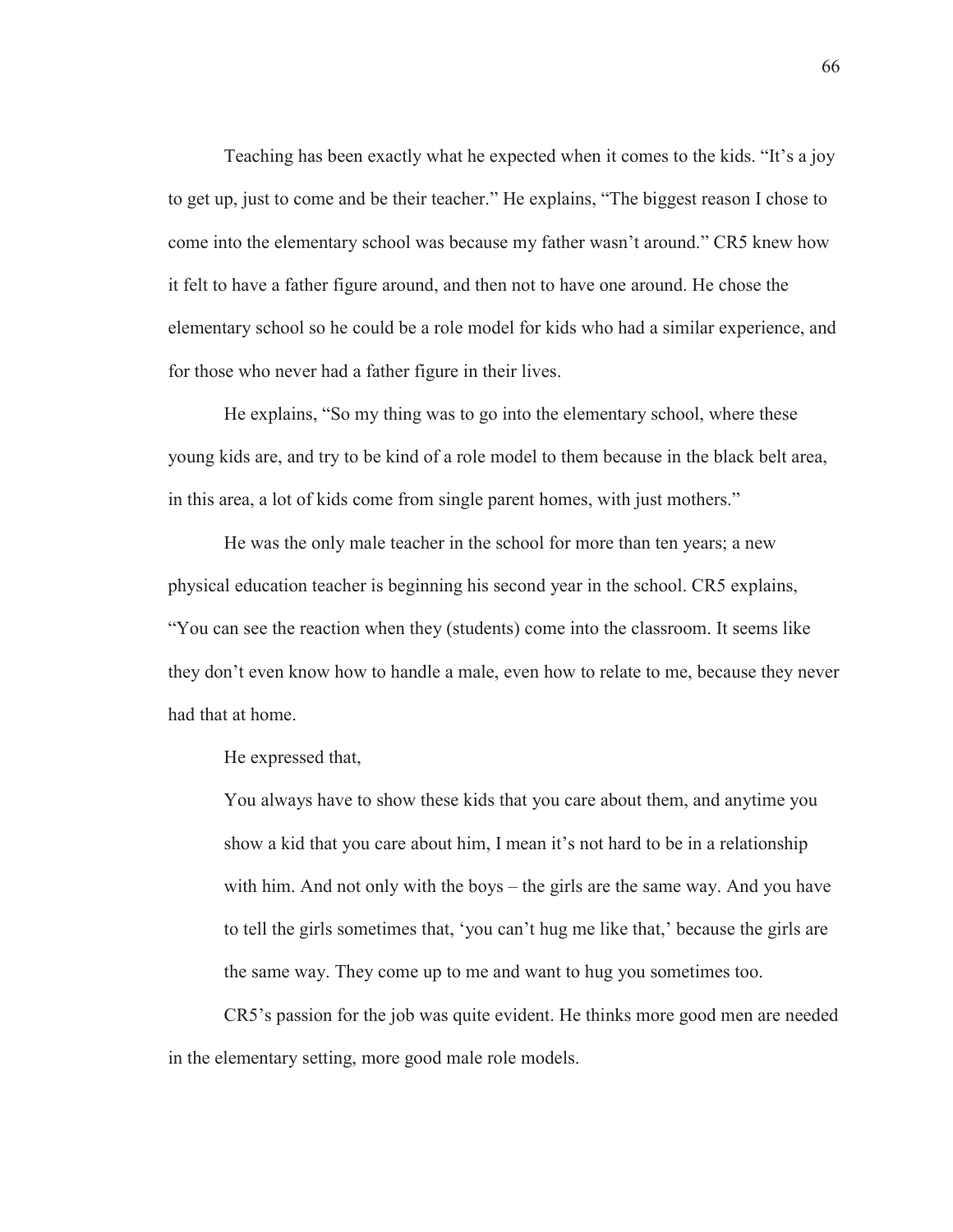**Co-researcher 6.** CR6 was the youngest in age and experience of the male teachers that were interviewed for the study. He was beginning his second year as a physical education teacher to students in kindergarten through sixth grade. He explained why he chose elementary teaching. "I wanted to be that figure [role model] where the children can look up to me and kind of take ways, like we were talking about earlier, like a healthy lifestyle or being disciplined." He believed that those traits carry lifelong.

He felt that, "there's a right way to do everything. I chose elementary school because they're being groomed at this point; I'm not saying they're not being groomed in middle school, but elementary is where it starts." He helps to prepare his students for an active lifestyle by teaching them the fundamentals of several different sports such as tennis, soccer and Putt-Putt golf among others.

# **Themes**

Four themes emerged as a result of interviews with six male elementary teachers from three different school districts. All four of the themes occurred with at least two of the interviewees. Three themes were evident with at least four of the interviewees. Two themes occurred with at least two of the interviewees. The themes which emerged during the interviews were: male role modeling, readying students, establishing mentoring relationships, and mattering.

**Male role modeling.** All of the teachers in this study have direct experience with male role modeling. This gives them a perspective that only a male can bring to the elementary classroom experience because a male elementary teacher knows what it is like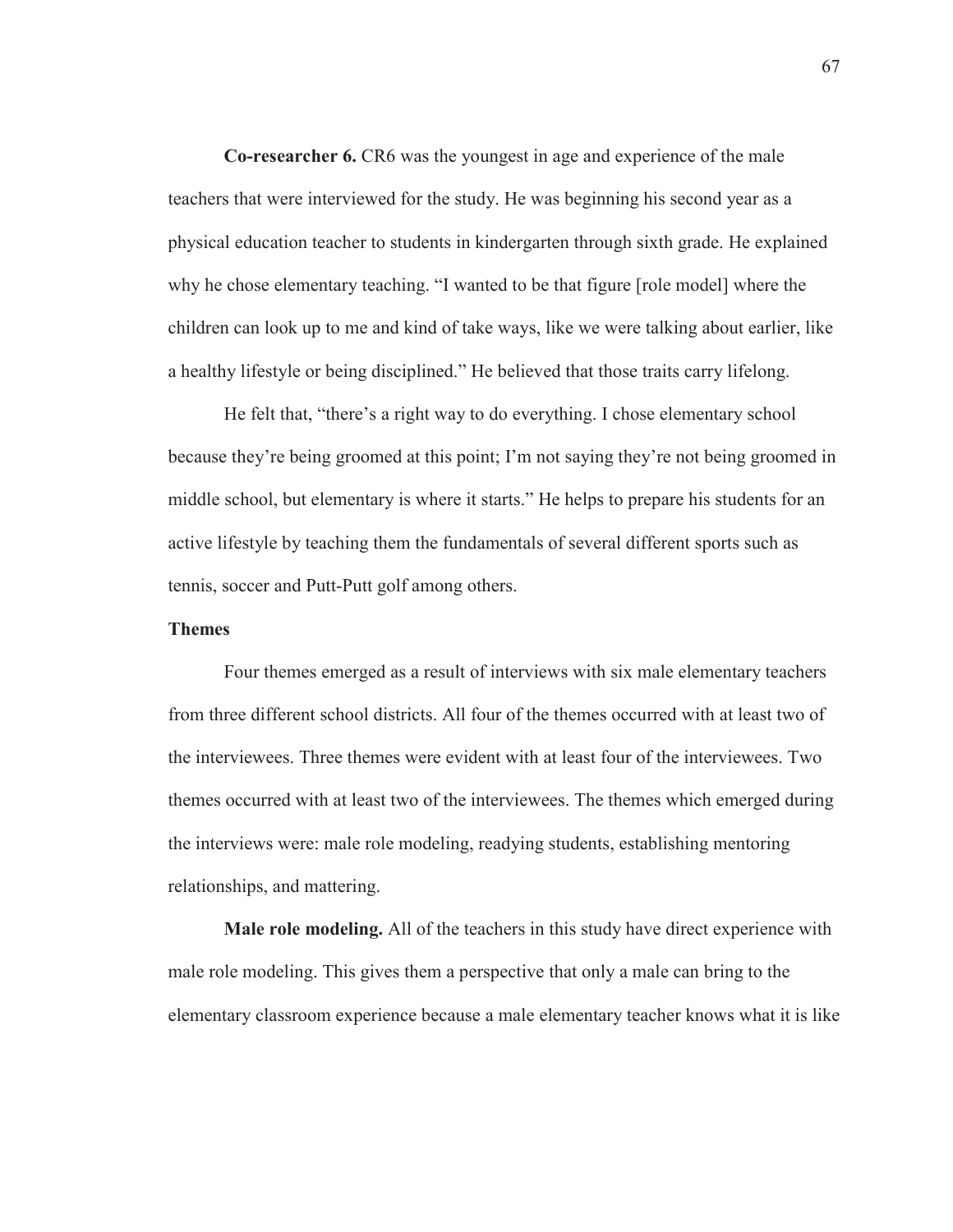to be a young male and have questions and concerns that only a caring male can answer. Several of the co-researchers reflected on various aspects of this unique experience.

CR1 reflected on the role he has played when he says, "just because I am a male I am able to talk to them in a little bit different of a way and have conversations with boys that maybe the female teachers couldn't have with them."

He also reflected on male role modeling when he shared, "that's been an interesting role that I have played—where I've kind of been the surrogate father for a little while." He is quite aware of his roles in the elementary classroom.

CR2 knows that some of his first grade students, "may not have a role model that's a male in their lives; some of them do, but not all of them, and you have the chance to be that role model for them."

He knows that, "being a male teacher – you have a big opportunity to be a big impact on their lives." CR2 enjoys the role he plays in the lives of his first grade students.

In the small rural community where CR3 lives and works, "everyone knows everyone." CR3 knows which students have male role models at home and which do not. He portrays himself not just as a teacher, but also as a "mentor and someone that they can look up to and ... have aspirations of doing good things in life." CR3 is comfortable with his role in the school and his role in the community in which he lives. He continues to make a difference in the lives of his students.

CR4 has had great success with male role modeling in his school environment. He and his fellow male teachers have provided ample opportunities for troubled males within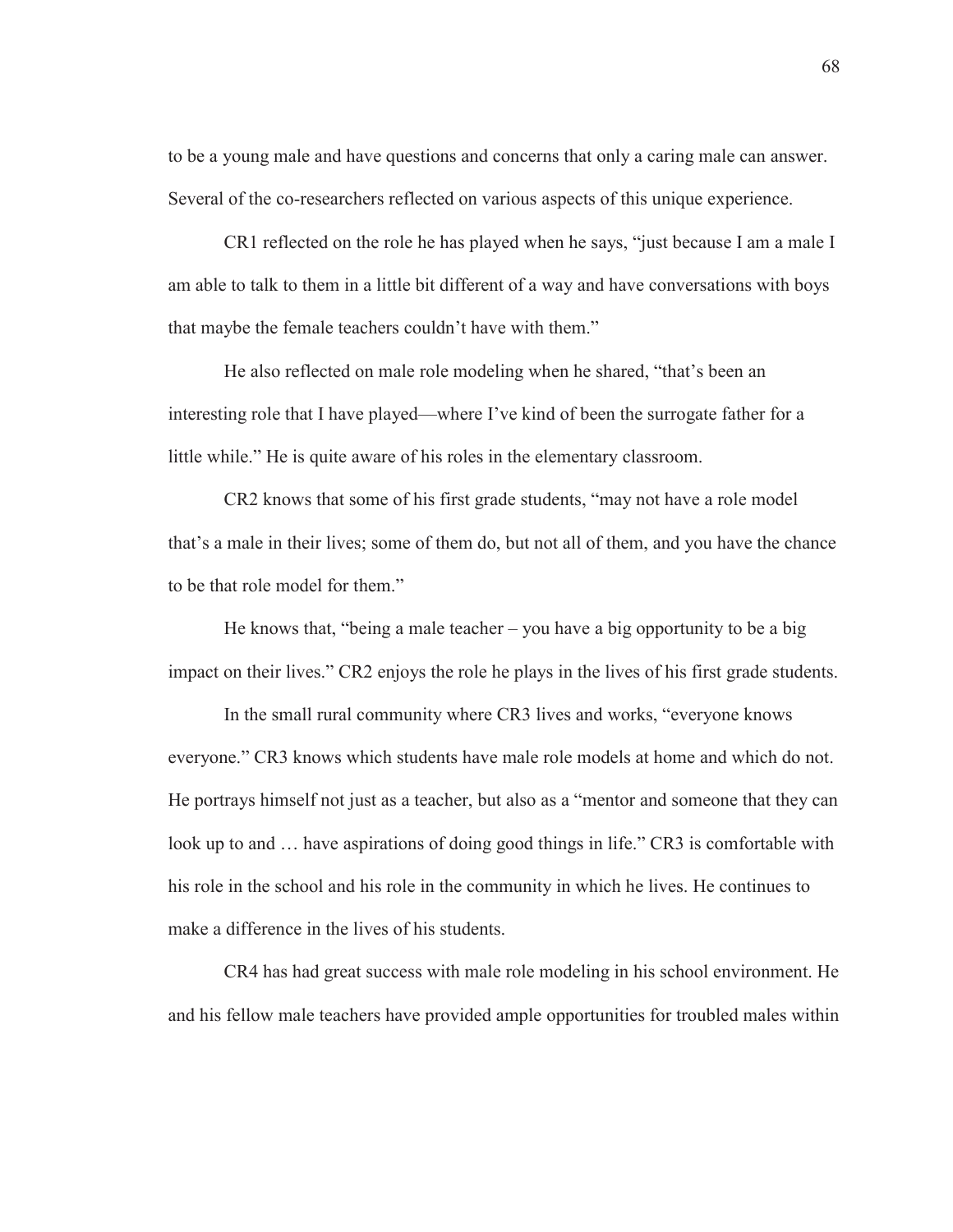their school to have positive experiences within the community. They spend time inside and outside school hours with some of their troubled male students.

For 10 years, CR5 was the only male teacher in his school. He felt compelled to, "be kind of a role model to them (the elementary students in his school), because in the black belt area, it's a lot of kids that come from single parent (just mothers) homes." He feels that he always has to show the kids that he cares about them.

CR6 spoke about role modeling in this way,

I wanted to be that figure where the children can look up to me and kind of take ways, like we were talking about earlier, like a healthy lifestyle or being disciplined, because being disciplined carries all of their life.

He feels that one of his assets is empathy; he can sit and talk with his students and find out what causes them to act in unacceptable ways.

**Readying students**. Readying students might include preparing them for the next test, the next grade level or other future occurrences that will impact their lives. For some male elementary teachers that concept also includes readying students by exhibiting appropriate behaviors for students who do not have a positive male other than their teacher in their lives. These concepts were embraced by each of the six teachers in some manner. While each did not use that terminology, the concept was evident in much of what they said.

CR1was most direct when he said:

They're [the children] are at a point where there's about to be a big change, going into middle school. So I get to be the person, or one of the people, that helps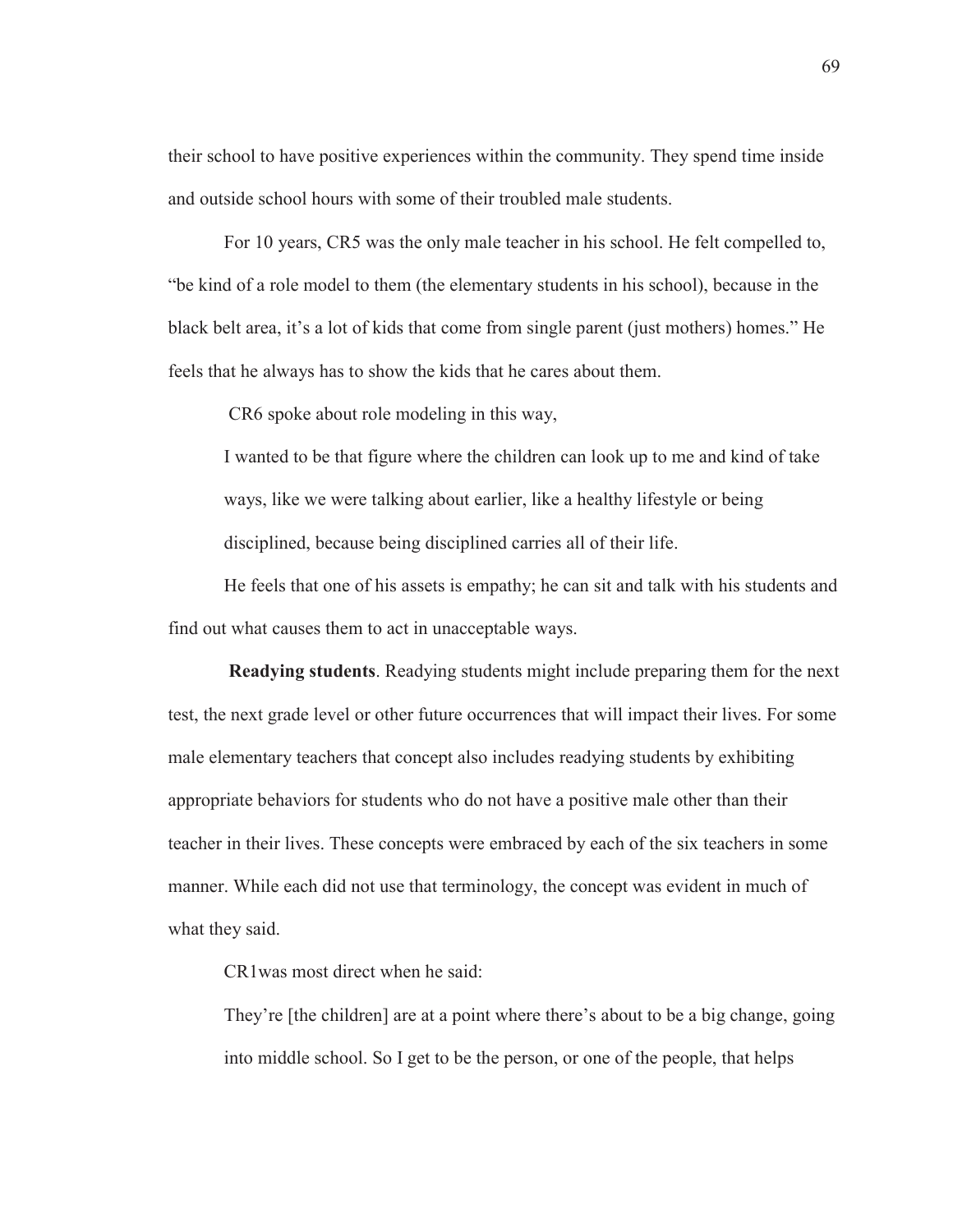prepare them for the next phase of their life; and I very much enjoy being in that position.

He is just where he wants to be doing just what he wants to do:

I think that doing the team teaching like we do in fifth grade gets them in that, mode where they're used to changing classes; and so I think it helps them in terms of their organizational skills, having to be prepared and have their things ready to go from one class to another.

Without consciously thinking about it, teachers ready or prepare students for so many things that will happen in their lives.

CR1 never focused directly on readying some of his students for their future as responsible young men. He didn't really think about "the role so much as a 'male' role model for so many children that … don't have a male role model in their lives." He knows that he is readying them for many things, and many tomorrows.

CR2 said it this way, "They need help, not just with their work; they need help with their whole life." He knows that he is readying or preparing students not just for 2<sup>nd</sup> grade, but for everything that will impact their life.

 "You've got eighteen or 19 6-year-olds that stare you in the face and you have to teach them how to read, how to count, how to do math; and you see that it can be very challenging."

"You can look at some of the things that they love and you can encourage them." CR 2 said he has an "opportunity to do just something that will make their (*the children's*) life even better than it is today if you encourage little children to be whatever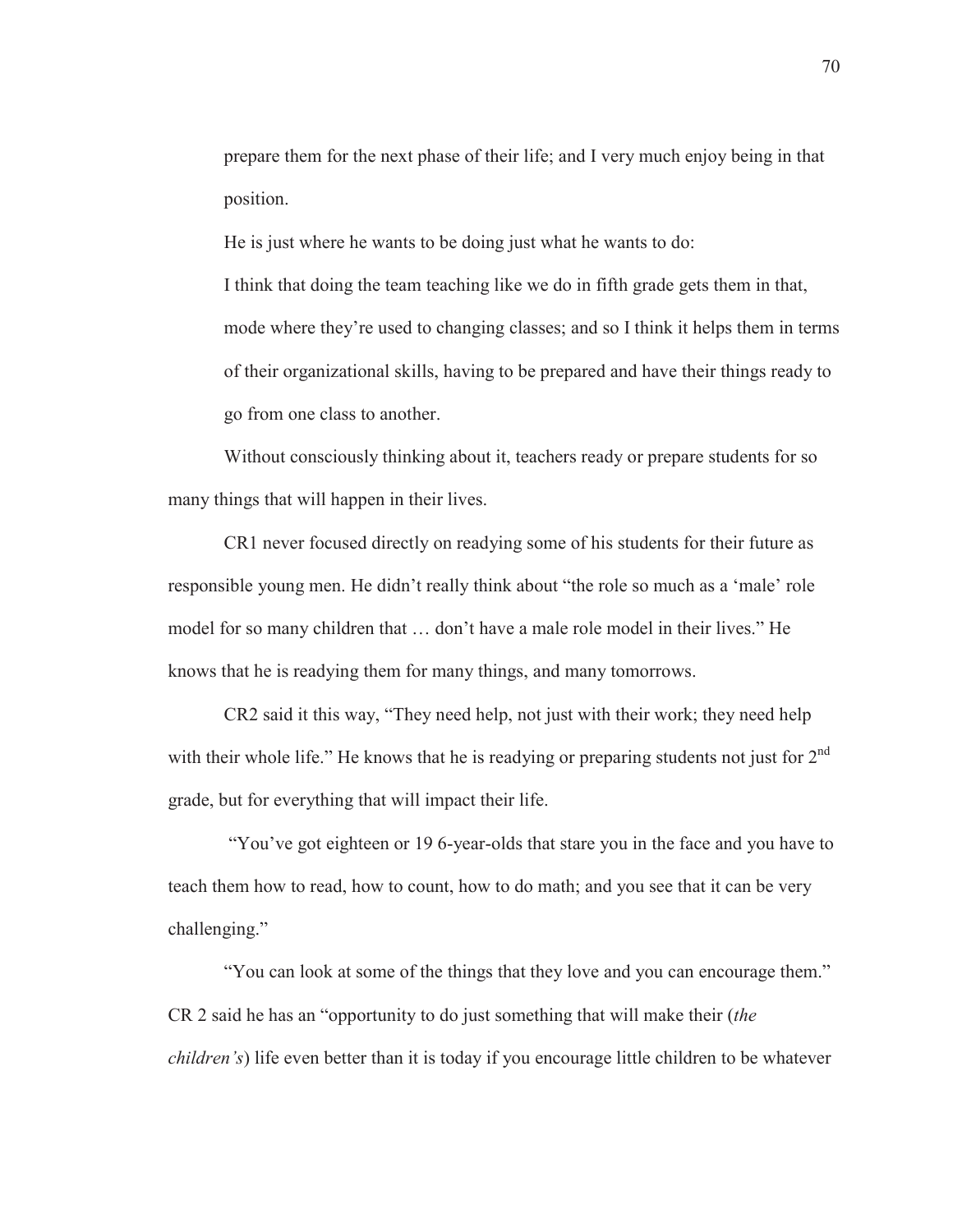they want to be." The impact that each teacher has on his students varies based on the teacher.

CR3 readies his students for life using positive reinforcements. He reminds them that,

You don't have to be that [a logger]. Your future is not already destined for you. If you're successful at your academics, then, you know, you don't have to be the same thing that your father or your grandfather or your uncle was, you know. You can, you know, essentially be whatever your goal is.

"So you don't necessarily have to have a stigma of a bookworm or a, you know. You can still be cool and smart if that's you know, the way you want to look at it then." This participant felt strongly about the opportunities afforded his students to choose a different life path from one already established. He is readying the boys to be responsible young men by the example he sets for them. He is also showing the girls how a responsible young man behaves.

CR4 took pride in gains made by his students.

Some kids I get them at '4.something' you know, reading at fourth grade level; and when they leave here – I had one student; I think he was at about '9.something.' I am really proud of them, you know; those gains make me feel like, you know, 'Well, at least I did something.'

 CR4 is aware that he is readying many of his male students for more than middle school; he is readying them for life. He talks with them and shows them that, "You are a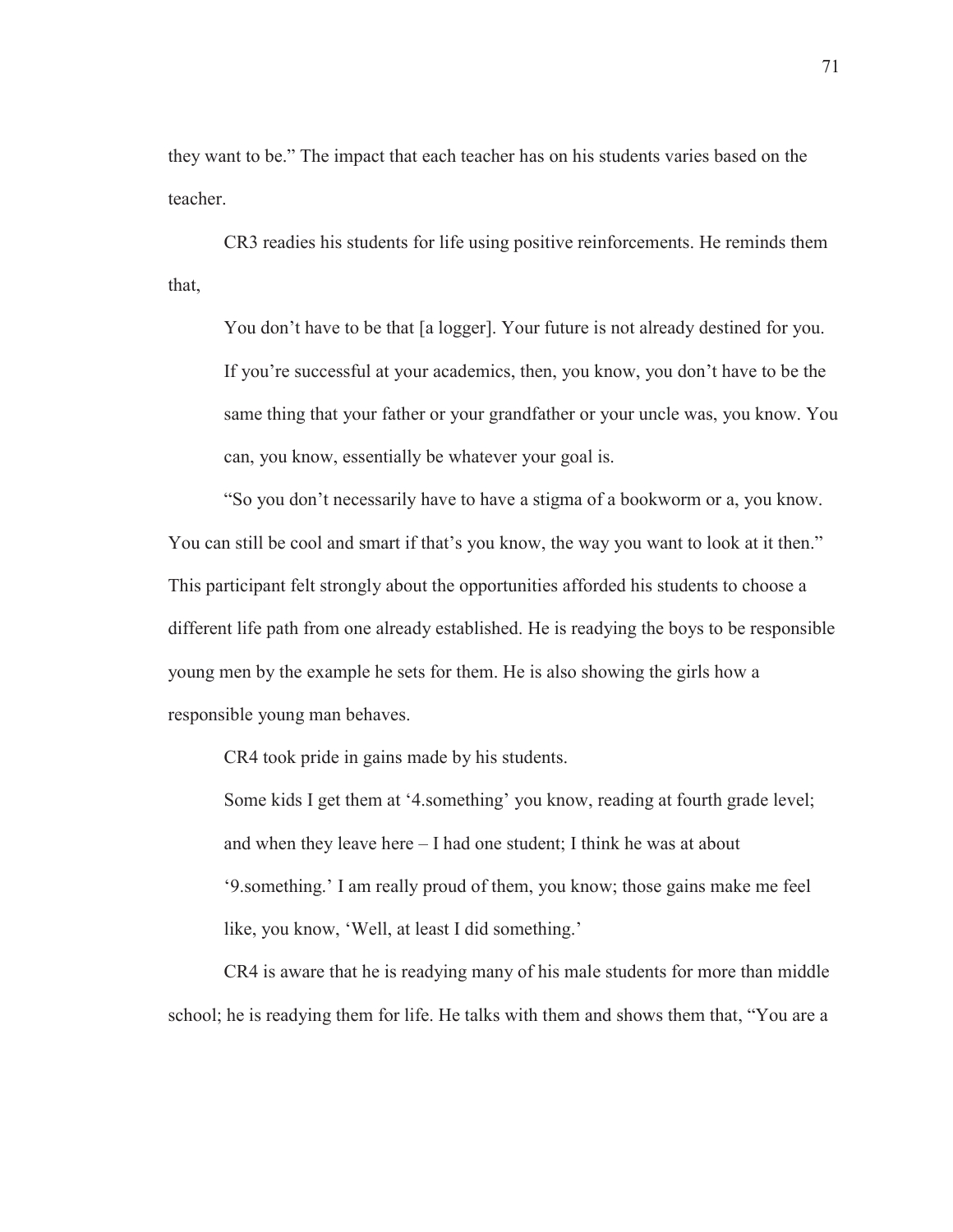male; you are going to grow up to be like me." He encourages them to dress and act like the young men he hopes they want to be.

 CR5 focused on getting the students ready for science because they were missing that exposure. He explained:

 This is the first year that the kids actually had a science book, and this is their first year that they will have a test in science; so, there's a lot of skills that they're missing in science. It seems hard to them at first, but just to see them when they grasp a skill and you can see their face light up. (Co-researcher 5)

The joy in CR5's voice is evident when he says, "It's a joy when you're going over a new skill and just makes you feel great inside."

 CR6 wanted to make sure his students did things the right way. "We teach sportsmanship, good sportsmanship, and things of that nature; and a positive attitude when it comes to sports." He is concerned about what the students learn in his physical education class.

We have, we actually have a golf lesson plan; we teach them Putt-Putt golf. We have a badminton lesson plan, and tennis, and soccer. We try to keep them (*the students*) well rounded, and doing these lesson plans. We actually have to try to teach the sports to them so as they get older, they already know these things *(the rules)* when they move on to middle school.

Readying students for the present and the future seems to be a focus for each of the male elementary teachers that were interviewed. As a male, each of them is readying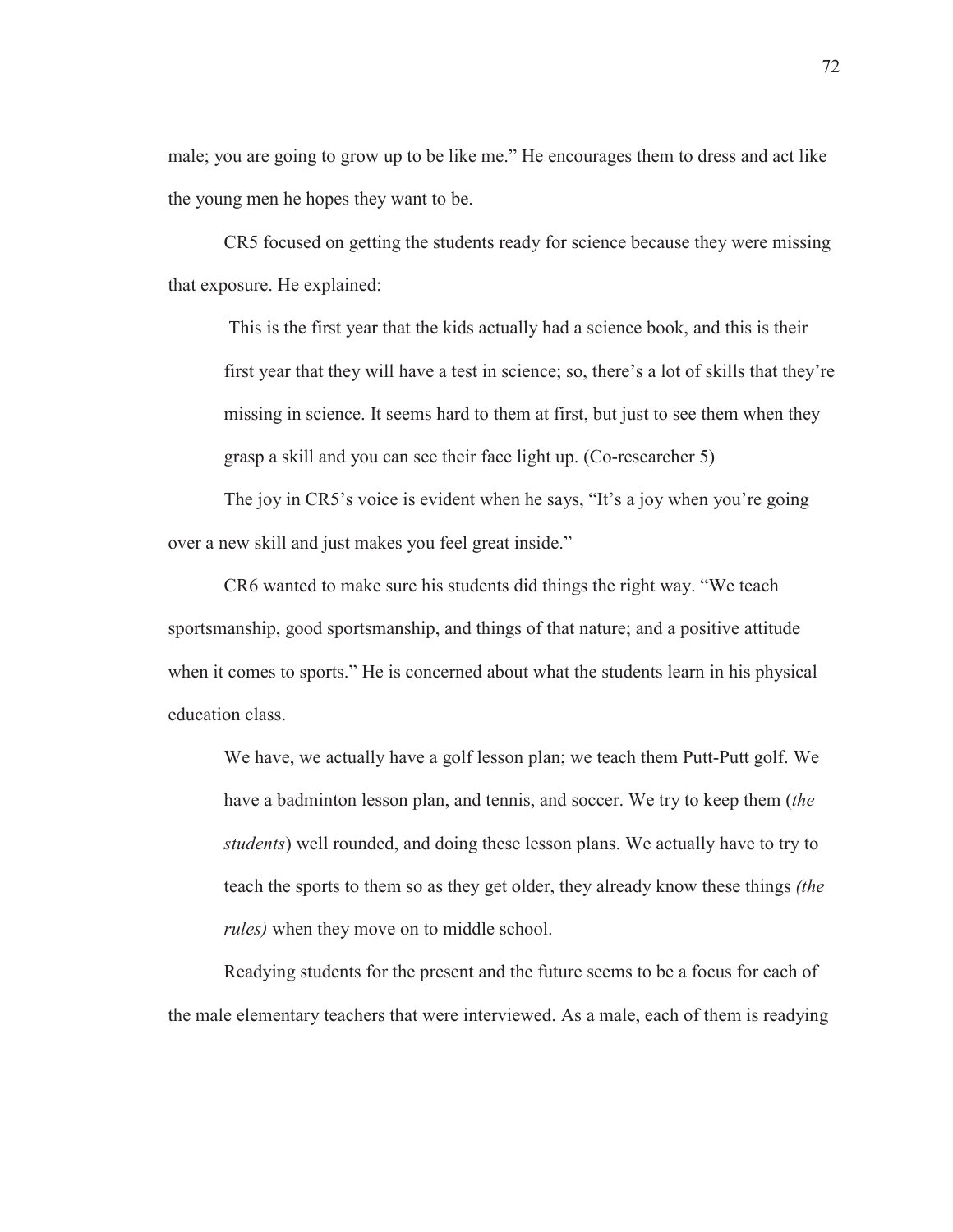their students by setting an example of appropriate behaviors that some of their students may not experience because of no other positive male in their life.

**Establishing Mentoring Relationships.** Levinson (1978), Mezirow (2000), and Palmer (2007) all emphasized the complexity and the importance of the mentoring relationship. Mezirow (2000) stated, "Our life histories and languages are bound up with those of others" (p. 115). This is one key to understanding transformative learning. Palmer stressed that, "the imprint of good teaching remains long after the facts they gave us have faded" (p.22). Each of the male teachers in this study had a mentor who helped him grow and develop. Mentoring relationships are important. According to Levinson, (1978), "The mentor relationship is one of the most complex, and developmentally important, a man can have in early adulthood" (p. 97). These relationships can make a difference in a student's education. A mentor will feel some responsibility for the successful development of the student. Many mentors provide emotional and social support to students because they received mentoring support as they grew and developed.

 CR6 wanted to set a good example like his mentor/coach did for him. This made a big difference in his life. He described what he learned from that experience.

 "Growing up, I always looked up to my coaches and took everything they said to heart and tried to do what they said." He wanted to be the same figure for his students, "a healthy lifestyle or being disciplined, because being disciplined carries all their life."

His mentor was his high school coach who worked his way up from an elementary school coach, to high school and now college coaching. This young man hopes to follow that same path. This young educator knew what he wanted to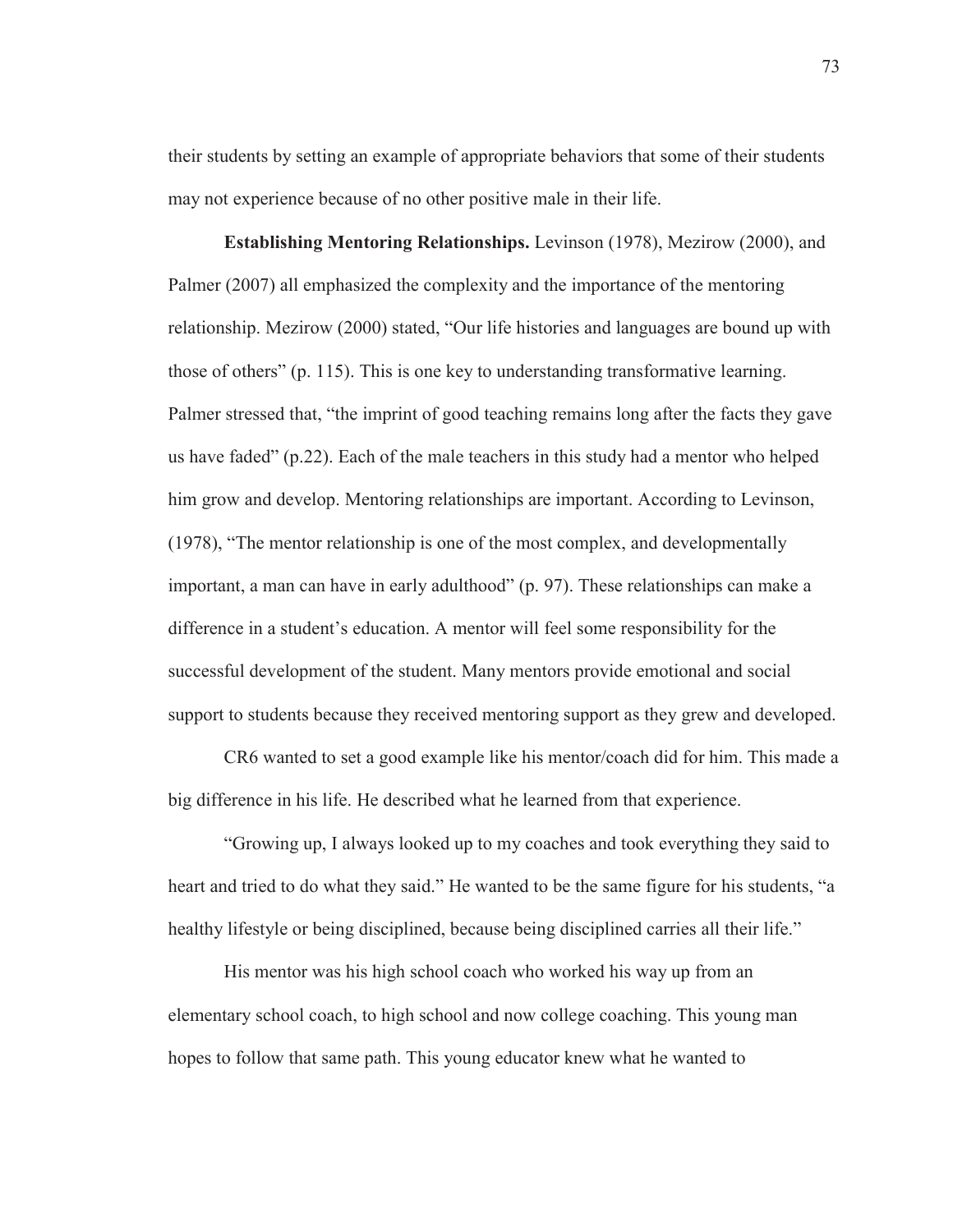accomplish; he seemed quite focused on his goals. Having a strong mentor during his developmental years caused CR6 to see this need among his students. He wants to be that mentor for them. As a young male teacher in a school and community with numerous female headed homes, he has an opportunity to make a difference in the lives of many of his students.

 CR5 chose elementary teaching so that he could make a difference in the lives of his students. "I chose to come into the elementary school because my father wasn't around. So my thing was to go into the elementary school where these young kids are, and try to be kind of a role model to them." He explained that in his area, in the black belt area, there are many students who come from single parent homes with just a mother. His longevity in the school in which he works is an asset; it has made him well aware of the make-up of the community in which he works.

 CR4 spoke of how all the male teachers, about five of them, banded together to make a difference in the lives of some of their most troubled male students. They started a boys group which met once a week. All the male teachers including the physical education teacher wore a necktie on meeting days. They targeted problem boys in grades 3 to 5.

 "We were trying to help them out; take them places like to high school basketball games." The principal arranged for a bus to transport the children and teachers. If there were other functions near the school, those students were used as ushers or to run errands. Even kids who were not so good were allowed to participate.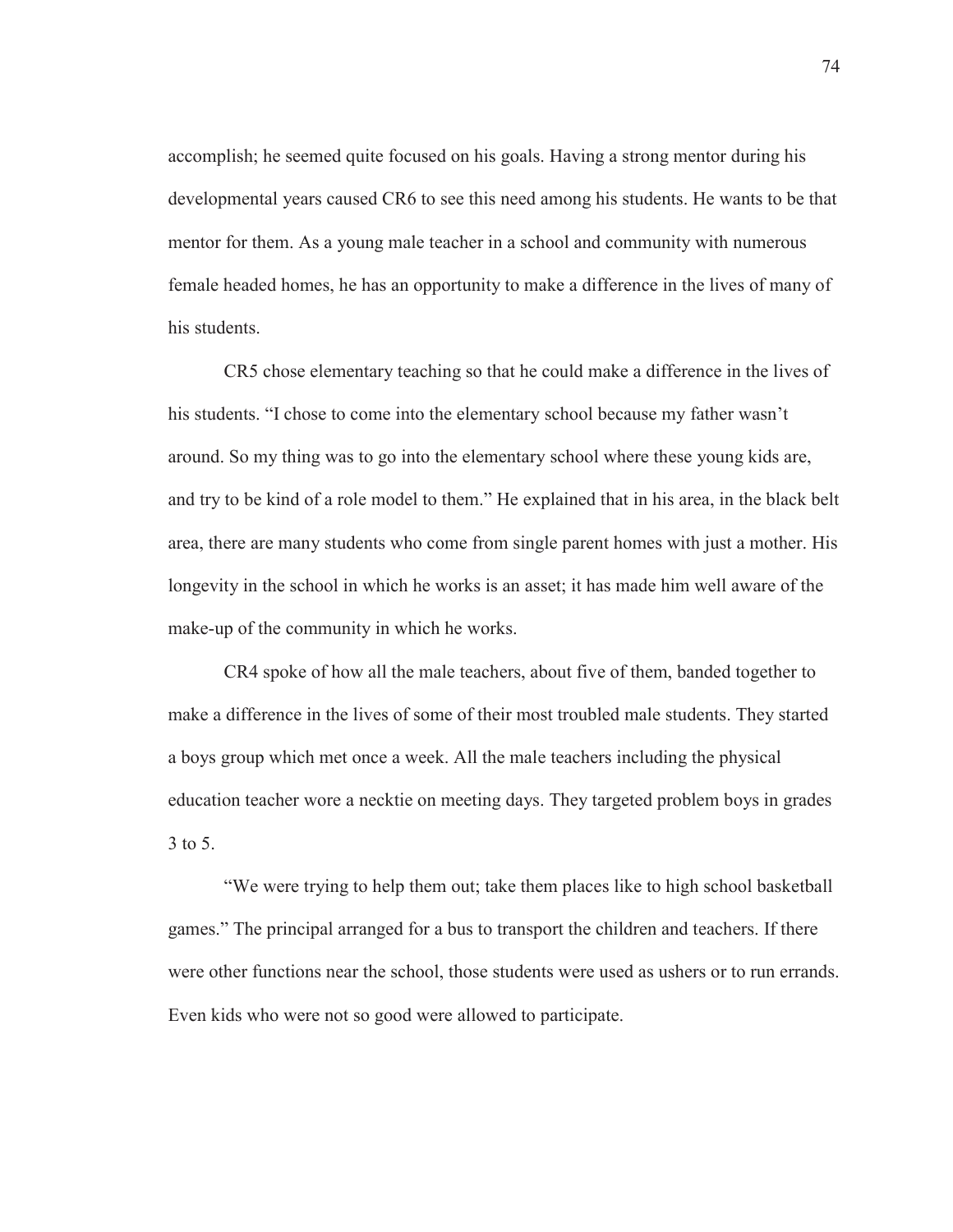"We'd target those [boys] that were not too much exposed to male figures at home. It really did [make a difference] behavior-wise." It was uncertain if the boys group would be functional in the school this school term.

 CR3 knows the impact of growing up and living in a small, rural community. He sees himself as a mentor. "That's kind of how I portray myself, as well, as not just being a teacher, but also a mentor and someone that they can look up to, you know, have aspirations of doing good things in life and being successful citizens and productive citizens; so that's kind of where my reward and my gratitude comes in."

He reflected on mentors in his life that he still goes to for advice, and for direction about things. "I can look at mentors and their career of thirty and forth plus years and that gives me hope. I can strive through it and I can make a difference in these kids' lives because, you know, these same mentors made a difference in my life." Since mentors made a tremendous difference in CR3's life; he is determined to reciprocate that action for his students.

 CR2 enjoys mentoring his young students. He is determined to be a positive mentor for them, because so many do not have a positive male in their lives. He knows that, "They need help, not just with their work; they need help with their whole life." He knows that as a male he is a big impact on their whole lives. In some instances, "They may not have a role model that's a male in their lives. You have the chance to be that role model for them, and that's been rewarding for me as a first grade teacher."

"It's not as easy as it sounds." The roles overlap because, "You might be teaching them how to write, but then you realize that they don't really know how to hold a pencil."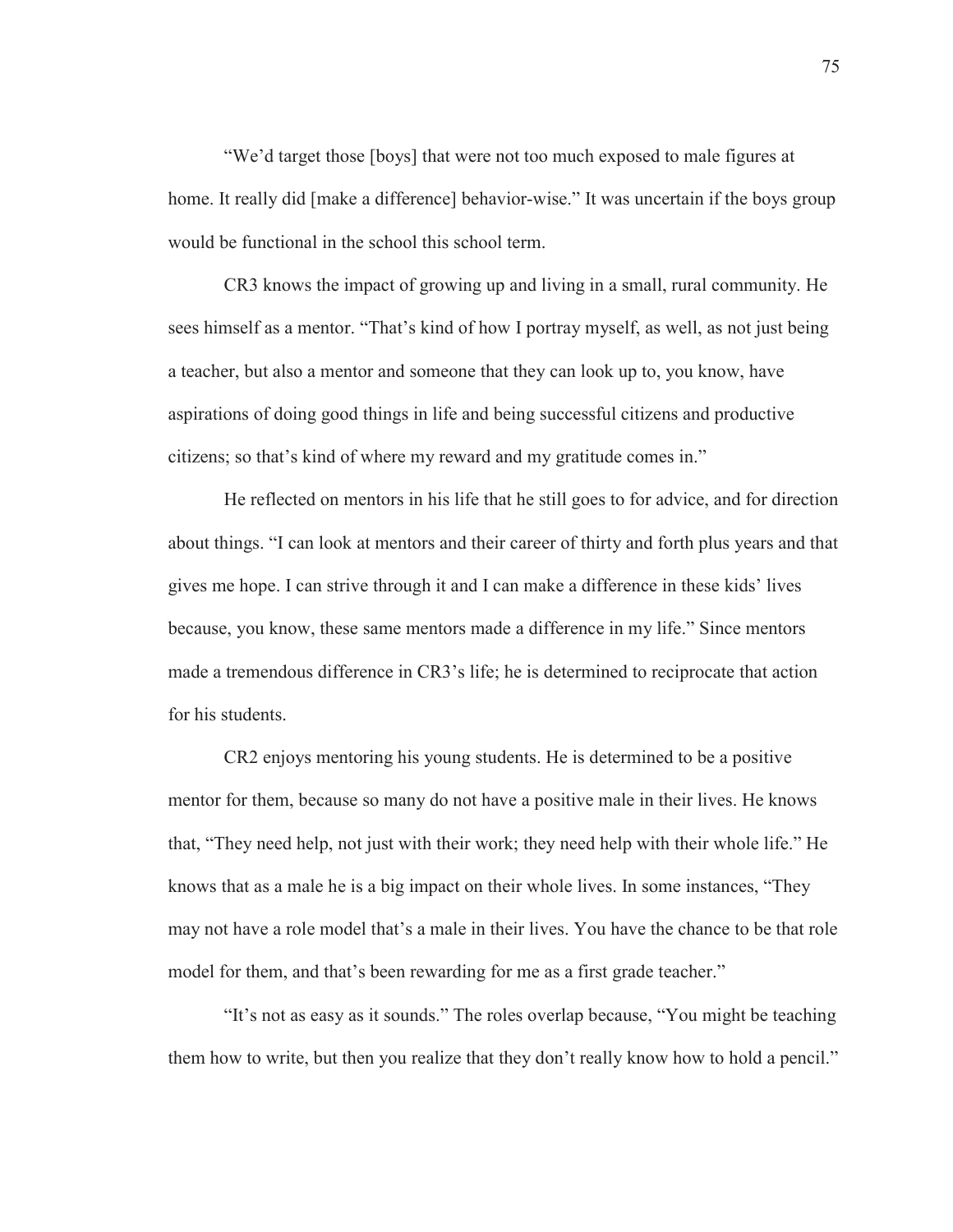CR1 did not anticipate some of the "challenges that these children at such a young age experienced." He wanted to be a positive role model for them, but, "I didn't really think about the role so much as a 'male' role model for so many children that either don't have a male role model in their lives." Many of them have fathers who are not there, for a variety of reasons.

 "I've kind of been the surrogate father for a little while. But I think that I still find that I'm just as interested to learn new things and just as fascinated by some things as the kids are, and I love that. We can share that experience together."

**Mattering Concerns.** Mattering can be a powerful driving influence when a learner feels affirmed (Raspberry as cited in Olson, 2006). Mattering needs to be local and it needs to be reciprocal. Mattering results in actions which show how important you are to others, and how much others pay attention to you (Peterson, 2009). Elementary students may discover that some teachers are patient, respectful, and concerned about them as a learner. They may experience feelings of acceptance and the caring support, and the encouragement they need to progress (Olson, 2006).

 Each of the co-researchers spoke in some way about mattering, how they showed their students that they (the students) were important to them. CR1 explained that he could remember being in fifth grade, himself, "I think that what I remember is not the content that I was taught; I remember how I was treated." Mattering tells us how important we are to others based on how we are treated. CR1 wanted his students to have a "positive experience," and know that they matter.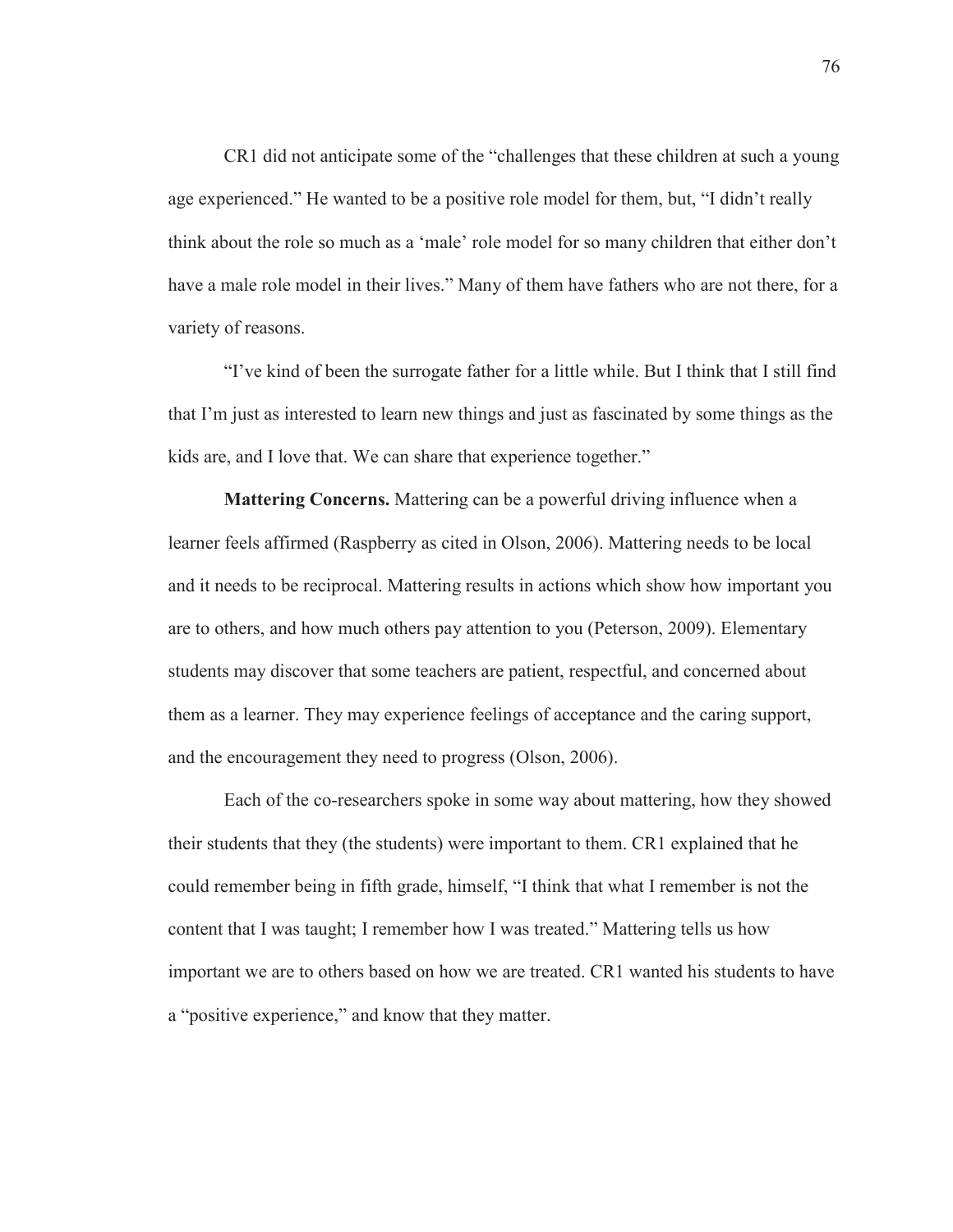CR2 admitted that it was a "big scare" for him when he was assigned to teach first graders. However, he wanted his students to know that he was there for them. He was, "someone that cared for them." He was "nurturing to them, and paid attention to them." They were important to him; they matter.

 CR3 knew that he had to have a "great deal of patience," when working with his students. He emphasized a strong concern and respect for his students, "we're not working with machines that you can just cut on and off at any time; we're working with real human beings." He is patient, respectful, and concerned about his students as people and as learners. This affirmation of them is a powerful driving force for the learner according to Olson (2006).

 CR4 focused on the positive, he showed that he was concerned when his students were careless with their appearance. He would quietly tell them, "You're a male and you can do better than this. You're not going to fix cars; you're coming to school. You have to be clean." He did not just want to educate them "book-wise," but "life-wise" as well.

 CR5 emphasized the spiritual aspect by saying, "I always put God first in everything I do." He believes that, "You always have to show these kids that you care about them." They need to know that they matter.

### **The Essence of the Experience**

The male teacher experience is rare in many elementary schools because there are so few male elementary teachers. Many of these teachers were driven by personal experiences which caused them to choose elementary teaching. The teachers provide a rare example of male leadership among elementary teachers that some elementary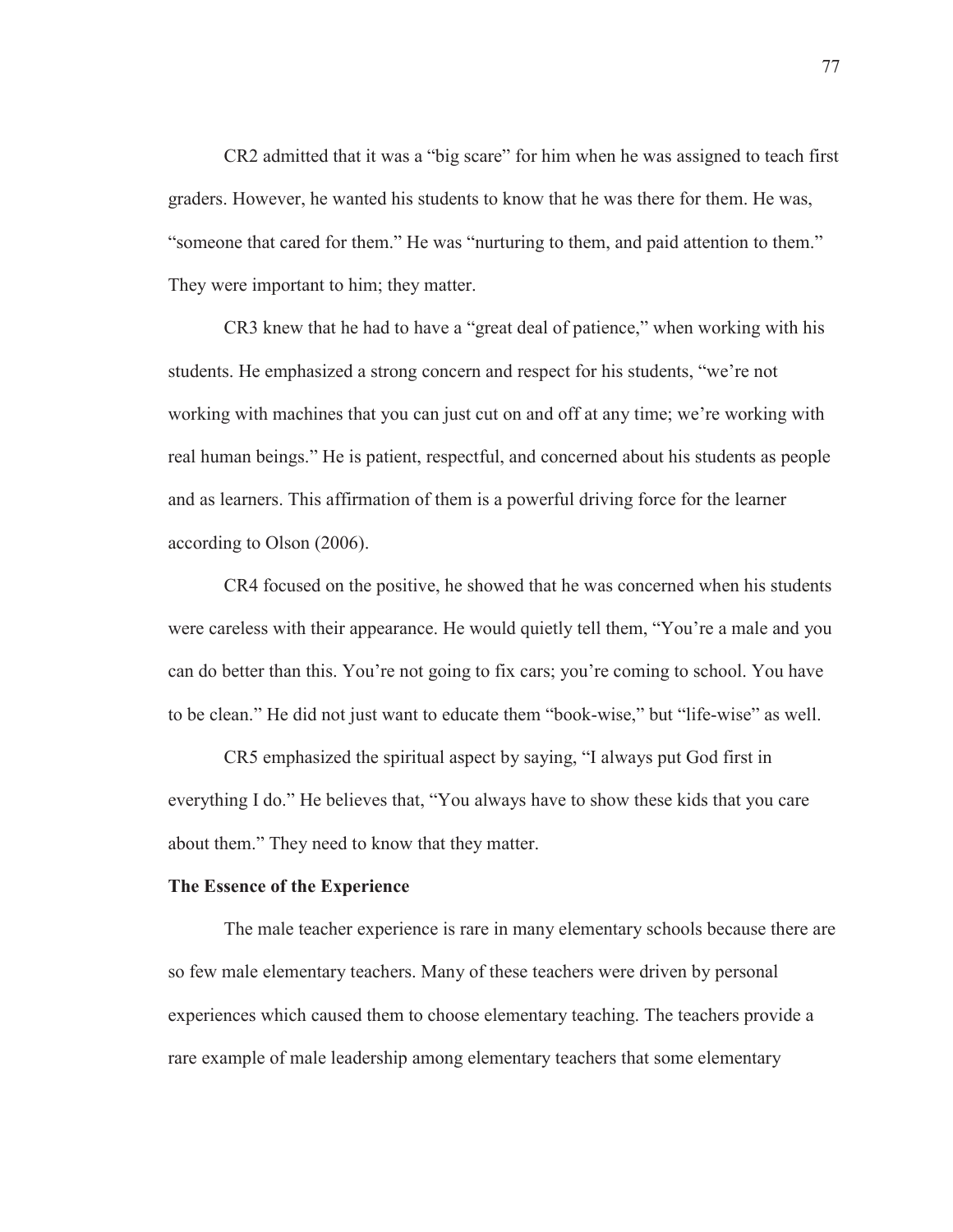students never experience. The male teachers that I interviewed readily admitted that their female coworkers are just as dedicated and concerned about their students as they are.

 However, male elementary teachers can offer disposition, attitude and emotions that differ from the same traits offered by female elementary school teachers. Male elementary teachers have the ability to impact their students with the outlook, approach, and feelings they bring to the classroom. A positive male presence in an elementary classroom can be invaluable.

 There is a unique shared understanding among male elementary teachers that makes their experiences distinctive (Sargent, 2000). They are rare male role models in their elementary schools. My co-researchers love their jobs. They know that they are frequently the only one of their gender teaching in their school. That added a tremendous amount of pressure to the individual, but love of job surpassed everything else.

#### **Epoche**

I have been closely associated with male elementary teachers most of my life. The first was my dad, then teachers on his staff once he became a principal. My oldest brother also chose elementary teaching, and a few of my male friends and acquaintances were elementary teachers. All of them seemed to enjoy teaching and mentoring their young students.

 From an educator's perspective, my experience with male elementary teachers has been somewhat limited; my limited experience has been quite positive and encouraging. This makes me believe that many male elementary teachers focus on their students and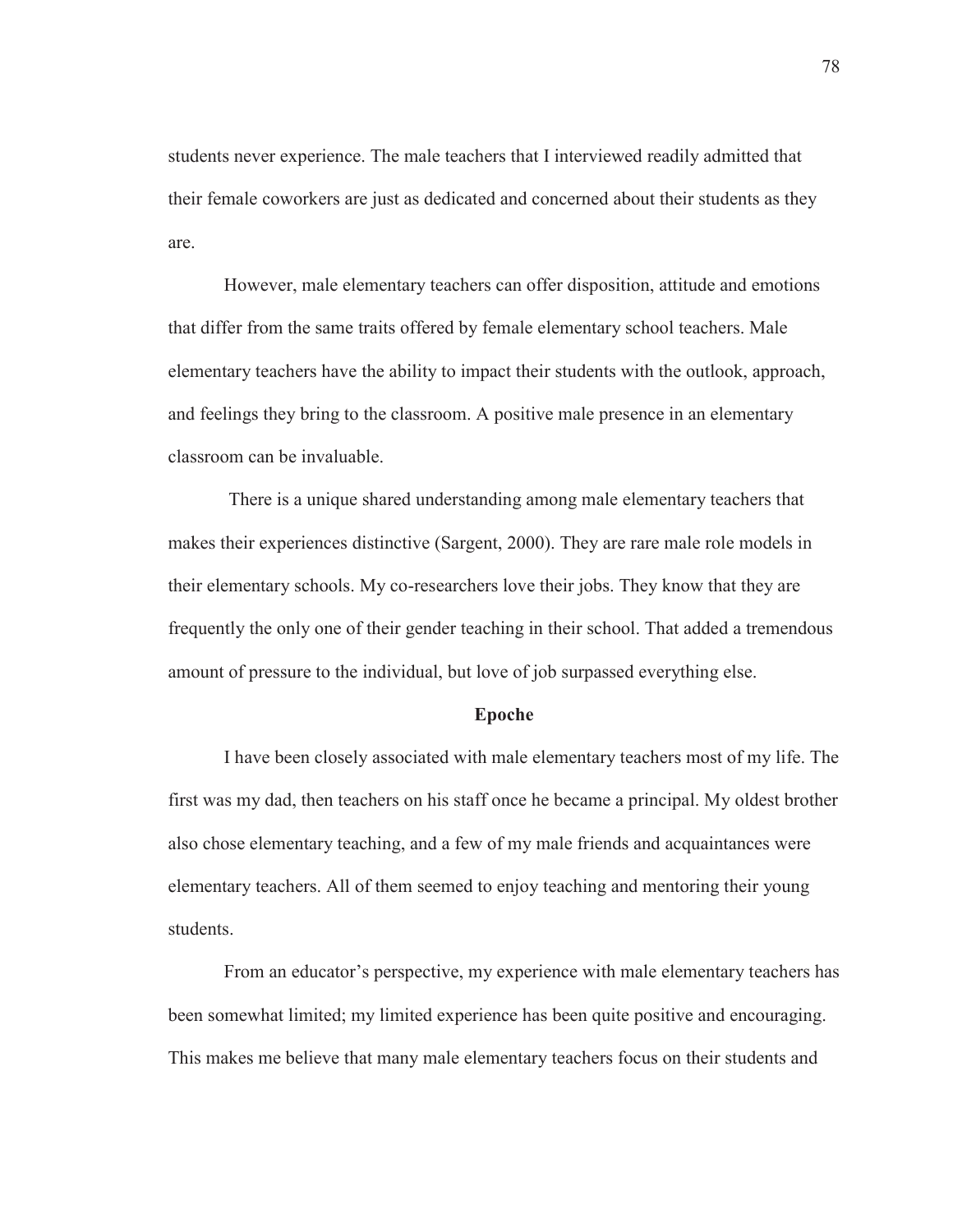the student's connection to learning. In addition male teachers bring a diverse perspective to the elementary classroom.

## **Discrepant Cases and Nonconforming Data**

Based on the six male elementary teachers that I interviewed, there was at least one discrepant case of nonconforming data dealing with ethical challenges. Male elementary teachers in particular must sometimes be careful with the contact they have with their female students because some behaviors can be misinterpreted. CR5 reminded some of his female students, "You can't hug me like that." His response was a result of young female students who wanted to hug him when he showed concern for them. He knows that physical contact such as hugging female students might be misunderstood.

 This same co-researcher faced another ethical dilemma when a school administrator attempted to coerce him into changing the grade of one of his young students. After repeated evaluations from several other school administrators, and a state academic consultant and evaluator, the teacher was vindicated. The grade the student received was the grade he had earned. No other co-researcher indicated a problem with ethical issues.

The voice of the research participants prevailed in this study. They spoke of their teaching experiences based on the questions that I asked them. The open-ended questions which were asked allowed each participant to respond in his own manner. I maintained an open-ended and exploratory approach when asking questions.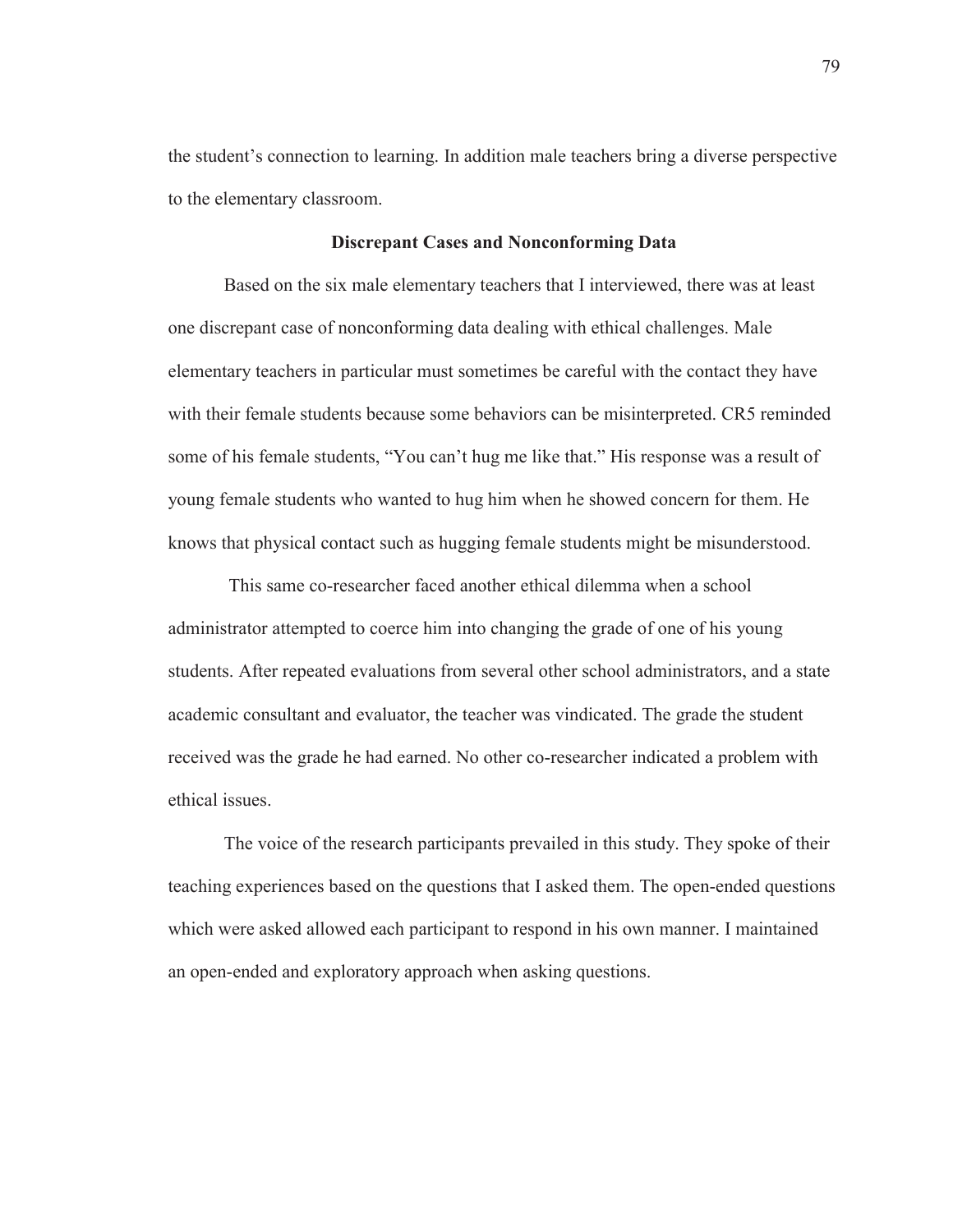## **Evidence of Data Quality**

Throughout this study, it was important that I set aside my personal beliefs and judgments about male elementary teachers to ensure that my own preconceptions and personal biases did not skew the information I gathered from my co-researchers. I used epoche or bracketing to set aside my personal experiences as much as possible. Before and after each interview, I used personal quiet reflecting time to center myself and record (in my personal journal) my thoughts and reflections about each interview. I also used member checks, where each individual participant reviewed a transcript for accuracy.

### **Summary and Transition**

Section 4 reported on the results regarding the male elementary teacher experience. Interview questions were used to generate data. In-depth face-to-face interviews were conducted with six male primary/elementary teachers from three different school districts to gather data. Four prominent themes emerged from individual narratives: male role modeling, readying students, establishing mentoring relationships, and mattering concerns. Section 5 presents interpretation of findings, implications for social change, recommendations for action and recommendations for further study. It concludes with a reflection on the researcher's exposure to male elementary teachers.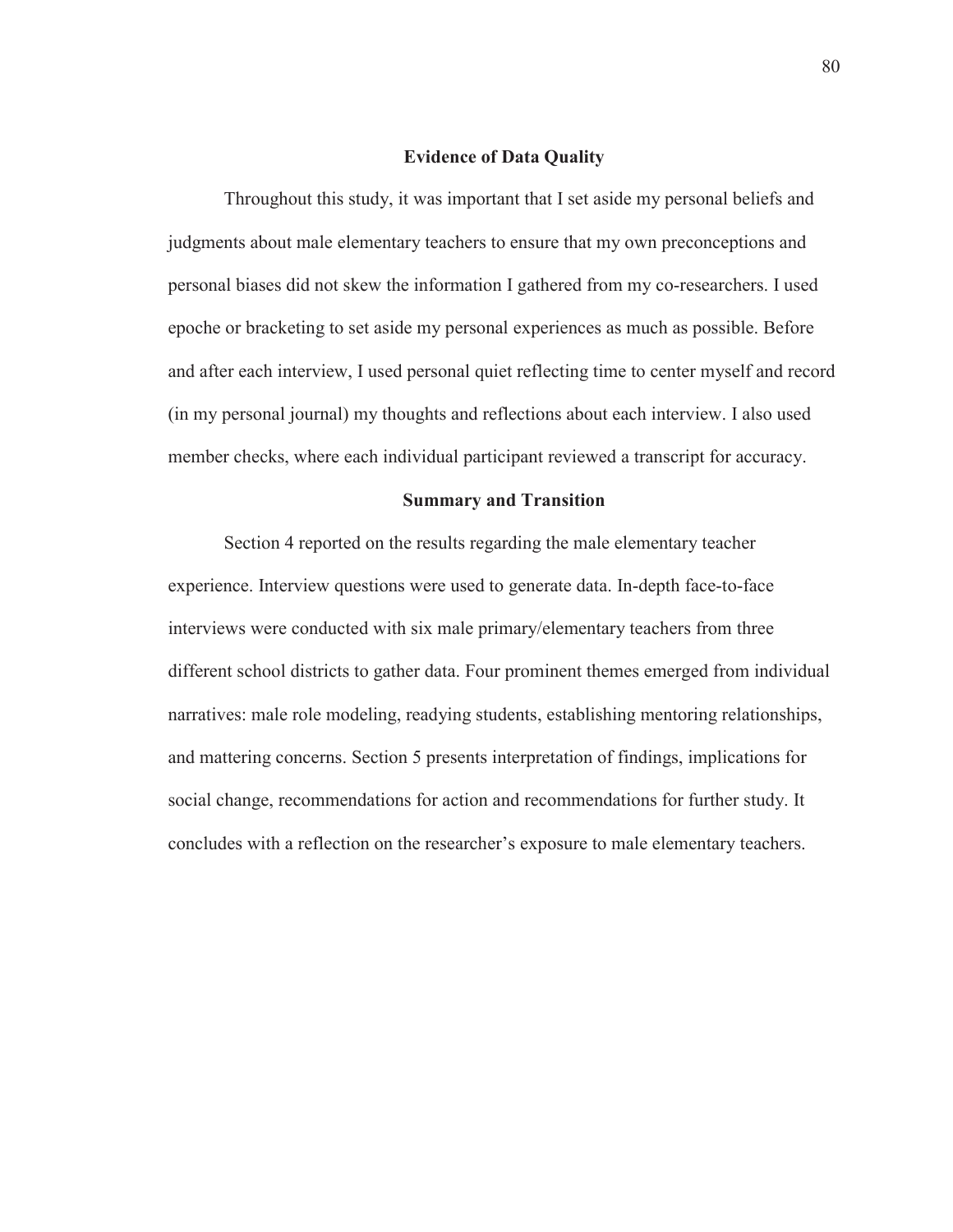Section 5: Discussion, Conclusions, and Recommendations

## **Overview**

The experience of male teachers in the elementary classroom is not well documented from the male teacher's point of view. The purpose of this study was to understand and define the male teacher experience in the elementary school setting. As a minority population in most school systems and in countless schools, male elementary teachers have unique experiences. Researchers have written about the inadequate number of male elementary teachers and some of the challenges of being a male teacher in an elementary school (Ashcraft & Servier, 2006; Cushman, 2007; Janario, Holm, Jordan, & Wright, 2010; Thornton & Bricheno, 2008; Washington, 2009). The purpose of this study was to better understand and describe the male teacher experience in the elementary school setting. The most appropriate voice in a phenomenological study would be the voice of those individuals involved in the phenomena, the male elementary teachers, themselves. Thus, six male teachers were interviewed from three different school districts in a southeastern state. Each had very strong feelings about his role as a teacher of primary/elementary children. The guiding research question was how do male teachers describe their experience of teaching young children in a primary/elementary school environment? Contributing questions were:

- 1. When did you decide to become an elementary teacher?
- 2. How has that decision changed your life?
- 3. What factors influenced you to choose elementary teaching as a career?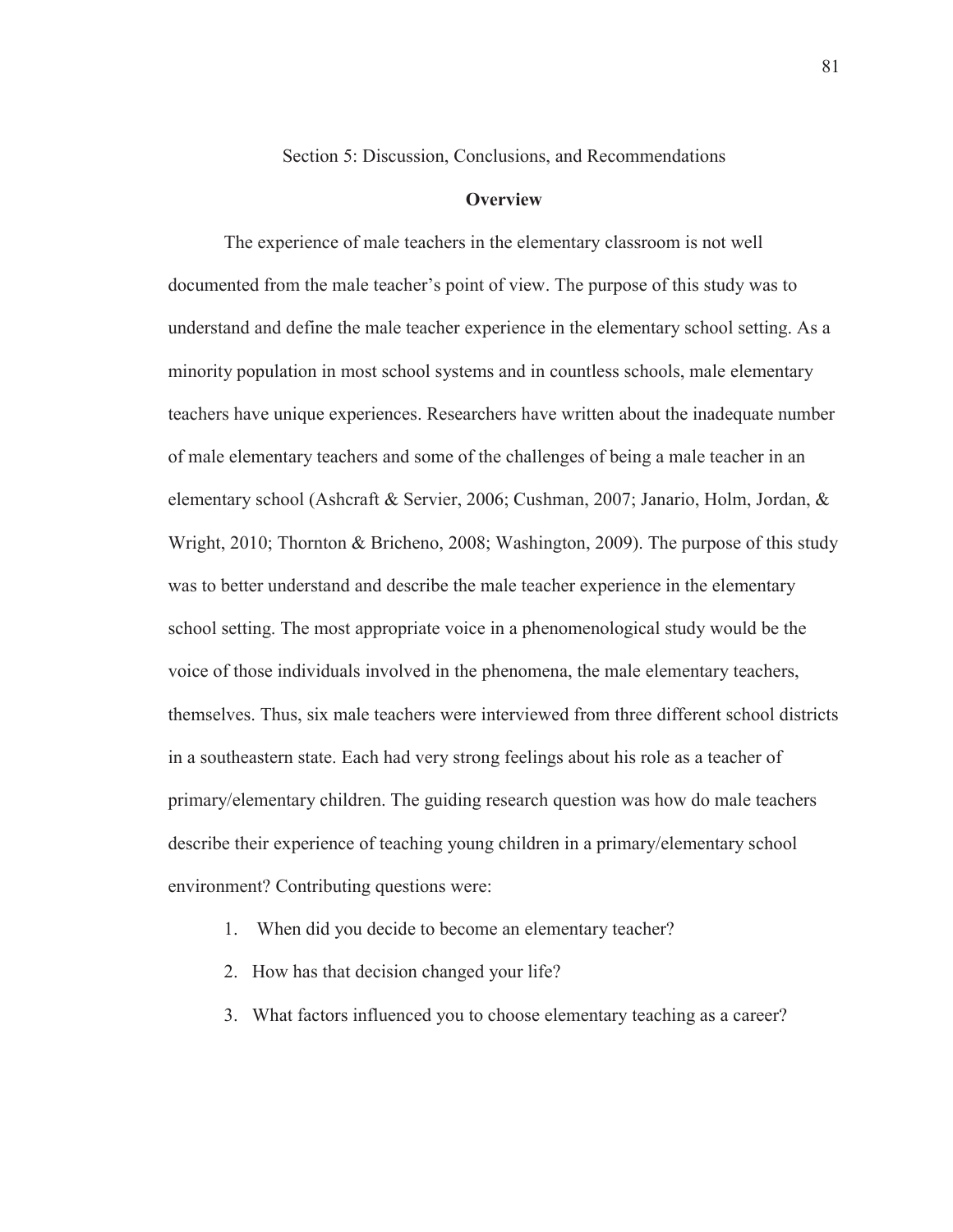Four themes emerged from those interviews: male role modeling, readying students, establishing mentoring relationships, and mattering. Although the majority of the themes existed among all six of the interviewees, one or two of the themes stood out strongly with only two or three interviewees.

## **Interpretation of Findings**

The four themes that emerged from the coding and clustering of the data offer a sketch of the male elementary teacher experience through the eyes of six male teachers with varying levels of experience of teaching young children. The study addressed the larger research question:

How do male teachers describe their experience of teaching young children in a primary/elementary school environment?

The theoretical outlooks of Levinson, Palmer, and Mezirow were employed also to describe the male teacher experience: At what point in your life did you decide to become an elementary teacher (Levinson, 1978)? How has your decision to teach elementary children changed your life (Palmer, 2007)? What factors influenced you to choose elementary teaching as a career (Mezirow, 2000, 2009)?

Co-researchers discussed the point at which they knew they wanted to become elementary teachers. For most, it was a first career choice. CR1 initially wanted to be a high school English teacher, but he accepted a job outside of education because of life circumstances, a disorientating dilemma. Later when he decided to come to teaching, he was encouraged to change to elementary teaching because the "English/Literature teacher is kind of a coveted job at the high schools," and it would take him many years to get that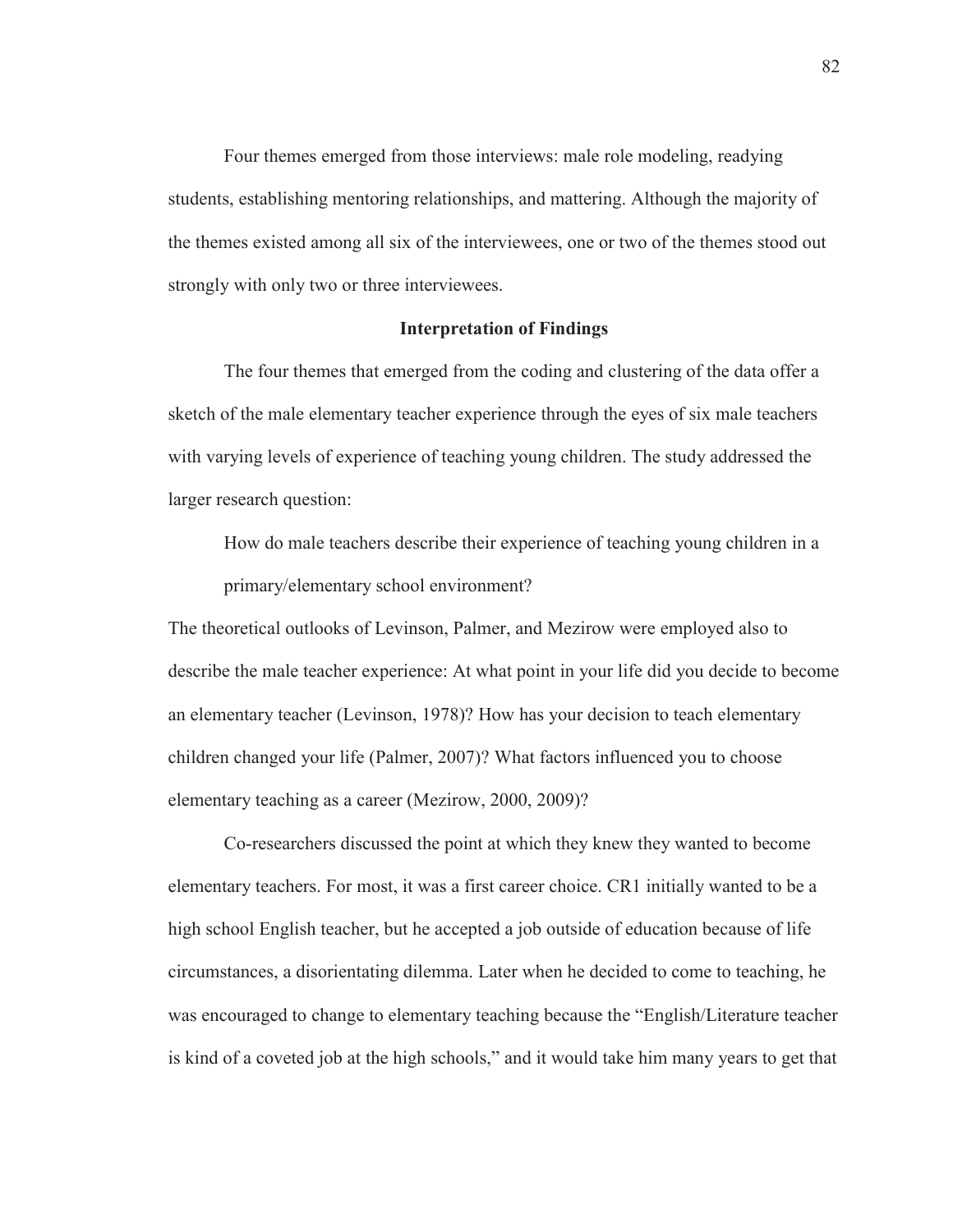position. This transition proved to be appropriate for his life circumstances. He followed the advice and has loved his life changing job as an elementary school teacher. At the time, he had elementary aged children of his own; he realized that he could do pretty well with kids that age. For him, the decision to teach elementary children has been life altering and very satisfying.

Co-researcher 2 wanted to coach children; thus, he knew he needed teaching credentials in order to coach. He decided to choose elementary teaching because he could fit the classes into his college schedule; he was encouraged by a mentor to try elementary teaching when his schedule did not permit him to pursue the biology major he wanted. He made a "critical assessment of his assumptions" (Mezirow, 2000, p.22) and accepted a job as a first grade teacher. That became a life altering experience for him because he knew then that he had a major responsibility to his students to do the best he could for them. Although CR2 never wanted to be a first grade teacher, he had to learn to adapt to it, and during that process he learned to love it.

Another co-researcher recently began an elementary teaching career at the request of his current principal. She asked him to teach fifth grade math at the elementary school after her math teacher moved. CR3 settled into teaching math to elementary students. He formerly taught middle school and high school mathematics. Since his elementary school was departmentalized, this made the transition a bit easier for him; he taught math only, not all the other courses. As a teacher, he discovered that there are many unpredictable moments when dealing with children. While his decision to teach math to elementary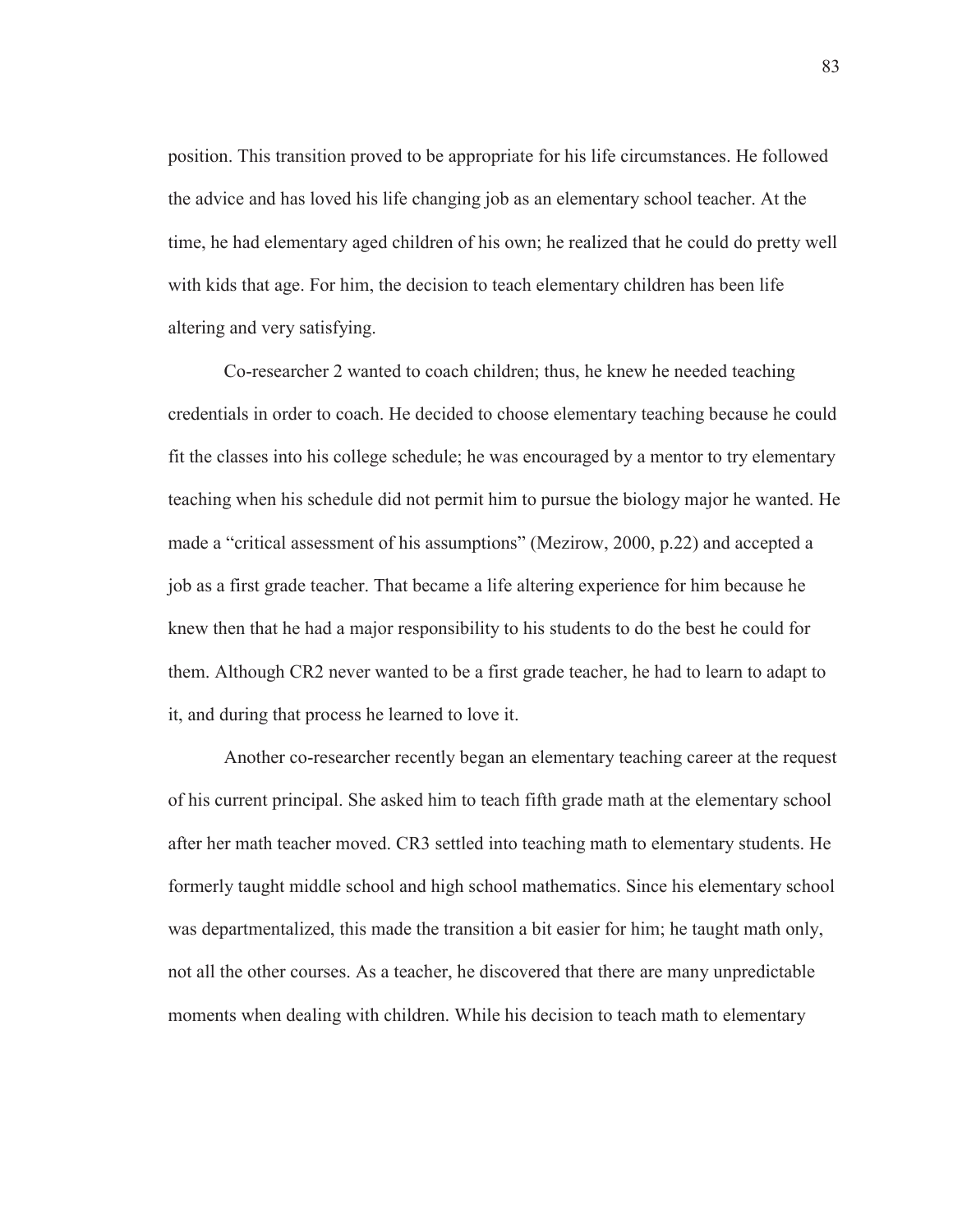children was not life changing, it did provide him with what Mezirow (2000, p. 22) called "the exploration of options for a new role, relationships and options."

Co-researcher 4 chose elementary teaching because his advisor suggested that elementary teaching would be a good idea. After much thought, he decided to accept the advice. In the ten years that he has been teaching, he has never regretted his decision to teach elementary children. He acknowledges that many of his family members were teachers, but that was not the main reason he chose to teach. His decision revolved around a desire to help his young students become well rounded; his concern was their social development as well as their academic growth.

Co-researcher 5 chose elementary teaching because he wanted to make a difference in the lives of his students. He was the product of a single parent home for most of his formative years. He wanted to be a role model for young people who also grew up in a single parent (mother only) home. His identity and reliability as a teacher are a large part of who he is. He mirrors Palmer's (2007, p.10) beliefs that "good teaching comes from the identity and integrity of the teacher." CR5 tried to connect with his students and show them that he cared.

Co-researcher 6 wanted to be that figure that students looked up to and wanted to emulate. He wanted them to see the results of a healthy lifestyle, and being disciplined about that life style and actions that resulted from it. His decision to become an elementary teacher was what Levinson (1978, p. 80) described as, "A strong commitment to an enduring life structure." CR6 is committed to his goals.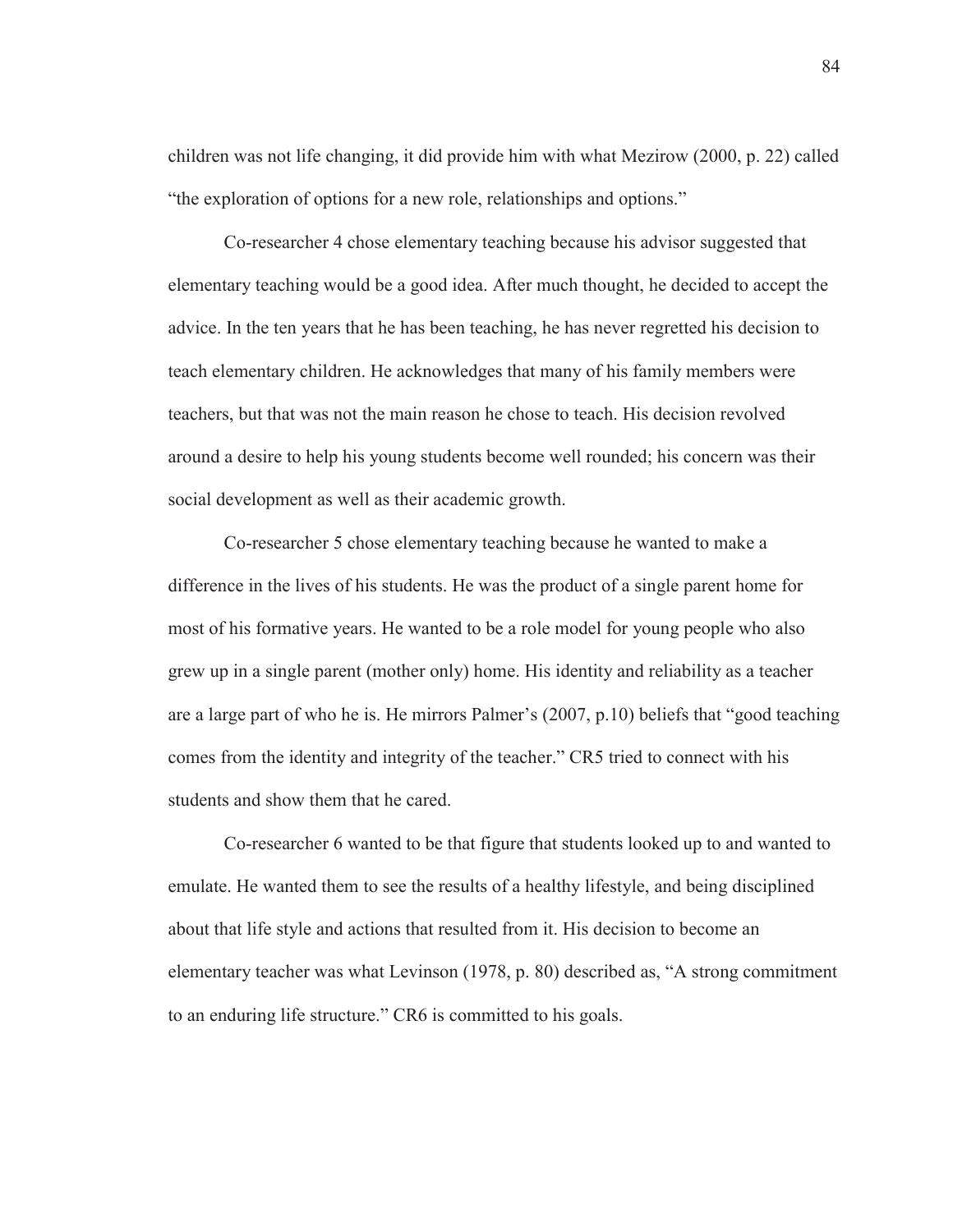### **Implications for Social Change**

The shortage of male teachers in the elementary school environment has significant implications for social change. This shortage which has existed for more than 40 years is potentially a more serious problem today because many students do not have a positive male role model in their life. This study emphasized the experience of selected male elementary teachers from the teachers' points of view. All of the teachers in the study felt that elementary students needed a positive male role model during their elementary years. Male educators like female educators bring their own perspective to the classroom. Boys and girls in their formative school years need both viewpoints especially if they are not exposed to positive males in another setting.

The need for more male educators at the elementary level is evident (Evans & Jones, 2008). Elementary students need a good education from qualified and caring teachers of both genders including educators who look like them, and can share similar cultural experiences who serve as role models for them. Current gender disparities need to be addressed because our society needs a representative and diverse work force. Educators and educational program leaders need to confirm their support for more male primary/elementary teachers through what they say and what they do as pertains to the elementary classroom. The assumption that careers in primary/elementary teaching are suitable for females and not males restricts opportunity for both males and females.

## **Recommendations for Action**

There were several recommendations for action related to the findings in this study. These recommendations encourage educational leaders to recognize that male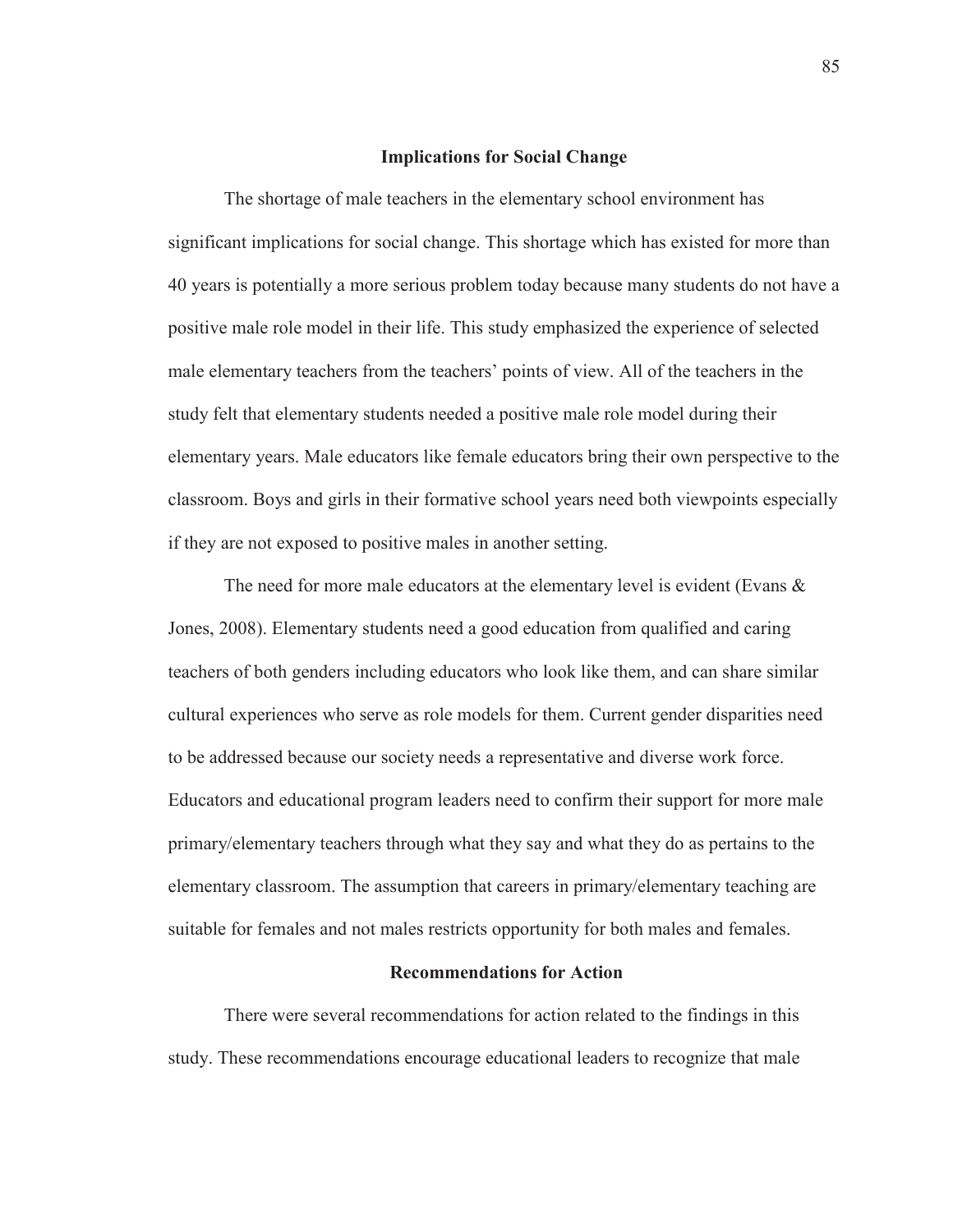teachers are an important entity in the primary/elementary school. To promote true change in the number of males teaching in elementary schools, school leaders must see the lack of male faculty members as a lack of diversity in their school, and have a desire to change.

State boards of education identify the requirements to gain a teaching certificate in the state. Once those requirements are met, it is up to local boards and local school leaders to cultivate an open, welcoming, and supportive environment of diversity among their professional staff members (Evans & Jones, 2008).

Male elementary teachers have the skills and training to work with young children. Some have additional expertise because they are fathers, themselves, who work with their own children. Males who want to teach can teach at any level if they have the desire, and are properly trained in the techniques to reach and teach young children. Teaching often becomes their passion (Thornton & Bricheno, 2008).

Principals and other educational leaders need to welcome male teachers into their schools by maintaining an open and supportive environment (Nelson & Shikwambi, 2010). Males can be recruited to teach specific subjects which they feel comfortable teaching. Some additional training in ways to reach young children may be needed.

#### **Recommendations for Further Study**

The purpose of this phenomenological study was to better understand and describe the male teacher experience in the elementary school setting. This study was limited to six male elementary teachers in three different school districts, one large and two small in the same southeastern state.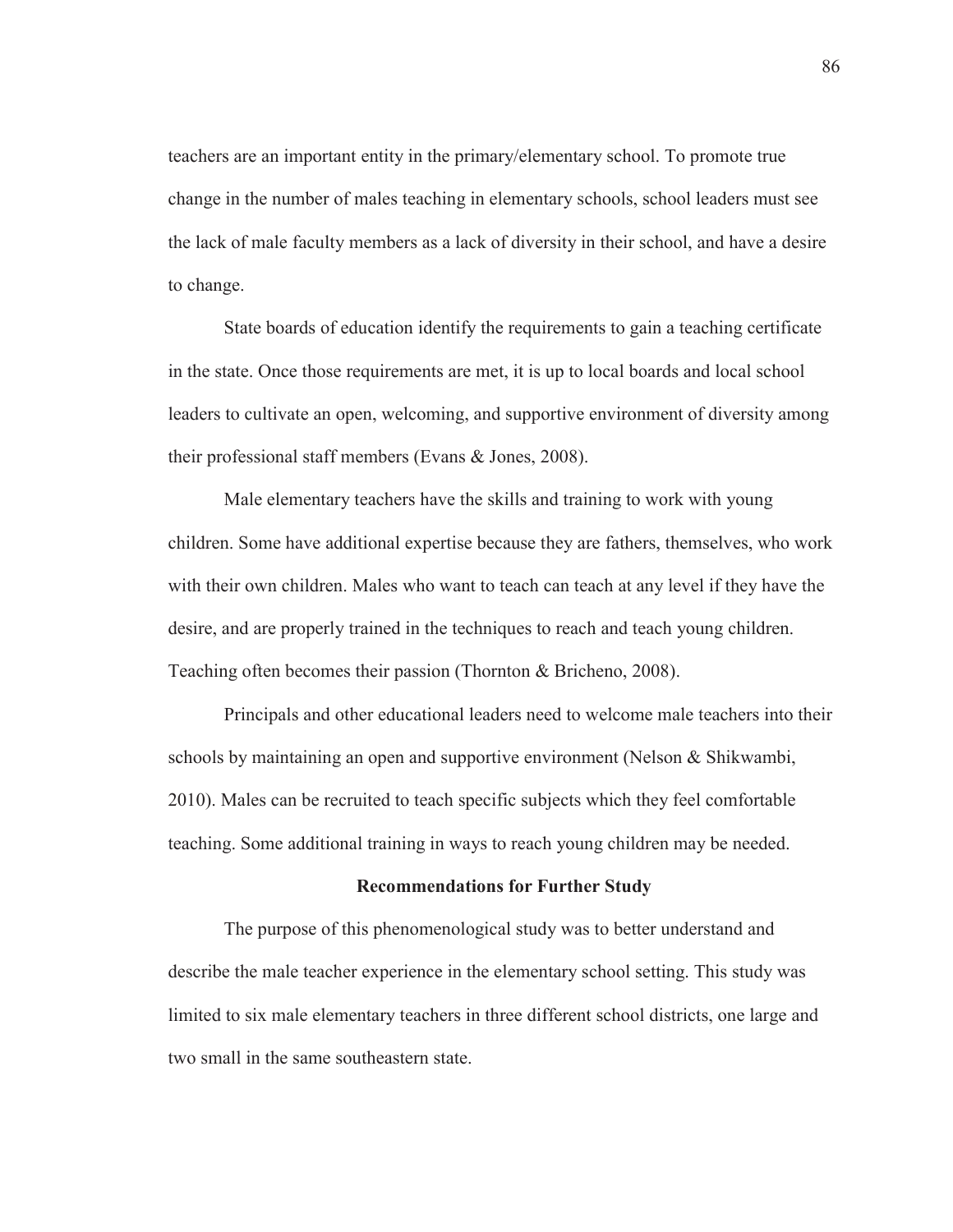My recommendation for future research would include moving beyond defining and understanding the male elementary teacher experience to a comprehensive look at the impact of males in the lives of young children. Many of the teachers in this study felt a need to be a positive male role model for children who did not have a positive male influence in their lives. Several of the co-researchers also experienced no sustained positive male role model in their own early life. Public school systems and colleges of education administrators interested in addressing the need for more male educators at the elementary level must find ways to get more males involved in elementary teaching.

## **Reflections on the Researcher's Experience**

My experience with the phenomenon is quite different from the experience of my co-researchers because I am not a male and I am not an elementary teacher. Nonetheless, my male elementary teacher exposure began very early. My father was an elementary teacher long before my birth; my connection to the male elementary teacher experience has always existed and was an accepted part of my life. Like many others before him, my dad did not view teaching as just a job; it was who you were: a teacher. That meant that you had a major responsibility in the community, in the church, in the home, and especially in the school. As a teacher, you were an example no matter where you were; as such, the teacher had a strong responsibility to live up to expectations.

Many families with troubled or out of control children wanted their kids in my dad's room because they knew he would straighten them out, bring them back to the mainstream, put them back on the right path. He did it with firmness, patience, and love. He knew that they were basically good kids that just needed direction to get on the right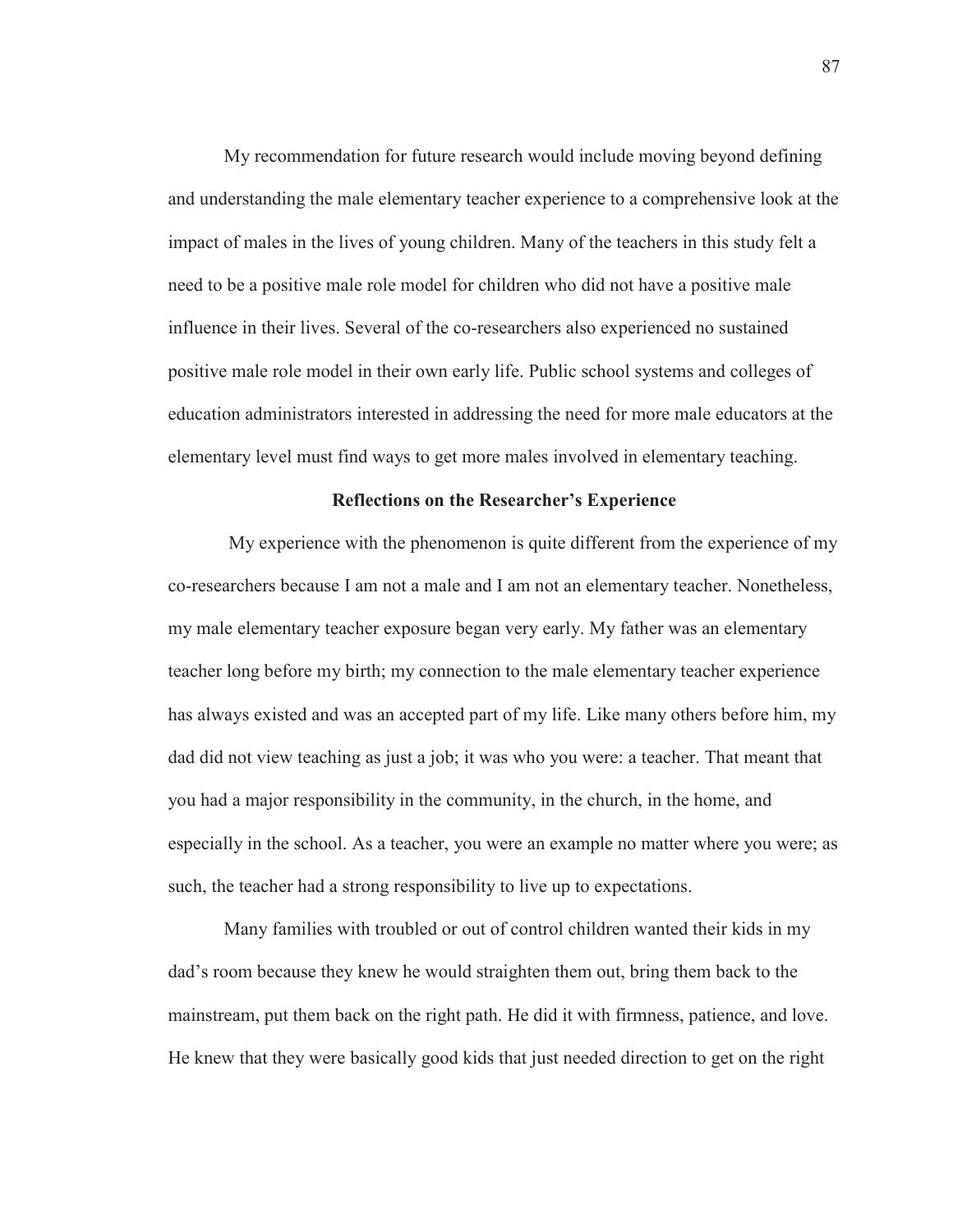path. He was very good at that. Even strong two parent families often wanted their children exposed to my dad's teaching and discipline before they left the elementary school.

 Growing up himself in a single parent home (mother only), he knew what it was like not to have a positive male role model in the home. He was determined to make a difference in the lives of his students. He was very successful in that area.

 Thus, my male teacher experience was always quite positive, even though I completed grades 1-6 without personally having an elementary school teacher that was male. My dad taught sixth grade at the first elementary school I attended; he was the only male teacher on the faculty. He became a principal at the end of my third grade year; he changed schools and we went with him. My new school (grades K-8) eventually had about three male teachers. Although my dad was the principal, he chose to teach eighth grade math also because he wanted to interact as a teacher with his students, not just as an administrator. My dad was the only male teacher I had during those years. As a result of my early experiences with a father who was a powerful elementary educator, I have felt that exposure to a male educator during the formative years was important to the development of the whole child especially for those who did not have a positive male role model in their life because the influence of a strong caring male during the formative years makes a difference in the life of a child (Carrington, Tymms, & Merrell, 2008).

Interviewing six dedicated male elementary teachers provided an opportunity for me to hear how they view their job. To focus on the essence of the participants lived experiences, I bracketed my own views so that I would not add personal bias or opinions.

88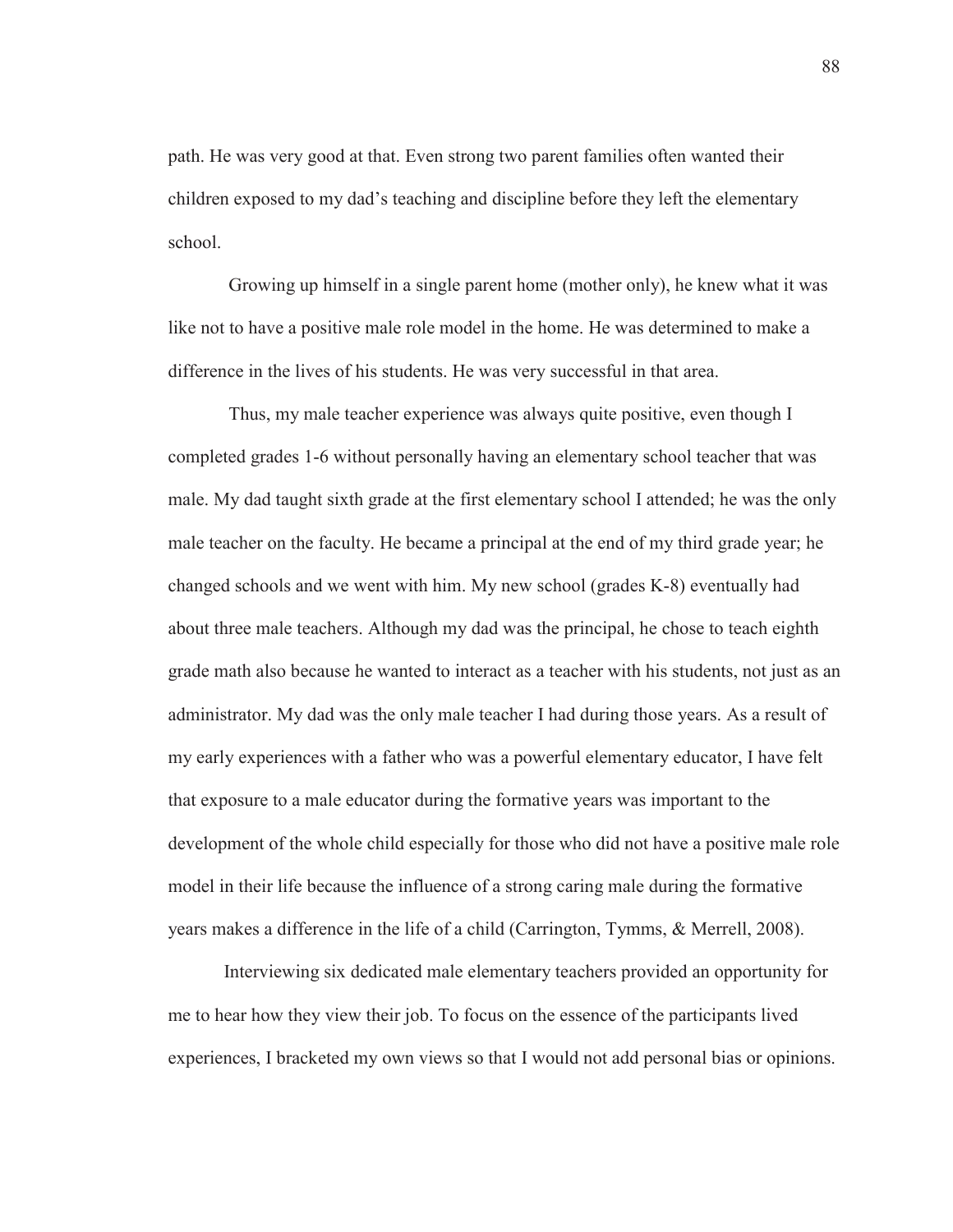Every attempt was made to ensure that all responses and information presented during the interviews were those of the participants and accurately reported.

# **Summary**

This study adds new information to a body of literature on the experience of male teachers of young children; it can be used to develop strategies to increase the number of male elementary teachers. This is particularly important today when the percentage of male teachers of young children is not increasing. School systems can exert some control by offering a supportive environment and supportive programs geared toward increasing the number of male teachers of young children.

The majority of male primary/elementary teachers that participated in this study are the parents of young children themselves. They have a love for children and see the need for more male teachers of young children. As a result, they might be the best spokespersons for recruiting more males into primary/elementary teaching.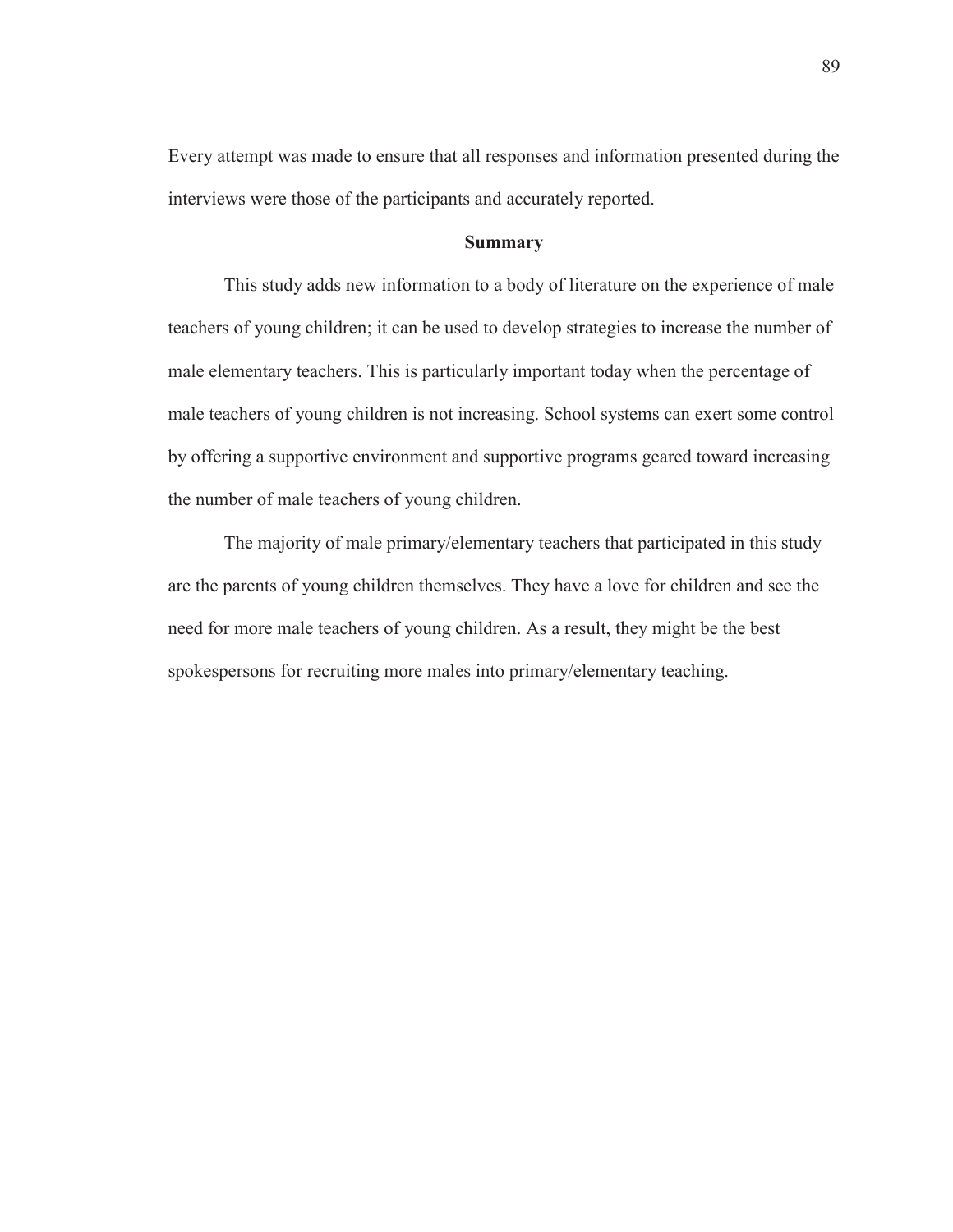#### References

- Ahtola, E. (2011). Transition to formal schooling: Do transition practices matter for academic performance? *Early Childhood Research Quarterly*, 295-302.
- Ashcraft, C. &. Sevier, B. (2006). Gender will find a way: Exploring how male elementary teachers make sense of their experiences and responsibilities. *Contemporary Issues in Early Childhood*, *7*(2), 130- 145.
- Bianco, L., Leech, N., & Mitchell, K. (2011). Pathways to teaching African American male teens explore teaching as a career. *Journal of Negro Education*, *80*(3), 368- 383.
- Castro, A. & Bauml, M. (2009). Why now? Factors associated w choosing teaching as a second career & their implications for teacher ed programs. *Teacher Education Quarterly*, *36*(3), 113-126.
- Chmelynski, C. (2006). Getting more men and Blacks into teaching. *Education Digest: Essential readings condensed for quick review, 71* (5), 40-42
- Creswell, J. (2007). *Qualitative inquiry and research design: Choosing among five approaches* (2nd Ed.)*.*Thousand Oaks, CA: Sage Publications.
- Cubberley, E. (1934). *Public education in the United States* (Revised Ed*.*). New York, NY: Houghton Mifflin.
- Cushman, P. (2006). Gender balance desirability and the favouring of male applicants for primary school teaching positions. *Pacific Asian Education*, *18*(2), 37-50.
- Cushman, P. (2007). The male teacher shortage: A synthesis of research and worldwide strategies for addressing the shortage. *KEDI Journal of Education*, *4*(1), 79-98.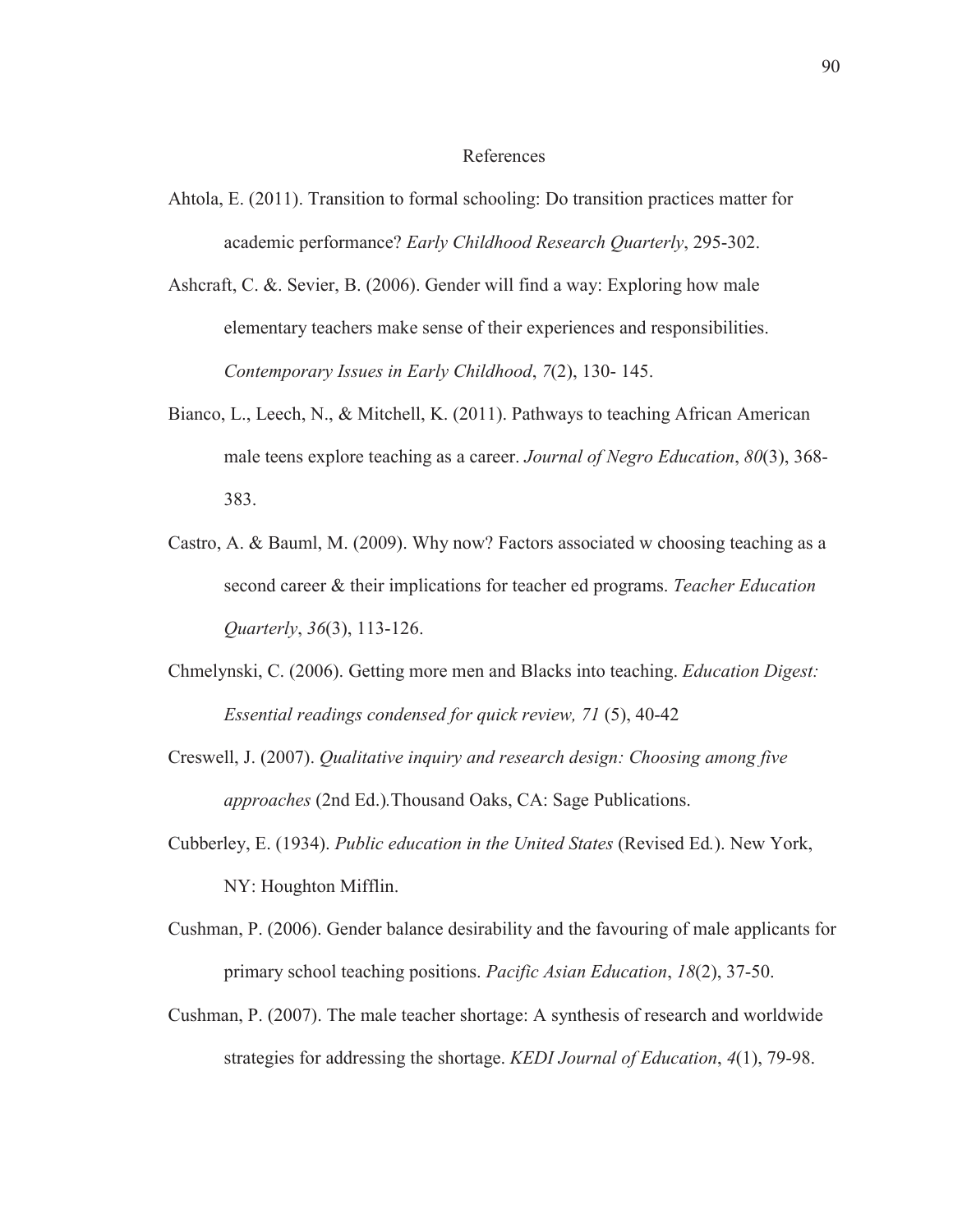- Cushman, P. (2010). Male primary school teachers: Helping or hindering a move to gender equity. *Teaching and teacher education*, *26,* 1211-1218.
- Dalley-Trim, L. (2009). The call to critique common sense understandings about boys  $\&$ masculinity. *Australian Journal of Teacher Education*, 54-68.
- Donaldson, M., & Johnson, S. (2011). Teach for America teachers: How long do they teach? Why do they leave? *Phi Delta Kappan, 93*(2), 47-51.
- Englar-Carlson, K. &. (2010). Identifying, affirming, & building upon male strengths. The positive psychology/positive masculinity model of psychotherapy with boys & men. *Psychotherapy Theory, Research, Practice,Training*, 276-287.
- Farquhar, S. (2008). New Zealand's participation in early years work. *Early Childhood development and care*, *178*(7& 8), 733-744.
- Friedman, M. (2008). Encore careers provide success fulfillment in second half of life. *Community College Journal*, *178*(7,8), 34-38.
- Friedman, S. (2010). Male voices in early childhood education. *Young Children*, *65*(3), 41-45.
- Fuller, R. (2004). *Sombodies and nobodies.* Gabriola Island, BC, Canada: New Society Publishers.
- Fuller, R. (2008). *Dignity for all: How to create a world without rankism.* Williston,VT: Berrett-Koehler Publisahers.
- Government Accountability Office. (2006). Troops to teachers: Program helped address teacher shortages. *GAO, 0*6-265. GAO Reports, 6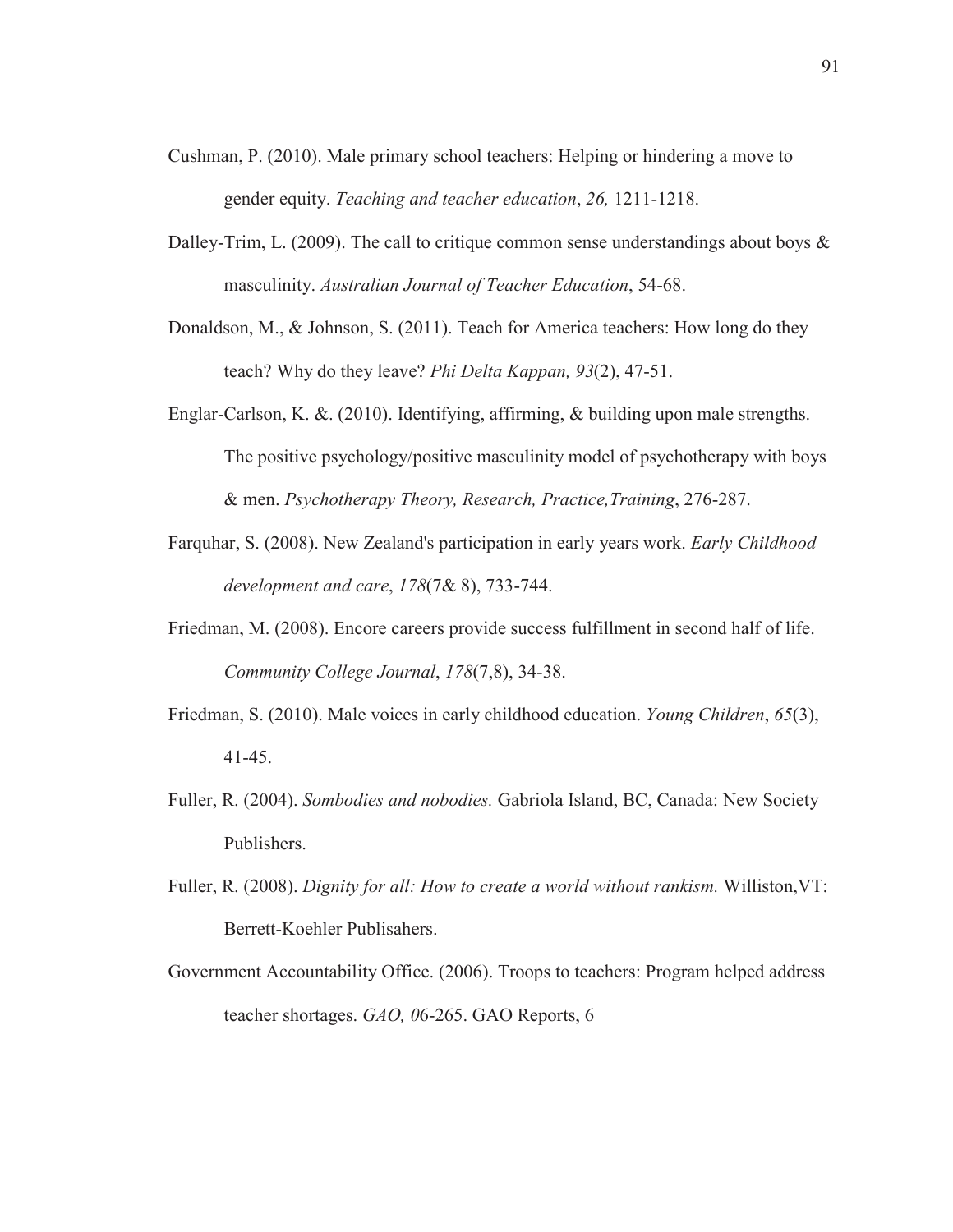- Gentry, S.-H. &. (2011). Student-identified exemplary teachers, insight from talented teachers. *Gifted Child Quarterly*, 111-125.
- Halliday, A. (2006). Teach for America: An analysis of the ethical conflict embedded in a program of National Service. JEP: Ejournal of Education Policy, 3.

Halpern, M. (2010). Rooster in charge. *Scholastic Parent & Child*, *18*(1), 64.

- Harris, K. & Barnes,S. (2009). Male teaacher, female teacher: Exploring children's perspectives of teachers' roles in kindergarten. *Early Child Development and Care 179*(2), 167-181.
- Heilig, J., Cole, H., & Springer, M. (2011). Alternative Certification and teach for America: The search for high quality teachers. *Kansas Journal of Law & Public Policy, XX:3* , 388-412.
- Helmer, J. (2005). Needed in class a few good men. *Christian Science Monitor*, *97*(76), 11.
- Honig, A. (2008). Supporting men as fathers, caregivers, and educators. *Early Child Development and Care*, *178*(7-8), 665-687.
- Husserl, E. &. (1962). *Ideas. General introduction to pure phenomenology.* New York, NY: Routledge.
- Janairo, R. Holm, J., Jordan,T.,& Wright, N. (2010). How we advocated for gender diversity in the early childhood workforce. *Young Children*, *65*(4), 30-34.
- Johnson, S. (2008). The Woman peril and male teachers in the twentieth century. *American Educational History Journal*, *35*(1),149-167.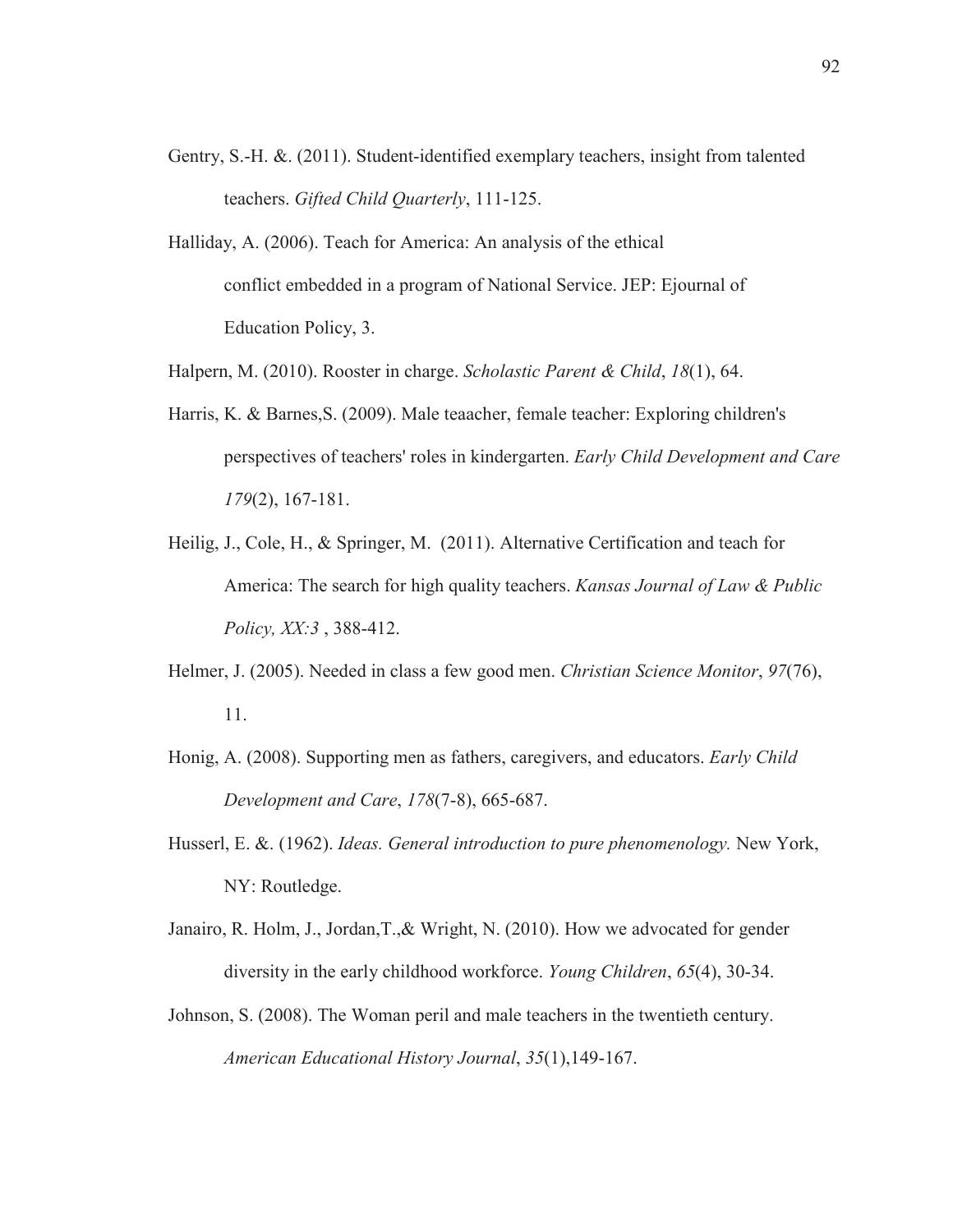- Johnson, S. (2009). *A Collaborative intervention to the lack of male teachers.(Doctoral Dissertation).*Retrieved from ProQuest, UMI Dissertations Ann Arbor, MI: ProQuest UMI Dissertations Publishing 3378357.
- Johnson, S., Middleton, R., Nicholson, N., & Sandrick, D. (2010 May). Still so few male teachers: Now what? *National Association for the Education of Young Children*, *65*(4), 18-23.
- Kiselica, M. &.-C. (2010). Identifying, affirming, and building upon male strengths: The positive psychology/Positive masculinity model of psychotherapy with boys and men. *Psychotherapy Theory, Practice, Research, Training*, *47*(3), 276-287.
- Lahann, R. &. (2011). Teach for America and the politics of progressive neoliberalism. *Teacher Education Quarterly*, *38*(1), 7-27.

Levinson, D. (1978). *The Seasons of a man's life.* New York, NY: Random House.

Levinson, D. (1986). A conception of adult development. *American Psychologist, 41*(1), 3-13.

Lipka, S. (2007). Elite Company. Chronicle of Higher Education, 53(42),

A31.

- Martino, W. (2008). The lure of hegemonic masculinity: investigating the dynamics of gender relations in two male elementary school teachers' lives. *International Journal of Qualitative Studies in Education*, *21*(6), 515-603.
- Megan, I. &. (2003). *Teaching with fire: Poetry that sustains the courage to teach.* San Francisco, CA: Jossey Bass.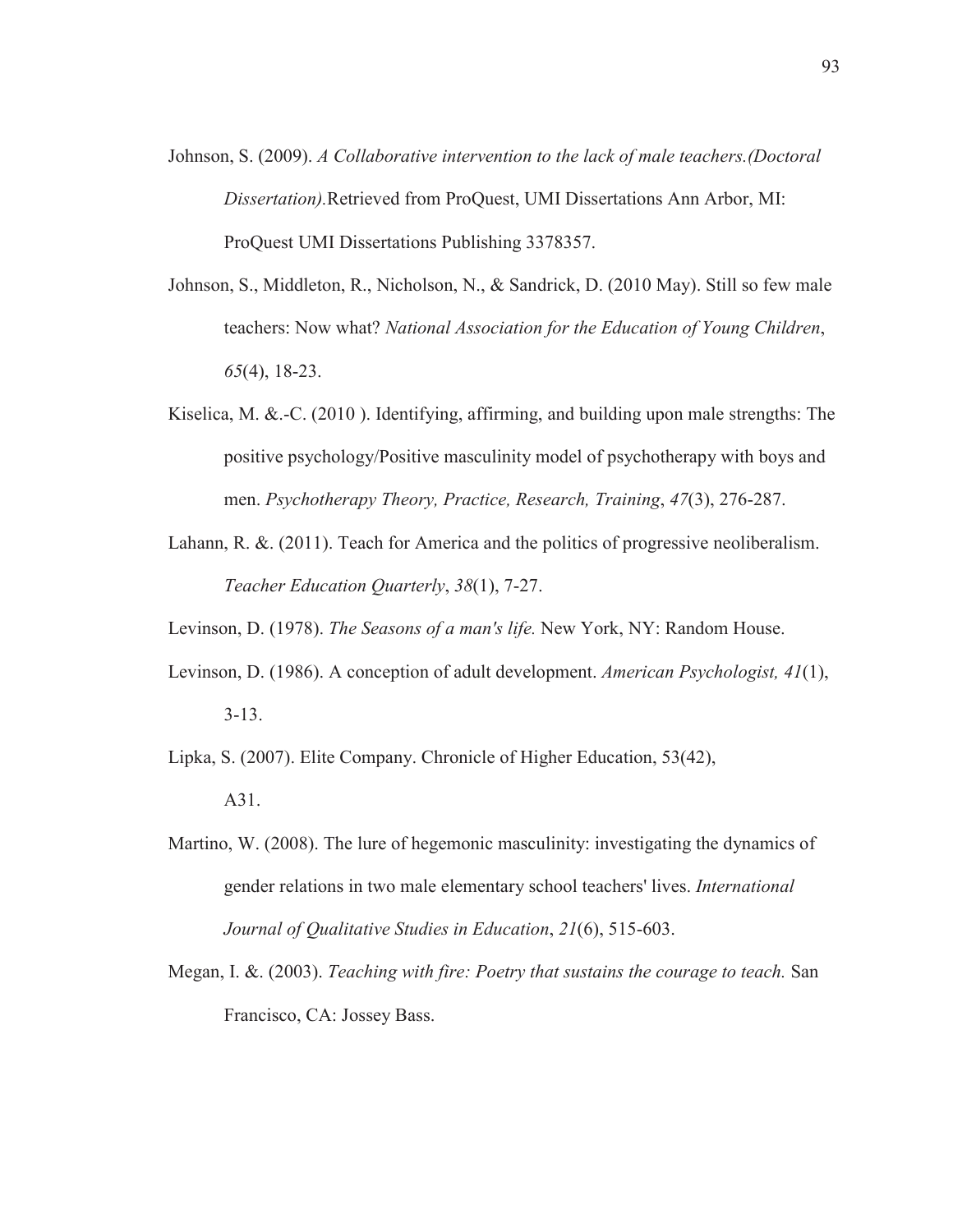- Merriam, S. (2009). *Qualitative Research: A guide to design and implementation.* San Francisco, CA: Jossey-Bass.
- Mezirow, J. (1990). *Fostering critical reflection in aadulthood: A guide to transformative and Emancipatory Learning.* San Francisco, CA: Josey Bass.
- Mezirow, J. & Associates. (2000). *Learning as transformation.* San Francisco, CA: Josey-Bass.
- Mezirow, J., Taylor, E. & Associates (2009). *Transformative learning in practice.* San Francisco, CA: Josey Bass.
- Moustakas, C. (1994). *Phenomenological Research Methods.* Thousand Oaks, CA: Sage Publications.
- Murray, K. (2009). *An evaluation of the backgrounds beliefs and attitudes of Think Detroit PAL volunteer youth sports (Doctoral dissertation). Retrieved from* Pro Quest,UMI Dissertations Publishing, 2009. 3364728 .
- Nelson, B., & Shikwambi, S. (2010). Men in your teacher preparation program: Five strategies to recruit and retain them. *Young Children*, *65*(3),36-40.
- Owens, P. (2010). *A phenomenological study of parents perceptions of the roles of male teachers in early grades. (Doctoral dissertation)*. Retrieved from ProQuest, UMI Dissertation Publishing, 2009. 3364728.
- Palmer, P. (2007). *The courage to teach.* San Francisco, CA: Jossey-Bass.
- Piburn, D. (2010). Where in the world are the men in early care and education? *Young Children*, *65*(3), 46-50.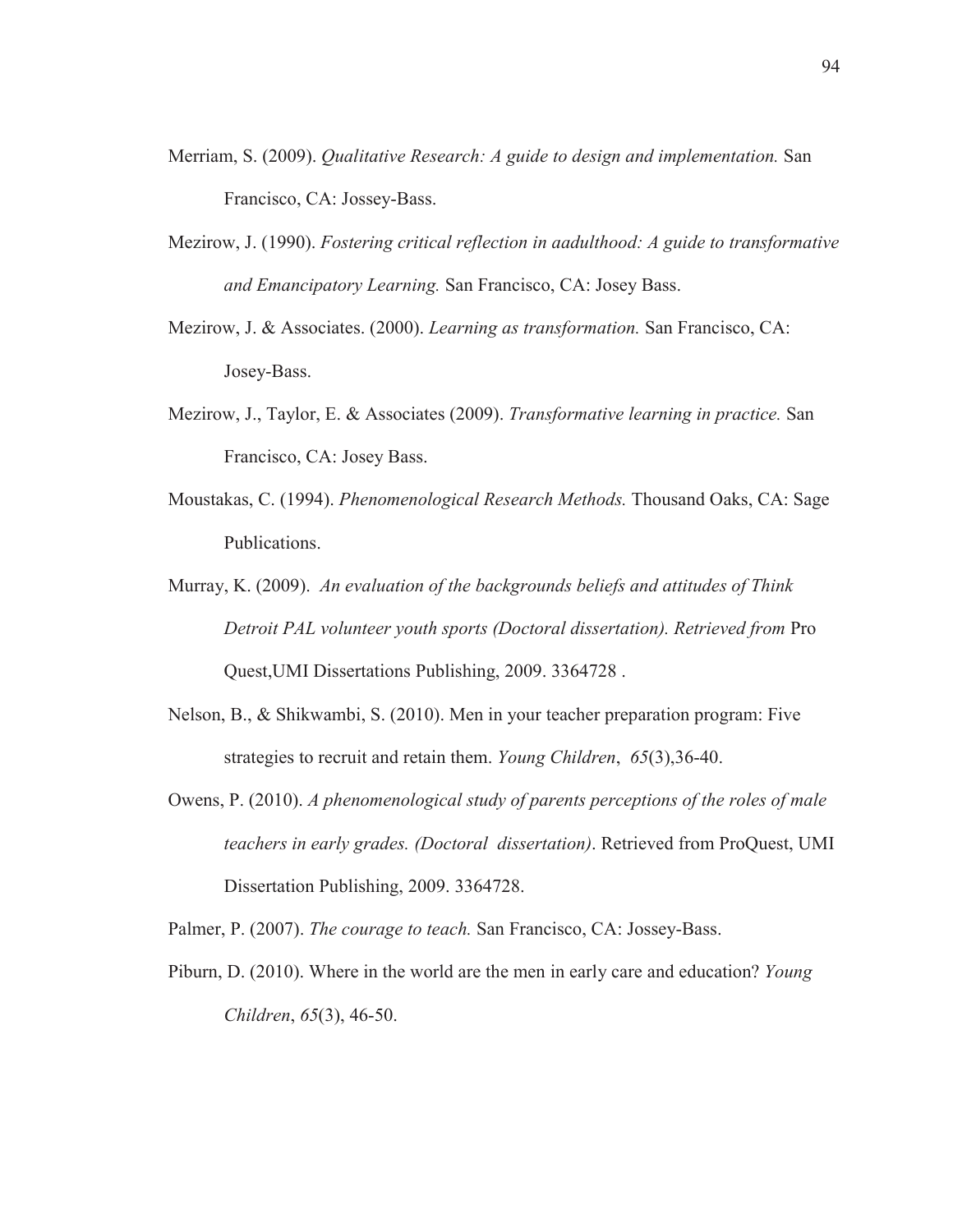- Piburn, D. N. (2011). Men in teaching: Gender equality through the promise of gender balance. *Young Children*, *66*(5), 64-65.
- Powell, W. (2001). On creating space: An interview with Parker Palmer. *Families in Society*, *82*(1), 13-22.
- Purvis, T. (1999). *Colonial America to 1763.* New York, NY: Facts on File.
- Ragan, W. &. (1976). *Modern elementary curriculum.* New York, NY: Holt, Reinhart & Winston.
- Rentzou, K. & Ziganitidou, K. (2009). Greek male early childhood educators: self and societal perceptions towards their chosen profession. *Early years*, *29*(3), 271-279.
- Rezai-Rashti, G. &. (2010). Black Male Teachers as role models: Resisting the homogenizing impulse of gender and racial affilation. *American Educational Research Journal*, *47*(1), 37-64.
- Sakellarious, M. & Rentzou, K. (2007). Male early childhood educators: The element missing from preschool settings- A pilot study. *The International Journal of Learning*, *14*(1), 41-49.
- Sanatullova-Allison, E. (2010). Experiences unique to males in a predominately female elementary teacher education program . *International Journal of Diversity in Organizations*, *10*(4), 179.
- Scholes, L. (2010). Boys, masculinity & reading deconstructing the homogenizing of boys in primary school literacy classrooms. *International Journal of Learning*, *17*(6), 437-450.

Smiles, R. (2002). Calling all potential MISTERS. *Black issues in higher education,*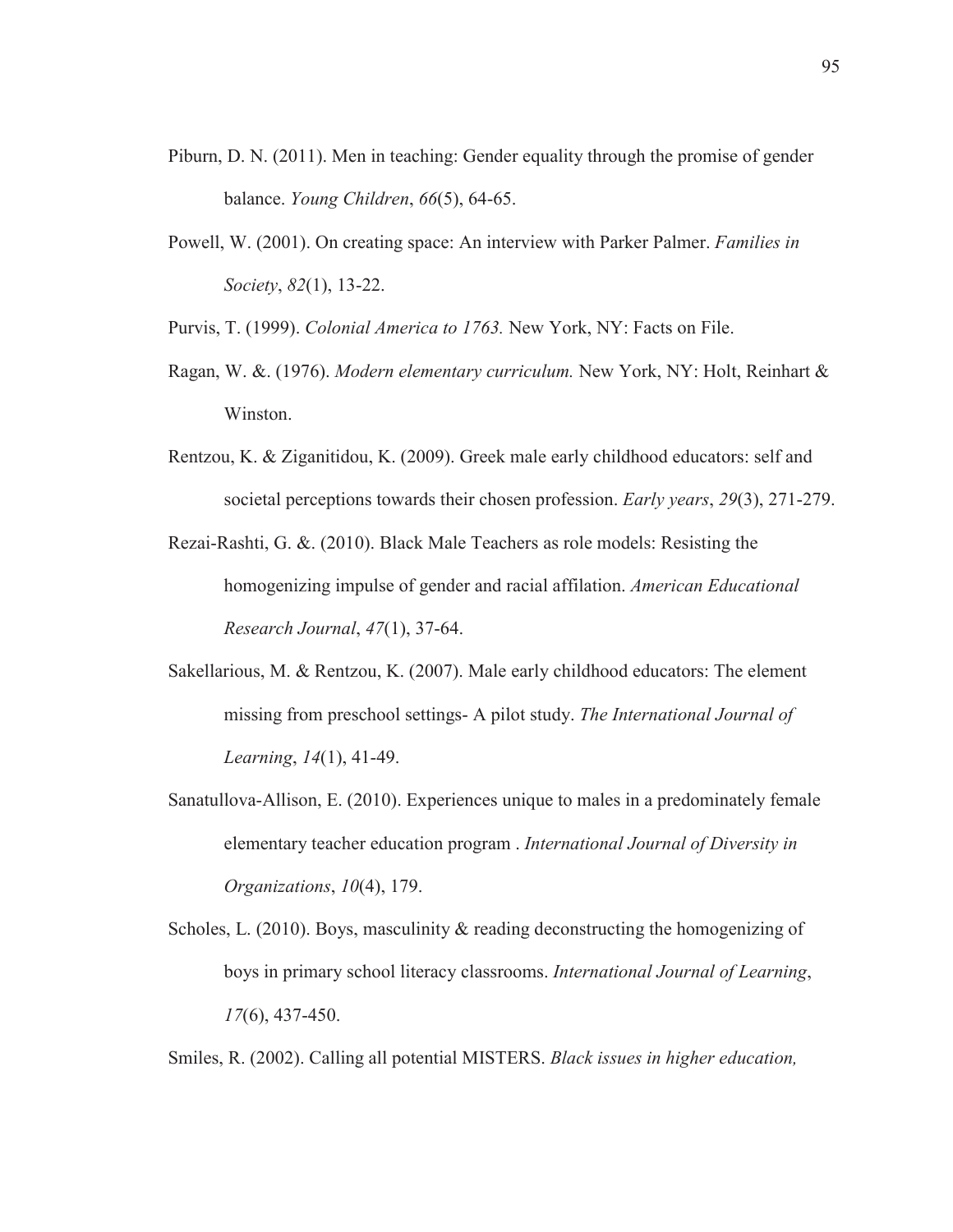- Spruill, J. (1998). *Women's life and work in the Southern colonies.* New York, NY: W.W. Norton Company.
- Stern, P. B. (1989). Coaches' goals for young children in a recreational sports program. *Clinical Pediatrics*, 277-281.
- Washington, V. (2009). Needed in school teaching: A few good men. *New England Journal of Higher Education*, 18-19.
- Weaver-Hightower, M. (2011). Male preservice teachers and discouragement from teaching. *The Journal of Men's studies*, *19*(2), 97-115.
- White, S. (2011). Dads as teachers: Exploring duality of roles in the New Zealand Context. *Journal of Men's Studies*, *19*(2), 173-186.
- Wiest, L. (2003). The Current status of male teachers of young children. *The Educational Forum*, *68*(1), 62-70.
- Ziganitidou, R. &. (2009). Greek male early childhood educators . *Early Years*, *28*(3), 271-279.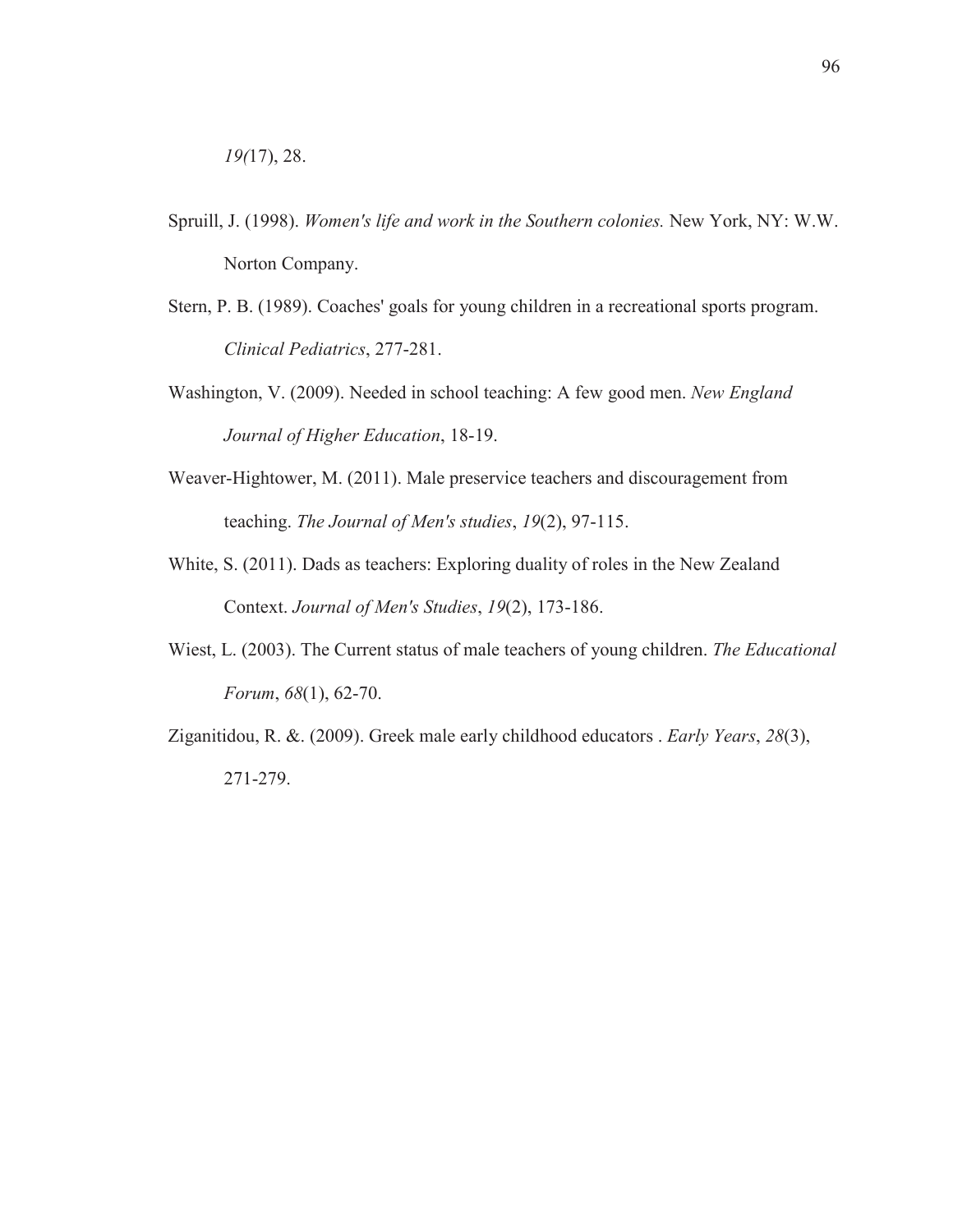#### Appendix A: Interview Questions

- 1. How would you describe your day to day experience of teaching young children in a primary/elementary school environment?
- 2. How has the job been exactly what you expected or different from what you expected? (How has this decision affected your life?)
- 3. What has been most challenging (exciting, inspiring, or perplexing) about the job?
- 4. Are you confident or, are you concerned about your future in the primary/elementary school classroom?
- 5. How long have you been teaching primary/elementary students?
- 6. What impact do you think your gender has on your students' academic behavior and social behavior?
- 7. Do you have a key mentor or others who influenced you to choose primary/elementary teaching?
- 8. What experiences, ideas, or goals brought you here to primary/elementary teaching?
- 9. What advice would you give to a male who might be contemplating elementary teaching?
- 10. What do you consider your best asset as a teacher?
- 11. How do you use this to engage your students?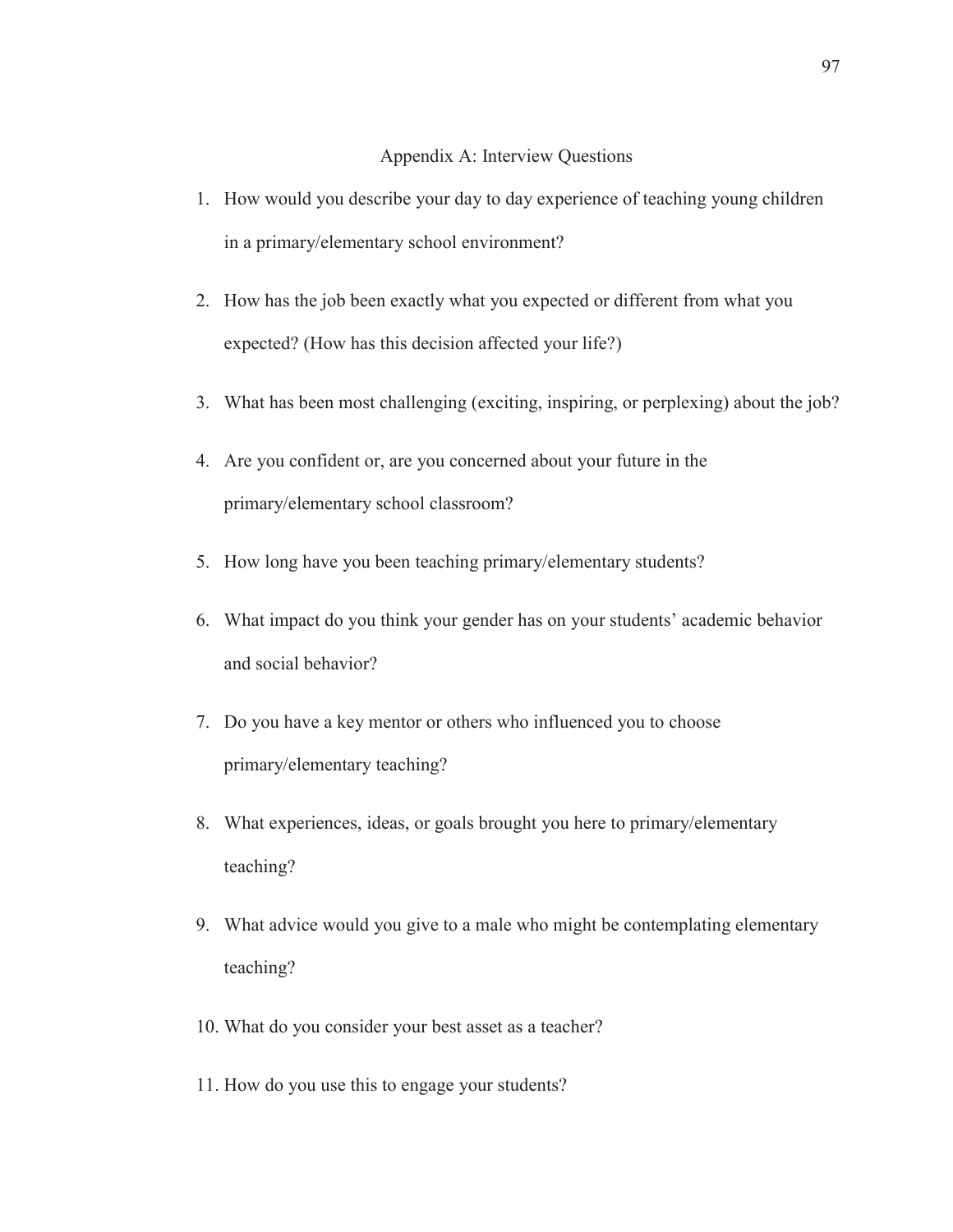12. Is there anything else you would like to add about your experience as a primary/elementary teacher?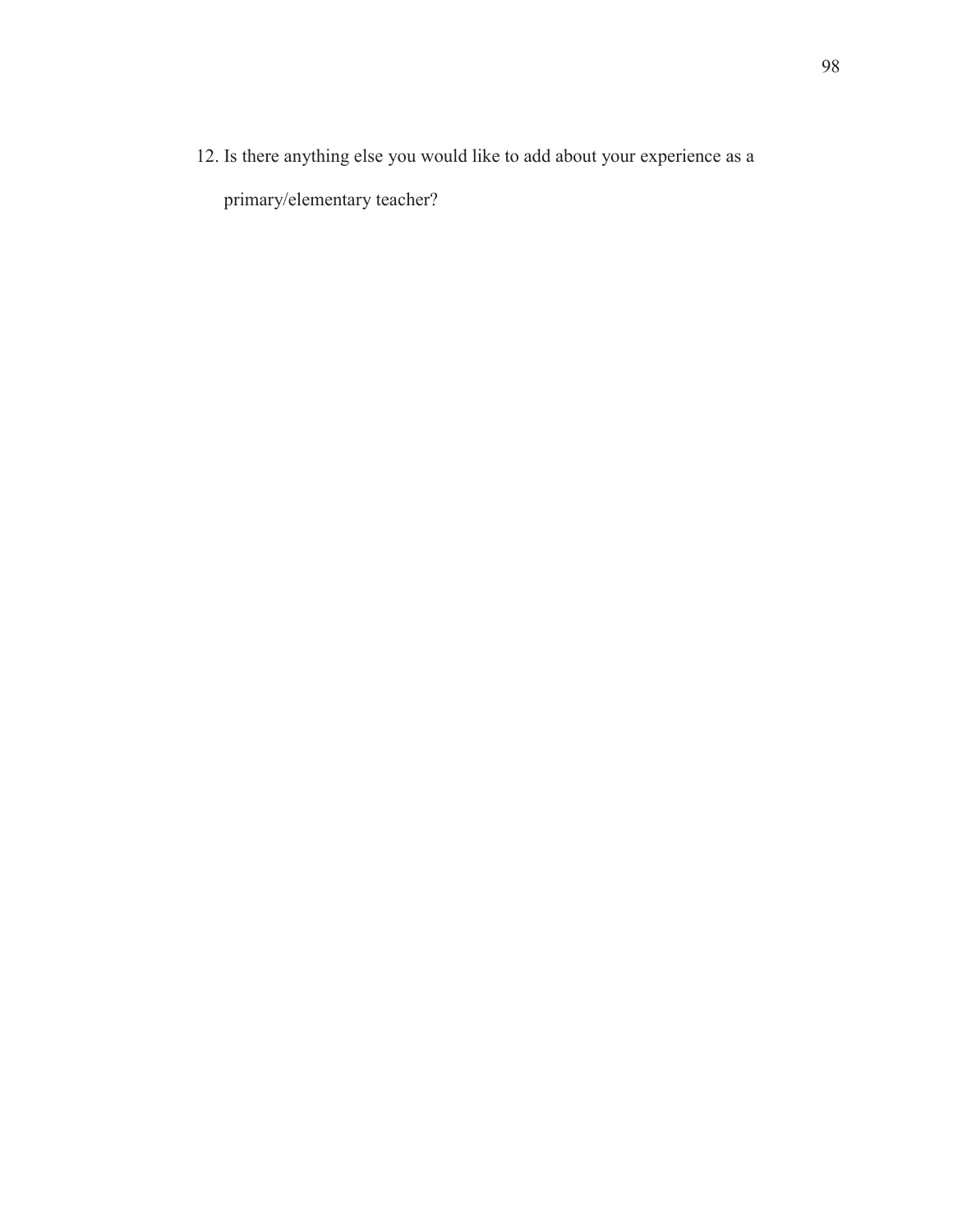# Appendix B: Informed Consent Document

You are invited to participate in a research study on male elementary teachers. The study focuses on how male teachers describe their day to day experience in the elementary classroom.

The research is being conducted by Alberta Richardson, a doctoral candidate at Walden University.

# **Background Information and Procedure:**

The purpose of this study will be to better understand and define the challenges faced by male teachers in the elementary school setting. If you agree to participate in this study, you will be asked to participate in an individual interview session. The audio recorded interview will last from 40 to 60 minutes. After the interview is transcribed, you will be sent a copy to check for accuracy.

# **Procedures:**

If you agree to participate in this study, you will be asked to do the following things:

- Participate in a private 1-1 in depth interview with the researcher to gather more details about your experiences in the elementary school environment. The interview will last from 40 to 60 minutes.
- You will have an opportunity to review your responses and a transcript of your interview prior to inclusion in the study. At the time you may make corrections, if you wish.

# **Voluntary Nature of the Study:**

Participation in this study is voluntary. Your decision whether or not to participate will not affect your relationship with the administration. If you initially decide to participate, you are still free to withdraw your participation at any time.

# **Risks and Benefits of Being in the Study:**

The risks associated with participating in this study are very minimal; there may be societal benefits from participating in this study. In the event you experience stress or safety during participation in this study, you may terminate participation at any time. Your participation is voluntary, and you may withdraw at any time.

# **Compensation:**

There will be no compensation for participation in this study.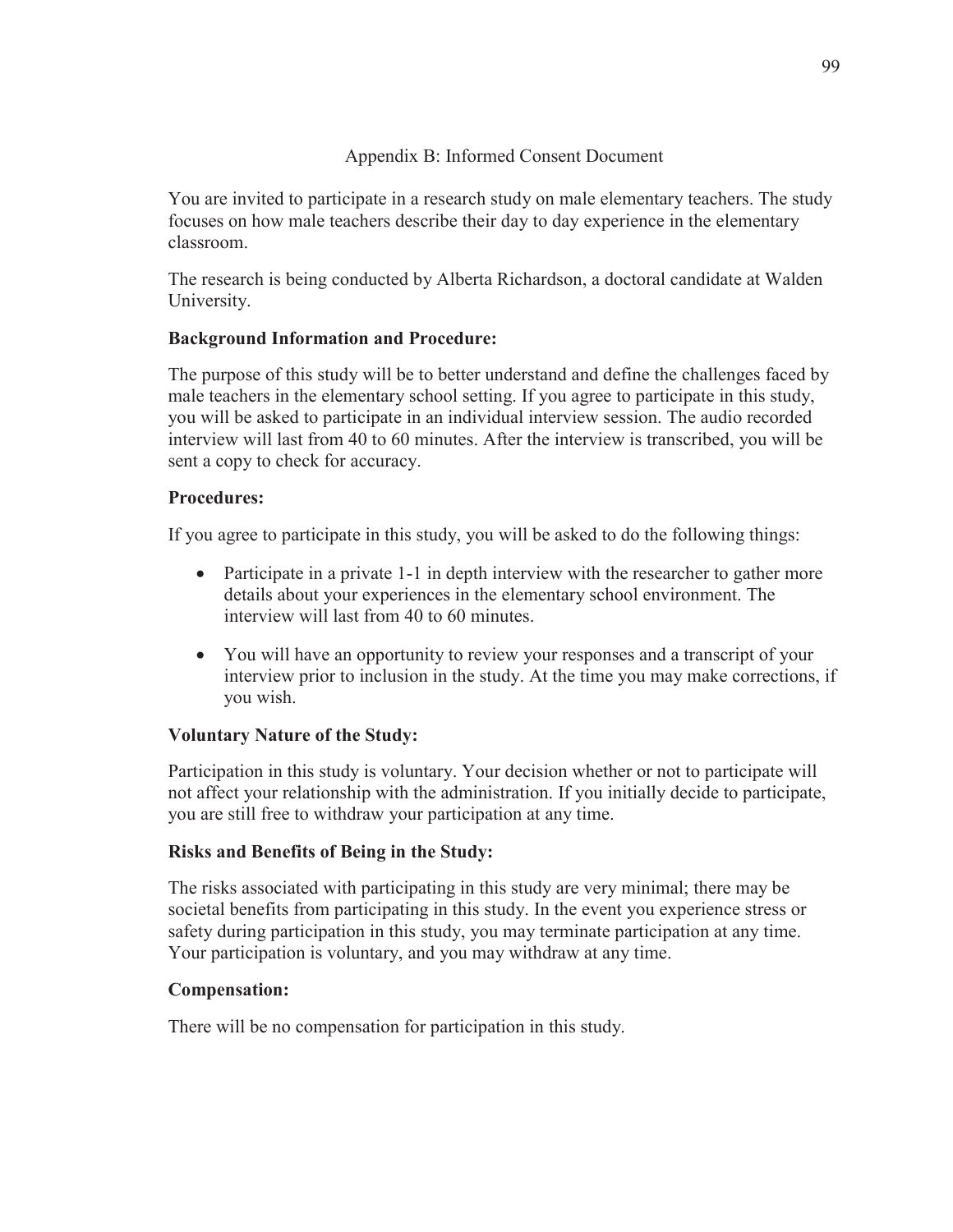#### **Costs:**

There are no costs to you or to the system for participating in this study.

## **Confidentiality:**

The records of this study will be kept in a confidential location by the researcher. The interview audio and all data collected in this research will be kept confidential by the researcher and stored in a locked cabinet at the researcher's home for five years, at which time they will be destroyed. The response and participant identities will be coded so that individuals cannot be identified. All verbal and written reports will use only coded information. The names of both participants and their schools, and school districts where they serve will be kept confidential. Pseudonyms will be assigned to both the participant and the school where the participant serves before the interview begins.

## **Contacts and Questions:**

The researcher conducting this study is Alberta Richardson. The researcher's committee chair is Dr. Mitchell Olson, Mitchell.olson@waldenu.edu. You may ask any questions that you have now. If you have questions later, you may contact me via phone at 251- 610-3250 or email at alberta.richardson@waldenu.edu. The Research Participant Advocate at Walden University is Dr. Lelani Endicott; you may contact her at irb@walden.edu if you have any concerns about your participation in this study. Walden University's approval number for this study is  $07-16-13-0125868$  and it expires on July 15, 2014.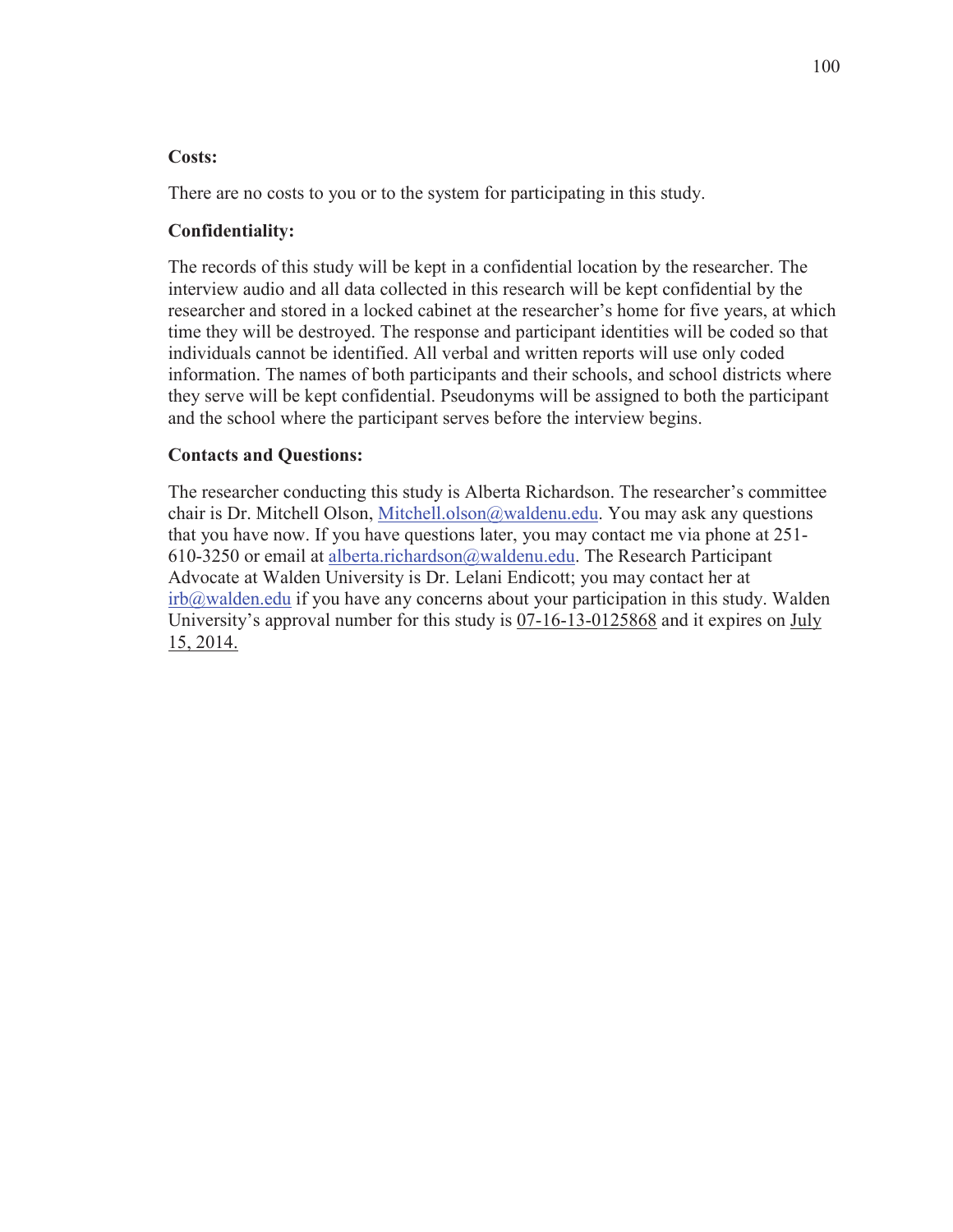#### Appendix C: Significant Statements

I can remember being in fifth grade; what I remember is not the content, but how I was treated.

Teaching is challenging and extremely rewarding.

I have kind of been a surrogate father for a little while.

Some of the children have heart-breaking experiences

I have been told that I am extremely patient.

I want children to have a positive experience that carries over into middle school.

Teaching is fun for me because it's something I want to do.

I try to make learning fun for the children

Because I am a male, I am able to talk to the children in a little bit different of a way.

I have conversations with boys that maybe the female teachers couldn't have with them.

I try to make learning fun for the children.

You can encourage little children to be whatever they want to be.

Some of my students may not have a role model that's a male in their lives.

In a small community like this everyone knows everyone, it's a non-revolving job.

I'm inspired by the kids.

Being a male teacher, you have a big opportunity to be a big impact on their lives.

We spend time outside school hours with some of our troubled male students.

I can sit and talk with students and find out what causes them to act in unacceptable ways.

My best asset as a teacher is building relationships with the students.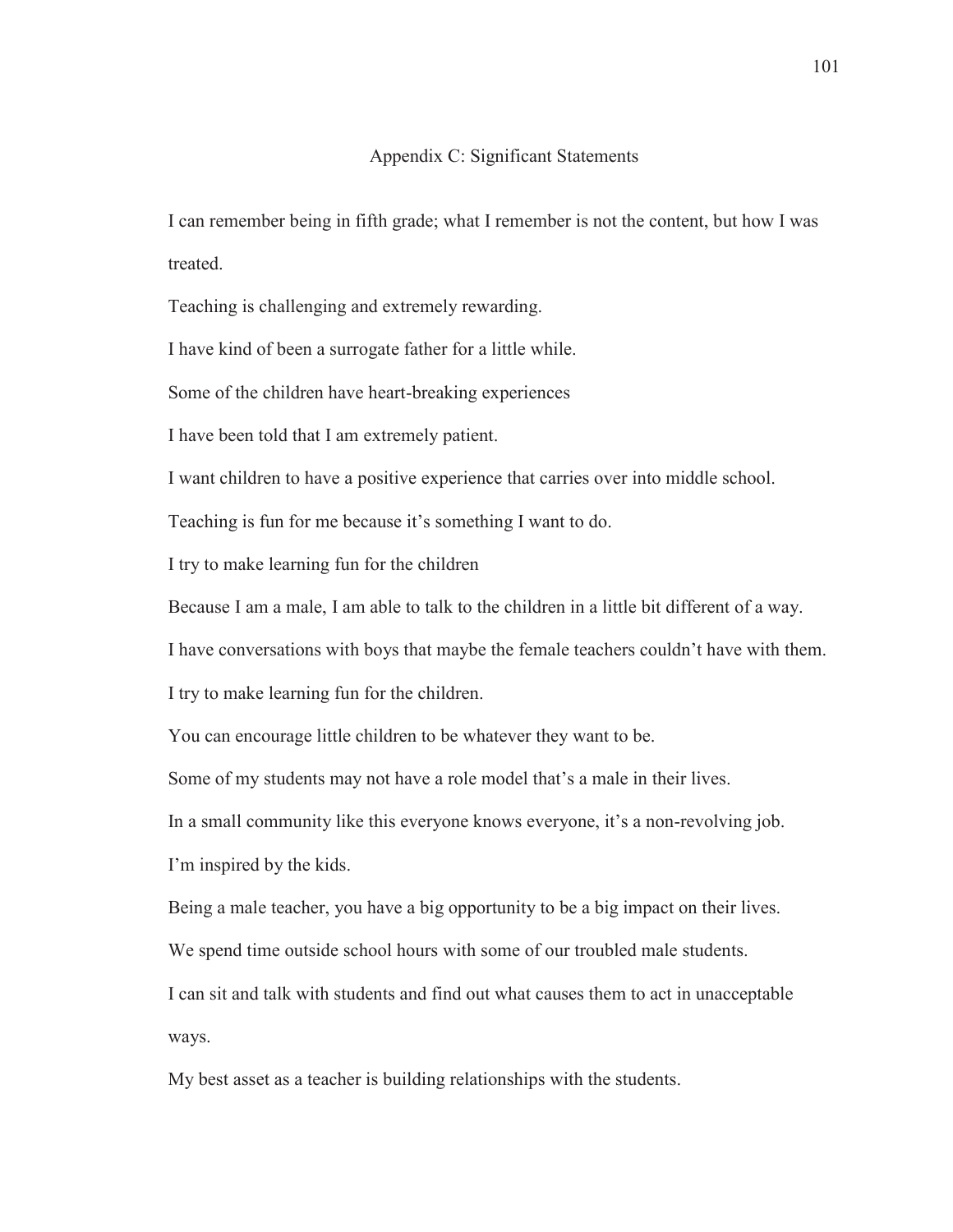I think my gender has a positive impact on their academic achievement, especially the males.

I make sure I don't put myself in a negative situation, especially since I live in the community.

There is no worse thing about teaching; I love my job.

If you're not at the kids' level, you'll lose them.

My experiences have been grand.

Teaching has been very rewarding.

We tried boys group here at my school.

I enjoy teaching young kids in an elementary school.

Just being there through their whole life is almost like being a father to them.

I chose elementary teaching because I saw what it was like to have a father figure, and

then have him not be there.

In this area single parent homes means just mother.

I always put God first in everything, so I don't see any barriers.

I greet each one of my kids when they come in and when they leave the room.

Teaching has been exactly what I expected when it comes to the kids.

It's a joy to get up just to come and be their teacher.

My first principal, a female, utilized me in different ways; she set me up for opportunities.

I'm looked over on different opportunities because I'm a male.

If I had a leadership role, I could bring the faculty and staff closer.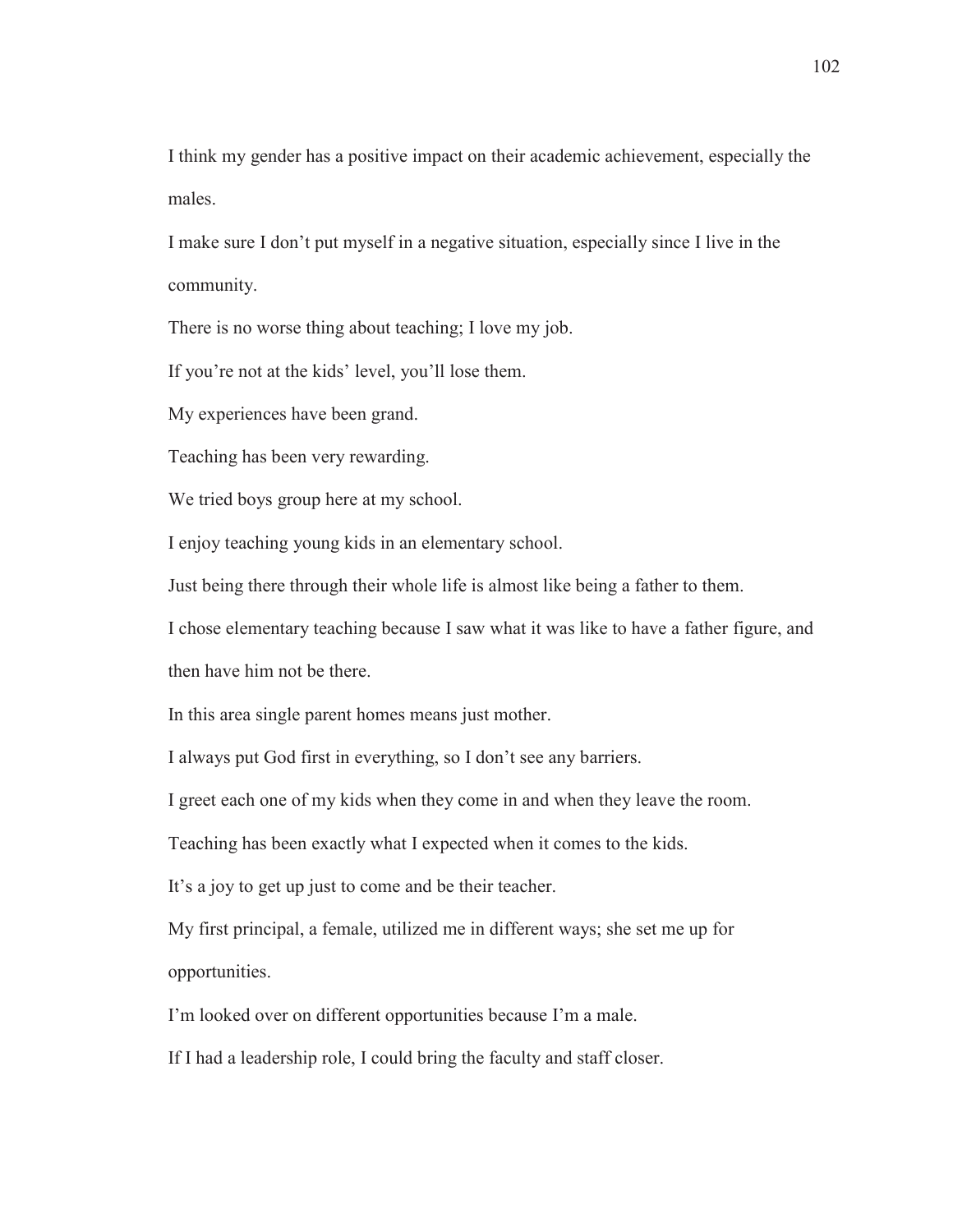A key mentor motivated me to come to the elementary setting and be a role model to small kids.

We need more good role models.

I am happy I went to college to be an elementary teacher.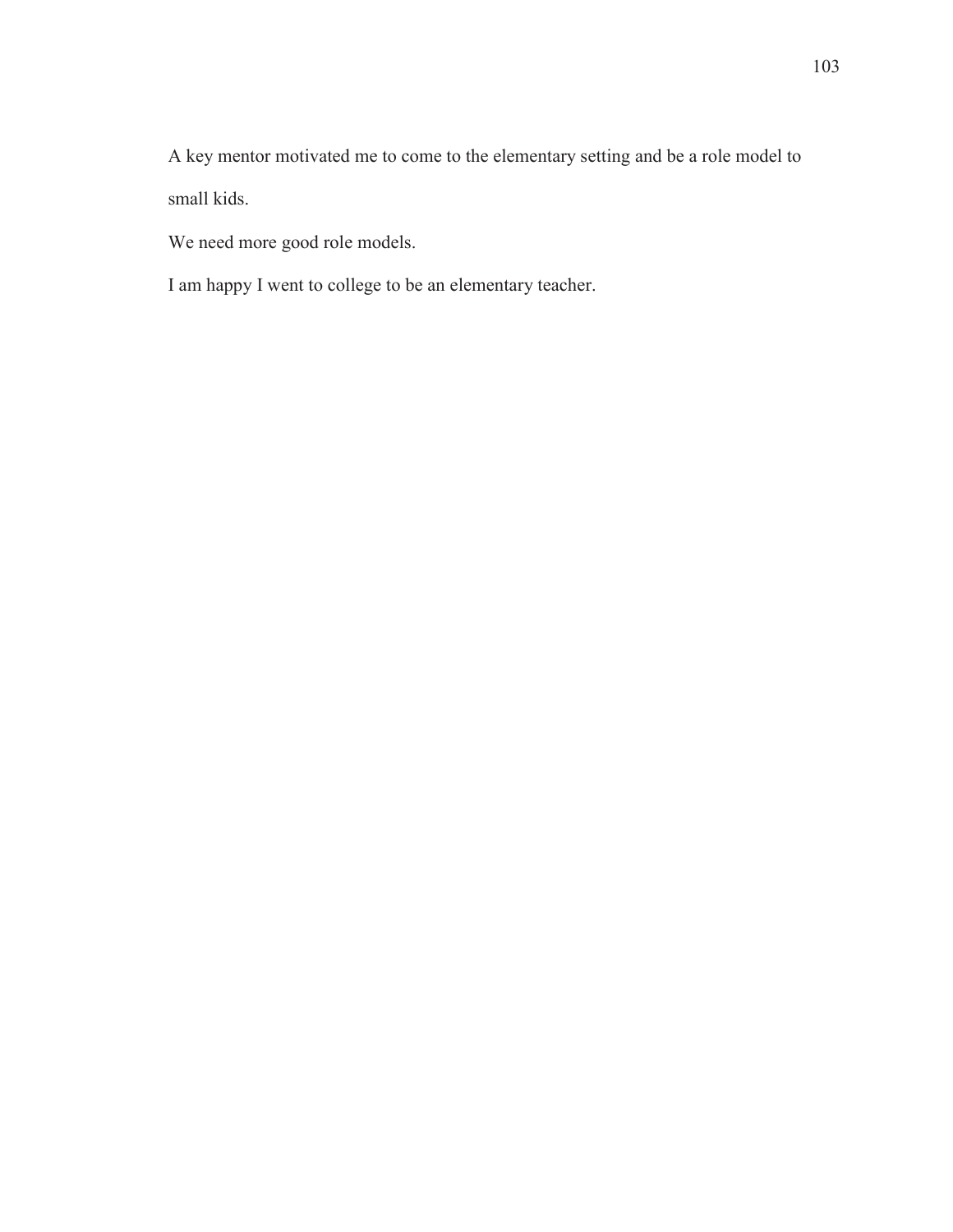#### Appendix D: Letter of Invitation

Dear Teacher,

You are invited to participate in a research study on the unique experiences of male elementary teachers. The study is being conducted by a doctoral candidate named Alberta Richardson at Walden University.

The purpose of this study will be to better understand and define the challenges that male teachers face in the elementary school setting.

If you agree to participate in this study, you will be asked to participate in an individual interview session which will be audio taped. This session should last from 40 to 60 minutes.

Participation in this study is voluntary. Your decision whether or not to participate will not affect your current job. If you initially decide to participate, you are still free to withdraw your participation at any time. I have also included an informed consent document for your review and signature should you decide to participate in this study. Your participation would be helpful, and I would be most appreciative of your consideration to participate.

I will contact you via email or telephone to schedule a date and time for the interview if you accept this invitation. Thank you for your consideration.

Sincerely,

Alberta Richardson Ed.D. in Education Student, Walden University Alberta.richardson@waldenu.edu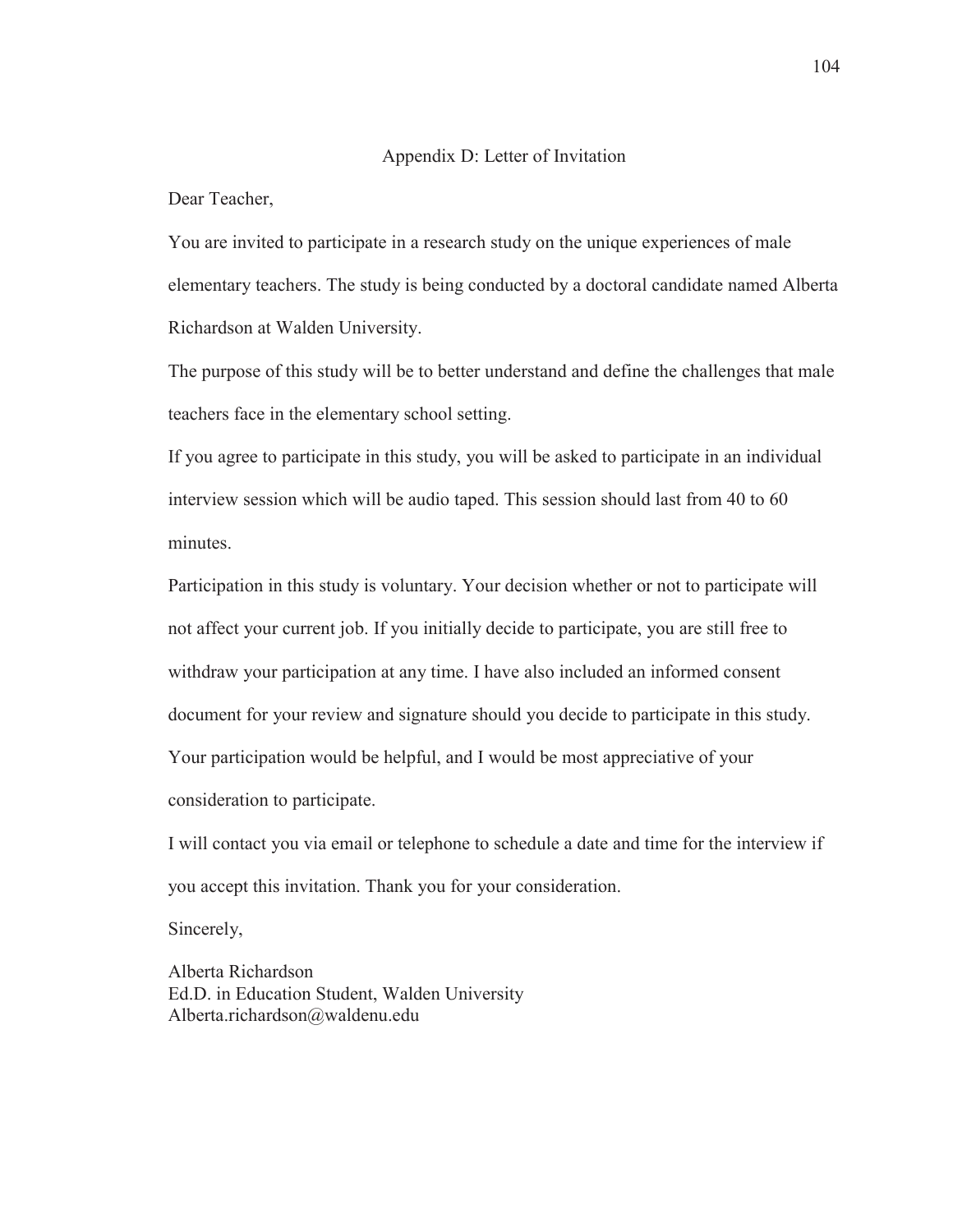#### Curriculum Vitae

#### **Alberta N. Richardson**

# **Professional Profile**

Skilled in bringing high school students into the twenty-first century using a unique combination of education experience coupled with up to date technology applications and issues cultivated by attending the International Society for Technology in Education (ISTE) annual technology conference.

- Hold Educational Specialist Degree in Counseling, a Master's Degree in Secondary Education and a Bachelor's Degree in English.
- Experienced in training teachers to use the Six Traits of Writing
- Dedicated to enthusiastic and dynamic teaching as a means of creating and nurturing a lifelong love of knowledge in young people.

## **Education, Certification, and Honors**

#### **Doctoral Candidate 2013**

Walden University, Minneapolis, MN

#### **Ed.S. Counseling 1992**

Alabama State University (ASU), Montgomery, AL

**M.Ed. Secondary Education 1979** ASU, Montgomery, AL

**Bachelor of Arts English 1972** Spring Hill College, Mobile, AL

**Administrative Certification** 2001 ASU, Montgomery, AL

**Teacher of the Year Murphy High School 1997 Who's Who Among America's Teachers** 1992, 1994, 1996, 2002

#### **Key Training and Qualifications**

Certified (K-12) in Counseling and School Administration

Certified trainer for the Six Traits of Writing. Conducted workshops sponsored by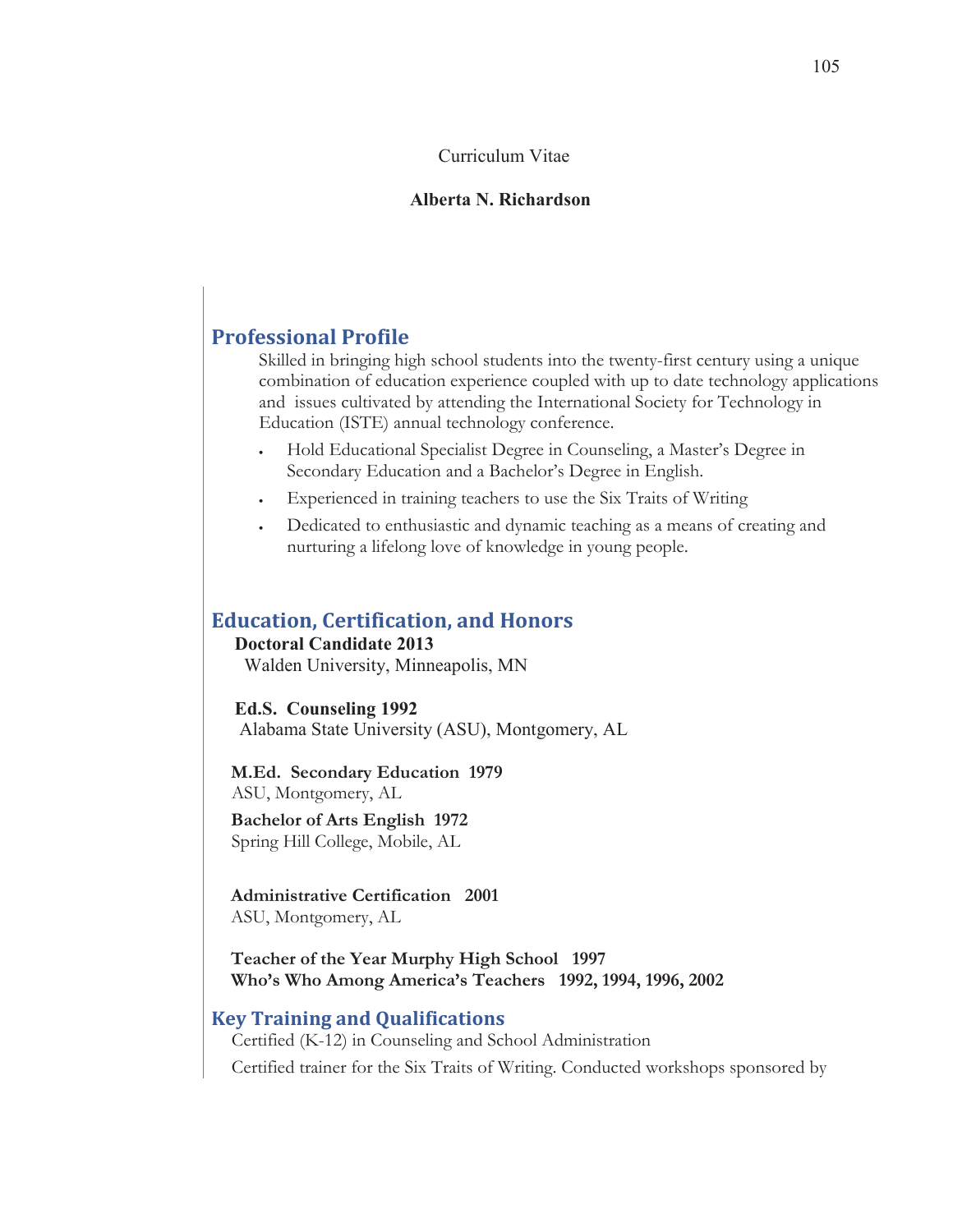MCPSS to train secondary English teachers to use the writing traits.

ACCESS (Alabama Connecting Classrooms, Educators, & Students Statewide) Trained Distance Learning April 2008

## **Curriculum Writing Activities**

Ļ,

Served on the Curriculum Writing Committee Mobile County Public Schools

- Language Arts Curriculum 1989-2004, 2006
- Technology Curriculum May, June 2008

# **Employment, and Education Advisory Boards**

#### **Professional Experience in Education**

- <sup>x</sup> **Teacher, Murphy High School,** October 1974 to January 2009
- <sup>x</sup> **Advisory Committee Spring Hill College Department of Teacher Education**  2004 to 2008

Mobile, AL

- Advisory Board University of South Alabama (USA) College of Education **Department of Leadership & Teacher Education** 2004-2005 Mobile, AL
- Alabama State Department of Education Textbook Committee

2006-2007

Reading and Language Arts PreK-12

## **Technology Related Workshops**

- <sup>x</sup> **Workshop Co-Presenter,** June 2002
	- Alabama Education Technology Conference (AETC) Montgomery, AL
- **:** Workshop Co-Presenter Six Traits Writing Workshop MCPSS
- **Accepted as Workshop Presenter, June 2005**

Alabama Education Technology Conference Montgomery, AL

## **Professional Affiliations**

International Society for Technology in Education (ISTE) National Education Association (NEA) Alabama Education Association (AEA) Mobile County Education Association (MCEA)